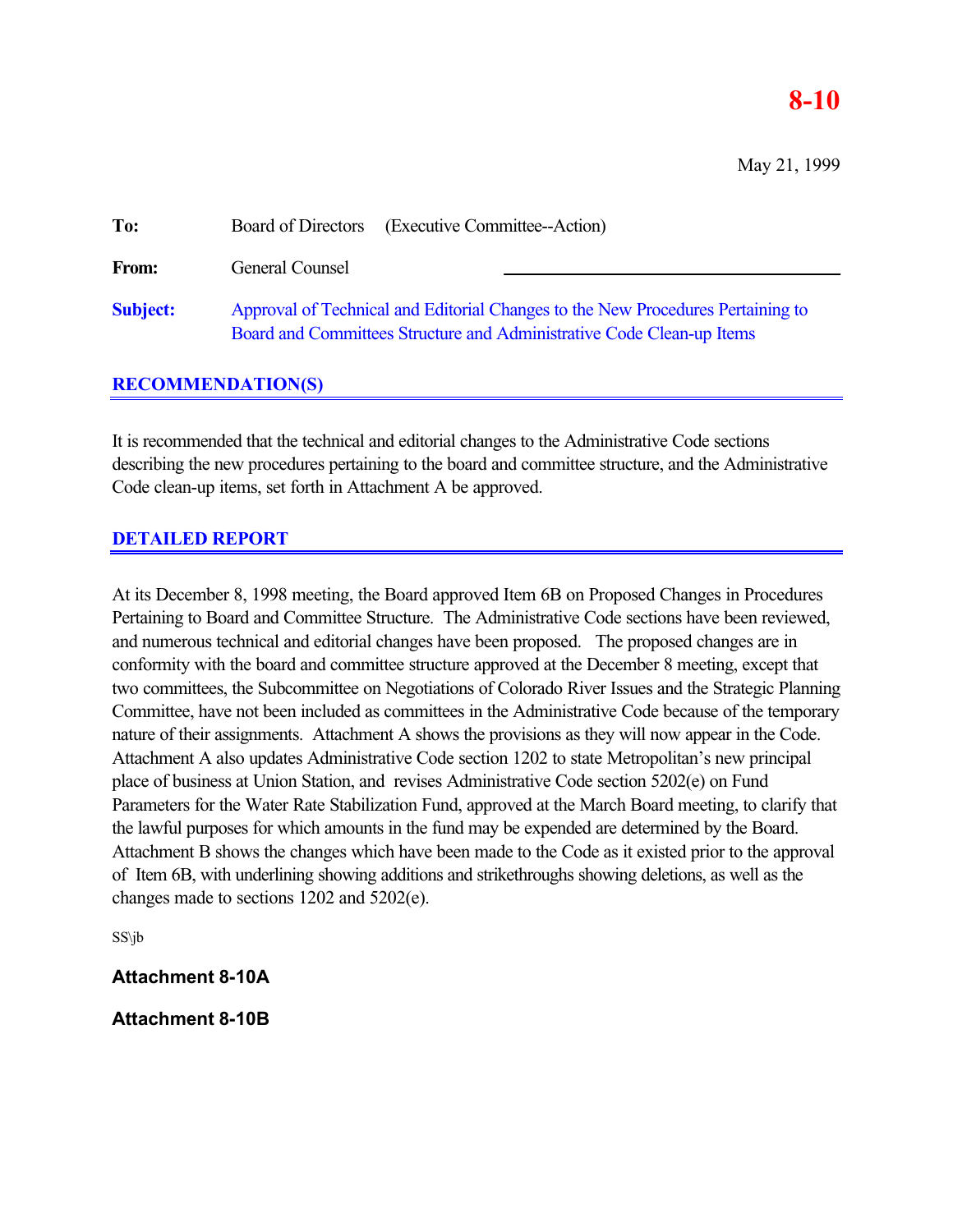# **ATTACHMENT 8-10A**

## **§ 1202. Principal Place of Business.**

The principal place of business and office of the district shall be in the building at 700 North Alameda Street, in the City of Los Angeles, State of California, which building shall be known and designated as "Headquarters Building, The Metropolitan Water District of Southern California."

Ords. 3, 17, 96 and 113; repealed by Ord. 146; Section 110.2 added, as amended, by M.I. 32690 - April 10, 1979; renumbered Section 110.3 by M.I. 36282 - September 9, 1986. Section 110.3 repealed and Section 1202 adopted by M.I. 36464 - January 13, 1987, effective April 1, 1987; amended by M.I. 40976 - August 19, 1994.

### **§ 2100. Regular Meetings.**

Regular meetings of the Board shall be held on the second Tuesday of each month, at the hour of 10:00 a.m.; provided that if said Tuesday falls upon a holiday designated in Section 1106 hereof, such regular meeting shall be held at 10:00 a.m. on the next business day, and the staff shall arrange its affairs accordingly.

Organization and Procedures of the Board - July 19, 1976; amended by M.I. 32690 - April 10, 1979 and M.I. 33414 - September 8, 1980; see also Ords. 85 and 113; repealed by Ord. 146; Sections 201.2 and 201.2.1 renumbered Section 201.3.1 January 8, 1985; amended by M.I. 35590 - April 9, 1985. Section 201.3.1 repealed and Section 2100 adopted by M.I. 36464 - January 13, 1987, effective April 1, 1987; amended by M.I. 36563 - April 14, 1987; amended by M.I. 37492 - January 10, 1989; amended by M.I. 39500 - March 10, 1992.

## **§ 2101. Special Meetings.**

In accordance with Government Code Section 54956 special meetings of the Board may be called by the Chair of the Board, or by a majority of the directors. The Executive Secretary shall be responsible for arranging deliveries of special meeting notices and for receiving written waivers of notice. Directors shall be notified of special meetings.

The call and notice shall be posted at least 24 hours prior to the special meeting in the public reception area of the District's Headquarters Building.

Ord. 113; repealed by Ord. 146; added, as amended, by M.I. 32690 - April 10, 1979; Section 201.2.2 renumbered Section 201.3.2 January 8, 1985; amended by M.I. 36412 - December 9, 1986. Section 201.3.2 repealed and Section 2101 adopted by M.I. 36464 - January 13, 1987, effective April 1, 1987; amended by M.I. 37492 - January 10, 1989.

### **§ 2102. Emergency Meetings.**

The Executive Secretary shall be responsible for providing the notice of emergency meetings and the public postings required by Government Code Section 54956.5.

Section 201.2.3 - M.I. 34112 - February 9, 1982; renumbered Section 201.3.3 January 8, 1985; amended by M.I. 36412 - December 9, 1986. Section 201.3.3 repealed and Section 2102 adopted by M.I. 36464 - January 13, 1987, effective April 1, 1987; amended by M.I. 37492 - January 10, 1989.

### **§ 2103. Place of Meetings.**

All regular meetings of the Board shall be held in the room known and designated as the "Board Room" located in the District's Headquarters Building; provided, that if, by reason of fire, flood,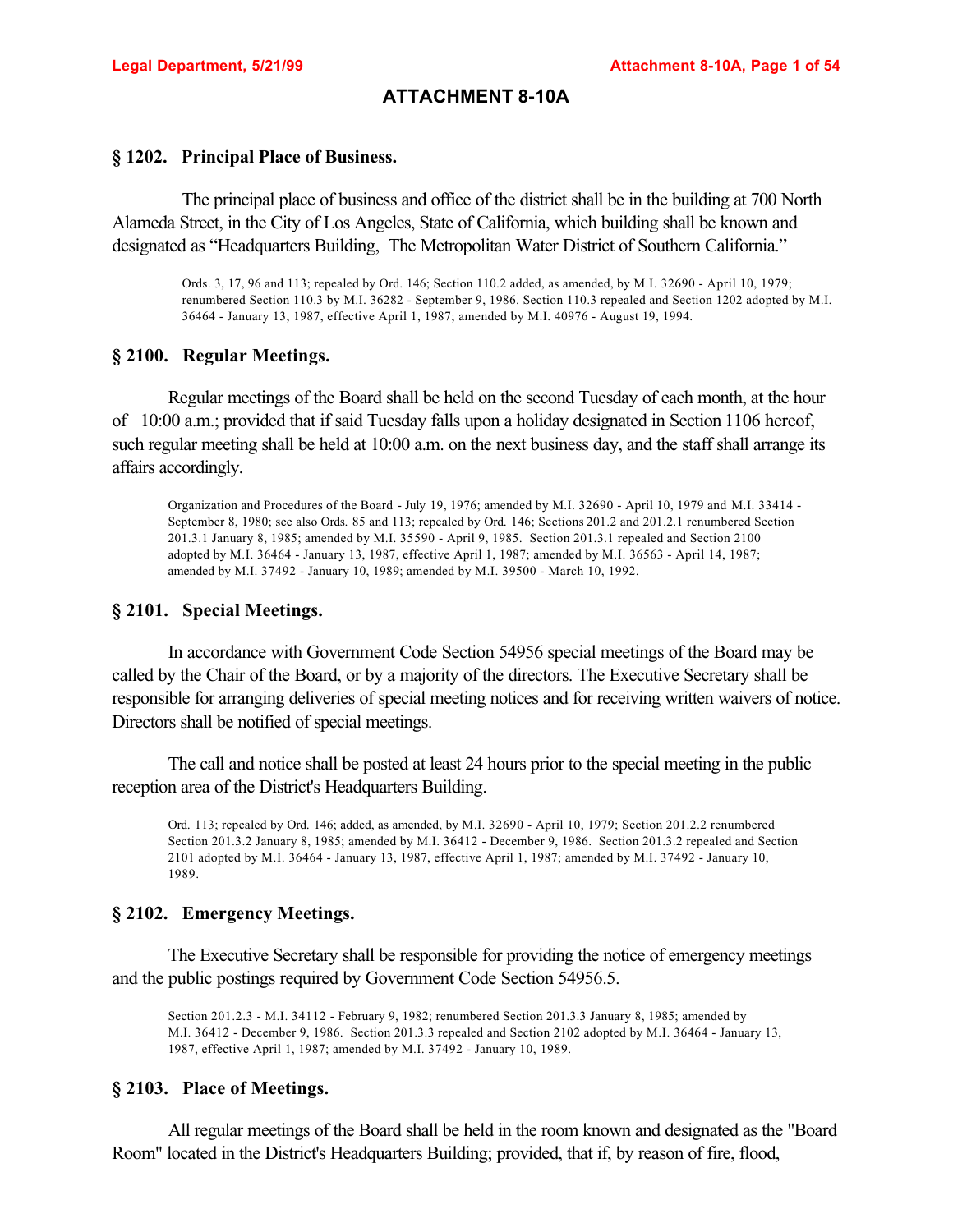### **Legal Department, 5/21/99 Attachment 8-10A, Page 2 of 54**

earthquake, or other emergency, it shall be unsafe to meet in said Board Room, the meetings may be held for the duration of such emergency at such place as is designated by the Chair, either within or without the boundaries of the District, in which event notice of such place of meeting shall be given by the Executive Secretary in the same manner required under Government Code Section 54956 for special meetings.

Ords. 85, 96 and 113; repealed by Ord. 146; Section 201.2.4 added, as amended, by M.I. 32690 - April 10, 1979; further amended by M.I. 33453 - October 14, 1980; renumbered by M.I. 34112 - February 9, 1982; Section 201.2.5 renumbered Section 201.3.5 January 8, 1985. Section 201.3.5 repealed and Section 2104 adopted by M.I. 36464 - January 13, 1987, effective April 1, 1987; renumbered to Section 2103 and amended by M.I. 37492 - January 10, 1989 (previous Section 2103 repealed).

[§ 2104 - repealed by M.I. 37722 - June 13, 1989]

# **§ 2105. Closed Meeting Procedure.**

(a) The Chair shall be responsible for ensuring that procedural requirements, other than requirements for notice, are fulfilled when a closed meeting is held. The Executive Secretary shall be responsible for fulfilling any notice requirements relating to closed meetings. The General Counsel shall be responsible for the preparation of any documents required by Government Code Section 54956.9 with regard to litigation. The General Counsel, General Manager and when appropriate the Auditor shall designate staff members and others who shall remain in the closed session to assist the Board in its deliberations. The General Counsel shall also designate staff members to record the minutes of the closed meeting.

(b) No person attending a closed session may disclose any matter discussed in the session where to do so would be contrary to the purpose for which the session was held. Any director who has not attended a closed session and wishes to be advised of the content of the session may inquire of any director who attended the closed session. The person contacted may advise the inquiring director of the content of the session. The advised director shall not disclose the matter for which the session was held.

(c) If a director, a Department Head, or a person other than a District staff member is reported to have violated Section 2105(b), the matter shall be referred to the Executive Committee for investigation and consideration of any appropriate action warranted including, but not limited to, legal action, censure, removal from one or more committee assignments, and recommendation to the member's appointing agency that steps be taken to remove that individual from the Board. Before taking any action and as part of the consideration, the Executive Committee shall provide the person under investigation with an opportunity to meet with it or a subcommittee appointed by it, and present reasons and evidence why action should not be taken.

(d) If a member of the staff is reported to have violated Section 2105(b), the matter shall be referred to the appropriate Department Head for investigation; the Department Head shall report to the Executive Committee any action taken including, but not limited to, legal action and initiation of discipline.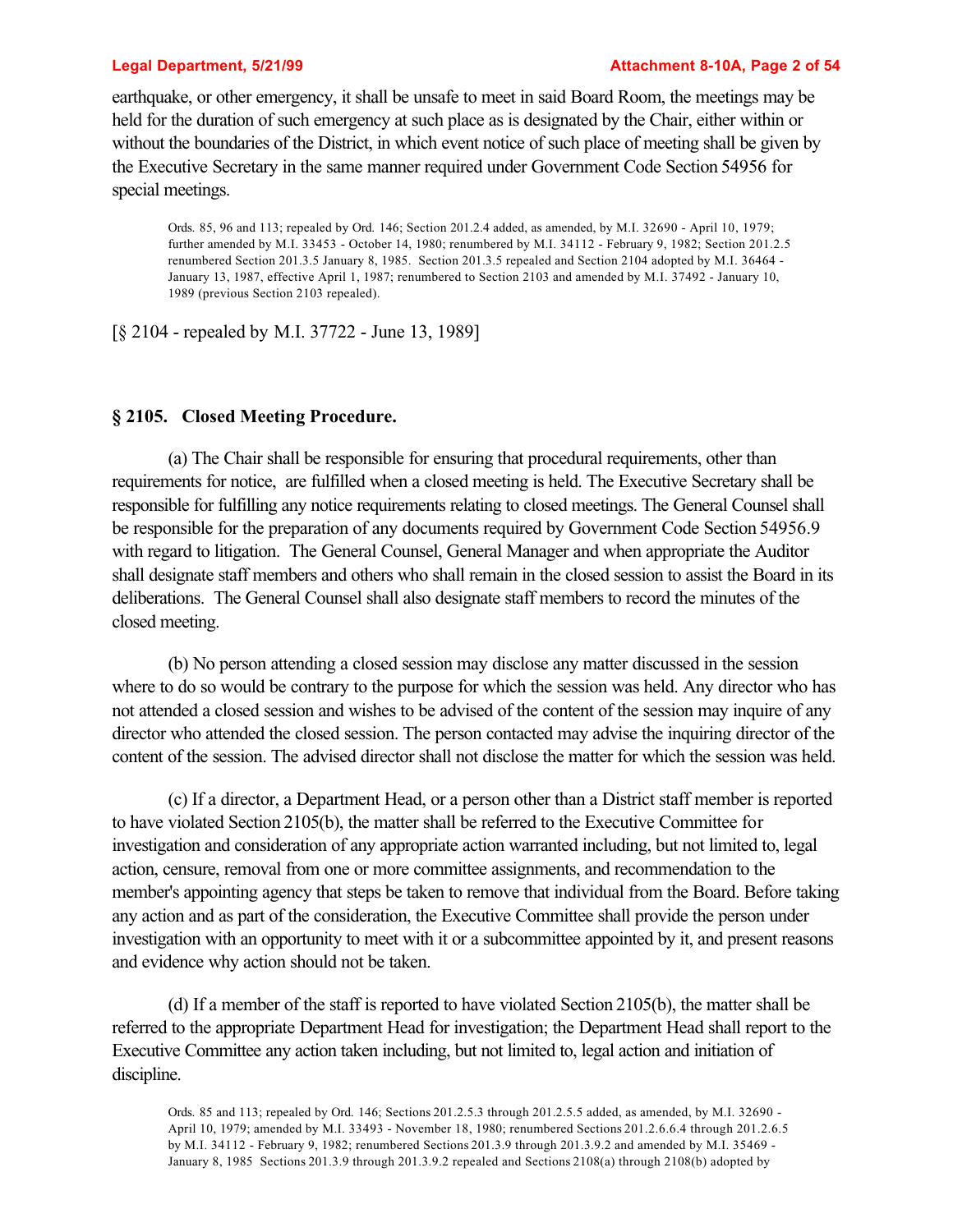M.I. 36464 - January 13, 1987; renumbered to Section 2105, paragraphs (a) and (b) deleted and new language adopted by M.I. 37492 - January 10, 1989 (previous Sections 2106 through 2107 repealed).

Sections 201.2.5.6.1 through 201.2.5.6.3 - M.I. 33600 - February 10, 1981; renumbered Sections 201.2.6.6.1 through 201.2.6.6.3 and amended by M.I. 34112 - February 9, 1982; amended by M.I. 35061 - March 13, 1984; renumbered Sections 201.3.9.3 through 201.3.9.5 - January 8, 1985. Sections 201.3.9.3 through 201.3.9.5 repealed and Sections 2108(c) through 2108(e) adopted by M.I. 36464 - January 13, 1987, effective April 1, 1987; renumbered to Section 2105(b) through (d) by M.I. 37492 - January 10, 1989; Section 2105 paragraph (a) amended by M.I. 41684 - December 14, 1995.

# **§ 2106. Adjourned Meetings.**

If all members are absent from any regular or adjourned regular meeting, the Executive Secretary may declare the meeting adjourned and shall cause a written notice of the adjournment to be given pursuant to Government Code Section 54955 which shall be posted in the public reception area of the District's Headquarters Building.

Ord. 113; repealed by Ord. 146; Section 201.2.6 added, as amended, by M.I. 32690 - April 10, 1979; renumbered Section 201.2.7 and amended by M.I. 34112 - February 9, 1982; renumbered Section 201.3.10 - January 8, 1985. Section 201.3.10 repealed and Section 2109 adopted by M.I. 36464 - January 13, 1987, effective April 1, 1987; amended and renumbered 2106 by M.I. 37492 - January 10, 1989.

# **§ 2107. Legal Department Representation.**

In order to maintain continuity of legal advice, a second representative of the Legal Department shall attend with the General Counsel all meetings of the Board to the extent possible.

Section 203.1 based on M.I. 20914 - October 11, 1960. Section 203.1 repealed and Section 2110 adopted by M.I. 36464 - January 13, 1987, effective April 1, 1987; amended and renumbered Section 2107 by M.I. 37492 - January 10, 1989.

## **§ 2108. Minutes.**

Minutes of the Board meeting shall be prepared and mailed to each director as soon as convenient after each meeting. Such minutes shall not include the text of ordinances and resolutions adopted, which shall be recorded in separate volumes by the Executive Secretary. Minutes of the Board and monthly reports filed therewith are to be sent to the city clerks and water departments of the member public agencies who have requests on file with the Executive Secretary for such material.

Section 203.2 based on M.I. 147 - May 13, 1929, M.I. 435 - December 27, 1929, and M.I. 15950 - September 28, 1954. Section 203.2 repealed and Section 2111 adopted by M.I. 36464 - January 13, 1987, effective April 1, 1987; amended and renumbered Section 2108 by M.I. 37492 - January 10, 1989.

## **§ 2109. Board Agenda.**

(a) The deadline for submission to the Executive Secretary of items for the Board agenda shall be in conformity with rules promulgated by the General Manager from time to time.

(b) The Executive Committee shall review the Board agenda prior to the Board meeting, and may remove or defer items on the agenda. Any matter not on the Board agenda may be presented to the Board upon motion duly made and carried at the Board meeting:

> (1) Upon a determination by a majority vote of the Board that an emergency situation exists, as defined in Government Code Section 54956.5; or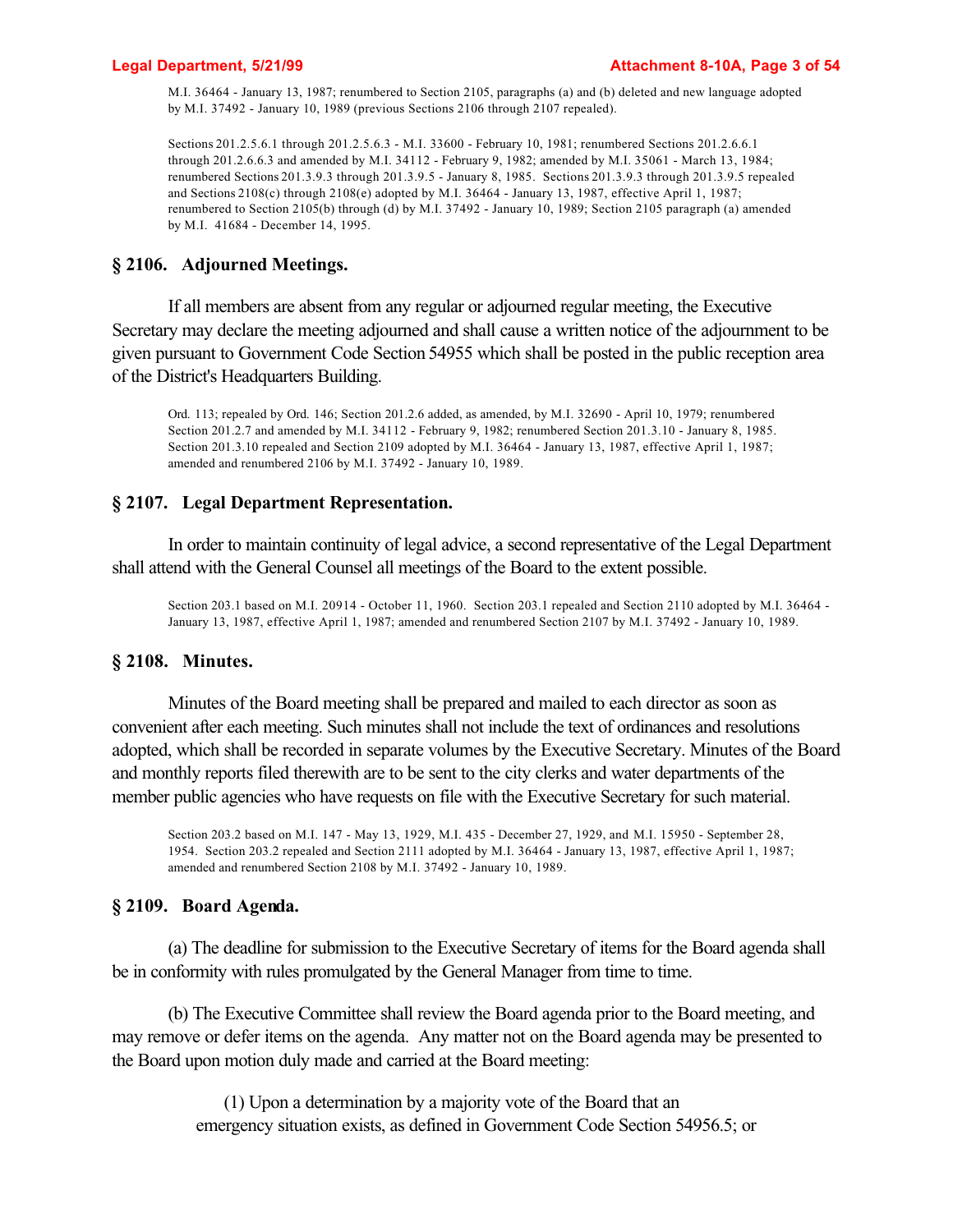(2) Upon a determination by a two-thirds vote of the Board, or if less than two-thirds of the members are present, that the need to take action arose subsequent to the agenda being posted; or

(3) If the item was posted for a prior meeting of the Board occurring not more than five calendar days prior to the date action is taken on the item, and at the prior meeting the item was continued to the meeting at which action is being taken.

(c) The Board agenda shall make provision for public appearances before matters on which action is taken.

(d) The Executive Secretary shall be responsible for any required posting of agendas which shall be in the public lobby of the District's Headquarters Building.

(e) Videotapes of informational presentations prepared by District staff which are distributed in advance of a Board meeting to Board members shall be identified on the Board agenda, and copies of the videotapes shall be available to the public.

Paragraph (a) [formerly Section 203.3.1] based on M.I. 21755 - November 14, 1961 as amended by Consent Calendar Procedure - July 8, 1975; amended by M.I. 34302 - July 13, 1982; paragraph (b) [formerly Section 203.3.2] based on M.I. 21756 - November 14, 1961; and paragraph (c) [formerly Section 203.3.3] based on M.I. 21832 -December 12, 1961; paragraphs (d) and (e) [formerly Section 203.3.4 and 203.3.5] added by M.I. 36412 - December 9, 1986. Section 203.3 repealed and Section 2112 adopted by M.I. 36464 - January 13, 1987, effective April 1, 1987; paragraph (e) amended by M.I. 36491 - February 10, 1987; amended and renumbered Section 2109 by M.I.  $37492$  - January 10, 1989; paragraphs (b)(1) through (b)(3) added, and paragraph (c) deleted, paragraphs (d) and (e) renumbered to (c) and (d) by M.I. 37722 - June 13, 1989; paragraph (e) added by M.I. 39036 - June 11, 1991.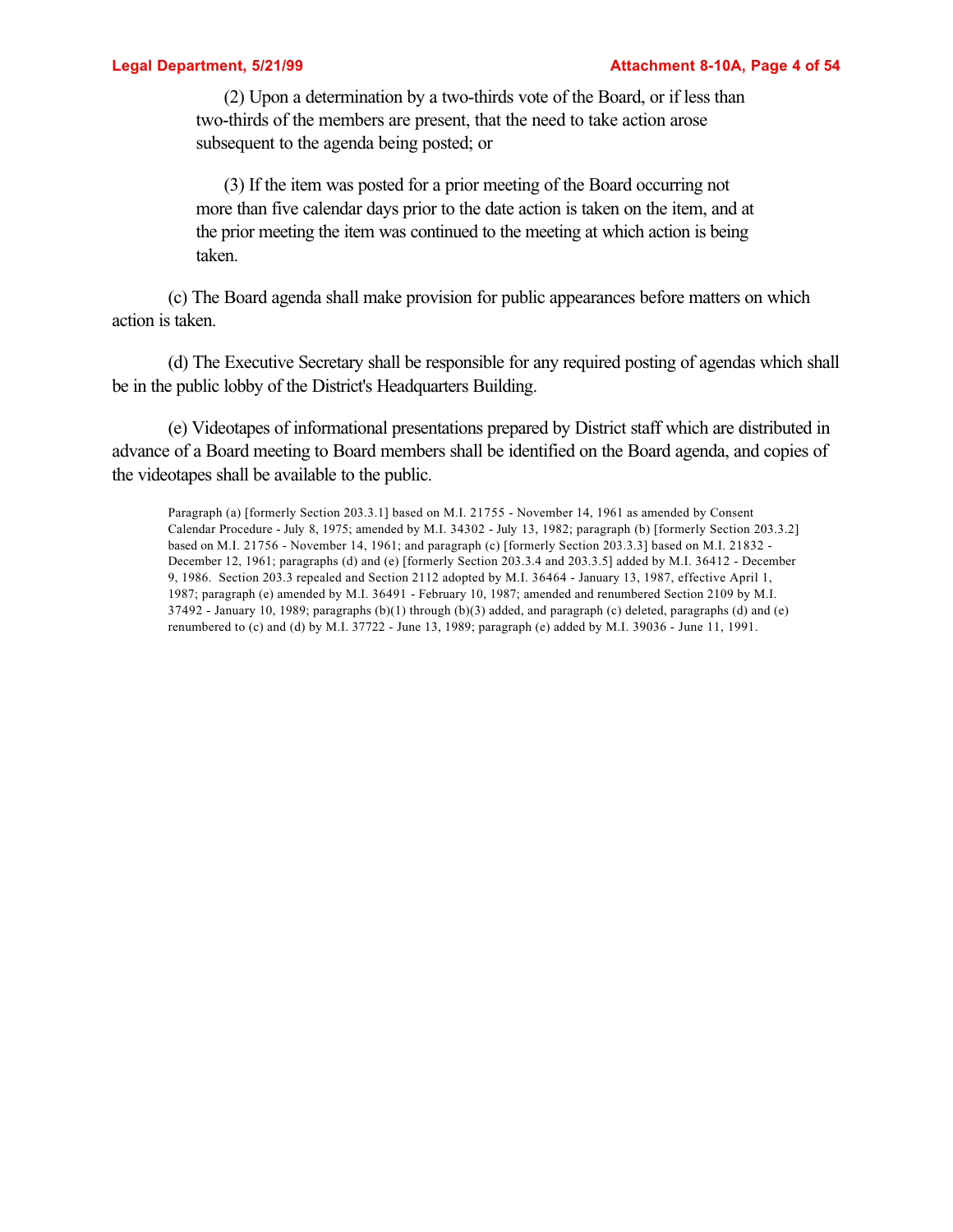# **CONSENT CALENDAR**

Sec.

2120. Purpose and Scope

2121. Consent Calendar

2122. Committee Procedure

2123. Board Meeting Procedure

## **§ 2120. Purpose and Scope.**

It is the purpose of the Consent Calendar procedure to expedite Board consideration of noncontroversial matters so as to enable the Board to devote added time to other matters. The procedure ensures that if any item on the calendar is disputed, individual consideration will be given to it.

Organization and Procedures of the Board - July 19, 1976. Section 202.1 repealed and Section 2120 adopted by M.I. 36464 - January 13, 1987, effective April 1, 1987.

## **§ 2121. Consent Calendar.**

(a) Consent Calendar items shall be set forth in a separate section of the Board's agenda.

(b) Matters for the Consent Calendar shall be recommended by the Department Heads and shall be submitted to the Executive Secretary not less than seven working days prior to the meeting of the Board and, except as provided below, pertinent materials sufficient to enable a member to formulate an opinion on each Consent Calendar item shall be included with the agenda mailed to directors. Such materials need not be included with the agenda as to matters which are to be considered in committee in closed session, but such materials shall be available at the meeting of the Board for distribution to directors who request them.

(c) Matters may not be placed on the Consent Calendar if a roll call vote is required; if a vote other than a simple majority is required; or if the amount involved is \$2,000,000 or more.

Organization and Procedures of the Board - July 19, 1976; Section 202.3 amended and by M.I. 33453 - October 14, 1980. Paragraph (c) [formerly 202.3.3] previously 202.3.4 amended and renumbered by M.I. 33453 - October 14, 1980; amended by M.I. 34889 - October 11, 1983; amended by M.I. 35592 - April 9, 1985. Section 202.2 repealed and Section 2121 adopted by M.I. 36464 - January 13, 1987, effective April 1, 1987; amended by M.I. 36811 - September 22, 1987; paragraph (c) amended by M.I. 39036 - June 11, 1991.

# **§ 2122. Committee Procedure.**

(a) Matters recommended by a Department Head for inclusion on the Consent Calendar shall be so identified on the committee agendas.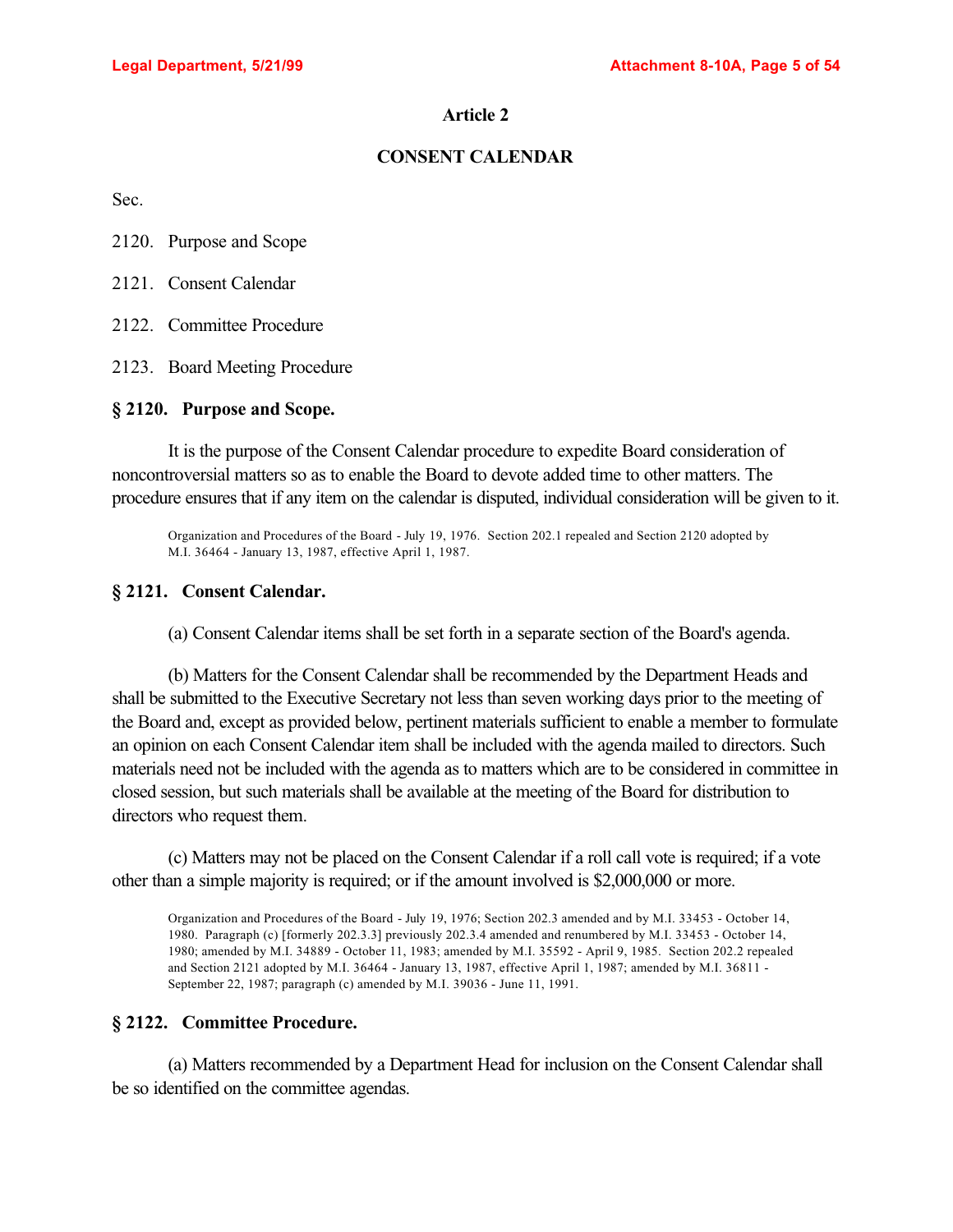### **Legal Department, 5/21/99 Attachment 8-10A, Page 6 of 54**

(b) A Consent Calendar matter shall be removed if the standing committee to which it has been submitted does not recommend approval with a quorum of the committee present or if it recommends approval only after making changes to the recommendation of the Department Head.

Organization and Procedures of the Board - July 19, 1976. Paragraph (b) [formerly Section 202.3.2] amended by M.I. 35592 - April 9, 1985. Section 202.3 repealed and Section 2122 adopted by M.I. 36464 - January 13, 1987, effective April 1, 1987; amended by M.I. 36811 - September 22, 1987.

## **§ 2123. Board Meeting Procedure.**

(a) Copies of the Board Agenda shall be made available at the entrance to the Board Room on the day of the Board meeting.

(b) As the first order of business after any ceremonial matters or opening reports, the Chair shall ask if any director or member of the public requests removal of a Consent Calendar matter. Upon such request, such matter shall be automatically removed from the Consent Calendar and shall be considered in the manner of a regular item; provided, however, that any such matter considered in committee in closed session shall be considered in closed session by the Board.

(c) A motion by any member shall then be in order to approve the remaining matters on the Consent Calendar and the vote thereon shall be on all the matters collectively.

(d) If the vote is favorable, then before the result of the vote is announced, the Chair shall ask whether there are any abstentions or negative votes to be cast on any item and shall cause the Secretary to record such abstention or negative vote. Each matter on the Consent Calendar shall be recorded in the minutes separately and the vote for the Consent Calendar shall be shown as the vote for each matter together with any abstentions or negative votes.

Organization and Procedures of the Board - July 19, 1976. Paragraph (b) [formerly Section 202.4.2] amended by M.I. 33453 - October 14, 1980. Section 202.4 repealed and Section 2123 adopted by M.I. 36464 - January 13, 1987, effective April 1, 1987; amended by M.I. 36811 - September 22, 1987.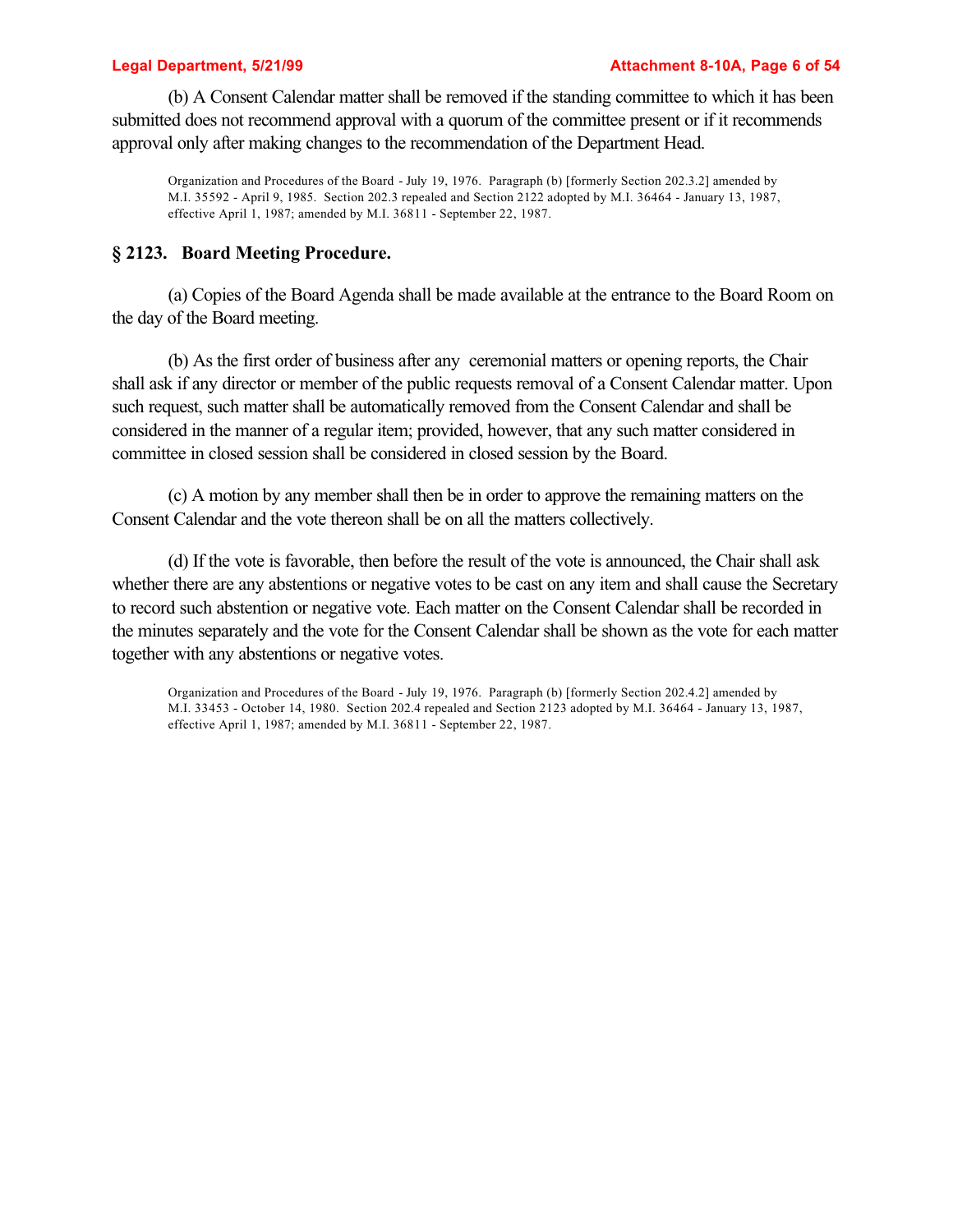# **MISCELLANEOUS BOARD RULES**

Sec.

- 2140. Duties of the Board Executive Officer
- 2141 Duties of the Board Executive Secretary
- 2142. Communications to Board
- 2143. Monthly Staff Reports
- 2144. Bid Tabulations
- 2145. Appearances before Board and Committees
- 2146. Use of Board and Committee Facilities
- 2147. Availability for Public Inspection of Certain Board and

Committee Material

2148. Time limits upon presentations

## **§ 2140. Duties of the Board Executive Officer.**

Under the direction of the General Manager, the duties of the Board Executive Officer are to:

- (a) Provide administrative and ministerial services for the Board and directors; and,
- (b) Act as the liaison between the Board and management.

# **2141. Duties of the Board Executive Secretary.**

The duties of the Board Executive Secretary are to:

(a) Provide administrative and ministerial services for the Board and directors under the direction of the Board Executive Officer;

(b) Act as the liaison between the Board and management under the direction of the Board Executive Officer;

- (c) Accept service of process on behalf of the District; and
- (d) Report to the Board Executive Officer.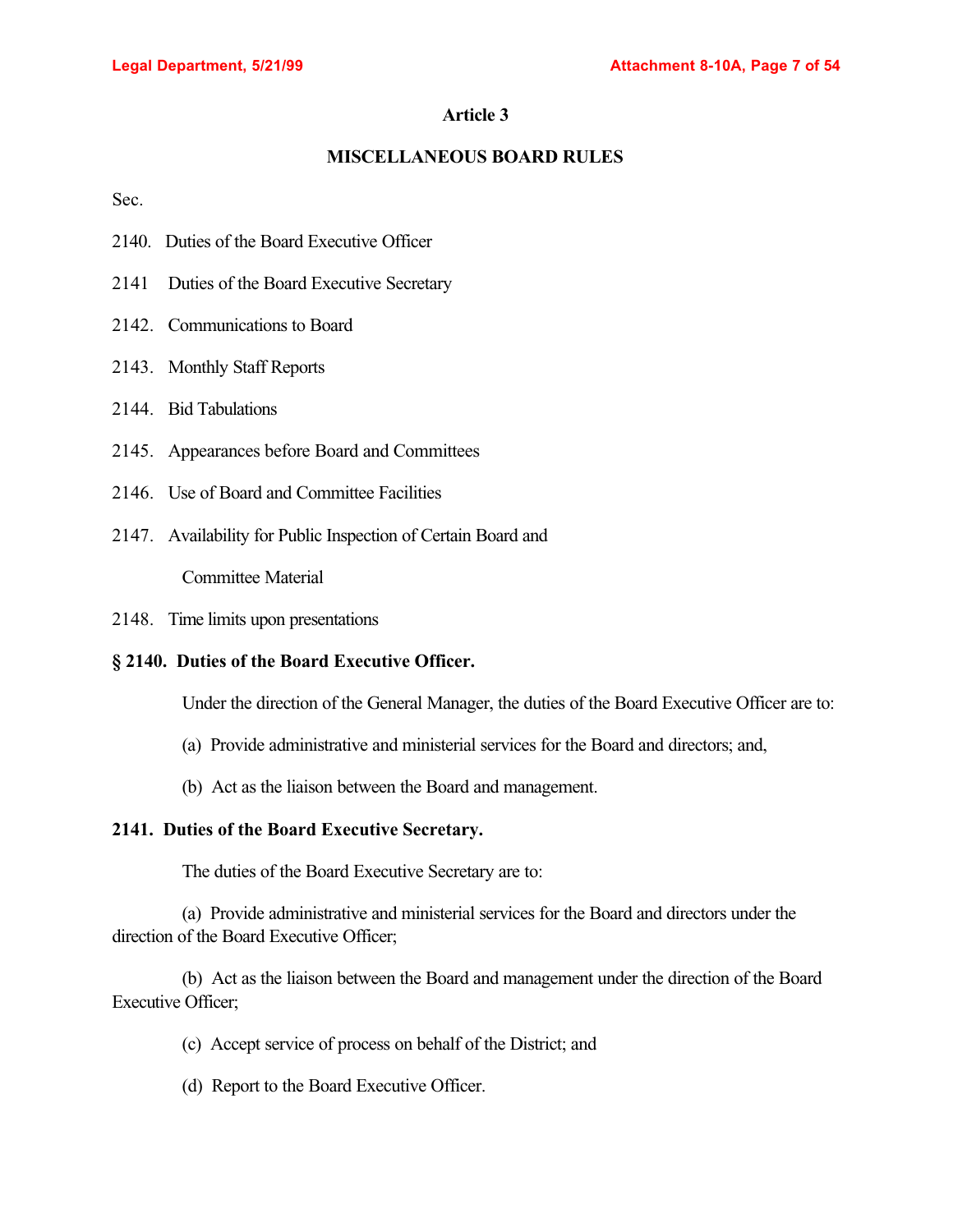## **§. 2142. Communications to Board.**

(a) A communication from a Department Head to the Board may be withdrawn by the Department Head at any time prior to its approval by a committee. After approval by a committee, a communication may be withdrawn by the Department Head only with the concurrence of the chair of any committee which has approved the recommendation contained in the communication.

(b) The Executive Secretary shall send copies of all items for the Board and other important communications received to the General Manager and the General Counsel unless they already have such copies.

M.I. 16909 - January 24, 1956; M.I. 19888 - August 20, 1959; paragraph (a) [formerly 203.4.1] added and paragraph (b) [formerly 203.4.2] renumbered by M.I. 35027 - February 14, 1984; paragraph (c) [formerly 203.4.3] was former Section 433.5.8.2, added by M.I. 35166 - June 12, 1984 and renumbered 203.4.3 - January 8, 1985. Section 203.4 repealed and Section 2140 adopted by M.I. 36464 - January 13, 1987, effective April 1, 1987.

# **§ 2143. Monthly Staff Reports.**

The monthly departmental reports of the General Manager and General Counsel shall be mailed in advance of the Board meeting to each director by the department organizing the report but they are not to be distributed at such meeting. These reports are to be orally summarized at the Board meeting mentioning only significant changes from previous reports.

Section 203.5 based on M.I. 12516 - October 14, 1949; M.I. 14449 - July 29, 1952; M.I. 14519 - August 19, 1952; M.I. 19058 - October 14, 1958; M.I. 19151 - November 18, 1958; M.I. 19178 - November 25, 1958; M.I. 30159 - February 5, 1974. Section 203.5 repealed and Section 2141 adopted by M.I. 36464 - January 13, 1987, effective April 1, 1987.

## **§ 2144. Bid Tabulations.**

Each director is to be furnished with a tabulation of all bids received for each proposed award of contract presented to the Board for approval. Therefore, the reading of that portion of the General Manager's letter listing the bids shall be dispensed with.

Section 203.6 based on M.I. 15251 - September 15, 1953 and M.I. 15348 - November 10, 1953. Section 203.6 repealed and Section 2142 adopted by M.I. 36464 - January 13, 1987, effective April 1, 1987.

## **§ 2145. Appearances before Board and Committees.**

(a) Persons desiring to appear before the Board at a regular meeting shall so signify when asked by the Chair to do so at the time the agenda item required by Section 2109(d) is called. They shall state the purpose of their appearance. They shall, if the purpose relates to an item already or to be considered by a committee, be referred by the Chair of the Board to the appropriate committee unless the Chair determines that referral is not appropriate or the person expresses a desire to address the Board directly. The person may address the Board on matters within the Board's subject matter jurisdiction subject to reasonable time limits on the issue and individual speakers as established by the Chair.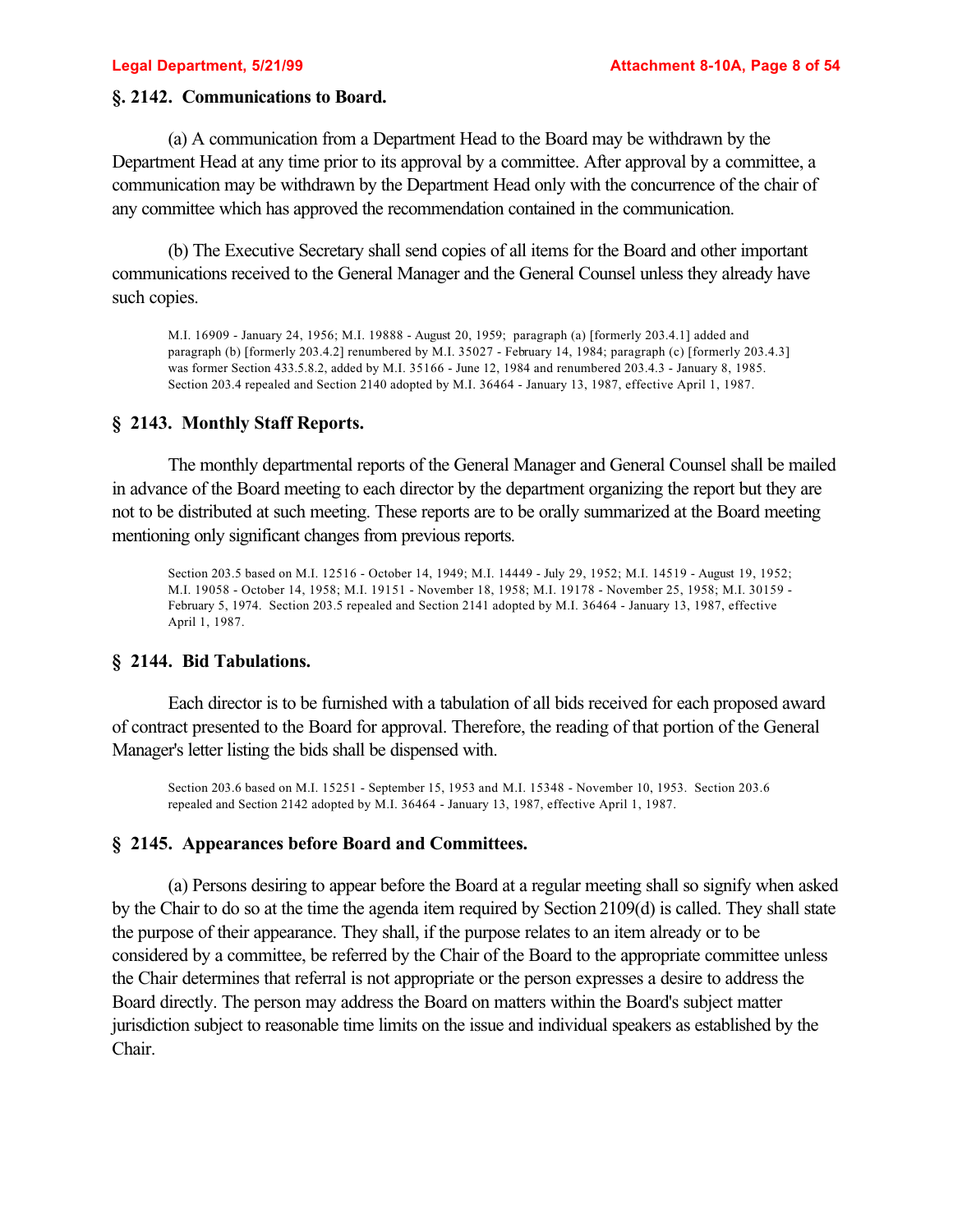(b) Upon referral, or if the request is made to the committee in the first instance, the Committee Chair shall place the matter on the committee's agenda. If the committee determines that the matter should be referred to the Board, or if it is considered by the Board in the first instance, the Chair of the Board shall place the matter on the agenda.

Section 203.7 - M.I. 32113 - January 10, 1978; amended and renumbered Sections 203.7.1 and 203.7.2 by M.I. 36412 - December 9, 1986. Section 203.7 repealed and Section 2143 adopted by M.I. 36464 - January 13, 1987, effective April 1, 1987; amended by M.I. 37492 - January 10, 1989.

## **§ 2146. Use of Board and Committee Facilities.**

All requests for use of the Board and committee rooms shall be submitted to the Executive Secretary, and the use of such rooms by outside agencies and groups shall be limited to matters connected with water.

Section 203.8 - M.I. 33453 - October 14, 1980; amended by M.I. 33484 - November 18, 1980. Section 203.8 repealed and Section 2144 adopted by M.I. 36464 - January 13, 1987, effective April 1, 1987.

### **§ 2147. Availability for Public Inspection of Certain Board and Committee Material.**

The Executive Secretary shall make available, for inspection by the public prior to commencement of and during a Board or Board committee meeting, copies of the meeting agenda and of any written or videotaped materials that are not exempt from public disclosure under Sections 10200 - 10205 and that have been distributed in advance to the Board or committee members for discussion or consideration at the meeting. If non-exempt written or videotaped materials are distributed to the members during their discussion at the meeting, copies thereof shall be made available for public inspection at the same time or as soon thereafter as practicable. Upon request, the District shall provide facilities for public viewing of videotaped materials distributed to Board members.

Section 203.9 - M.I. 33523 - December 9, 1980. Section 203.9 repealed and Section 2145 adopted by M.I. 36464 - January 13, 1987, effective April 1, 1987; amended by M.I. 39036 - June 11, 1991.

## **§ 2148. Time limits upon presentations.**

Members of the public addressing the Board shall be limited to three minutes at each meeting. Organizations shall be limited to a total of five minutes if more than one representative wishes to speak. Each director may speak for no more than three minutes on each matter before the Board. The Chair, or the Board by majority vote, may allow additional time.

M.I. 40164 - April 13, 1993.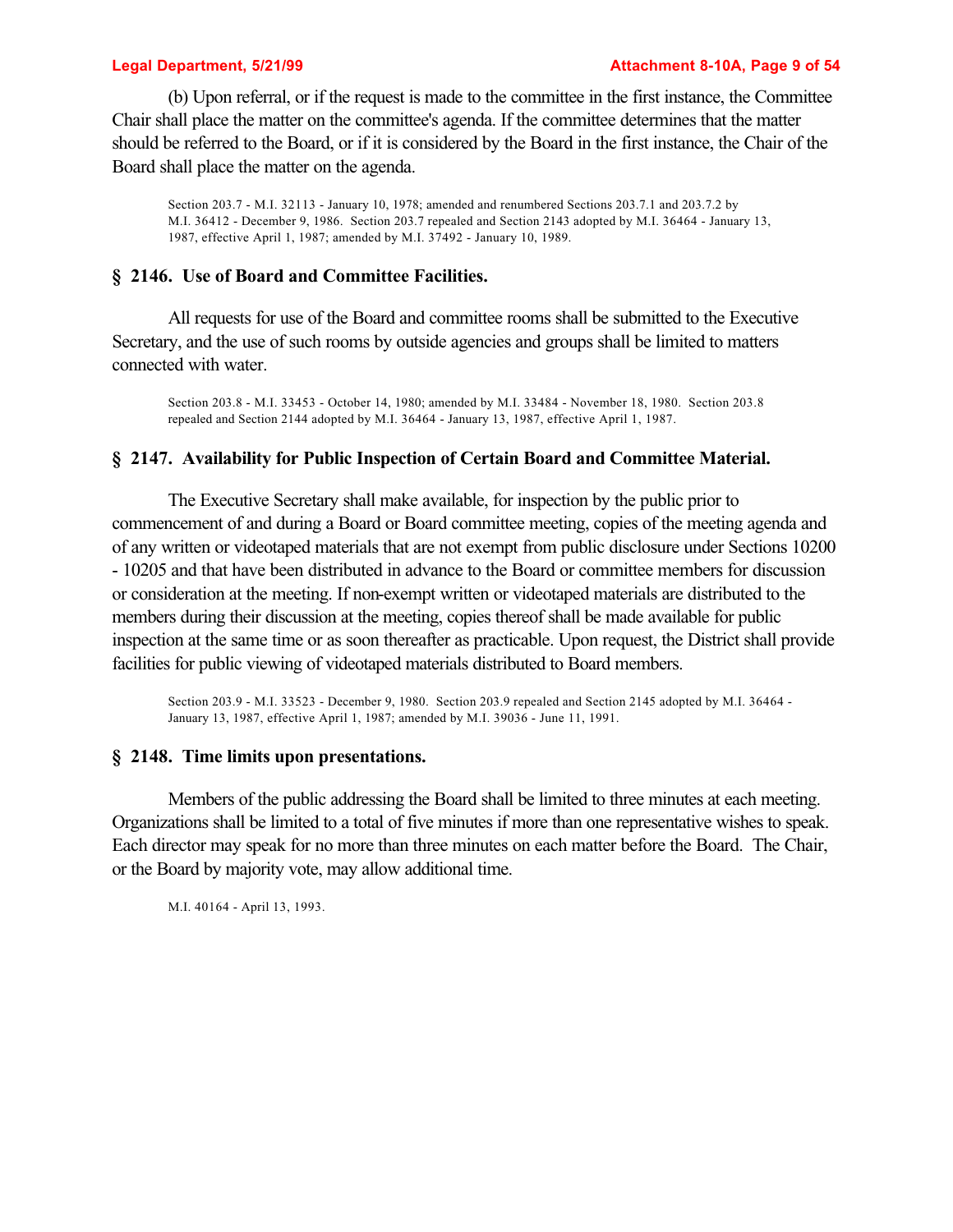## **Chapter 2**

## **BOARD OFFICERS**

Sec.

2200. Establishment of Offices

2201. Terms of Office: Limitations

2202. Selection of Officers

2203. Vacancy in Office

2204. Delegation of Duties to Vice Chair

2205. Duties of the Chair

2206. Duties of the Secretary of the Board

## **§ 2200. Establishment of Offices.**

There shall be one office of Chair and one office of Secretary of the Board. There shall be one office of Vice Chair of the Board serving at the pleasure of the Chair. In addition, the Vice Chair with an unexpired term as of January 1, 1999 shall remain in office until the expiration of that term of office.

Organization and Procedures of the Board - July 19, 1976; amended by M.I. 33453 - October 14, 1980; Sections 201.1 and 201.1.1, renumbered January 8, 1985. Section 201.2.1 repealed and Section 2200 adopted by M.I. 36464 - January 13, 1987, effective April 1, 1987; amended by M.I. 39911 - November 10, 1992; amended by M.I. 41147 - December 13, 1994.

## **§ 2201. Terms of Office; Limitations.**

(a) The term of office of officers of the Board shall commence on January 1 of the year immediately following their election.

(b) A director may serve as a Board officer for not more than two consecutive full two-year terms.

(c) A director shall not be eligible to serve in a combination of offices of the Board, as a nonofficer member of the Executive Committee or as an ex officio member thereof for more than four consecutive full two-year terms except that any member may serve in the office of Chair for two consecutive full two-year terms without regard to previously held office and may thereafter serve as a member of the Executive Committee in the capacity as a past Chair.

Organization and Procedures of the Board - July 19, 1976; amended by M.I. 32690 - April 10, 1979; M.I. 33453 - October 14, 1980; M.I. 34399 - September 14, 1982; and M.I. 34673 - April 12, 1983; Sections 201.1.2 through 201.1.2.3, renumbered January 8, 1985. Section 201.2.2 repealed and Section 2201 adopted by M.I. 36464 - January 13, 1987, effective April 1, 1987; paragraph (c) amended by M.I. 37406 - November 8, 1988.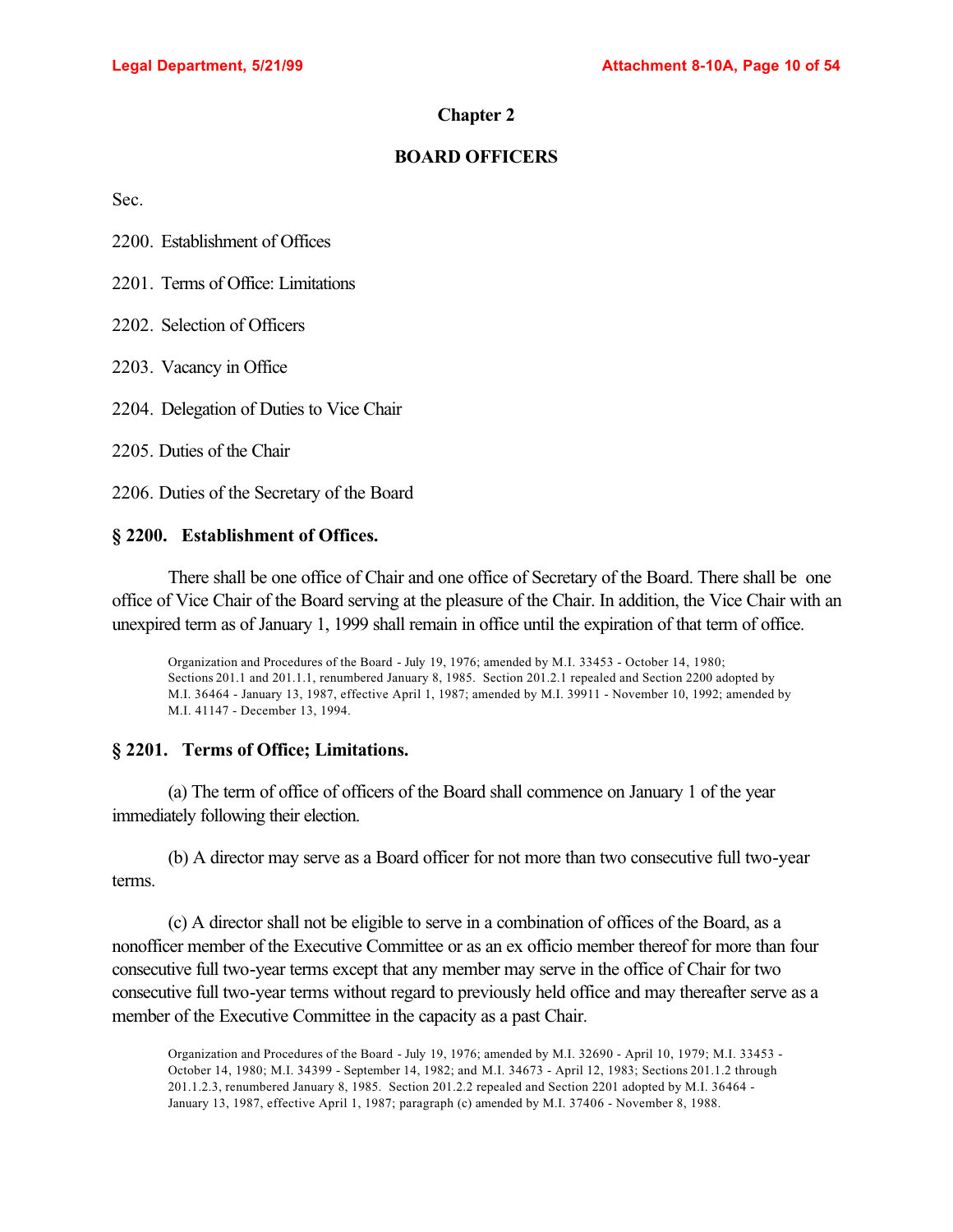## **§ 2202. Selection of Officers.**

The Chair shall be nominated by the Special Nominating Committee or from the floor and elected in even-numbered years at the October meeting of the Board. The Secretary shall be nominated by the Special Nominating Committee or from the floor and elected in even-numbered years at the November meeting of the Board. One Vice Chair shall be selected by the Chair, with the approval of the Executive Committee and Board, and shall serve at the pleasure of the Chair. Selection of the offices shall be made without regard to the regions which are represented.

Section 201.1.3, Organization and Procedures of the Board - July 19, 1976; repealed by M.I. 33453 - October 14, 1980; Section 201.1.4 - M.I. 32213 - March 14, 1978; previous Section 201.1.4 repealed by same M.I.; amended by M.I. 32996 - November 13, 1979; amended and renumbered as 201.1.3 by M.I. 33453 - October 14, 1980; amended by M.I. 34673 - April 12, 1983; renumbered Section 201.2.3 by January 8, 1985; amended by M.I. 36240 - August 19, 1986. Section 201.2.3 repealed and Section 2202 adopted by M.I. 36464 - January 13, 1987, effective April 1, 1987; amended by M.I. 39449 - February 11, 1992; amended by M.I. 39911 - November 10, 1992; amended by M.I. 41147 - December 13, 1994.

## **§ 2203. Vacancy in Office.**

Whenever a vacancy occurs in an office of Chair or Secretary of the Board during a term of office, nominations shall be submitted to and an election shall be held by the Board to fill the vacancy within 90 days of the date of the vacancy if there remain 90 days or more in the term at the time the vacancy occurs.

Section 201.1.4 - M.I. 34673 - April 12, 1983; renumbered Section 201.2.4 on January 8, 1985. Section 201.2.4 repealed and Section 2203 adopted by M.I. 36464 - January 13, 1987, effective April 1, 1987.

## **§ 2204. Delegation of Duties to Vice Chair.**

 The Vice Chair selected by the Chair shall act in the Chair's absence, failure or inability to act. The Chair shall assign one or more duties of the Chair to the Vice Chair selected by the Chair and to the Vice Chair serving the remainder of the unexpired term.

Section 201.1.5 Organization and Procedures of the Board - July 19, 1976; amended by M.I. 32213 - March 14, 1978; amended and renumbered Section 202.1.4 by M.I. 33453 - October 14, 1980; renumbered Section 201.1.5 by M.I. 34673 - April 12, 1983; renumbered Section 201.2.5 - January 8, 1985. Section 201.2.5 repealed and Section 2204 adopted by M.I. 36464 - January 13, 1987, effective April 1, 1987.

## **§ 2205. Duties of the Chair**

As prescribed by the Board, the Chair's duties include:

- (a) Presiding over meetings of the Board;
- (b) Ex officio membership on standing or special committees as designated in this Code;
- (c) Making committee appointments as set forth in this Code; and
- (d) Other Board duties not specifically delegated to another Board officer or director.

Section 201.2.6 - M.I. 36265 - September 9, 1986. Section 201.2.6 repealed and Section 2205 adopted by M.I. 36464 - January 13, 1987, effective April 1, 1987.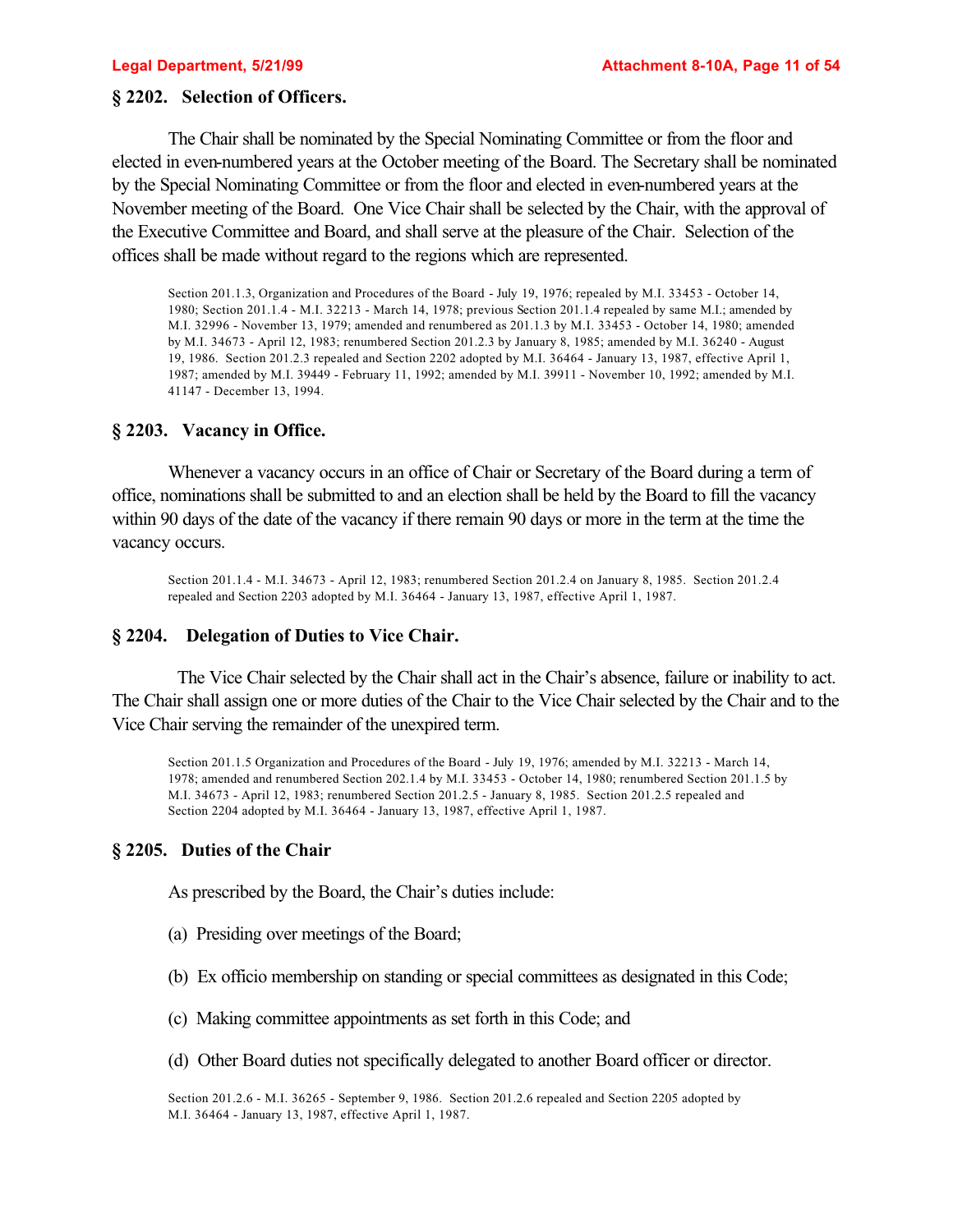# **§2206. Duties of the Secretary of the Board.**

The duties of the Secretary of the Board are to:

(a) Sign all Board Meeting Minutes; and,

(b) Sign all official Board documents on behalf of the Board, unless signature of an item has been delegated to the Executive Secretary or another person.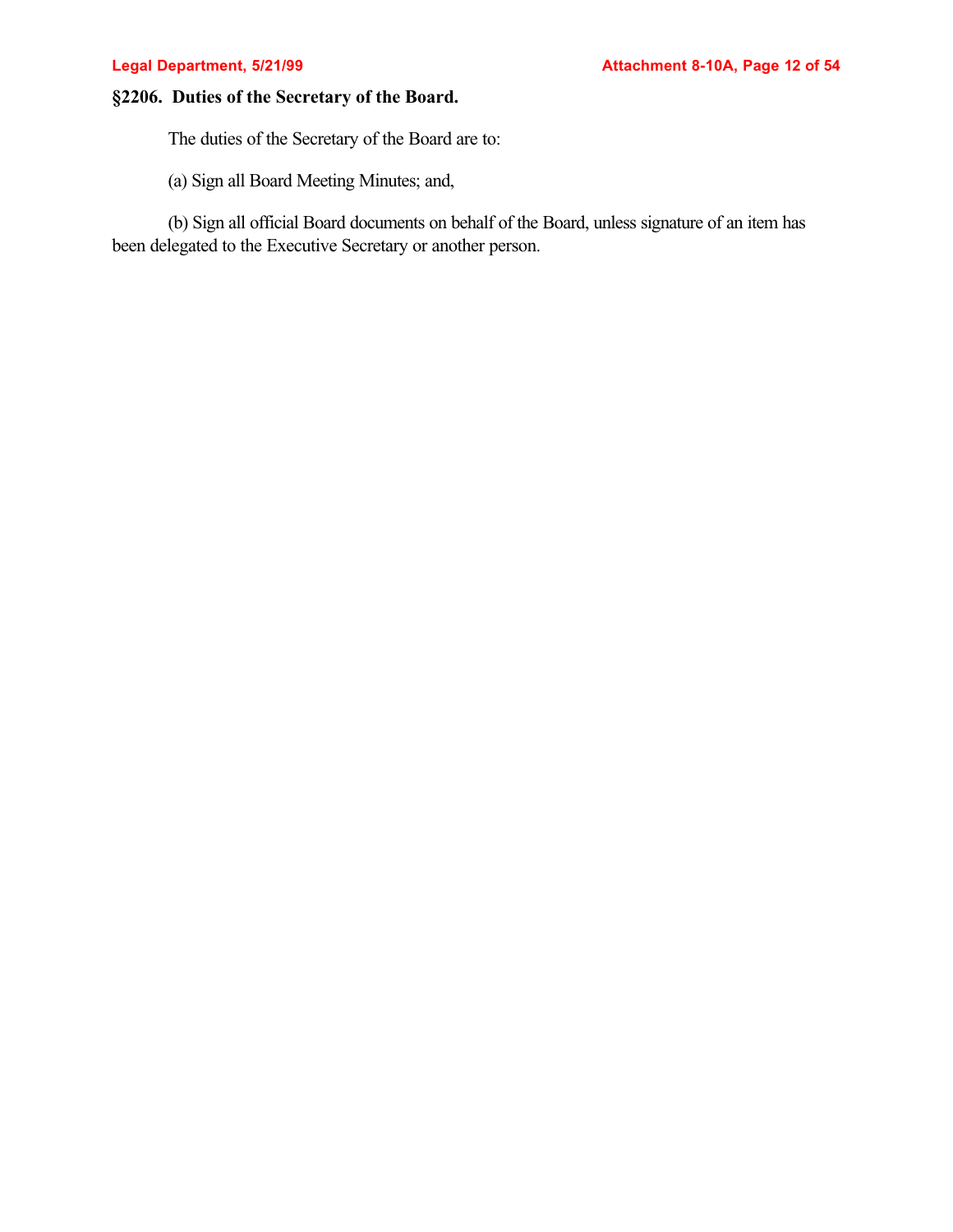# **Chapter 3**

# **RULES GOVERNING COMMITTEES**

Sec.

- 2300. Definitions
- 2301. Special Meetings
- 2302. Reports
- 2303. Record of Actions
- 2304. Quorum
- 2305. Joint Meetings
- 2306. Adjournment of Meetings
- 2307. Attendance of Committees
- 2308. Obligations of Staff
- 2309. Meetings Open to Public
- 2310. Ad Hoc Committees
- 2311. Subcommittees
- 2312. Temporary Membership on Committees
- 2313. Agendas
- 2314. Resolution of Conflicting Committee Recommendations
- 2315. Standing Committee Inspection Trips

## **§ 2300. Definitions.**

Unless otherwise qualified in this Chapter, the term "committee" includes standing committee, special committee, ad hoc committee, and subcommittee.

Organization and Procedures of the Board - July 13, 1976. Section 213.1 repealed and Section 2300 adopted by M.I. 36464 - January 13, 1987, effective April 1, 1987.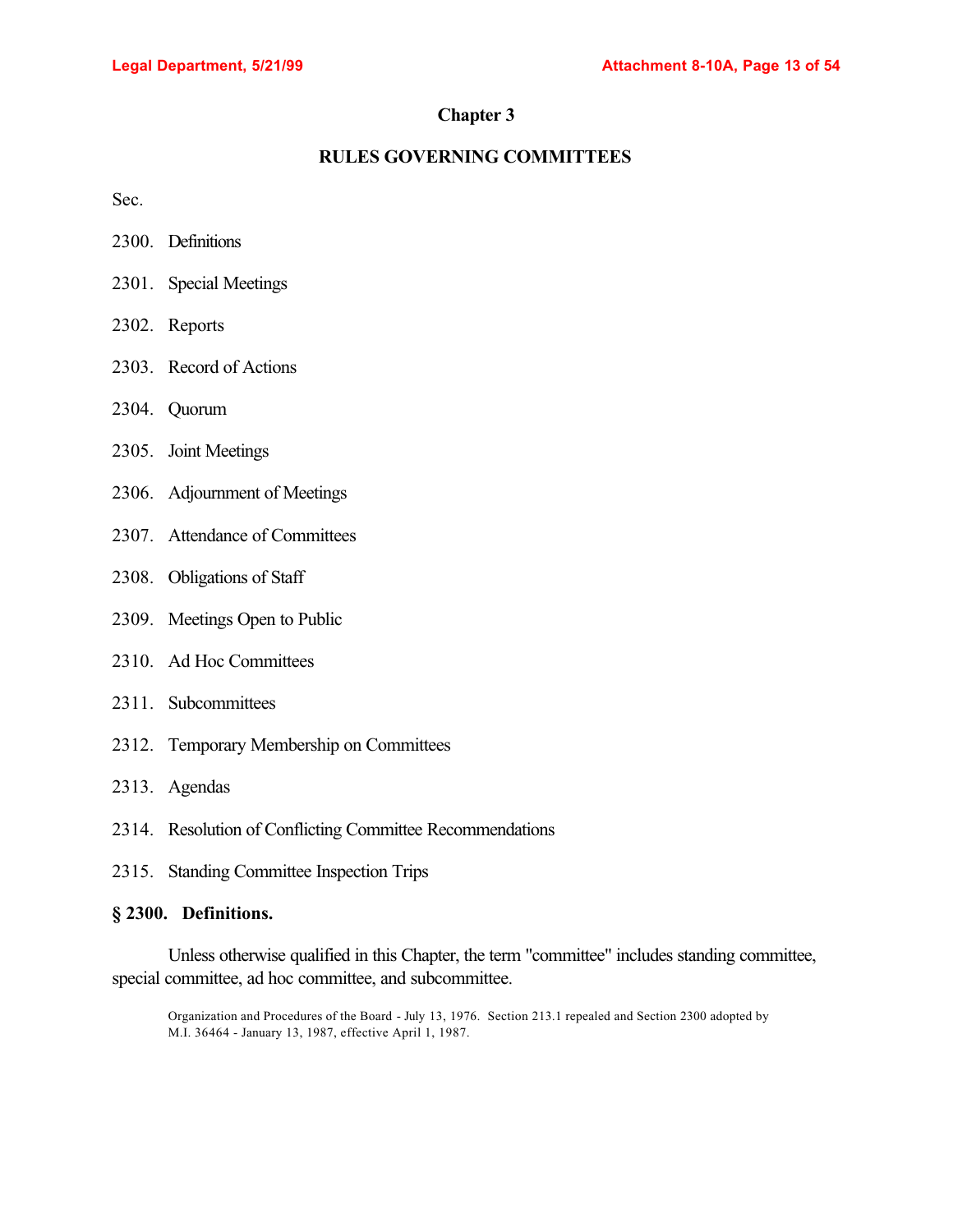# **§ 2301. Special Meetings.**

Special meetings of any committee shall be called upon order of its chair or by a majority of the members of the committee. Notice of special meetings shall be provided as set forth in Section 2102 of this Code.

Organization and Procedures of the Board - July 13, 1976. Section 213.2 repealed and Section 2301 adopted by M.I. 36464 - January 13, 1987, effective April 1, 1987.

## **§ 2302. Reports.**

The reports of the committees shall be in writing. Reports of standing, special and ad hoc committees shall be addressed to the Board; reports of a subcommittee shall be addressed to its parent standing committee.

Organization and Procedures of the Board - July 13, 1976; Section 213.3 amended by M.I. 33453 - October 14, 1980. Section 213.3 repealed and Section 2302 adopted by M.I. 36464 - January 13, 1987, effective April 1, 1987.

## **§ 2303. Record of Actions.**

Except as to matters which may lawfully be considered or acted upon in closed session, a record shall be kept of the actions taken by each committee and a member of the staff shall be designated for the purpose. The record shall indicate the attendance at the time each action was taken.

Organization and Procedures of the Board - July 13, 1976; Section 213.4 amended by M.I. 334935 - November 18, 1980. Section 213.4 repealed and Section 2303 adopted by M.I. 36464 - January 13, 1987, effective April 1, 1987.

## **§ 2304. Quorum.**

A quorum of a committee shall be a majority of the membership of a committee. Committees shall function in the absence of a quorum.

Organization and Procedures of the Board - July 13, 1976. Section 213.5 repealed and Section 2304 adopted by M.I. 36464 - January 13, 1987, effective April 1, 1987.

## **§ 2305. Joint Meetings.**

At any joint committee meeting, each committee shall vote separately on any action to be taken.

Organization and Procedures of the Board - July 13, 1976. Section 213.6 repealed and Section 2305 adopted by M.I. 36464 - January 13, 1987, effective April 1, 1987.

### **§ 2306. Adjournment of Meetings.**

The Executive Secretary may declare regular or adjourned regular meetings of committees or subcommittees adjourned when no committee or subcommittee members are present at such meetings. The Executive Secretary shall give notice of committee or subcommittee meeting adjournment in the manner established by statute and otherwise function as clerk of the committees and subcommittees for the purpose of any statute.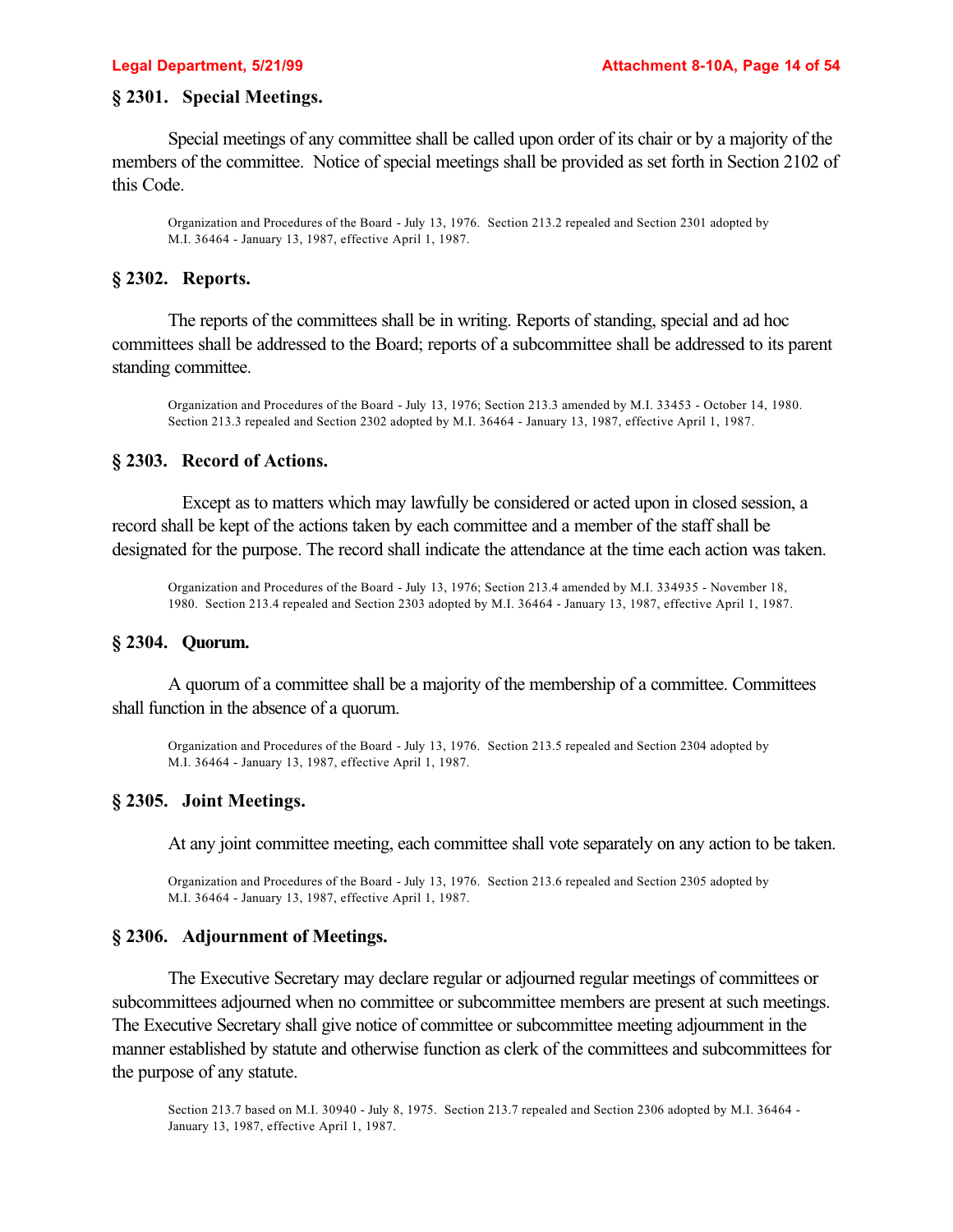## **§ 2307. Attendance of Committees.**

Insofar as possible all committees shall meet at their scheduled times. All directors have the right to attend any committee meeting.

Section 213.8 based on M.I. 21175 - February 14, 1961. Section 213.8 repealed and Section 2307 adopted by M.I. 36464 - January 13, 1987, effective April 1, 1987.

## **§ 2308. Obligations of Staff.**

All references and assignments to Board committees include, without the necessity of specific instruction, the request to the District's staff to render assistance and perform such functions and services to the committees as may be requested. Such references and requests shall be routed through the appropriate Department Head or his/her designee, or the Board Executive Officer.

Section 213.9 based on M.I. 19298 - January 27, 1959; repealed by M.I. 33453 - October 14, 1980; Section 213.10 based on M.I. 19810 - July 21, 1959; renumbered Section 213.9 by M.I. 33453 - October 14, 1980. Section 213.9 repealed and Section 2309 adopted by M.I. 36464 - January 13, 1987, effective April 1, 1987.

## **§ 2309. Meetings Open to Public.**

The provisions of Sections 2105(b) through 2105(d) shall apply to committee meetings.

Paragraphs (a) and (b) [formerly Sections 213.11 through 213.11.2] - M.I. 33493 - November 18, 1980; paragraph (c) [formerly Section 213.11.3] added by M.I. 33600 - February 10, 1981 and amended by M.I. 35061 - March 13, 1984; renumbered Section 213.10 by M.I. 35469 - January 8, 1985. Section 213.10 repealed and Section 2309 adopted by M.I. 36464 - January 13, 1987, effective April 1, 1987; paragraphs (a) and (b) repealed and paragraph (c) amended and renumbered Section 2309 by M.I. 37492 - January 10, 1989.

## **§ 2310. Ad Hoc Committees.**

Ad Hoc Committees may be created by the Board to undertake special assignments on behalf of the Board. An ad hoc committee shall exist for a specified term or until its special assignments are completed, whichever comes first, but its existence may be extended for an added term or added assignments by action of the Board. Unless otherwise specified, members of an ad hoc committee shall be appointed by the Chair of the Board and shall serve at the Chair's pleasure.

Organization and Procedures of the Board - July 19, 1976; Section 212.2 amended by M.I. 33453 - October 14, 1980. Section 212.2 repealed and Section 2310 adopted by M.I. 36464 - January 13, 1987, effective April 1, 1987.

### **§ 2311. Subcommittees.**

With the approval of the Chair of the Board, subcommittees may be created by any standing committee of the Board to undertake specific assignments on behalf of the committee. The standing committee creating a subcommittee shall establish the term of the subcommittee and may extend such term as it deems desirable. At least two thirds of a subcommittee's membership shall be from the parent committee, and shall be appointed by the chair of the subcommittee's parent committee and shall serve at the chair's pleasure. The remaining at large members shall be appointed by the chair of the parent committee after consultation with the Chair of the Board. An at large member who is the Chair of a subcommittee becomes a member of the parent committee for the time period that member serves as Chair of the subcommittee.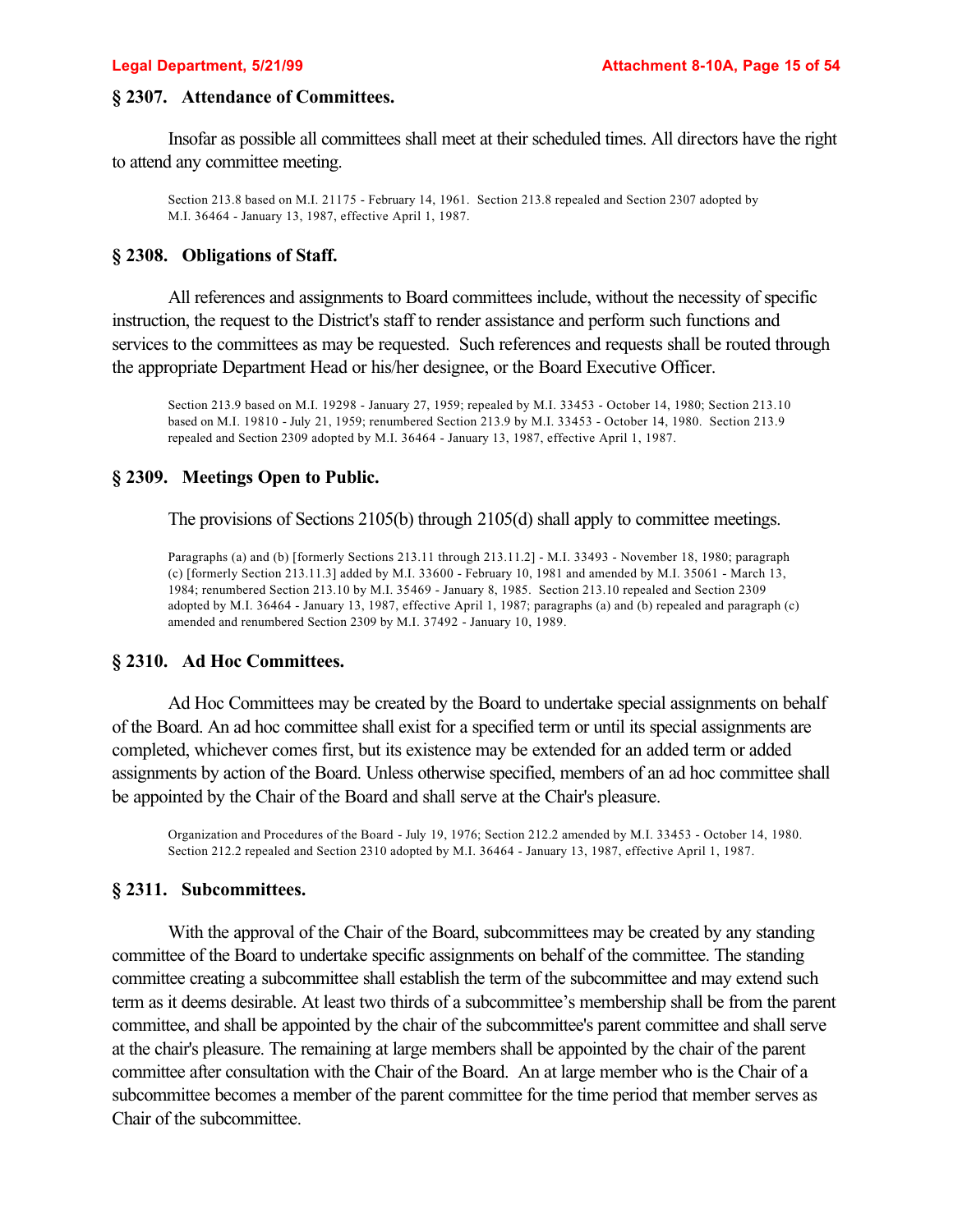Organization and Procedures of the Board - July 19, 1976; Section 212.3 amended by M.I. 33453 - October 14, 1980. Section 212.3 repealed and Section 2311 adopted by M.I. 36464 - January 13, 1987, effective April 1, 1987; amended by M.I. 42193 - December 10, 1996

# **§ 2312. Temporary Membership on Committees.**

Whenever any member of a Standing, Special or Ad Hoc Committee is absent from a committee assignment for an extended period the Chair of the Board may appoint another director to serve on such committee in place of the absent director for the duration of the absence whenever such appointment is deemed to be important to the effective functioning of the committee.

Section 212.4 - M.I. 34825 - August 17, 1983. Section 212.4 repealed and Section 2312 adopted by M.I. 36464 - January 13, 1987, effective April 1, 1987.

# **§ 2313. Agendas.**

Committee agendas shall be prepared, posted and acted upon in the same manner as required for Board meetings.

Section 213.11 - M.I. 36412 - December 9, 1986. Section 213.11 repealed and Section 2313 adopted by M.I. 36464 - January 13, 1987, effective April 1, 1987; amended by M.I. 37492 - January 10, 1989.

## **§ 2314. Resolution of Conflicting Committee Recommendations.**

Whenever the recommendations of two or more committees, not including the Executive Committee, to which a matter has been referred for initial consideration differ, such matter shall be considered by the Executive Committee whose recommendation on such matter shall be presented to the Board as the sole committee recommendation. If a conflict arises concerning a matter referred to the Executive Committee, as well as other committees, for initial consideration can not be resolved by the Executive Committee, the recommendation of each committee shall be presented to the Board.

M.I. 40010 - January 12, 1993.

## **§ 2315. Standing Committee Inspection Trips.**

When deemed to be of value by the Executive Committee, any standing, special, sub, or ad hoc committee may schedule one- or two-day inspection trips that will aid its members in the deliberations of matters before that committee. Trips of longer duration require approval by the Chairman and Board officers. Such inspection trips should be coordinated through the Communications Division.

M.I. 40768 - April 12, 1994.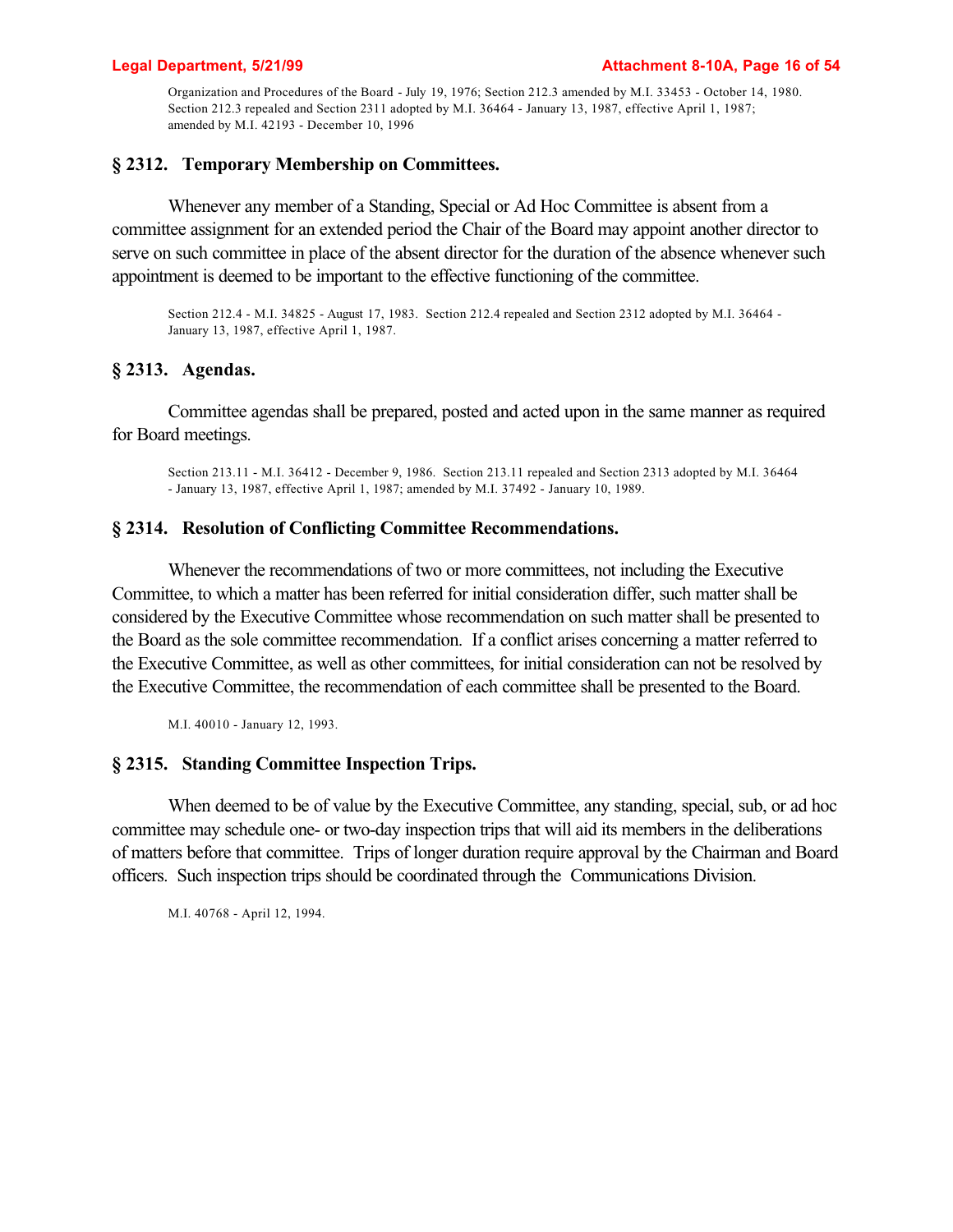# **Chapter 4**

# **STANDING COMMITTEES**

| Article                     |                                             | Sec. |
|-----------------------------|---------------------------------------------|------|
| 1                           | General                                     | 2400 |
| $\mathcal{D}_{\mathcal{L}}$ | <b>Executive Committee</b>                  | 2410 |
| 3                           | <b>Engineering and Operations Committee</b> | 2430 |
| 4                           | <b>Budget and Finance Committee</b>         | 2440 |
| 5                           | [Repealed]                                  | 2450 |
| 6                           | Legal and Claims Committee                  | 2460 |
| 7                           | Water Planning and Resources Committee      | 2470 |
| 8                           | Committee on Communications and Legislation | 2480 |
|                             |                                             |      |

# **Article 1**

# **GENERAL**

Sec.

|  |  | 2400. Identification of Standing Committees |
|--|--|---------------------------------------------|
|--|--|---------------------------------------------|

2401. Officers and Members of Standing Committees

# **§ 2400. Identification of Standing Committees.**

The Standing Committees of the Board of Directors are:

Executive Committee

Engineering and Operations Committee

Budget and Finance Committee

Legal and Claims Committee

Water Planning and Resources Committee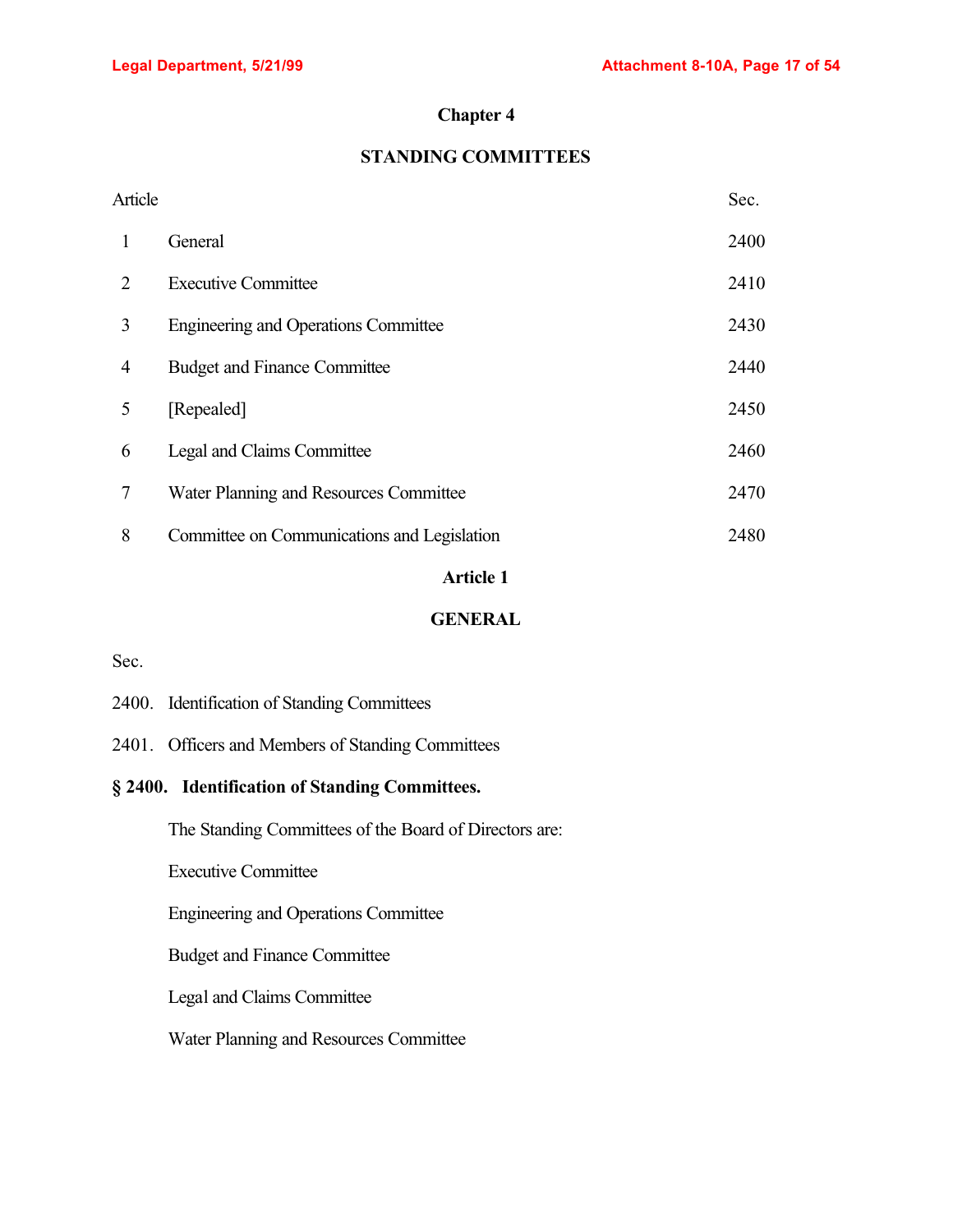## Committee on Communications and Legislation

Organization and Procedures of the Board - July 19, 1976. Section 211.1.1 repealed and Section 2400 adopted by M.I. 36464 - January 13, 1987, effective April 1, 1987; amended by M.I. 40715 - March 8, 1994; amended by M.I. 41389 - May 9, 1995; amended by M.I. 42193 - December 10, 1996; amended by M.I. 42892 - April 14, 1998.

## **§ 2401. Officers and Members of Standing Committees.**

(a) Members, Chair, and Vice Chair of standing committees with the exception of the Executive Committee shall be appointed subject to the approval of the Executive Committee and the Board on the basis that each director, with the exception of the Chair of the Board, serve on at least two standing committees, in addition to the Executive Committee. Such appointment shall be made by the Chair of the Board unless a new Chair-elect has been selected by the Board to take office on the next January 1, in which event appointment of Chair and Vice-Chair of standing committees shall be made by the Chair-elect.

(b) Chair and Vice Chair of standing committees with the exception of the Executive Committee are to be appointed in even-numbered years at the December meeting of the Board for a two-year term commencing on January 1 of odd-numbered years. No director shall be appointed to the same committee office for more than two consecutive full terms.

(c) The Chair of the Board or the Vice Chair to whom the Chair has assigned the Chair's membership pursuant to Section 2204 is a member ex-officio, with right to vote, of all standing and special committees of the Board. However, the Chair nor the Vice Chair to whom the Chair's membership has been assigned shall not be considered a member of any committee of which the officer is a member ex-officio for the purpose of determining whether a quorum of the committee is present unless the Chair or Vice Chair is actually present at the meeting of the committee.

Organization and Procedures of the Board - July 19, 1976; Section 211.1.2 amended by M.I. 32213 - March 14, 1978. Paragraph (a) [formerly Section 211.1.2.1] amended by M.I. 32690 - April 10, 1979; paragraph (b) [formerly Section 211.1.2.2] amended by M.I. 32996 - November 13, 1979; paragraph (a) amended by M.I. 34889 - October 11, 1983; amended by M.I. 36240 - August 19, 1986; see also Ords. 113 and 133, repealed by Ord. 146. Section 211.1.2 through 211.1.2.2 repealed and Sections 2401(a) and (b) adopted by M.I. 36464 - January 13, 1987; paragraph (a) amended by M.I. 40011 - January 12, 1993; paragraph (a) amended by M.I. 40715 - March 8, 1994; paragraph (a) amended by M.I. 42193 - December 10, 1996; paragraph (a) amended by M.I. 42631 - September 9, 1997.

Paragraph (c) [formerly Section 211.1.2.4], Ords. 113 and 133; repealed by Ord. 146; added, as amended, by M.I. 32690 - April 10, 1979; renumbered 211.1.2.3 by M.I. 34673 - April 12, 1983; amended by M.I. 35592 -April 9, 1985. Section 211.1.2.3 repealed and Section 2401(c) adopted by M.I. 36464 - January 13, 1987, effective April 1, 1987; amended by M.I. 36811 - September 22, 1987; paragraph (a) amended by M.I. 37570 - March 14, 1989; paragraph (a) amended by M.I.42892 - April 14, 1998.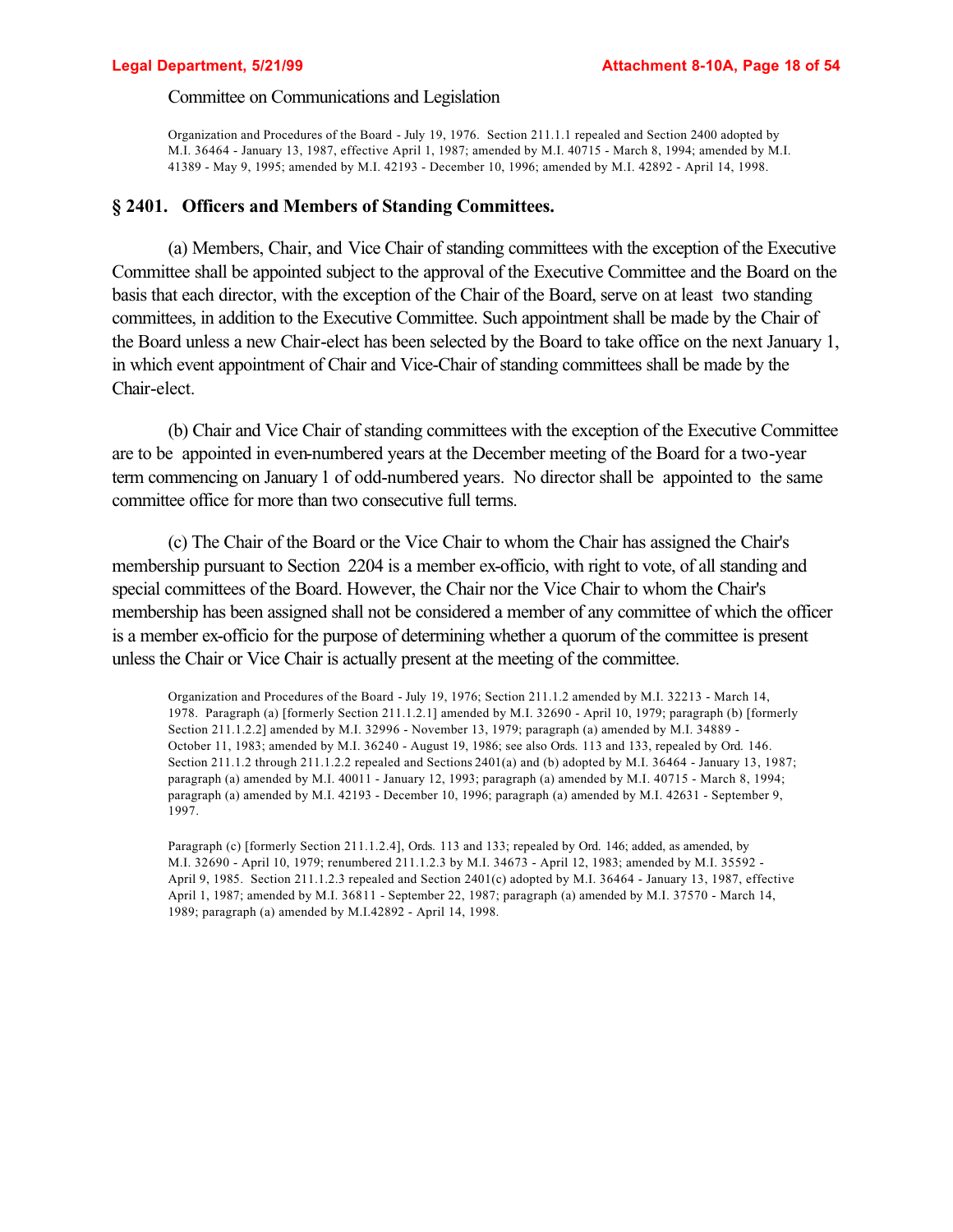# **EXECUTIVE COMMITTEE**

Sec.

- 2411. Selection of Nonofficer Members
- 2412. Vacancy in Membership
- 2413. Term of Office for Nonofficer Members
- 2414. Limitation on Service
- 2415. Officers
- 2416. Time of Regular Meeting
- 2417. Duties and Functions
- 2418. Action by Board Officers
- 2419. Subcommittee on Rules
- 2420. Subcommittee on Organization and Personnel
- 2421. Subcommittee on Real Property and Asset Management

# **§ 2410. Membership.**

The membership of the Executive Committee shall consist of the Chair, Vice Chair, Secretary, all past Chairs of the Board who are directors of the District, six additional directors as nonofficer members, and the Chairs of the five standing committees in addition to the Executive Committee, as ex officio members. In addition, two additional nonofficer members shall be appointed as transitional members to the Committee by the Chair of the Board to serve from January 1, 1999 to January 1, 2000. In the event a Chair of a Standing Committee is ineligible to serve on the Executive Committee because of the limitation set forth in Section 2201(c), or is otherwise ineligible or is absent, the Vice Chair of the committee shall serve.

Organization and Procedures of the Board - July 19, 1976; Section 211.2.1.1 amended by M.I. 32213 - March 14, 1978, M.I. 32996 - November 13, 1979, M.I. 33453 - October 14, 1980; M.I. 34186 - April 13, 1982; M.I. 34301 - July 13, 1982; M.I. 34399 - September 14, 1982; and M.I. 34673 - April 12, 1983; amended by M.I. 36455 - January 13, 1987. Section 211.2.1.1 repealed and Section 2410 adopted by M.I. 36464 - January 13, 1987, effective April 1, 1987; amended by M.I. 37406 - November 8, 1988; amended by M.I. 40715 - March 8, 1994; amended by M.I. 42193 - December 10, 1996.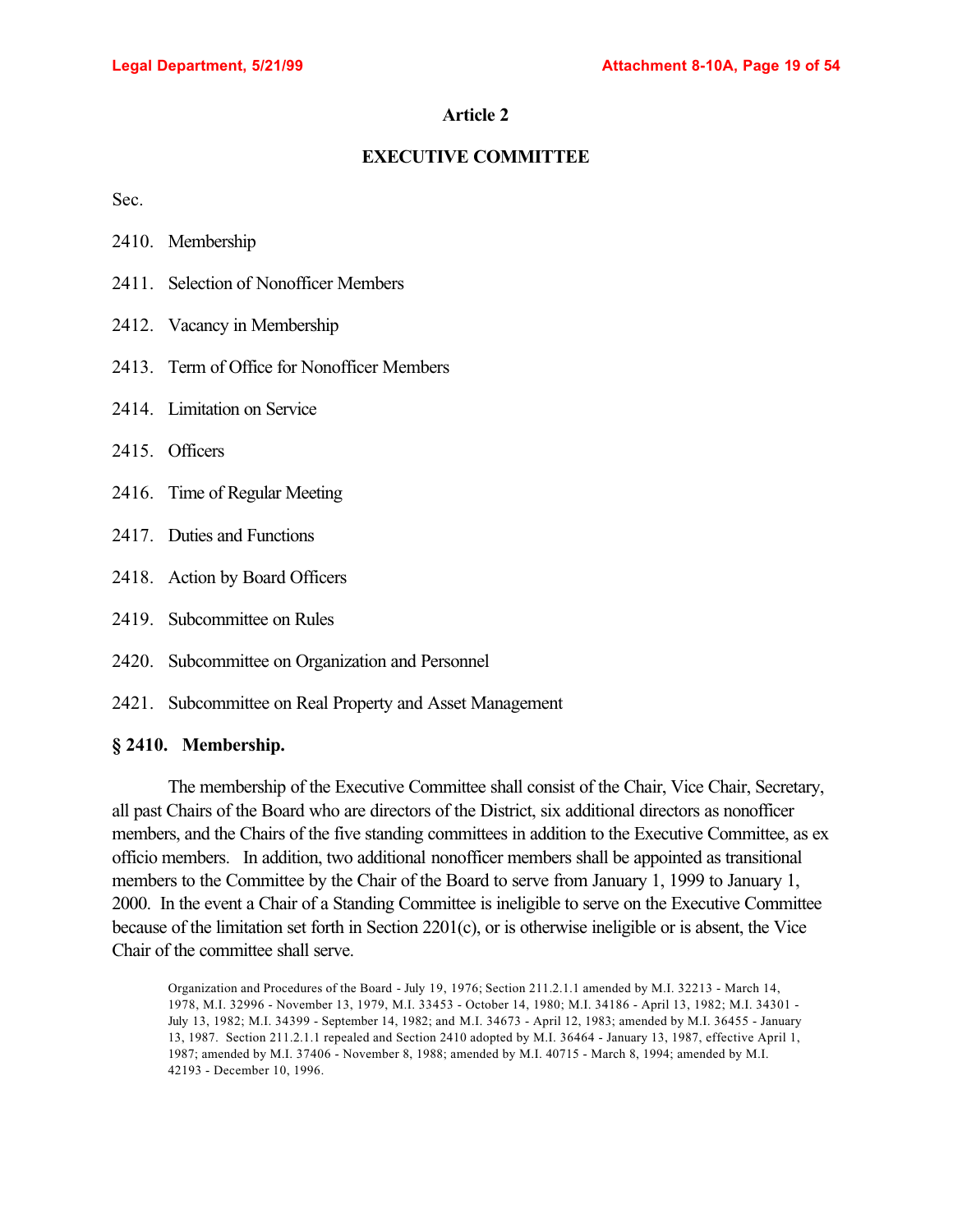## **§ 2411. Selection of Nonofficer Members.**

Nonofficer members of the Executive Committee, except for the two transitional members, shall be nominated by the Special Nominating Committee or from the floor and elected at the December meeting of the Board. Three of the six nonofficer members shall be nominated and elected in even-numbered years and three in odd-numbered years.

M.I. 34673 - April 12, 1983; text in former Section 211.2.1.2 Organization and Procedures of the Board - July 19, 1976; amended by M.I. 32690 - April 10, 1979; M.I. 33453 - October 14, 1980; and M.I. 34399 - September 14, 1982; see also Ords. 113 and 133; repealed by Ord. 146 now included in Section 2414(b). Section 211.2.1.2 repealed and Section 2411 adopted by M.I. 36464 - January 13, 1987, effective April 1, 1987.

# **§ 2412. Vacancy in Membership.**

Whenever a vacancy occurs in the membership of the nonofficer members of the Executive Committee during a term of office, nominations shall be submitted to and an election shall be held by the Board to fill the vacancy within 90 days of the date of the vacancy if there remain 90 days or more in the term at the time the vacancy occurs.

Section 211.2.1.3 - M.I. 34673 - April 12, 1983; amended by M.I. 35592 - April 9, 1985. Section 211.2.1.3 repealed and Section 2412 adopted by M.I. 36464 - January 13, 1987, effective April 1, 1987.

# **§ 2413. Term of Office for Nonofficer Members.**

The term of office for nonofficer members shall be two years and shall commence on January 1 of the year immediately following their election.

Section 211.2.1.4 - M.I. 34673 - April 12, 1983. Section 211.2.1.4 repealed and Section 2413 adopted by M.I. 36464 - January 13, 1987, effective April 1, 1987.

## **§ 2414. Limitation on Service.**

(a) Each director may be elected as a nonofficer member of the Executive Committee for not more than two consecutive full two-year terms.

(b) Subject to Section 2415, a member of the Executive Committee other than ex officio members shall not serve as the Chair of any Standing Committee other than the Executive Committee; this restriction shall not apply to any special, interim, temporary or subcommittee appointed from time to time to resolve current problems, or to meet special conditions.

Section 211.2.1.5 - M.I. 34673 - April 12, 1983. Section 211.2.1.5 repealed and Section 2414 adopted by M.I. 36464 - January 13, 1987, effective April 1, 1987.

## **§ 2415. Officers.**

The Chair of the Board shall be the Chair of the Executive Committee and the Vice Chairs of the Board shall be the Vice Chairs of the Executive Committee and their terms shall be concurrent with their terms as officers of the Board.

Section 211.2.1.6 - M.I. 34673 - April 12, 1983. Section 211.2.1.6 repealed and Section 2415 adopted by M.I. 36464 - January 13, 1987, effective April 1, 1987.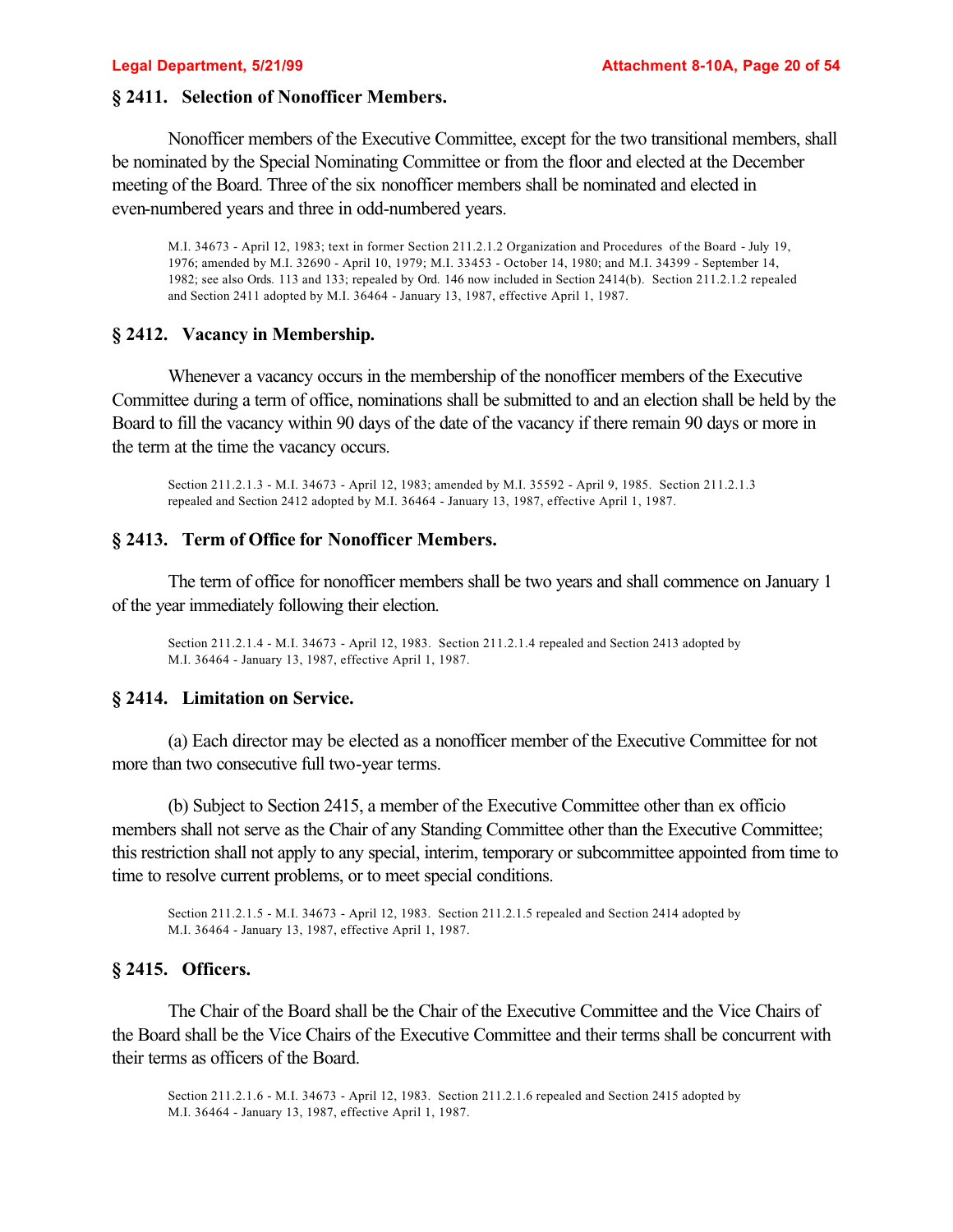## **§ 2416. Time of Regular Meeting.**

The Executive Committee shall hold two regular meetings. The first meeting shall be held on the Tuesday which is two weeks prior to the Tuesday on which the regular Board meeting is held. The second meeting shall be held on the Tuesday on which regular Board meetings are held beginning at 8:00 a.m.

Organization and Procedures of the Board - July 19, 1976. Section 211.2.2 repealed and Section 2416 adopted by M.I. 36464 - January 13, 1987, effective April 1, 1987; amended by M.I. 36563 - April 14, 1987; amended by M.I. 40004 - January 12, 1993; amended by M.I. 40110 - March 9, 1993, amended by M.I. 40376 - August 24, 1993.

## **§ 2417. Duties and Functions.**

The Executive Committee shall study, advise, and make recommendations with regard to:

(a) Public information for governmental and other entities and officials, and for the citizens of California regarding matters affecting the District's interests;

(b) Official dealings with the United States Government, the State of California or other states, member public agencies or their subagencies, foreign governments and other entities or persons in matters of public policy or other activities as deemed appropriate;

(c) Matters relating to the Colorado River Board of California;

(d) Major policy issues to be considered by the Board, including proposed amendments to the Metropolitan Water District Act;

(e) Questions raised by the officers and staff in intervals between meetings of the Board and in unexpected situations and emergencies;

(f) The terms and conditions of employment of all consultants and advisors not within the jurisdiction of other committees.

(g) Resolution of conflicting committee recommendations pursuant to Section 2314;

(h) Monitor the progress of, and propose modifications to, the Board's goals in light of then existing and projected future conditions;

(i) The Executive Committee shall retain ultimate responsibility for those duties as are specifically assigned to the subcommittees of the Executive Committee as set forth in sections 2419, 2420, and 2421.

(j) Such other matters as may be required under Division 2 of this Administrative Code.

(k) The Executive Committee shall also:

(1) Assign and reassign the directors to the standing committees and designate the Committee Chairs and Vice Chairs, subject to approval by the Board of Directors, and to the limitations on terms of office;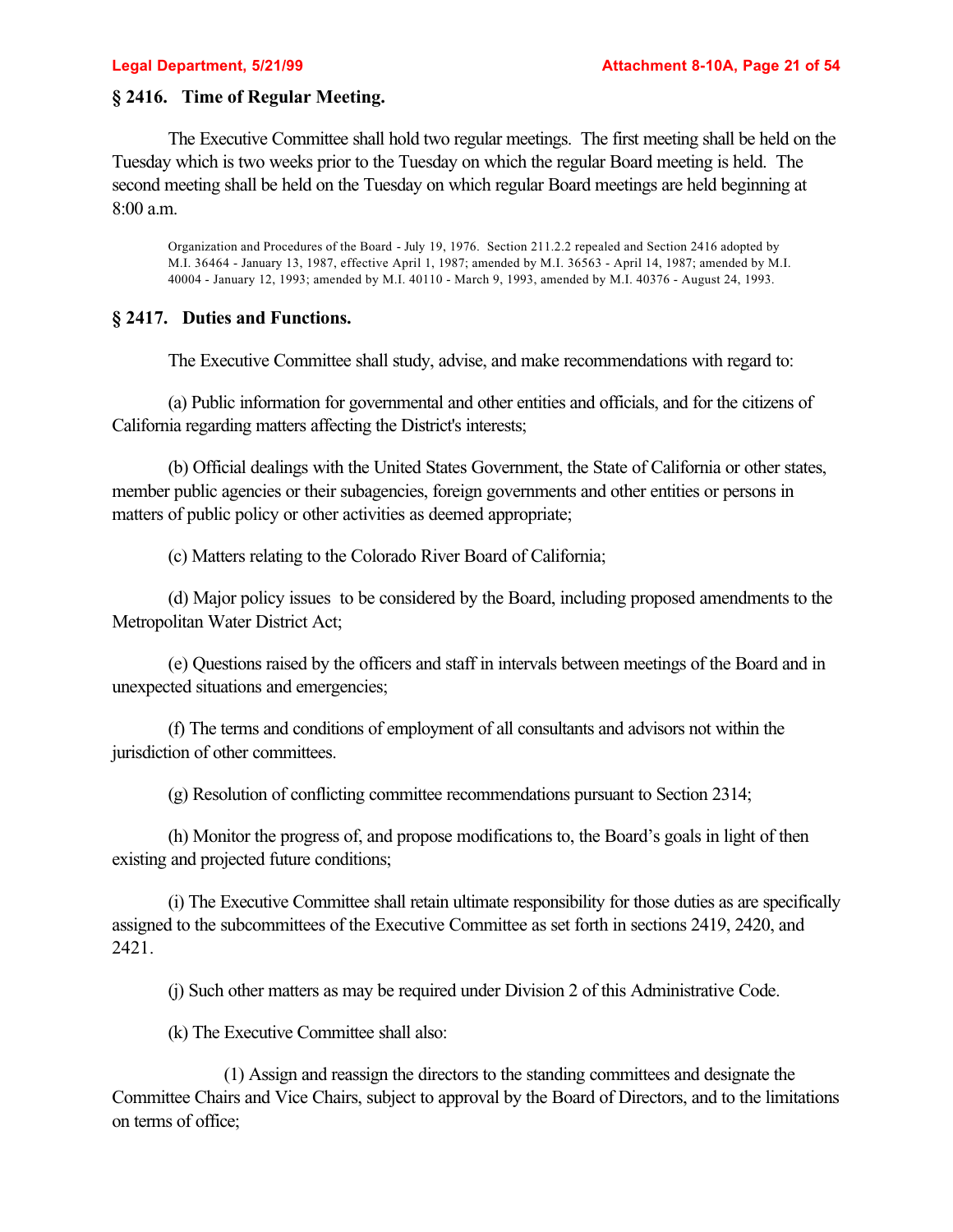(2) Designate a Board Vice Chair to act in the Board Chair's absence, failure or inability to act if the Chair has not previously made such a designation.

(3) Act on behalf of the Board in unexpected situations and emergencies, subject to subsequent approval or ratification of the actions taken whenever such approval or ratification is required by law.

(4) Provide policy guidance where appropriate to those directors and District staff members who are associated with organizations in which the District has membership.

(5) Conduct hearings on Vendors' Protests:

(i) Hearings requested pursuant to Section 8104(d), and other hearings granted on the Executive Committee's own motion, unless delegated pursuant to Section 8119 shall be held by the committee at its next regular meeting to be held at least 72 hours after filing of the notice of protest. The hearing shall be conducted in accordance with such rules as the Chair of the committee shall announce. The committee shall make a decision on the bidder's or applicant's protest, shall set forth its reasons therefor, and shall cause the Executive Secretary to serve a copy of the decision on the bidder or applicant. The decision of the committee shall be final unless the committee chooses to refer the notice of protest to the Board.

(ii) The Chair of the Executive Committee may redelegate hearings provided for under Section  $2417(k)(5)(i)$  to a minimum of three members of the Executive Committee who shall act in place of the committee in the conduct of the hearing and who shall at the conclusion thereof make their recommendations to the full committee. Such recommendations shall be accompanied by copies of any materials submitted in evidence. Any hearing held and recommendations made pursuant to such delegated authority shall be completed in advance of the time set for the next regular meeting of the full committee following the meeting at which the matter would otherwise have been heard by the committee.

(6) Resolve disputes over inspection dates and monitor conduct of inspection trips to assure maximum effectiveness.

Section 211.2.3 - Organization and Procedures of the Board - July 19, 1976; paragraph (b) [formerly Section 211.2.3.2] amended by M.I. 32869 - August 17, 1979; section amended by M.I. 32924 - September 18, 1979; paragraphs (e), (f) and (h) [formerly Sections 211.2.3.5, 211.2.3.6 and 211.2.3.8] amended by M.I. 33453 - October 14, 1980; paragraph (h)(4) [formerly Section 211.2.3.8.4] added by M.I. 34399 - September 14, 1982. Section 211.2.3 repealed and Section 2417 adopted by M.I. 36464 - January 13, 1987, effective April 1, 1987; new paragraphs  $(g)$ ,  $(h)$ ,  $(i)$  and  $(j)$  added, former paragraphs  $(g)$  and  $(h)$  renumbered, new paragraphs  $(l)(5)$ ,  $(6)$  and  $(7)$ added by M.I. 40004 - January 12, 1993; paragraph (a) deleted and paragraphs renumbered by M.I. 40715 - March 8, 1994; paragraph (5) deleted and subsequent paragraphs renumbered by M.I. 40715 and M.I. 40728 - March 8, 1994.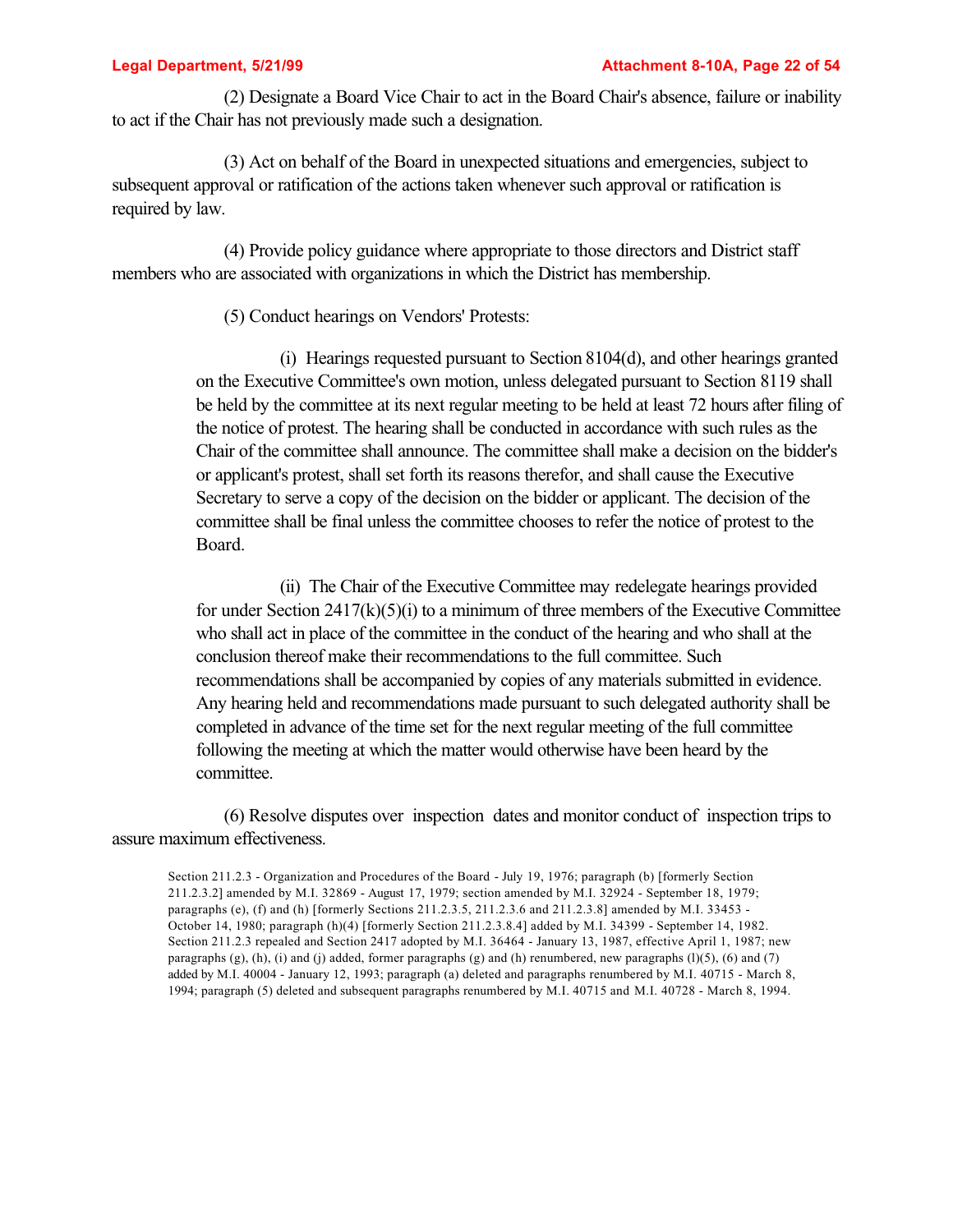# **§ 2418. Action by Board Officers.**

If, in the opinion of the Chair, it is impracticable that the full committee perform a function to be performed by the Executive Committee between regular meetings, such function may be performed by the Officers of the Board, acting at a meeting called for that purpose, with equal effect as if performed by the full committee.

Section 211.2.4 - M.I. 35855 - November 19, 1985. Section 211.2.4 repealed and Section 2418 adopted by M.I. 36464 - January 13, 1987, effective April 1, 1987.

## **§ 2419. Subcommittee on Rules**

Within the Executive Committee there shall be a Subcommittee on Rules, consisting of six members of the Executive Committee appointed by, and serving at the pleasure of, the Chair of the Executive Committee. The Subcommittee on Rules shall:

(a) Review and approve board and committee agendas without further action by the Executive Committee. Notwithstanding the jurisdiction of standing committees in this Code, the Subcommittee on Rules shall have the authority to direct which committee shall consider an item.

(b) Review and approve the scheduling of board and committee meetings.

( c) Study, advise and make recommendations with regard to policies and procedures to be considered by the Board, or committees thereof, except for proposed amendments to the Metropolitan Water District Act or this Code affecting the organization and personnel policies of the District, the acquisition, ownership and sale of land by the District, or other policy matters within the jurisdiction of a specific standing committee.

# **§ 2420. Subcommittee on Organization and Personnel.**

Within the Executive Committee there shall be a Subcommittee on Organization and Personnel consisting of nine members appointed by, and serving at the pleasure of, the Chair of the Executive Committee. Six of the members of this subcommittee shall be members of the Executive Committee, and three members of the subcommittee will not be members of the Executive Committee, but appointed at large from the members of the board. The Subcommittee on Organization and Personnel is to study, advise and make recommendations with regard to:

(a) The form of the District's organization and the flow of authority and responsibility.

(b) Periodic independent reviews and studies of the organization, classification of positions, job duties, salaries, and salary ranges.

(c) Relations between the District and its employees including all matters affecting wage, hours, pension plans and other employee benefits, and other terms and conditions of employment.

(d) Areas of special concern to the District and its employees, including, but not limited to, equal employment opportunity, affirmative action, and work rules pertaining to the health and safety of employees.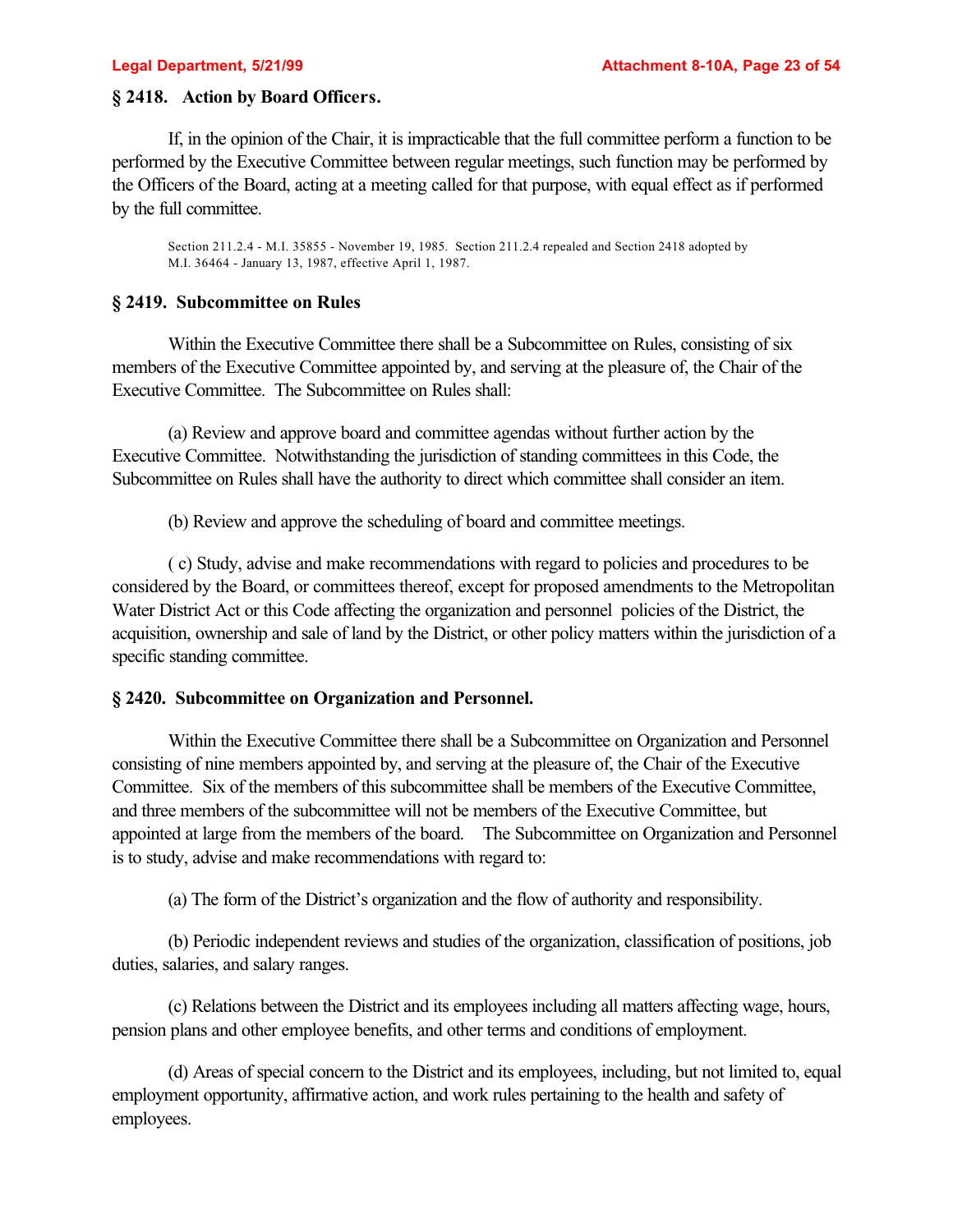(e) Policies and rules regarding the employment, discipline and discharge of District officers and employees;

(f) The selection of the Department Heads, the scope of their duties, and the annual interview and evaluation of the performance of each Department Head, including recommendations to the Executive Committee on the salary and other compensation of each Department Head in advance of the June meetings, with any changes to be effective at the start of the payroll period nearest to July 1;

(g) Proposed amendments to the Metropolitan Water District Act and Code affecting the organization and personnel policies of the District.

# **§ 2421. Subcommittee on Real Property and Asset Management.**

Within the Executive Committee there shall be a Subcommittee on Real Property and Asset Management consisting of nine members appointed by, and serving at the pleasure of, the Chair of the Executive Committee. Six of the members of this subcommittee shall be members of the Executive Committee, and three members of the subcommittee will not be members of the Executive Committee, but appointed at large from the members of the board. The Subcommittee on Real Property and Asset Management is to study, advise and make recommendations with regard to:

- (a) Proposed rules and proposals regarding business development opportunities, including real property transactions.
- (b) Policies for the acquisition of rights-of-way;
- (c) The purchase, sale, and leasing of land and buildings, including the performance of oversight and coordination of the District's various office and garage space needs.
- (d) The incidental use of land in farming operations and otherwise;
- (e) The operation and maintenance of buildings;
- (f) The selection of appraisers and the determination of the scope of their assignments;
- (g) The fixing of purchase price, and the initiation and conduct of condemnation and other proceedings relating to the purchase or sale of land or interests in property and related negotiations, including holding the hearing and making recommendations to the Board of Directors as to whether to adopt a resolution of necessity to acquire property by eminent domain, as set forth in Section 8207(a);
- (h) The purchase, management and disposition of personal property assets such as equipment and vehicles;
- (i) Proposed amendments to the Metropolitan Water District Act and Code affecting the acquisition, ownership and sale of land by the District;
- (j) Approval and oversight of facilities master plans, including budgeting for capital improvements and long-term facilities commitments; and,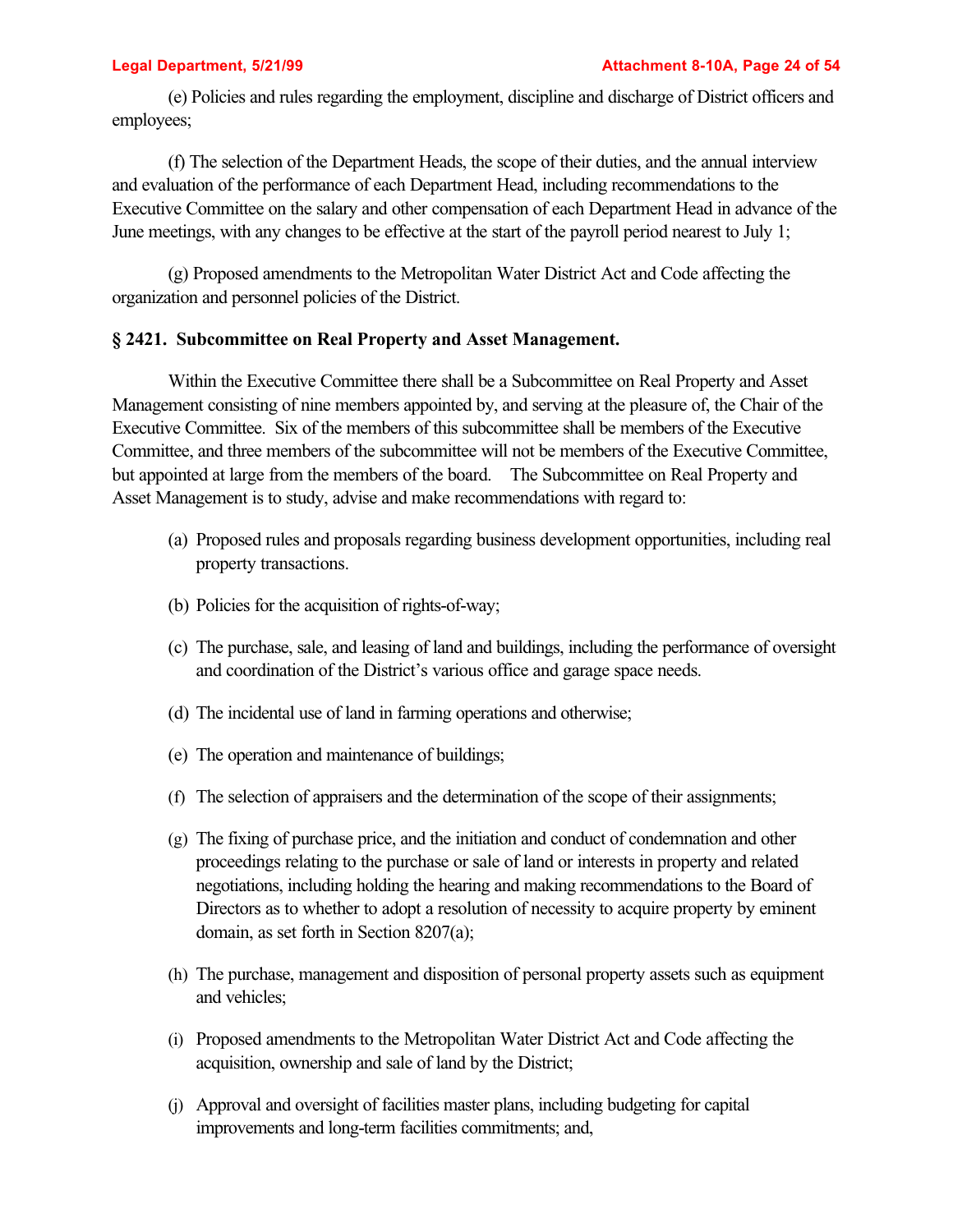# **Legal Department, 5/21/99 Construction Constraining Attachment 8-10A, Page 25 of 54**

(k) Approval and oversight of information technology strategies, projects and activities, including budgeting and tracking of information technology resources and asset management.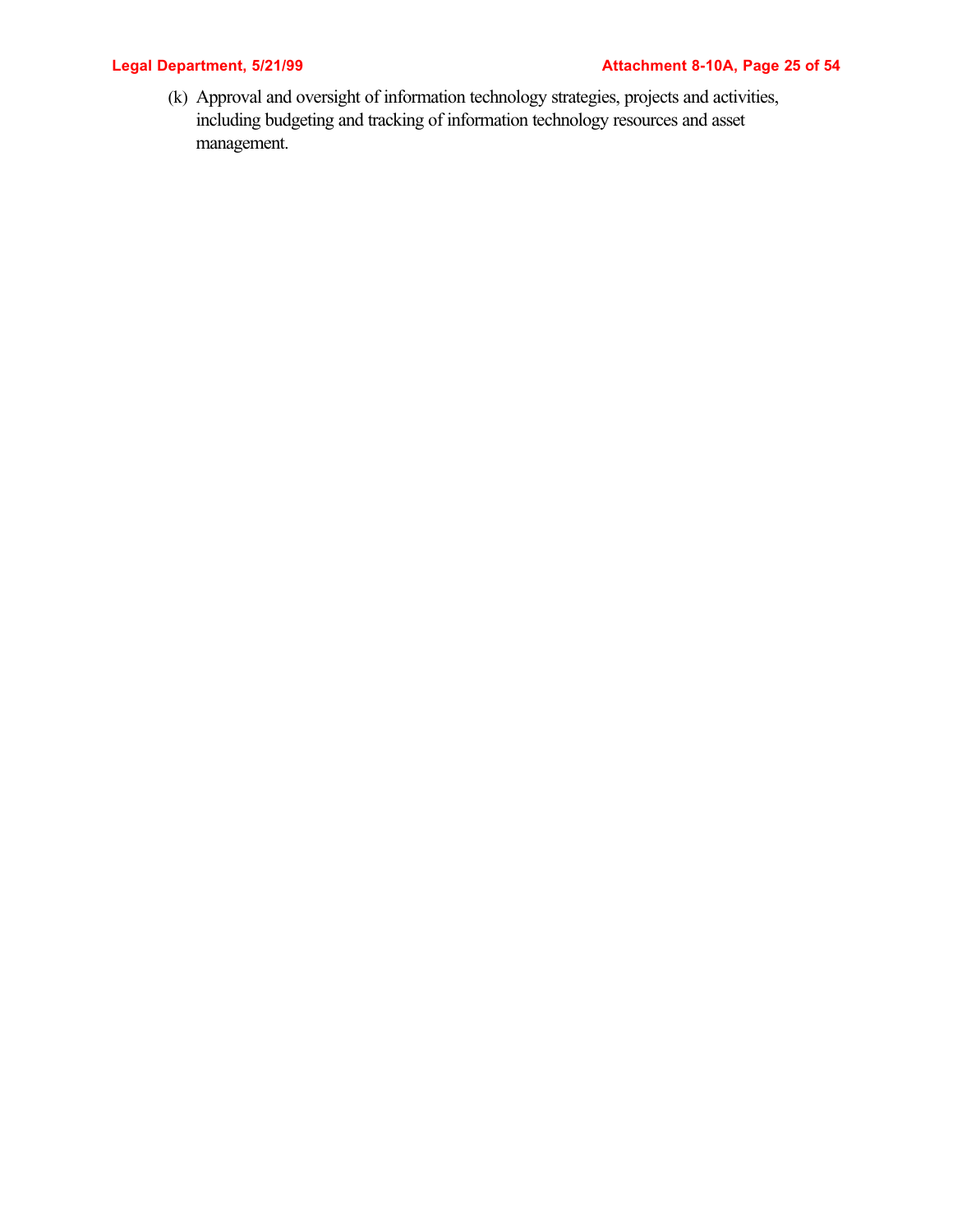# **ENGINEERING AND OPERATIONS COMMITTEE**

Sec.

2430. Time of Regular Meetings

2431. Duties and Functions

# **§ 2430. Time of Regular Meetings.**

The regular meetings of the Engineering and Operations Committee shall be held on the Monday preceding regular Board meetings beginning at 9:30 a.m.

Organization and Procedures of the Board - July 19, 1976. Section 211.3.1 repealed and Section 2430 adopted by M.I. 36464 - January 13, 1987, effective April 1, 1987; amended by M.I. 37432 - December 13, 1988.

# **§ 2431. Duties and Functions.**

The Engineering and Operations Committee shall study, advise and make recommendations with regard to:

(a) Plans, specifications and bids;

(b) The initiation, scheduling, contracting, and performance of construction programs and work, and the equipment or materials to be used, replaced, disposed of, or salvaged;

(c) The operation, protection, and maintenance of the plants and facilities required for the production, exchange, sale, storage, treatment, and delivery of water and power and for the storage and treatment of water; and for the distribution of electrical energy to the aqueduct pumping plants;

(d) The providing of storage and distribution facilities and connections for the delivery of water;

(e) Such matters as may come to its attention on inspection trips of the aqueduct works which the committee shall make at least once a year;

(f) Construction claims;

(g) Engineering aspects of State Water Project facilities;

(h) The selection of engineering and geologic consultants and the determination of the scope of their assignments;

(i) Energy matters in general;

(j) Consider the effect on the District of existing and proposed federal, state, and local water quality and environmental statutes and regulations;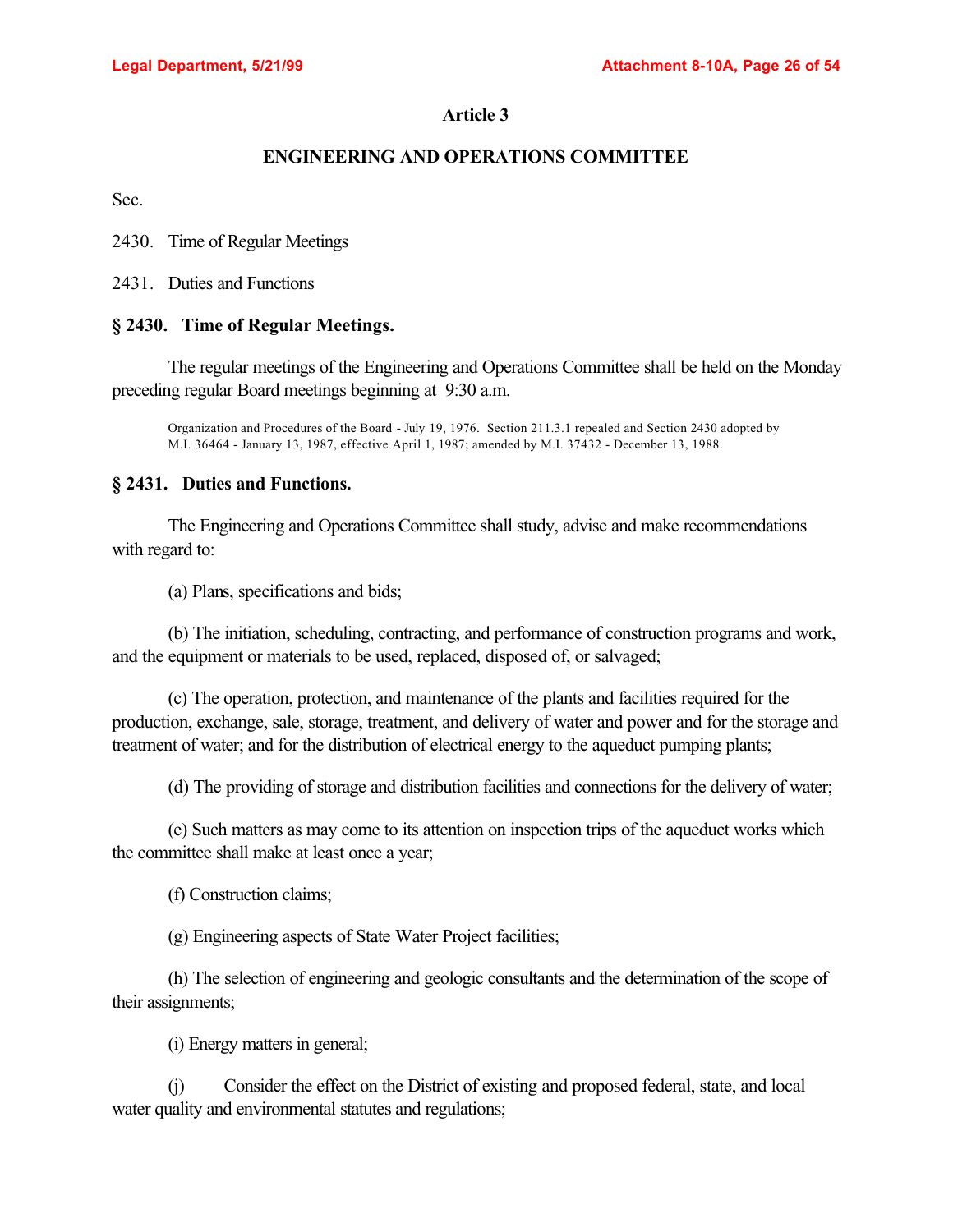(k) Consider issues related to the quality of water furnished by the District to its member agencies;

(l) Review the effect of water quality issues on the water supply available in the District's service area.

(m) Study, advise, and make recommendations regarding environmental compliance and requirements.

(n) Monitor changes in desalination technology.

(o) Proposed amendments to the Metropolitan Water District Act affecting the engineering and operations functions of the District.

Organization and Procedures of the Board - July 19, 1976; Sections 211.3.2 amended and paragraph (j) [formerly Section 211.3.2.10] added by M.I. 32924 - September 18, 1979. Section 211.3.2 repealed and Section 2431 adopted by M.I. 36464 - January 13, 1987, effective April 1, 1987.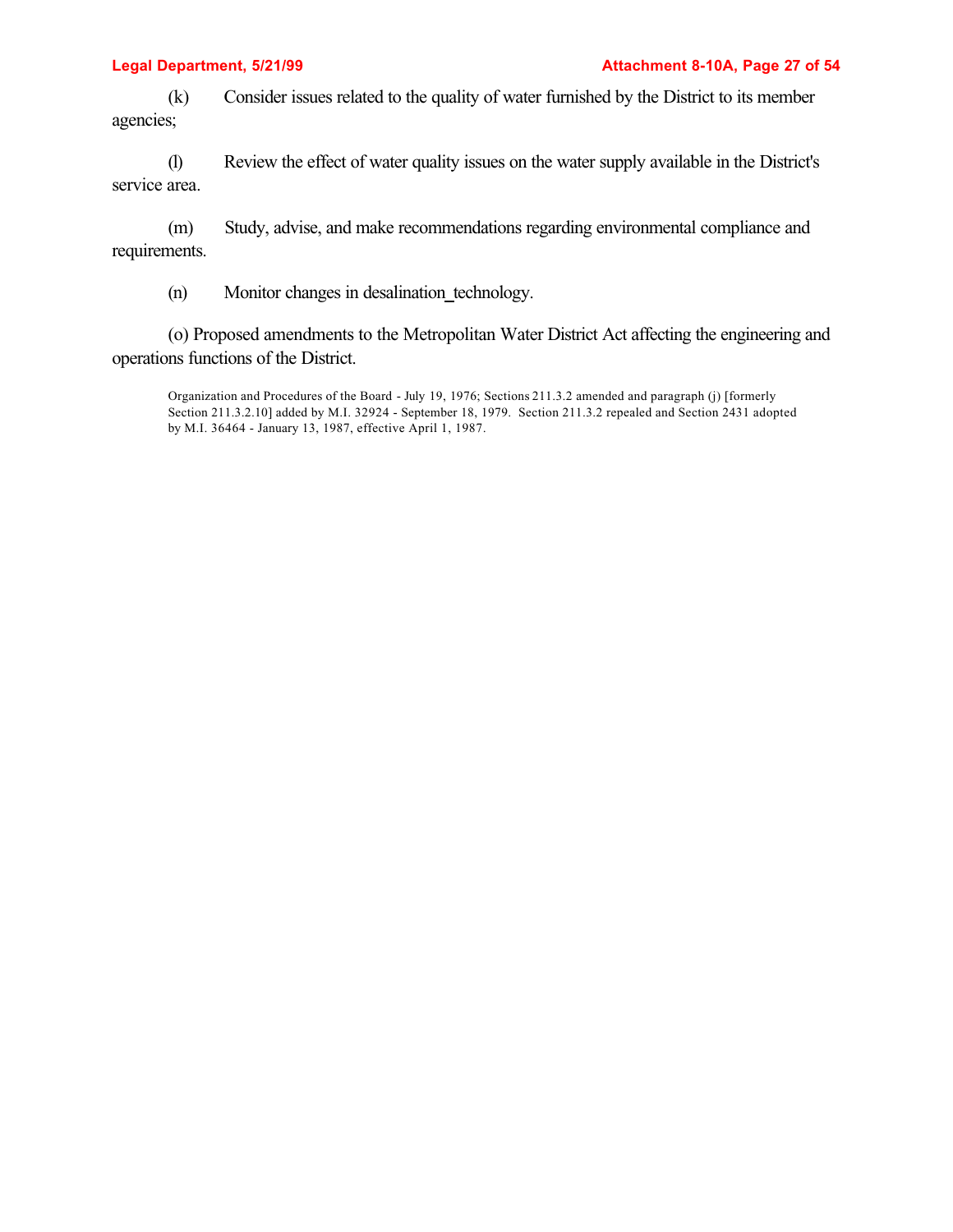# **BUDGET AND FINANCE COMMITTEE**

Sec.

2440. Time of Regular Meetings

2441. Duties and Functions

# **§ 2440. Time of Regular Meetings.**

The regular meetings of the Budget and Finance Committee shall be held on the Monday preceding regular Board meetings beginning at 12:30 p.m.

Organization and Procedures of the Board - July 19, 1976; Section 211.4.1 amended by M.I. 31897 - August 19, 1977. Section 211.4.1 repealed and Section 2440 adopted by M.I. 36464 - January 13, 1987, effective April 1, 1987; amended by M.I. 36563 - April 14, 1987; amended by M.I. 40004 - January 12, 1993; amended by M.I. 42193 - December 10, 1996.

## **§ 2441. Duties and Functions.**

The Budget and Finance Committee shall study, advise and make recommendations with regard to:

(a) Preparation of budgets;

(b) Sale of bonds and borrowing and repayment of money;

(c) Disposition and investment of funds;

(d) Authorization of appropriations;

(e) The determination of revenues to be obtained through sales of water, water standby or availability of service charges, and the levying of taxes;

(f) The financial impact and requirements of policies concerning annexation;

(g) The financial aspects of the District's risk management program;

(h) Questions pertaining to insurance coverage and self-insurance;

(i) The selection of financial and insurance consultants and the determination of the scope of their assignments;

(j) Form and contents of accounts, financial reports, and financial statements;

(k) Proposed amendments to the Metropolitan Water District Act affecting the finance and insurance functions of the District;

(l) Policies and procedures related to budget development and cost containment;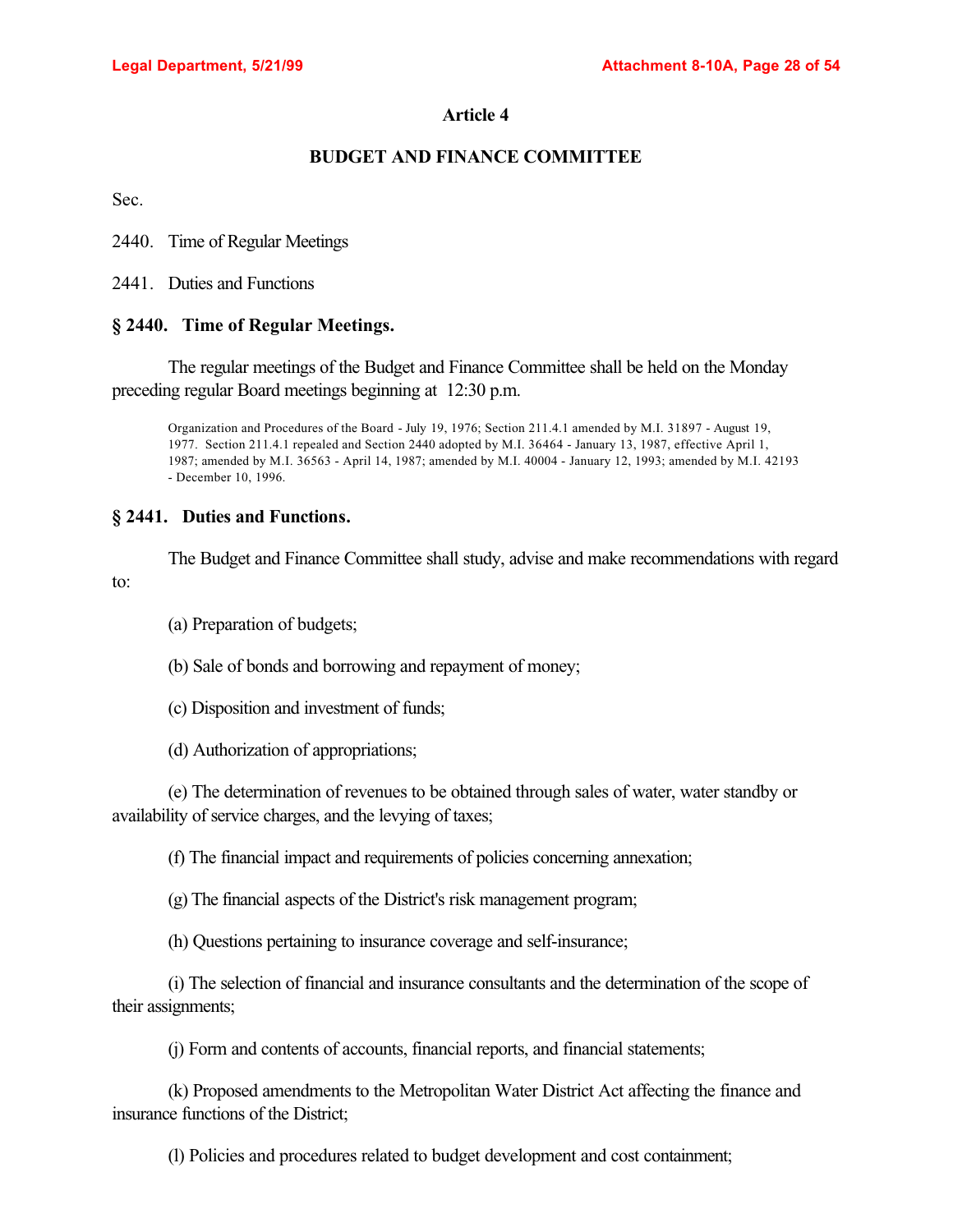(m) Goals and objectives related to financial planning for Metropolitan, including but not limited to revenues, operating expenses, reserve policies, internally funded construction, debt management, investments and capital financing strategies.

(n) The selling prices of water and conditions governing sales of water;

(o) Costs and accounting procedures relating to the District's and other state water service contracts;

(p) Policies regarding the sale of water for various uses;

(q) Policies regarding allocation of water standby or availability of service revenue requirements among member public agencies;

(r) Water standby or availability of service charges within the District;

(s) Review and make recommendations regarding determinations by the General Manager with respect to appeals concerning readiness-to-serve charges, new demand charges, and connection maintenance charges, and report its recommendations, as appropriate, to affirm or reverse the General Manager's determinations.

(t) Review and make recommendations regarding appeals from determinations by the General Manager to deny or qualify an application for exemption from the water standby charge, and report its recommendations, as appropriate, to affirm or reverse the General Manager's determinations.

[Article 5 - Land Committee, Sec. 2450, Repealed - M.I. 42193 - December 10, 1996]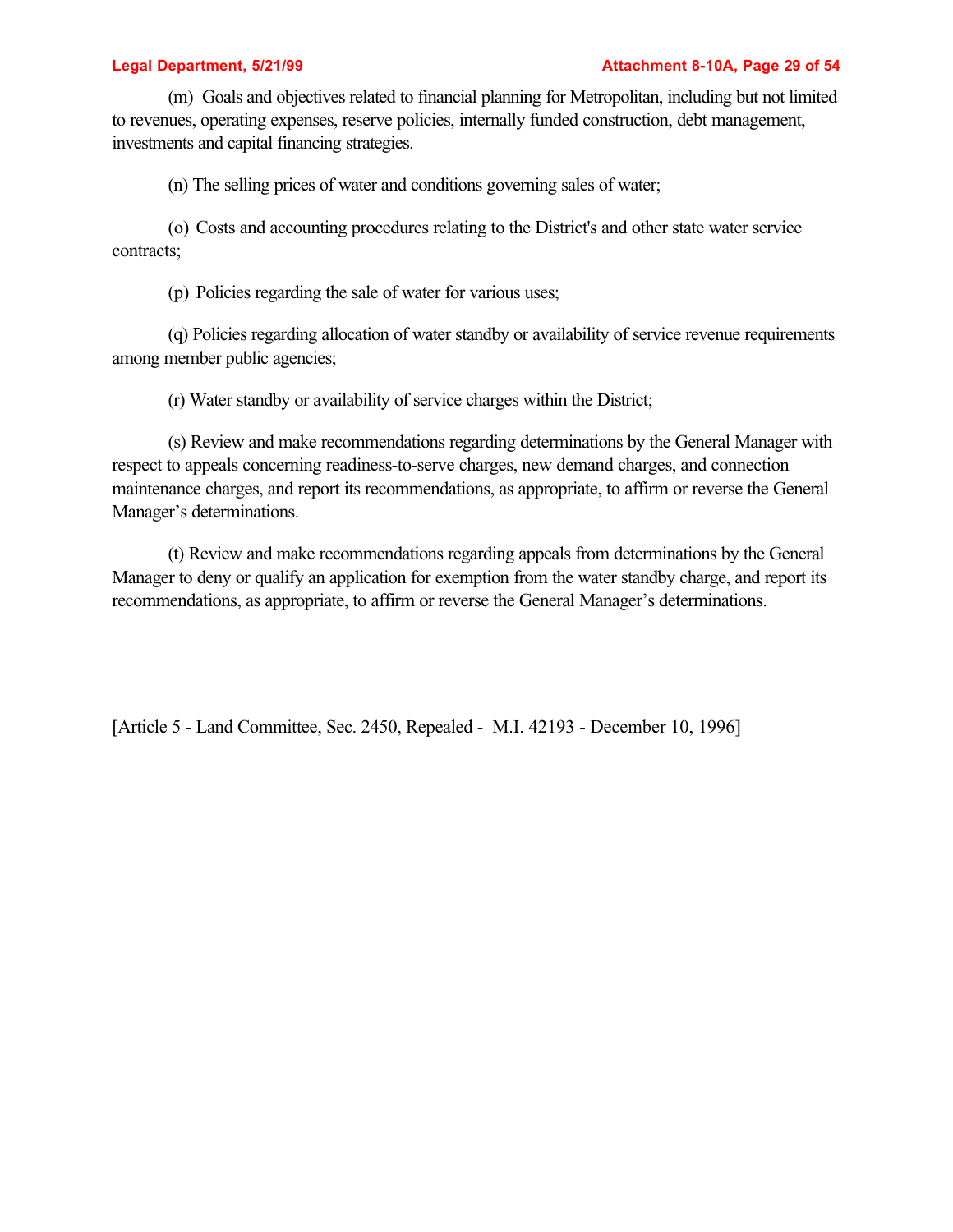## **LEGAL AND CLAIMS COMMITTEE**

Sec.

to:

2460. Time of Regular Meetings

2461. Duties and Functions

2462. [Repealed]

## **§ 2460. Time of Regular Meetings.**

The regular meetings of the Legal and Claims Committee shall be held on the Monday preceding regular Board meetings beginning at 9:30 a.m.

Organization and Procedures of the Board - July 19, 1976. Section 211.6.1 repealed and Section 2460 adopted by M.I. 36464 - January 13, 1987, effective April 1, 1987; amended by M.I. 36563 - April 14, 1987; amended by M.I. 37432 - December 13, 1988; amended by M.I. 39500 - March 10, 1992; amended by M.I. 41450 - June 13, 1995; amended by M.I. 42504 - July 8, 1997.

## **§ 2461. Duties and Functions.**

The Legal and Claims Committee shall study, advise and make recommendations with regard

(a) Litigation and claims brought by or against the District;

(b) Condemnation matters, when they involve settlements requiring Board approval and inverse condemnation matters;

(c) Public liability insurance matters, including self-insurance aspects, and matters pertaining to errors and omissions insurance;

(d) Policy considerations concerning District contracts;

(e) The selection of candidates for consideration by the Executive Committee to serve as the General Counsel and Assistant General Counsel and the determination of the scope of the assignments of the General Counsel;

(f) The selection of special counsel and the determination of the scope of their assignments;

(g) Proposed amendments of the Metropolitan Water District Act and the Public Employees' Retirement Law, legislation dealing with public agencies, and proposed District ordinances;

(h) The organization and contents of the Code;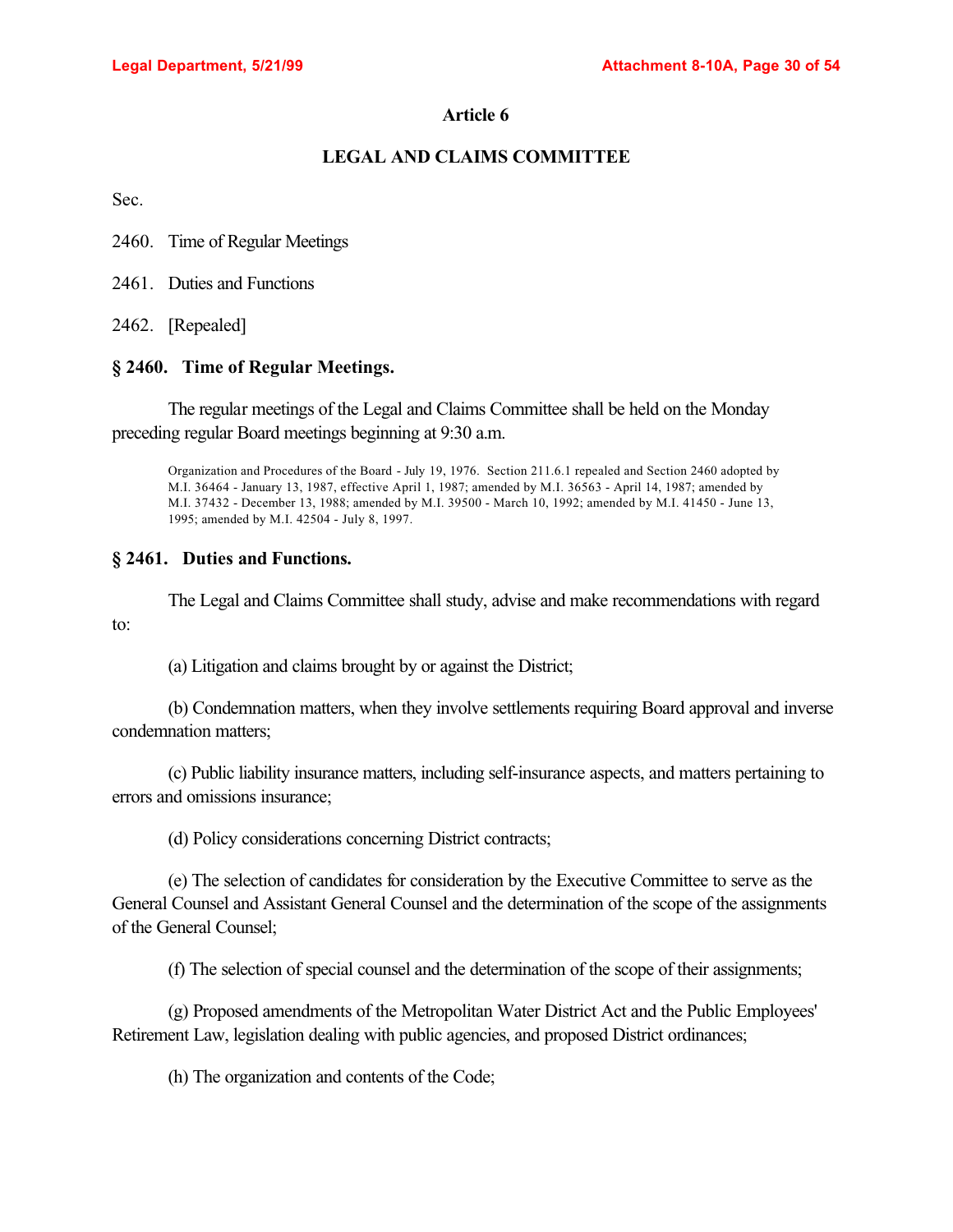### **Legal Department, 5/21/99 Attachment 8-10A, Page 31 of 54**

(i) Legal aspects and legal consequences of executed memorandum of understanding between the General Manager and an organization representing employees.

Organization and Procedures of the Board - July 19, 1976; paragraph (f) [formerly Section 211.6.2.6] amended by M.I. 32690 - April 10, 1979; amended and paragraph (h) [formerly Section 211.6.2.8] added by M.I. 32924 - September 18, 1979; paragraph (f) amended by M.I. 35058 - March 13, 1984. Section 211.6.2 repealed and Section 2461 adopted by M.I. 36464 - January 13, 1987, effective April 1, 1987; paragraph (e) amended, new paragraph (f) added, and other paragraphs renumbered by M.I. 40010 - January 12, 1993.

[§ 2462 repealed by M.I. 37529 - February 14, 1989.]

Organization and Procedures of the Board - July 19, 1976. Section 211.7.1 repealed and Section 2470 adopted by M.I. 36464 - January 13, 1987, effective April 1, 1987; amended by M.I. 36563 - April 14, 1987; amended by M.I. 37432 - December 13, 1988; amended by M.I. 39500 - March 10, 1992; amended by M.I. 40004 - January 12, 1993.

Organization and Procedures of the Board - July 19, 1976; Section 211.7.2 amended and paragraphs (h) and (i) [formerly Sections 211.7.2.8 and 211.7.2.9] added by M.I. 32924 - September 18, 1979. Section 211.7.2 repealed and Section 2471 adopted by M.I. 36464 - January 13, 1987, effective April 1, 1987; paragraph (h) amended by M.I. 40010 - January 12, 1993; paragraph (j) added by M.I. \_\_\_\_\_\_\_ - September 14, 1998.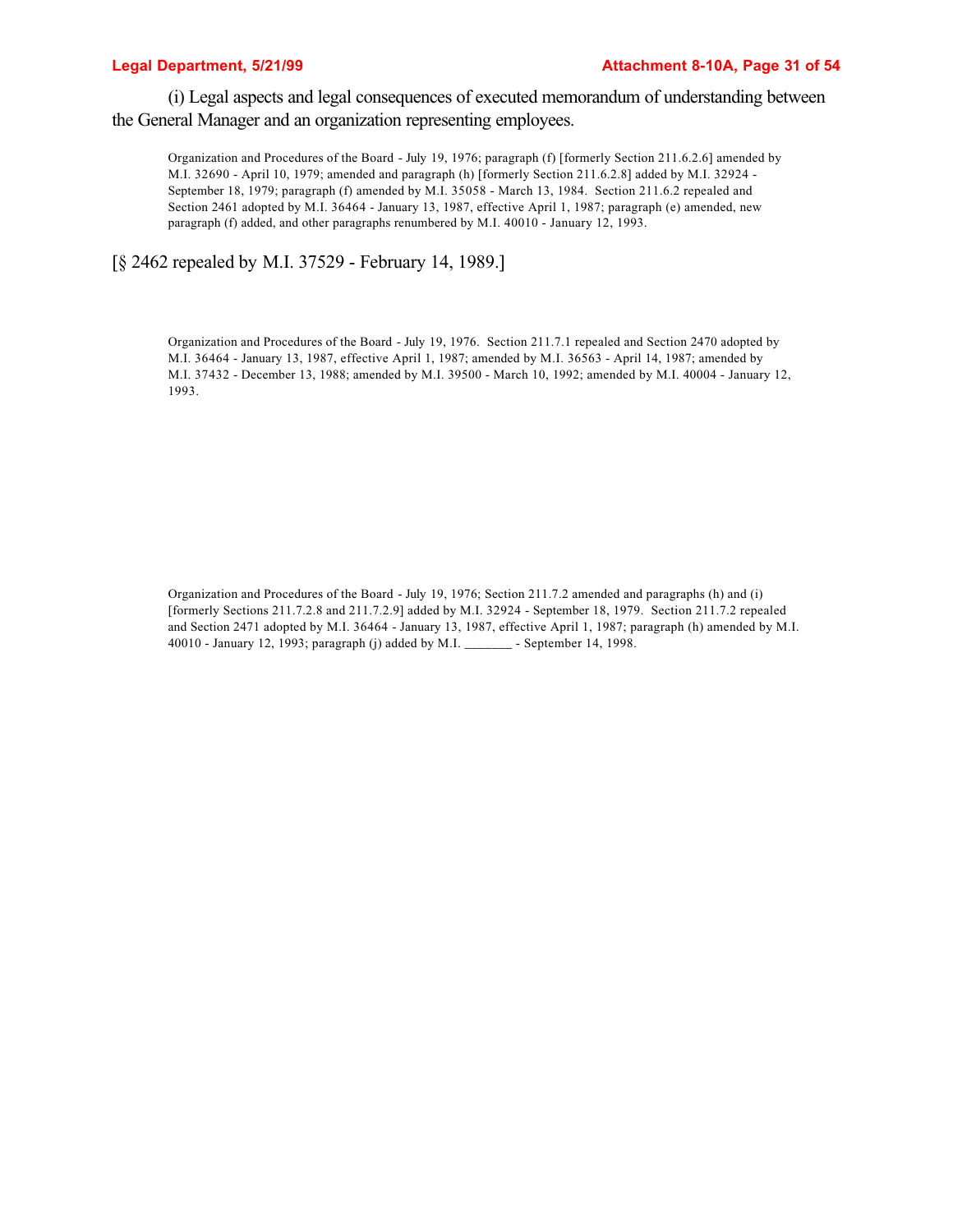# **WATER PLANNING AND RESOURCES COMMITTEE**

Sec.

2480. Time of Regular Meetings

2481. Duties and Functions

# **§ 2480. Time of Regular Meetings.**

The regular meetings of the Water Planning and Resources Committee shall be held on the Monday preceding regular Board meetings beginning at 12:30 p.m.

Organization and Procedures of the Board - July 19, 1976; Section 211.8.1 amended by M.I. 32086 - December 13, 1977. Section 211.8.1 repealed and Section 2480 adopted by M.I. 36464 - January 13, 1987, effective April 1, 1987; amended by M.I. 36563 - April 14, 1987; amended by M.I. 37432 - December 13, 1988; amended by M.I. 39500 - March 10, 1992; amended by M.I. 40004 - January 12, 1993; amended by M.I. 41389 - May 9, 1995.

## **§ 2481. Duties and Functions.**

The Water Planning and Resources Committee shall study, advise, and make recommendations with regard to:

(a) Policies, sources, and means of importing water required by the District;

(b) Changes in the District's aqueduct system to provide for the changing needs of the District's member agencies;

(c) Policies and procedures regarding the delivery and exchange of water for various uses;

(d) Policies regarding annexation and the requirements, procedures, terms, and conditions for annexations;

(e) Energy matters relating to water supply;

(f) Policies regarding water conservation, reclamation, reuse and underground storage of water and the use thereof;

(g) Proposed amendments to the Metropolitan Water District Act affecting the water or annexation policies of the District.

(h) Study, advise and make recommendations regarding the protection of the District's water supply from, and mitigation of the impacts of water development on, the Bay/Delta Estuary;

(i) Study, advise and make recommendations regarding comprehensive solutions to Bay/Delta Estuary problems which will benefit water supply reliability, water quality and environmental and other beneficial instream uses of the waters of the Bay/Delta Estuary;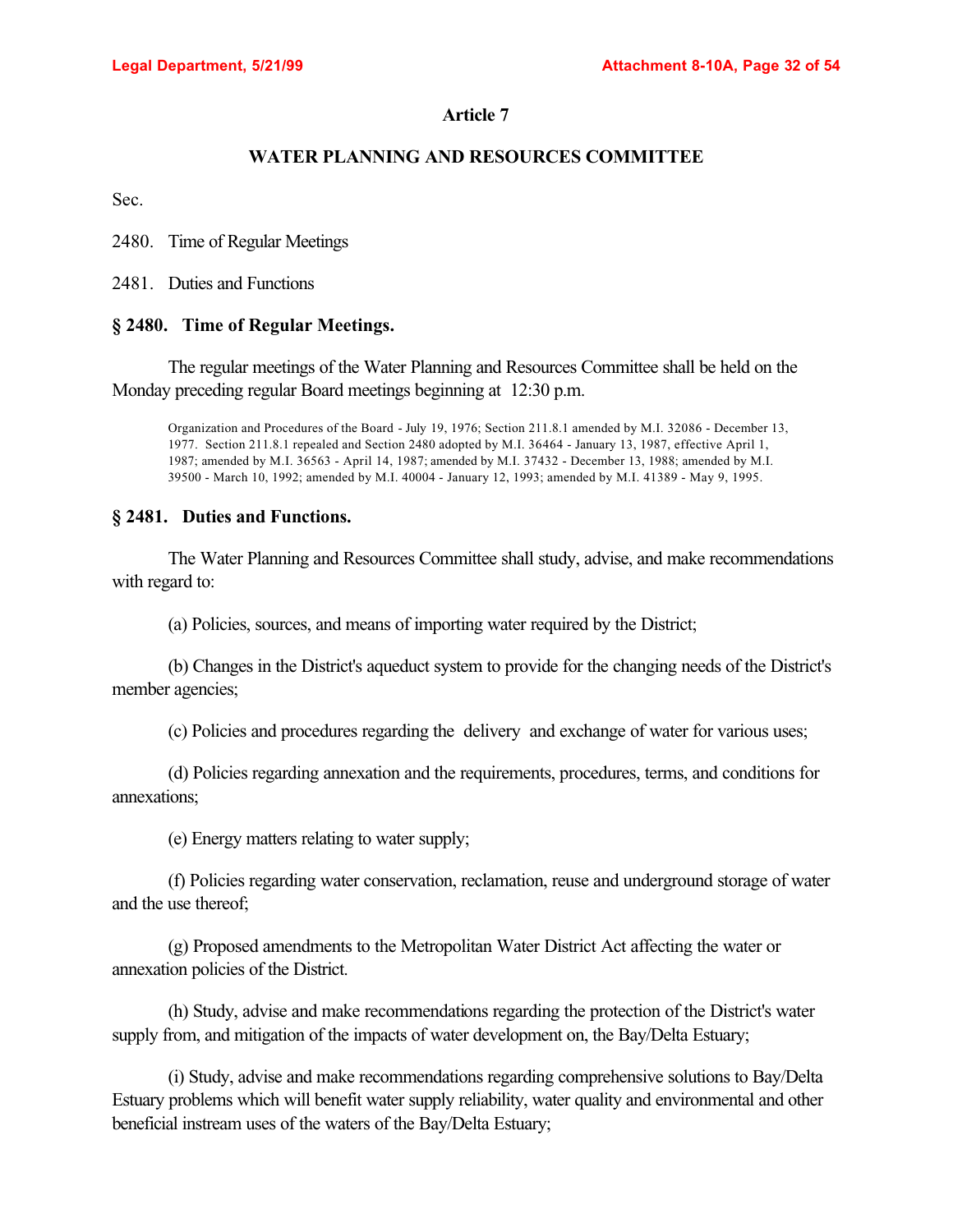(j) Study, advise and make recommendations regarding the Integrated Resource Planning Process; and

(k) Consider the effect of existing and proposed federal, state and local environmental, water supply and water conveyance statutes and regulations on the District's interest in the Bay/Delta Estuary.

Organization and Procedures of the Board - July 19, 1976; Sections 211.8.2 amended and paragraph (h) [formerly Section 211.8.2.8] added by M.I. 32924 - September 18, 1979. Section 211.8.2 repealed and Section 2481 adopted by M.I. 36464 - January 13, 1987, effective April 1, 1987; paragraphs (e) through (f) added and following paragraphs renumbered by M.I. 37449 - December 13, 1988; amended by M.I. 41389 - May 9, 1995.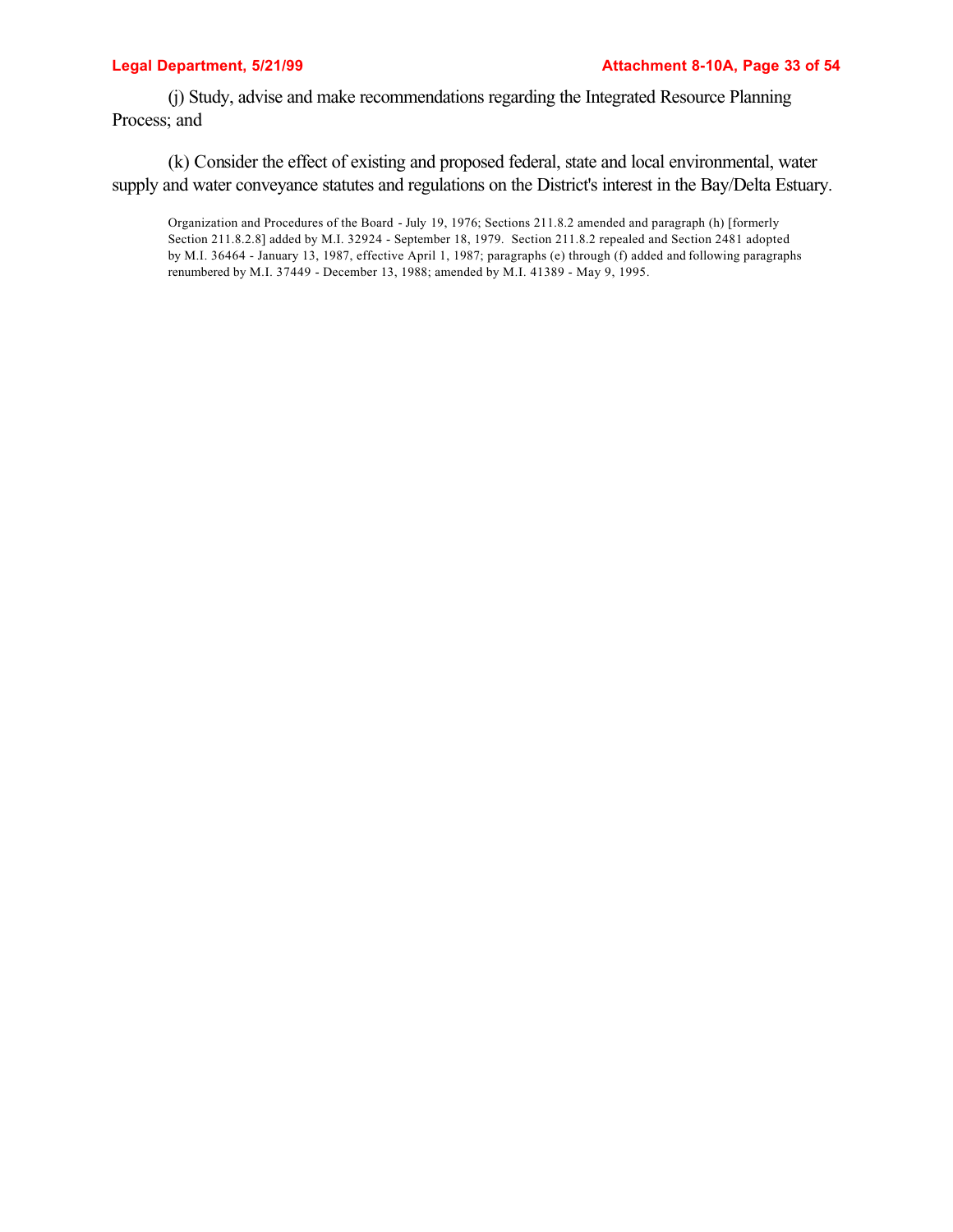# **COMMUNICATIONS AND LEGISLATION COMMITTEE**

Sec.

2490. Time of Regular Meetings

2491. Duties and Functions

## **§ 2490. Time of Regular Meetings.**

The regular meetings of the Communications and Legislation Committee shall be held on the Monday preceding regular Board meetings beginning at 2:30 p.m.

M.I. 40715 - March 8, 1994; amended by M.I. 42892 - April 14, 1998.

## **§ 2491. Duties and Functions.**

The Communications and Legislation Committee shall study, advise and make recommendations to the Board with regard to, and in the following manner:

(a) Review and make recommendations based upon presentations of the General Manager regarding proposals for State and Federal legislation, or amendments thereto, that may affect the District, and coordinate such review with other Committees of the Board;

(b) Review staff and Board members' recommendations for positions on such legislation;

(c) Consider the need for new legislation as identified by members of the Board or the General Manager;

(d) Coordinate with the General Manager opportunities for members of the Board to assist in efforts to inform members of the Legislature or the Congress with regard to proposed legislation;

(e) Review the effectiveness of legislative advocacy efforts by staff and members of the Board;

(f) Review the effectiveness of Metropolitan's public affairs, government affairs and external communications efforts;

(g) Provide direction to the Communications Division to ensure pro-active, timely messages, which reflect Board policies, and Metropolitan programs and activities to the member agencies and the general public; and,

(h) The selection of public information consultants and the determination of the scope of their assignment.

M.I. 40715 - March 8, 1994; amended by M.I. 42193 - December 10, 1996; paragraph (g) amended by M.I. 42892 - April 14, 1998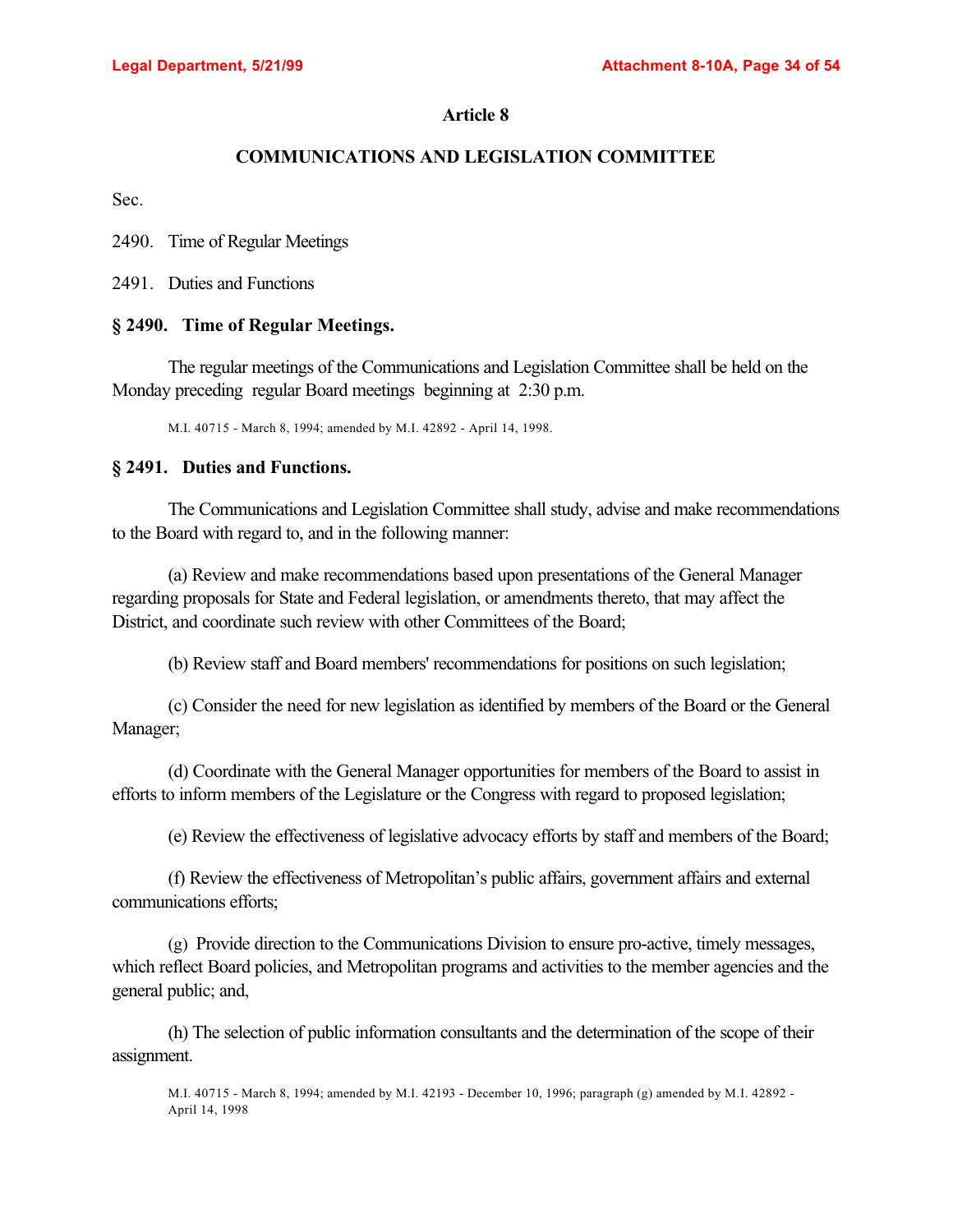## **Chapter 5**

# **OTHER COMMITTEES: MISCELLANEOUS COMMITTEE MATTERS**

|     | Article                             |      |
|-----|-------------------------------------|------|
| 1   | <b>Special Committees</b>           | 2500 |
| 2   | <b>Special Nominating Committee</b> | 2520 |
| 3   | [Repealed]                          | 2530 |
| 4   | [Repealed]                          | 2540 |
| 5   | Special Audit Committee             | 2560 |
| 8.5 | [Repealed]                          |      |

10 [Repealed]

# **Article 1**

# **SPECIAL COMMITTEES**

Sec.

2500. General

## **§ 2500. General.**

Special committees may be created by the Board to undertake special assignments on behalf of the Board and shall report directly to the Board unless otherwise directed. A special committee shall continue in existence indefinitely. Unless otherwise specified, members of a special committee shall be appointed by the Chair of the Board and shall serve at the Chair's pleasure.

Organization and Procedures of the Board - July 19, 1976; Section 212.1.1 amended by M.I. 33453 - October 14, 1980; amended by M.I. 36225 - August 19, 1986. Section 212.1.1 repealed and Section 2500 adopted by M.I. 36464 - January 13, 1987, effective April 1, 1987.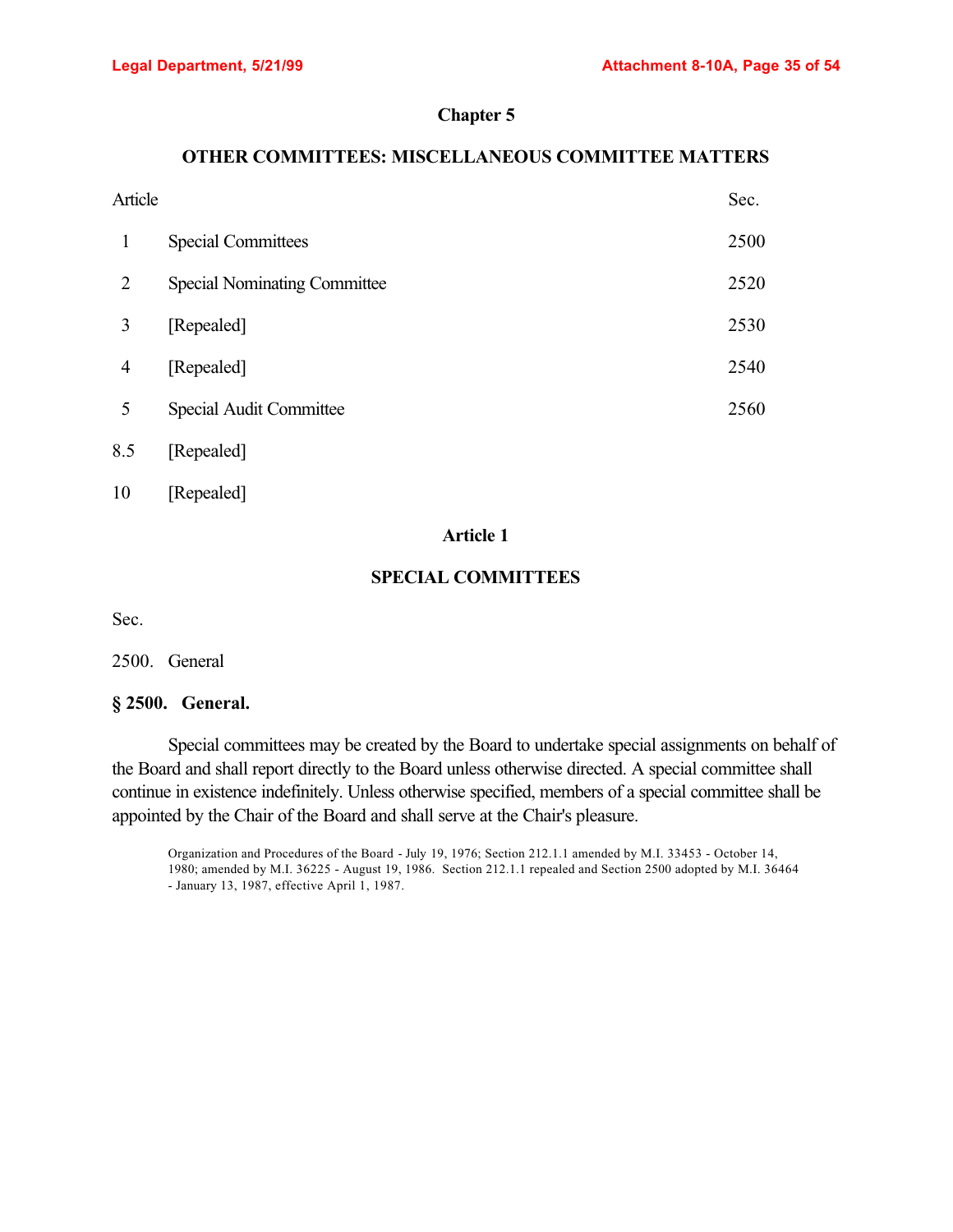#### **SPECIAL NOMINATING COMMITTEE**

Sec.

2520. Membership

2521. Term of Members

2522. Duties and Functions

#### **§ 2520. Membership.**

Five directors selected at large. Three members of the Special Nominating Committee shall be appointed at the February meeting of the Board in odd-numbered years, and two members shall be appointed at the February meeting of the Board in even-numbered years, by the Chairman of the Board with the approval of the Executive Committee and the Board. With the exception of its ex officio members, no member of the Executive Committee shall be eligible to serve as a member of this Special Nominating Committee.

Organization and Procedures of the Board - July 19, 1976; Section 212.1.3.1 amended by M.I. 32213 - March 14, 1978; M.I. 34399 - September 14, 1982; M.I. 34430 - October 12, 1982; amended by M.I. 34570 - February 8, 1983. Section 212.1.3.1 repealed and Section 2520 adopted by M.I. 36464 - January 13, 1987, effective April 1, 1987.

#### **§ 2521. Term of Members.**

The term of members of the Special Nominating Committee shall be two years beginning on March 1 immediately following the member's appointment for a regular term. No member of the Special Nominating Committee shall serve more than two consecutive full terms.

Organization and Procedures of the Board - July 19, 1976; Section 212.1.3.2 amended by M.I. 32213 - March 14, 1978; M.I. 32604 - February 13, 1979 and M.I. 32996 - November 13, 1979; amended by M.I. 34370 - August 18, 1982; M.I. 34399 - September 14, 1982; and M.I. 34570 - February 8, 1983; amended by M.I. 35592 - April 9, 1985. Section 212.1.3.3 repealed and Section 2521 adopted by M.I. 36464 - January 13, 1987, effective April 1, 1987.

#### **§ 2522. Duties and Functions.**

(a) The Special Nominating Committee shall nominate members for the offices of Chairman and Secretary of the Board, and nonofficer members of the Executive Committee so as to provide, insofar as practical, adequate regional representation for the benefit of the entire District. More than one member may be nominated for each of the offices.

(b) The Special Nominating Committee shall establish procedures for the fair and impartial election of members to the offices of Chairman and Secretary of the Board, including, but not limited to, sponsorship of forums for communication of the views of the candidates to Board members. Nominations by the committee shall be made at the meeting of the Board at which an election is scheduled. Written notice of any proposed nomination shall be given by the committee to each director at least 20 days prior to the scheduled date of the election.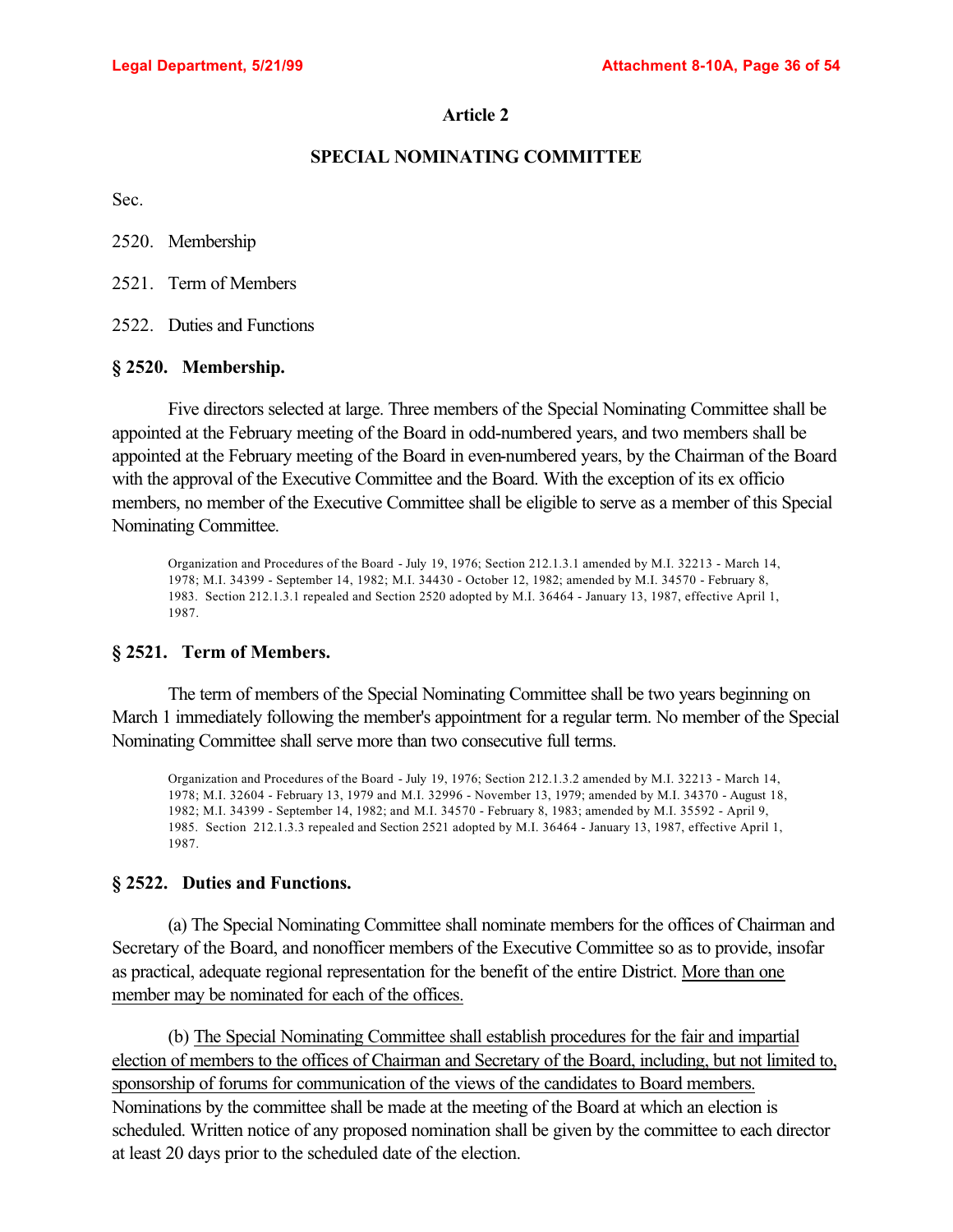(c) Members of the Special Nominating Committee may be nominated by the committee. If a member is under consideration, he shall be so advised by the committee and shall immediately cease further participation in the committee's deliberations and action on that office.

Organization and Procedures of the Board - July 19, 1976; Section 212.1.3.3 amended and paragraph (c) [formerly Section 212.1.3.3.3] added by M.I. 32213 - March 14, 1978; paragraph (b) [formerly Section 212.1.3.3.2] amended by M.I. 34673 - April 12, l983. Section 212.1.3.3 repealed and Section 2522 adopted by M.I. 36464 - January 13, 1987, effective April 1, 1987.

[Article 3 - Special Budget and Financial Analysis Committee, Sec. 2530 - 2532, Repealed]

[Article 4 - Special Committee for Communications Study, Sec. 2540 - 2541, Repealed]

Section 212.1.6.3 - M.I. 36155 - July 8, 1986. Section 212.1.6.3 repealed and Section 2552 adopted by M.I. 36464 - January 13, 1987, effective April 1, 1987; amended by M.I. 39207 - September 17, 1991; paragraph (b) amended by M.I. 41389 - May 9, 1995; amended by M.I. 41633 - November 14, 1995; amended by M.I. 42193 - December 10, 1996.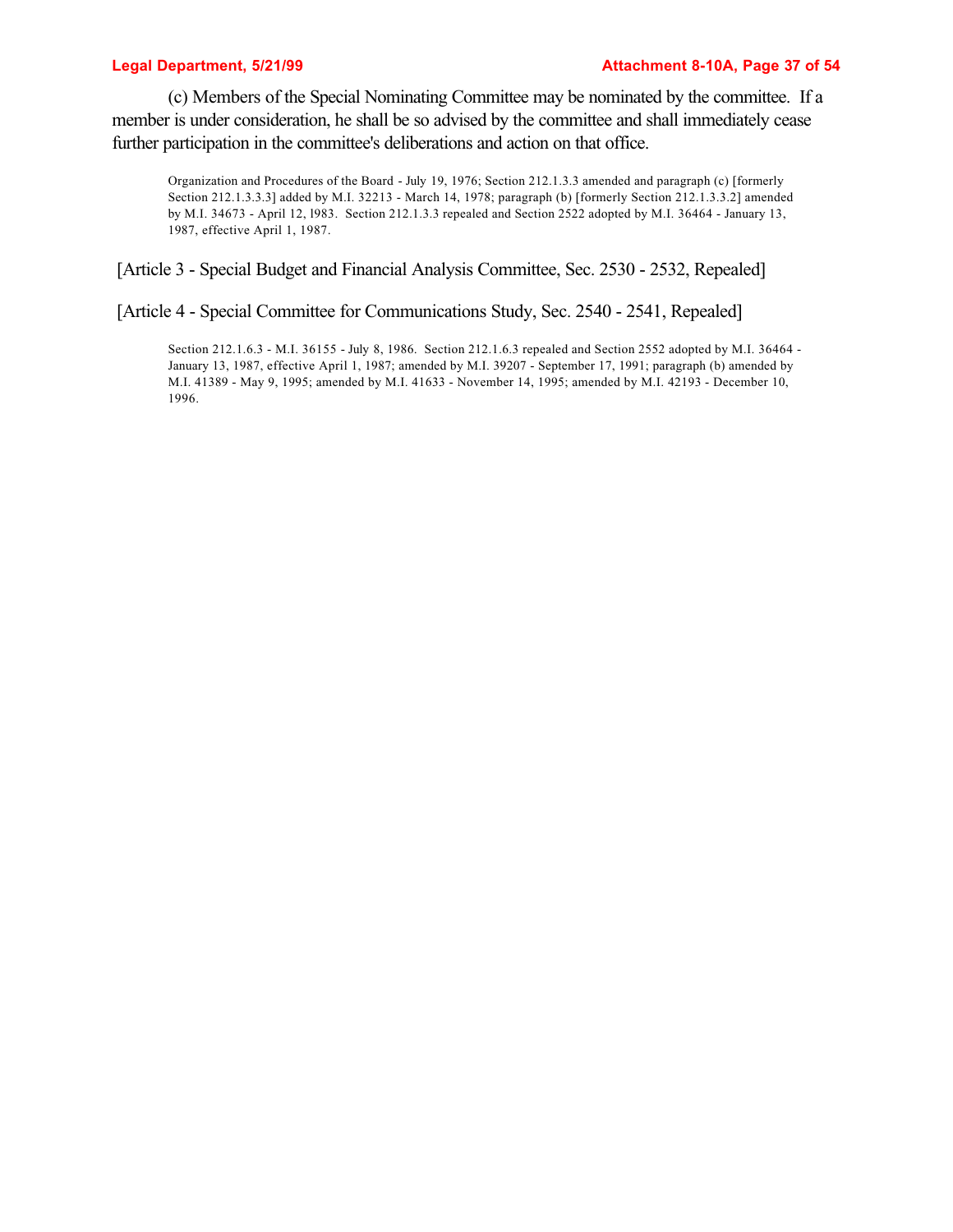# **SPECIAL AUDIT COMMITTEE**

Sec.

2560. Membership

2561. Duties and Functions

## **§ 2560. Membership.**

The Special Audit Committee shall consist of eleven members selected at large by the Chairman of the Board after consulting with the Chair of each of the standing committees. At least three of the members shall be members of the Budget and Finance Committee and each of the Board's other four standing committees shall be represented by at least one member.

M.I. 39358 - December 10, 1991; previously Section 2570 renumbered Section 2560 and amended by M.I. 40004 - January 12, 1993 (previous section 2560 was repealed by M.I. 40004); amended by M.I. 41600 - October 10, 1995; amended by M.I. 42193 - December 10, 1996.

# **§ 2561. Duties and Functions.**

(a) The Special Audit Committee shall study, advise, and make recommendations with regard to:

(1) All reports of the Auditor and external auditors, including the audited financial statements of the District.

(2) The Audit Department's Charter, annual work plan and annual budget.

(3) The selection of candidates for consideration by the Executive Committee to serve as the Auditor and the selection of the Assistant Auditor, as well as the external auditors or special audit consultants, and the determination of the scope of their assignments.

(4) Requests from the other executive officers or from other committees of the Board for audits and reviews not included in annual work plan.

(5) The Auditor's performance and compensation for purposes of evaluation by the Executive Committee and the Subcommittee on Organization and Personnel pursuant to Sections 2417(i) and 2420(f), respectively.

(b) Except as otherwise provided in this section, the Special Audit Committee shall submit its recommendations and reports to such committees as it deems to have an interest in the subject of the recommendations and to the Executive Committee.

M.I. 39358 - December 10, 1991; previously Section 2571 renumbered Section 2561 and paragraphs (a)(3) and (b) amended by M.I. 40010 - January 12, 1993 (previous section 2561 was repealed by M.I. 40004); paragraph (a)(5) added by M.I. 40691 - February 8, 1994; paragraphs  $(a)(2)$ ,  $(a)(4)$  and  $(a)(5)$  amended by M.I. 41600 - October 10, 1995; paragraph (b) amended by M.I. 41633 - November 14, 1995.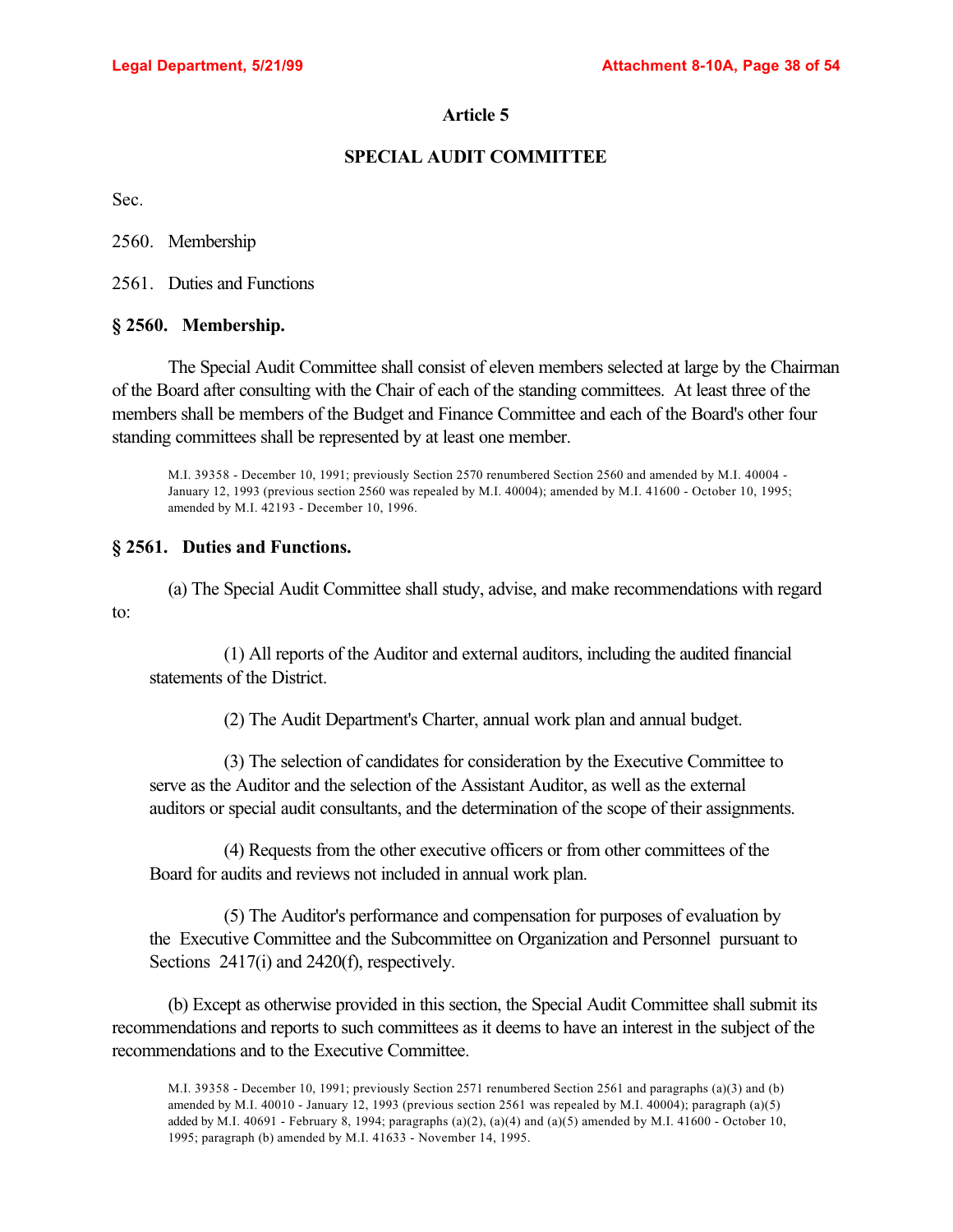#### **Chapter 6**

# **DIRECTORS**

| Article      |                                   | Sec. |
|--------------|-----------------------------------|------|
| $\mathbf{1}$ | General                           | 2600 |
| 2            | <b>Inspection Trips</b>           | 2610 |
| 3            | Responsibilities of New Directors | 2615 |
| 4            | Miscellaneous                     | 2620 |

## **Article 1**

#### **GENERAL**

Sec.

2600. Directors. Assumption of Office

#### **§ 2600. Assumption of Office.**

(a) Before entering upon the duties of his office, each person appointed to be a director shall take and subscribe to an oath or affirmation conforming to that prescribed by Section 3 of Article XX of the California Constitution. Said oath or affirmation shall only be taken before a District officer or employee authorized to administer the oath.

(b) A person shall assume all rights and powers and be subject to all liabilities, duties and obligations of a director upon the taking of the oath administered in accordance with the provisions of Section 2600(a).

Section 201.1 - M.I. 35470 - January 8, 1985. Section 201.1 repealed and Section 2600 adopted by M.I. 36464 - January 13, 1987, effective April 1, 1987.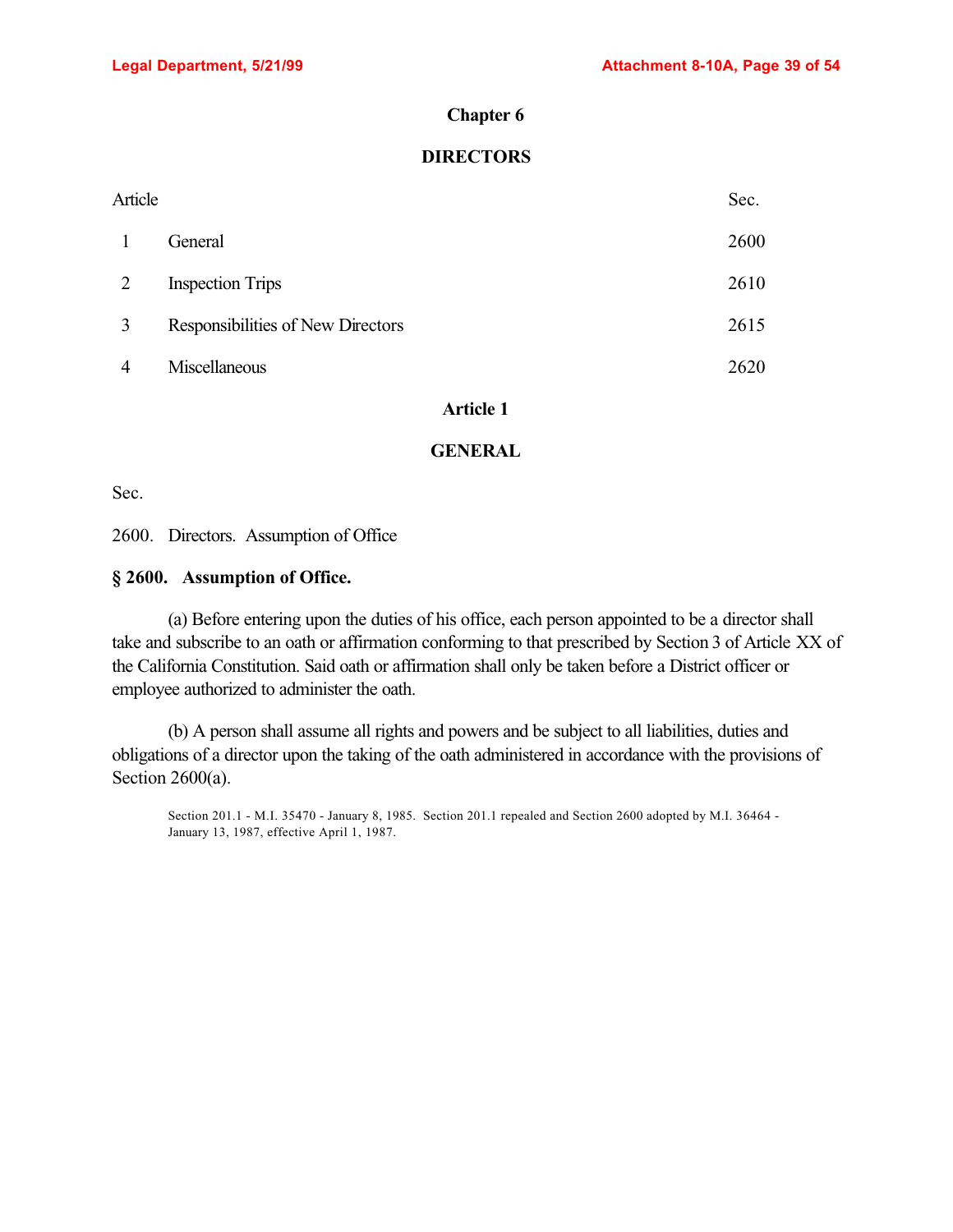## **INSPECTION TRIPS**

Sec.

| 2610. | Authorization |
|-------|---------------|
|-------|---------------|

- 2611. Colorado River Aqueduct System
- 2612. State Water Project
- 2613. One-Day Inspection Trips
- 2614. General Provisions

#### **§ 2610. Authorization.**

During each fiscal year (July 1 to June 30) each of the District's directors may sponsor field inspection trips of District and related facilities for the purpose of providing leading citizens and other interested persons, preferably from the agency represented by the director, with firsthand knowledge of the District's operations, as follows:

Either (A) one two-day trip or one three-day trip over the Colorado River Aqueduct System under Section 2611 and one one-day trip under Section 2613, or (B) three one-day trips over local State Water Project and District facilities and one one-day trip under Section 2613.

Res. 7651 - September 16, 1975; Section 401.1 amended by M.I. 32339 - July 11, 1978, repealed and new Chapter 401 reenacted by M.I. 33178 - March 11, 1980; Section 401.1 amended by M.I. 35592 - April 9, 1985; amended by M.I. 35785 - September 10, 1985; amended by M.I. 35852 - November 19, 1985. Section 401.1 repealed and Section 2610 adopted by M.I. 36464 - January 13, 1987, effective April 1, 1987; amended by M.I. 40768 - April 12, 1994.

#### **§ 2611. Colorado River Aqueduct System.**

(a) The District will provide at its expense transportation, meals and lodging for trips over the Colorado River Aqueduct System and the District areas served by the aqueduct.

(b) The trip will include a stopover at the District Gene Field Headquarters guest lodge for either one night or two successive nights. Transportation is to be provided by a chartered bus or the District's van with driver. Lodging is to be provided at the Gene Field Headquarters guest lodge and meals and incidental expenses for members of the party are to be provided both en route and at Gene Field Headquarters.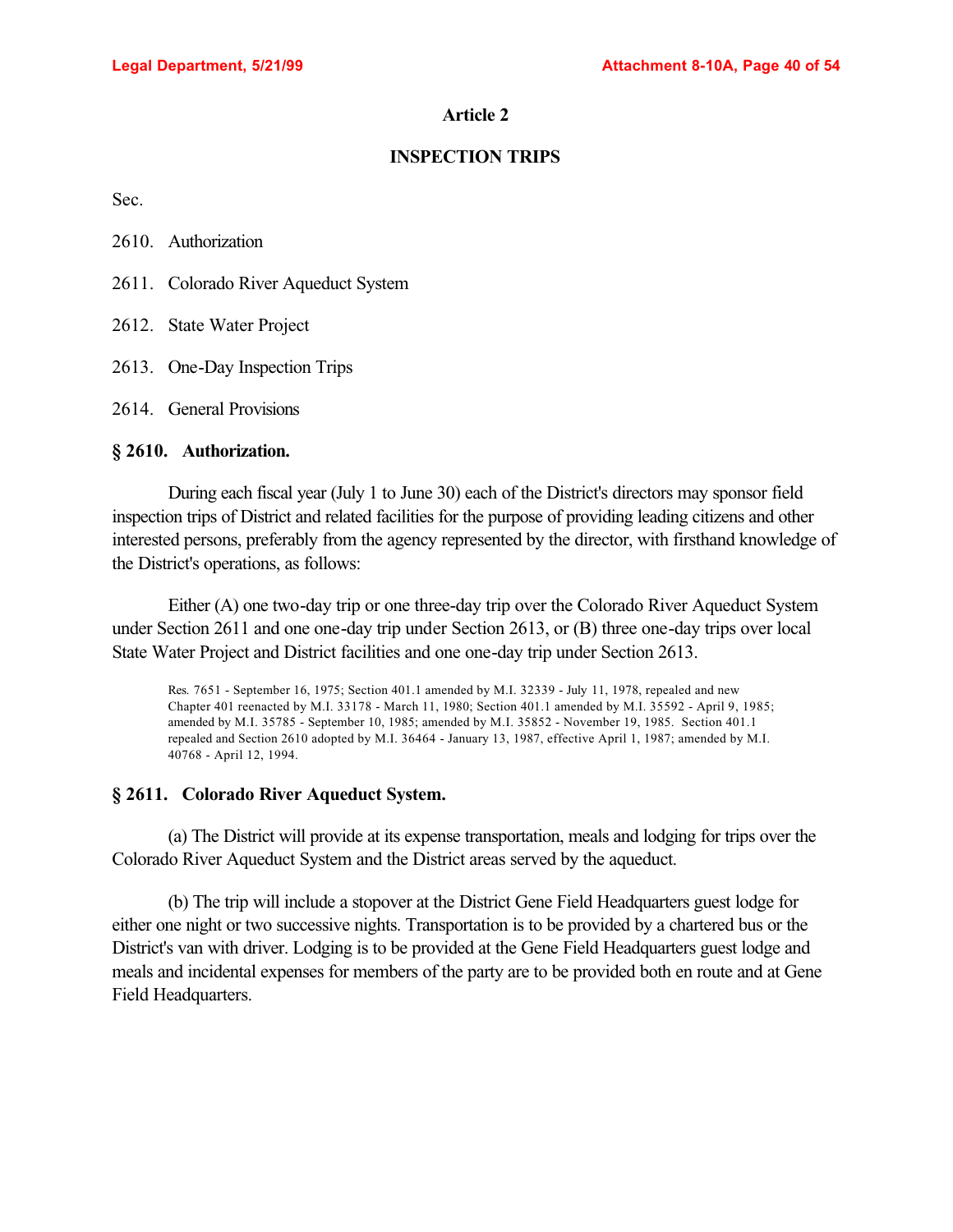(c) Lodging at District expense on Colorado River Aqueduct System trips is to be confined to lodging at Gene Field Headquarters guest lodge except in the event of lack of accommodations at the guest lodge.

Res. 7651 - September 16, 1975; repealed and new Chapter 401 reenacted by M.I. 33178 - March 11, 1980; paragraph (b) [formerly Section 401.2.1] amended by M.I. 35592 - April 9, 1985. Section 401.2 repealed and Section 2611 adopted by M.I. 36464 - January 13, 1987, effective April 1, 1987; amended by M.I. 40768 - April 12, 1994.

#### **§ 2612. State Water Project.**

A two-day or a three-day inspection trip over State Water Project facilities is available upon written request indicating the reason for the proposed trip and a participants list in conformance with Section 2614. The Executive Committee must approve each trip.

(b) Transportation, meals and lodging for the three-day trips will be provided by the District at its expense. District facilities should be used whenever possible. If hotel or motel accommodations are required, moderately priced, double rooms shall be provided.

(c) When air travel is used, the District will pay the cost of air travel accident insurance in the amount of \$50,000 for each guest and the incidental expenses of the guests.

Res. 7651 - September 16, 1975; repealed and new Chapter 401 reenacted by M.I. 33178 - March 11, 1980; paragraph (a) [formerly Section 401.3] amended by M.I. 35785 - September 10, 1985. Section 401.3 repealed and Section 2612 adopted by M.I. 36464 - January 13, 1987, effective April 1, 1987; amended by M.I. 40768 - April 12, 1994.

#### **§ 2613. One-Day Inspection Trips.**

The District will provide at its expense a chartered bus or the District's van with driver for inspection of District and State Water Project facilities. In addition, the District will provide at its expense normal meals that occur during the inspection trip and will pay the incidental expenses of the guests.

Res. 7651 - September 16, 1975; repealed and new Chapter 401 reenacted by M.I. 33178 - March 11, 1980; Section 401.4 amended by M.I. 35592 - April 9, 1985. Section 401.4 repealed and Section 2613 adopted by M.I. 36464 - January 13, 1987, effective April 1, 1987; amended by M.I. 40768 - April 12, 1994.

#### **§ 2614. General Provisions.**

(a) The purpose of these trips is to disseminate District information; provide elected and appointed officials, members of the business and environmental communities, members of the media, and other leading citizens and interested persons from each member public agency with visual inspection of District and related facilities; and acquaint them with issues facing the water industry and the District's operations, programs, and objectives, both present and future. Each director shall be responsible for the individual selection of guests, the choice of inspection trip and the inspection trip dates.

(b) It is each director's obligation to periodically sponsor inspection trips.

(c) In order to give these educational inspection trips the broadest coverage, it shall be the practice to avoid having repeat guests. Generally, inspection trip guests should be selected from within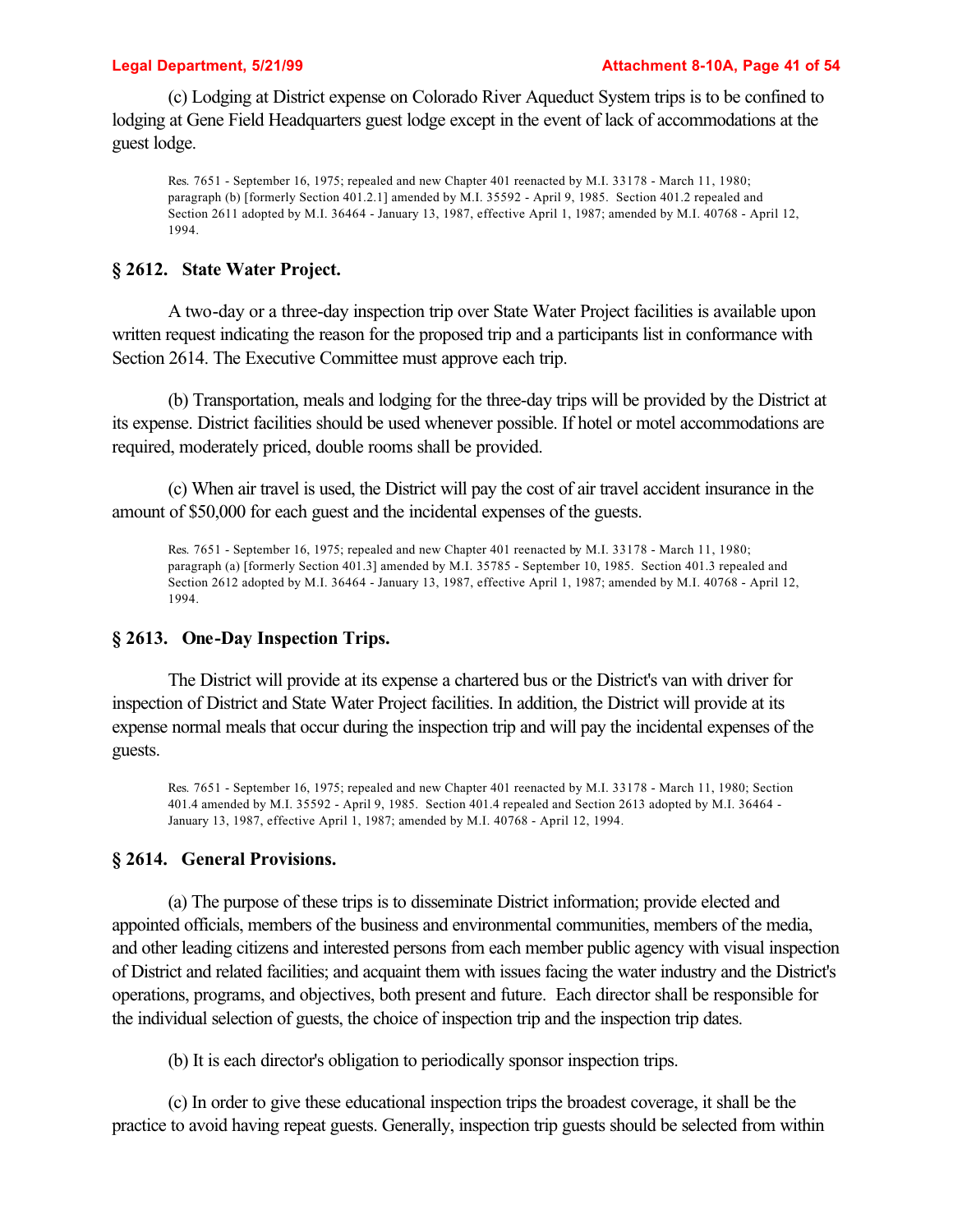the area of the public agency represented by the sponsoring director. Each director should strive to select guests who occupy positions of leadership in their communities and other interested persons.

(d) Directors who have a limited number of opinion leaders whom they feel would be of benefit to Metropolitan to include on an inspection trip may co-sponsor a trip with another director in a like situation.

(e) Directors shall accompany their guests on inspection trips they sponsor except in cases of illness, emergency or other exceptional circumstances, and shall accompany them throughout all portions of the trip.

(f) The number of invited guests on any District inspection trip shall not exceed 36.

(g) District expense for transportation and meals on any inspection trip is to be limited to the normal travel routes to and from District facilities.

(h) If the director sponsoring the trip so desires, a reasonable amount of time will be set aside during the inspection trip for a discussion of the water problems of the member public agency as they relate to the District. Reasonable distribution of written material concerning the member public agency also will be permitted.

(i) Itineraries, transportation, lodging and meals for District inspection trips shall be standardized to the extent possible in order to minimize costs. Variations from standard itineraries to accommodate special conditions may be authorized by the Executive Committee.

(j) Directors are urged to consider scheduling their Colorado River Aqueduct inspection trips for Thursday, Friday and Saturday or Saturday, Sunday, and Monday rather than Friday, Saturday, and Sunday in order to allow two trips to be conducted over the same weekend and, thus, accommodate more directors' requests for preferred-month dates.

(k) Trip groups numbering ten or less may be required to share the Gene Field Headquarters guest lodge with another group or groups.

(l) The Communications Division will not accept reservations for inspection trips prior to April 1 for the following fiscal year.

(m) Inspection trip dates are assigned on a date/time-request-received basis. Conflicts will be resolved by consultation with affected directors. Continuing disputes shall be resolved by the Executive Committee.

(n) In the event a director is unable to schedule a trip because of lack of an open date when he/she submits his/her reservation, he/she shall be accorded priority the next fiscal year.

(o) Alcoholic beverages will not be provided at District expense.

(p) Tipping of District employees, is strictly prohibited and any employee accepting a gratuity is subject to dismissal. The Communications Representative on the trip will handle the tip for the bus driver and any other tips which are appropriate.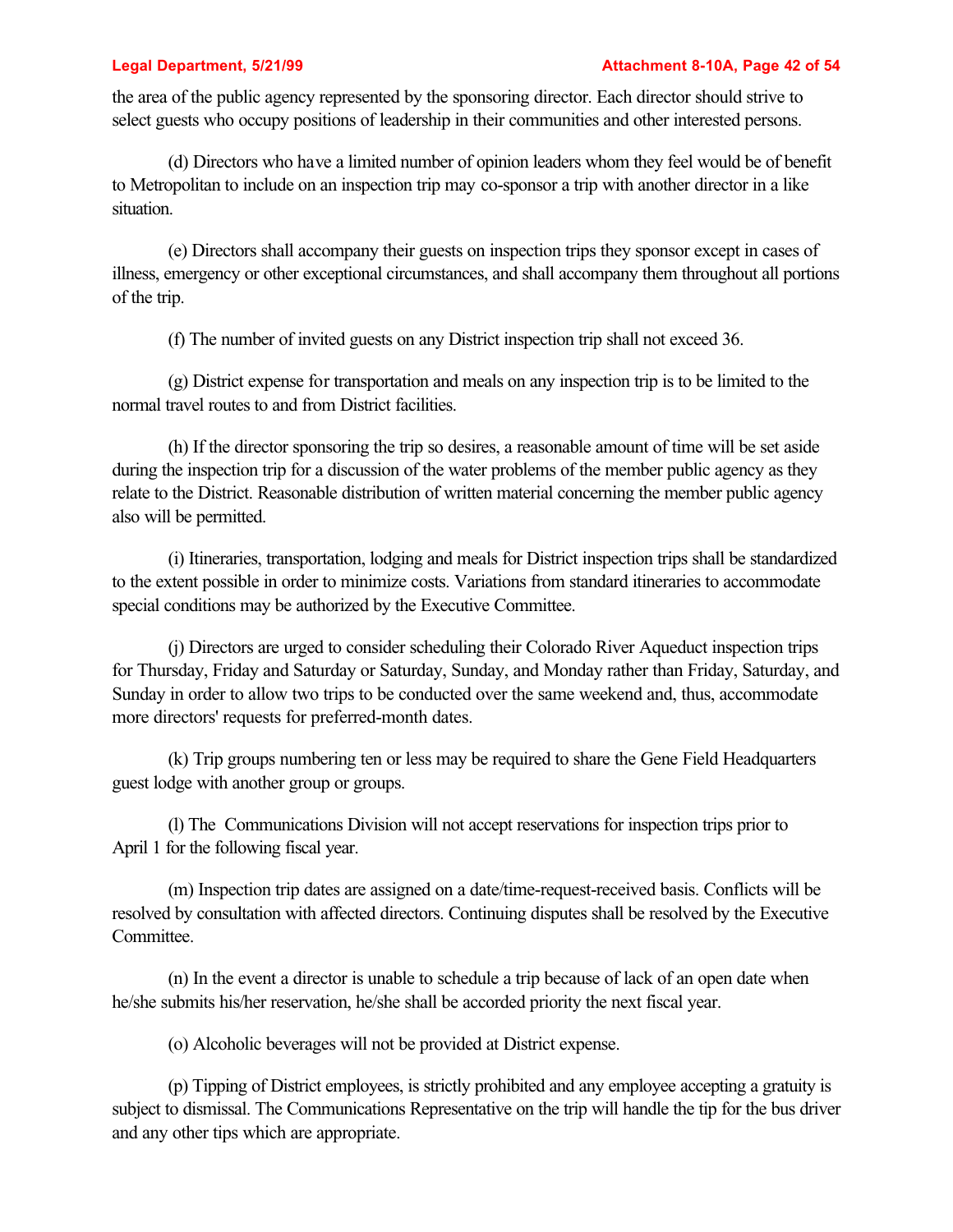(q) All necessary expenses of any District director or any member of the District staff incurred in connection with any of the above trips will be paid by the District.

(r) The Executive Committee may permit directors within the same member public agency to transfer inspection trips among themselves if the subcommittee determines that the transfer is in the best interests of the District. Acceptance of an inspection trip sponsored by another director shall not affect a director's right to sponsor an inspection trip under the other provisions of this chapter. Directors of one public agency may not transfer their inspection trips to directors of another public agency.

Res. 7651 - September 16, 1975, as amended by Res. 7665 - April 13, 1976, M.I. 32339 - July 11, 1978, M.I. 32690 -- April 10, 1979, M.I. 32869 - August 17, 1979, M.I. 32944 - October 9, 1979, and M.I. 33042 - December 11, 1979 repealed and new Chapter 401 - Section 401.5 reenacted by M.I. 33178 - March 11, 1980; paragraphs (k) and (m) [formerly Sections 401.5.11 and 401.5.13] amended by M.I. 35592 - April 9, 1985; paragraphs (h), (m) and (o) [formerly Sections 401.5.8, 401.5.13 and 401.5.15] amended by M.I. 35765 - August 20, l985; paragraph (m) amended by M.I. 35992 - March 11, l986. Section 401.5 repealed and Section 2614 adopted by M.I. 36464 - January 13, 1987, effective April 1, 1987; amended by M.I. 40768 - April 12, 1994.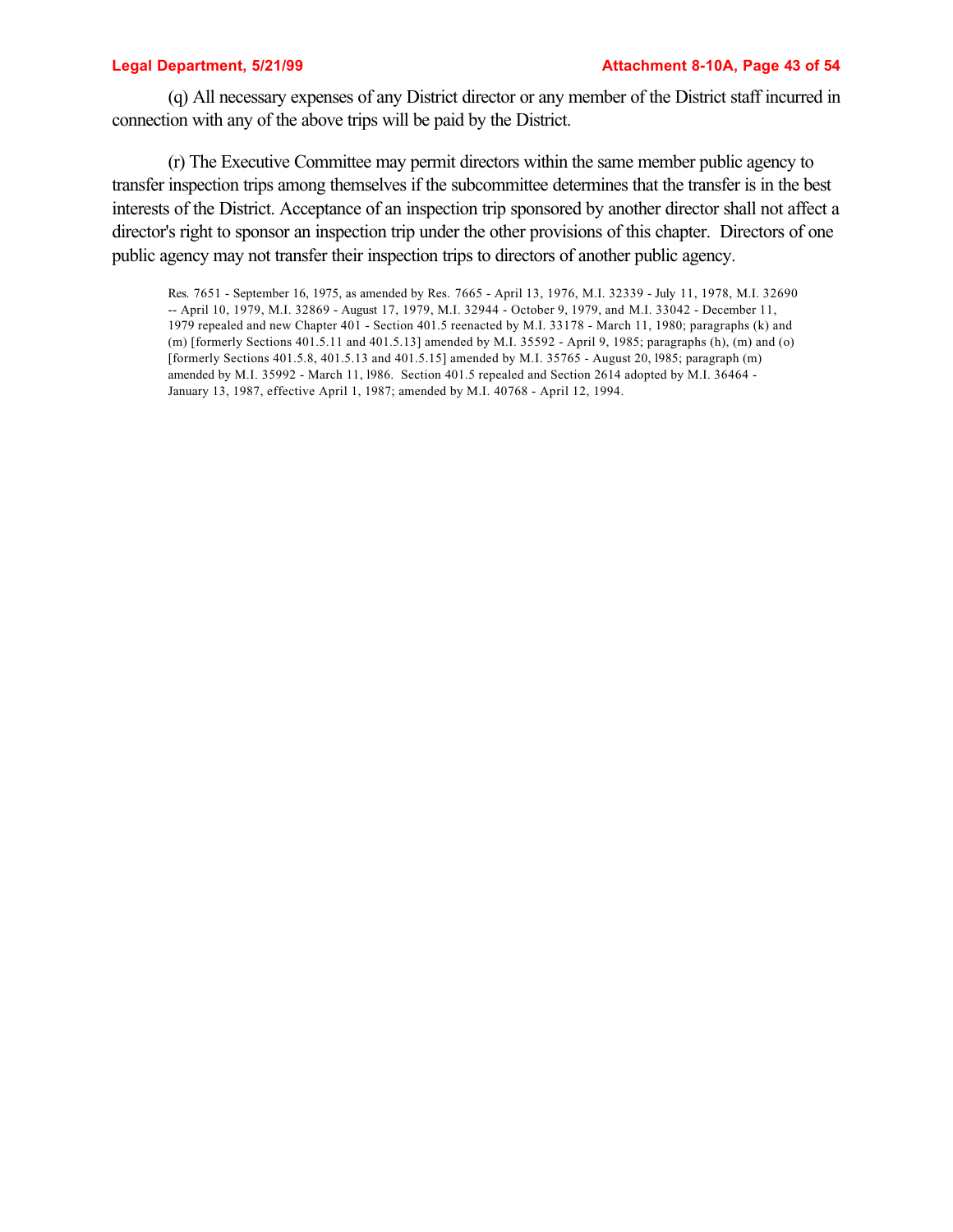# **RESPONSIBILITIES OF NEW DIRECTORS**

Sec.

2615. Obligations

2616. Inspection Trip Sponsorship Duty

## **§ 2615. Obligations.**

It is the obligation of new members of the Board of Directors to participate in orientation and training.

(a) New director inspection trips of Colorado River Aqueduct and Eastside Reservoir Project facilities shall be scheduled quarterly by the Communications Division.

(b) Each new appointee to the Board within the first six months of being seated shall arrange for a member of the Communications Division staff to provide a one-day orientation excursion to view various local District facilities.

M.I. 40768 - April 12, 1994.

## **§ 2616. Inspection Trip Sponsorship Duty.**

New directors are encouraged to participate as soon as possible in an inspection trip of the Colorado River Aqueduct system being sponsored by a fellow director, and, subsequently, to sponsor such a trip within his/her first year on the Board.

M.I. 40768 - April 12, 1994.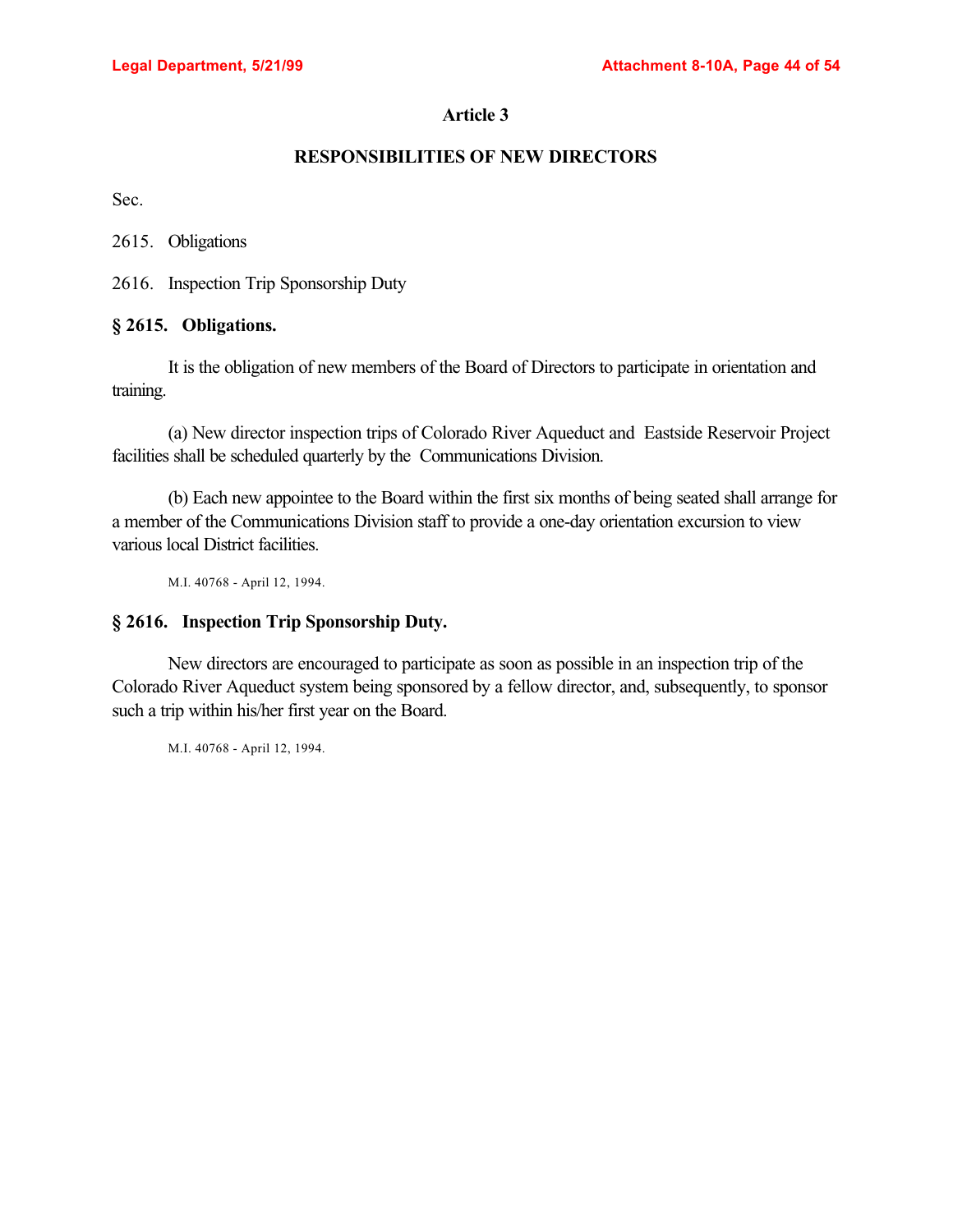## **MISCELLANEOUS**

Sec.

2620. Identification

2621. Blood Donations

#### **§ 2620. Identification.**

Identification cards shall be issued to all directors.

Section 409.1 based on M.I. 22585 - December 11, 1962. Section 409.1 repealed and Section 2620 adopted by M.I. 36464 - January 13, 1987, effective April 1, 1987; Article 3 renumbered by M.I. 40768 - April 12, 1994.

#### **§ 2621. Blood Donations.**

Directors are now included as eligible recipients in the Employees' Association's blood bank. This eligibility also includes members of the immediate families of Metropolitan directors, whether or not said parties have ever donated blood, regardless of where the blood or derivatives are needed in the United States. "Immediate family" is defined as spouse, child, mother, father, brother, or sister.

Section 409.3 - M.I. 28948 - November 9, l971; renumbered Section 409.2 by M.I. 35592 - April 9, l985. Section 409.2 repealed and Section 2621 adopted by M.I. 36464 - January 13, 1987, effective April 1, 1987.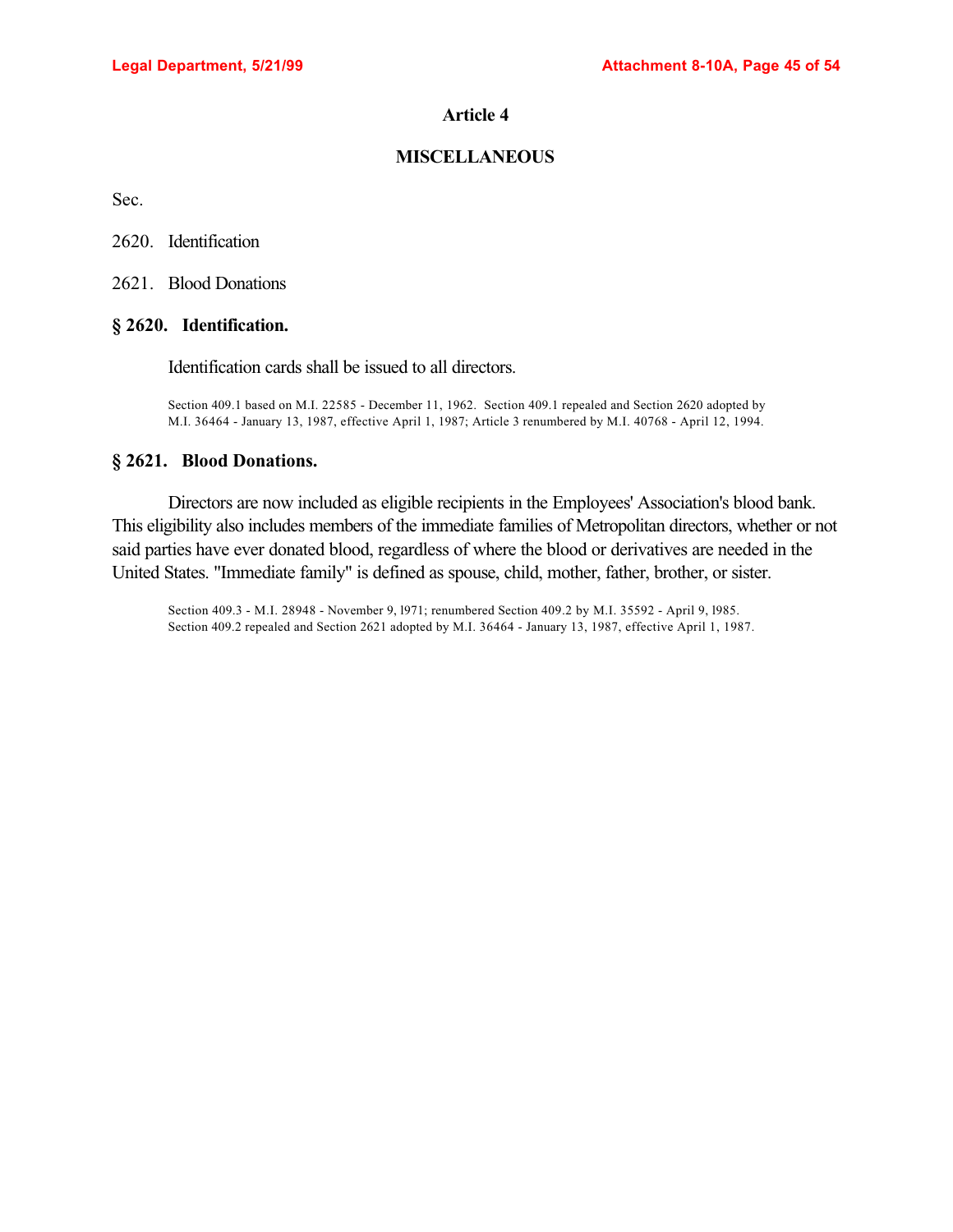# **Chapter 7**

# **PERIODIC STAFF REPORTS TO BOARD AND COMMITTEES**

| Article |                          | Sec. |
|---------|--------------------------|------|
|         | <b>Annual Reports</b>    | 2700 |
| 2       | Semi-annual Reports      | 2715 |
| 3       | <b>Quarterly Reports</b> | 2720 |
| 4       | <b>Monthly Reports</b>   | 2740 |
|         | Miscellaneous Reports    | 2750 |

#### **Article 1**

# **ANNUAL REPORTS**

Sec.

- 2700. General Manager's Annual Reports
- 2701. Treasurer's Annual Reports

# .**§ 2700. General Manager's Annual Reports.**

The General Manager shall annually make the following reports:

- (a) To the Board:
	- (1) On financial matters generally;
	- (2) After consulting with the General Counsel, on the results of his review made pursuant to Section 5204 of District compliance with minimum fund requirements outlined in Sections 5201-5204 and with the articles and covenants contained in resolutions of issuance;
	- (3) On all leases made during the preceding year under the authority of Section 8222 and 8223; and
	- (4) On the status of appropriations pursuant to Section 5108(c).

(b) To the Engineering and Operations Committee on all consulting agreements in effect during the preceding year and the exercise of authority under Section 8103(k). Each such report shall indicate when a consultant is a former employee of the District.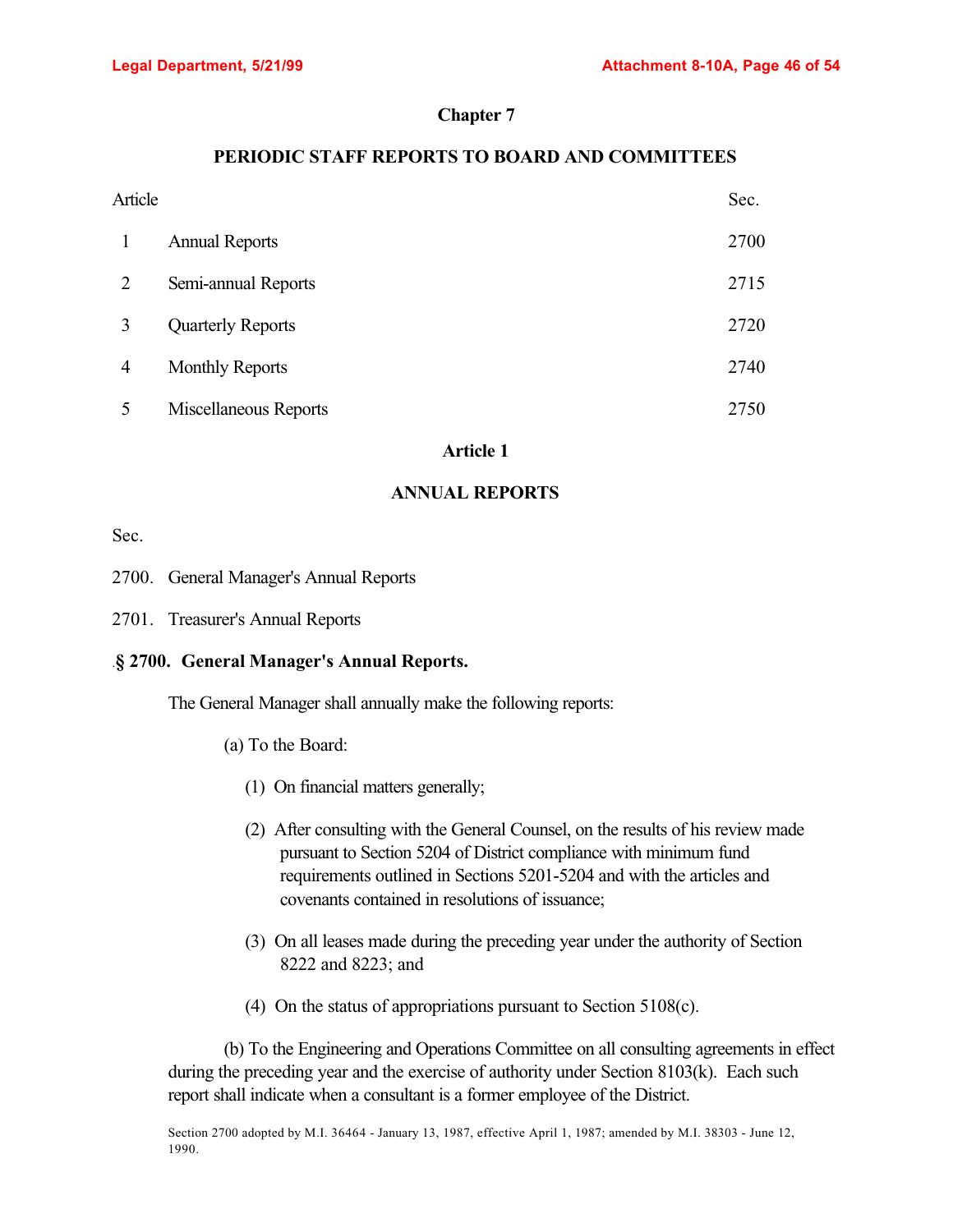# **§ 2701. Treasurer's Annual Reports.**

The Treasurer shall annually make the following reports:

- (a) To the Board, on the investment policy of the District.
- (b) To the Budget and Finance Committee:
	- (1) All payments after loss of a bond interest coupon made pursuant to Section 5104; and
	- (2) All issuances of duplicate bonds made pursuant to Section 5105.

Section 2701 adopted by M.I. 36464 - January 13, 1987, effective April 1, 1987; paragraph (b) amended by M.I. 42193 - December 10, 1996.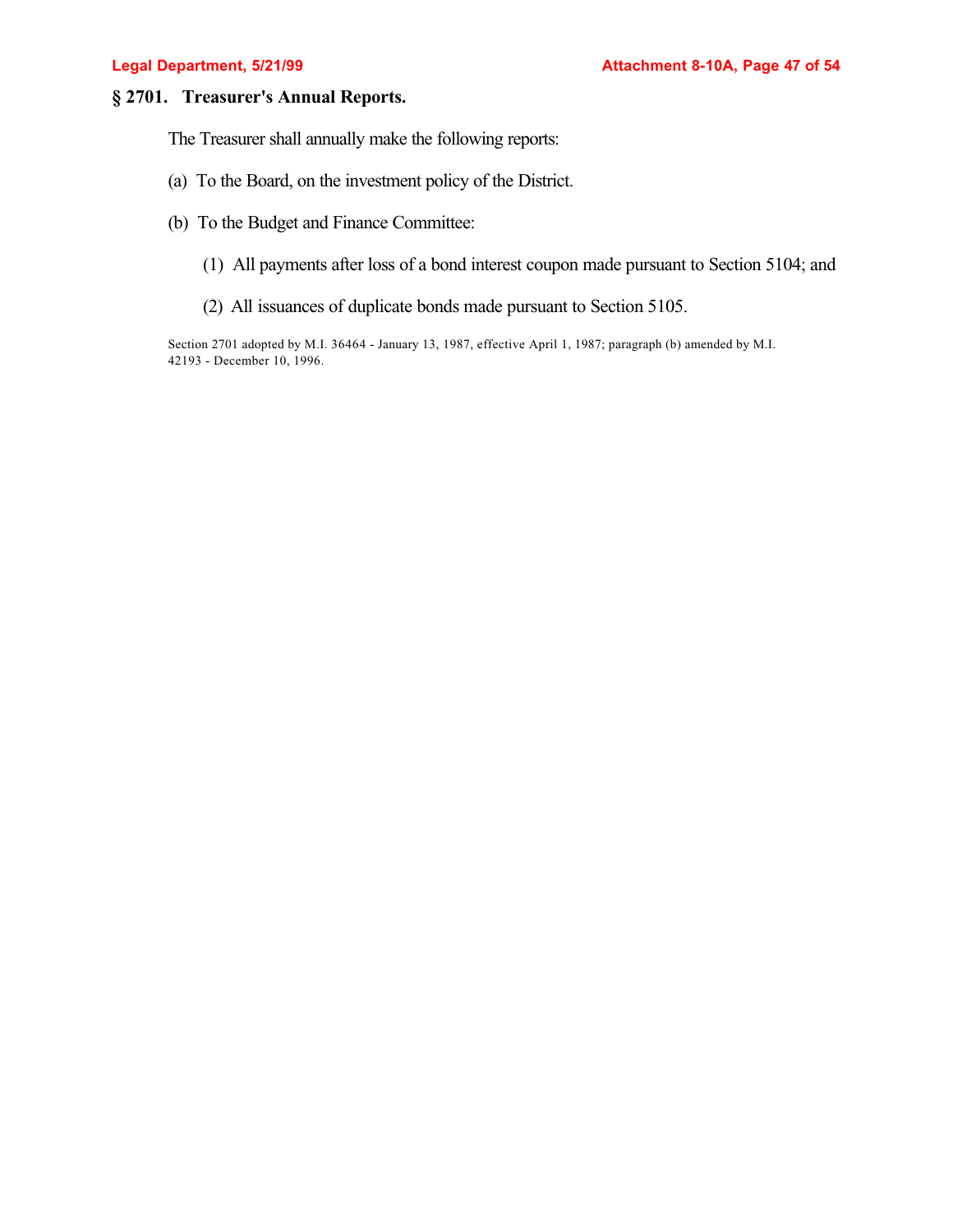# **SEMI-ANNUAL REPORTS**

Sec.

2715. General Manager's Semi-Annual Reports

# **§ 2715. General Manager's Semi-Annual Reports.**

The General Manager shall semi-annually report to the Executive Committee on the implementation of Sections 6300-6305 and on the status of the Affirmative Action Program.

Section 2715 adopted by M.I. 36464 - January 13, 1987, effective April 1, 1987.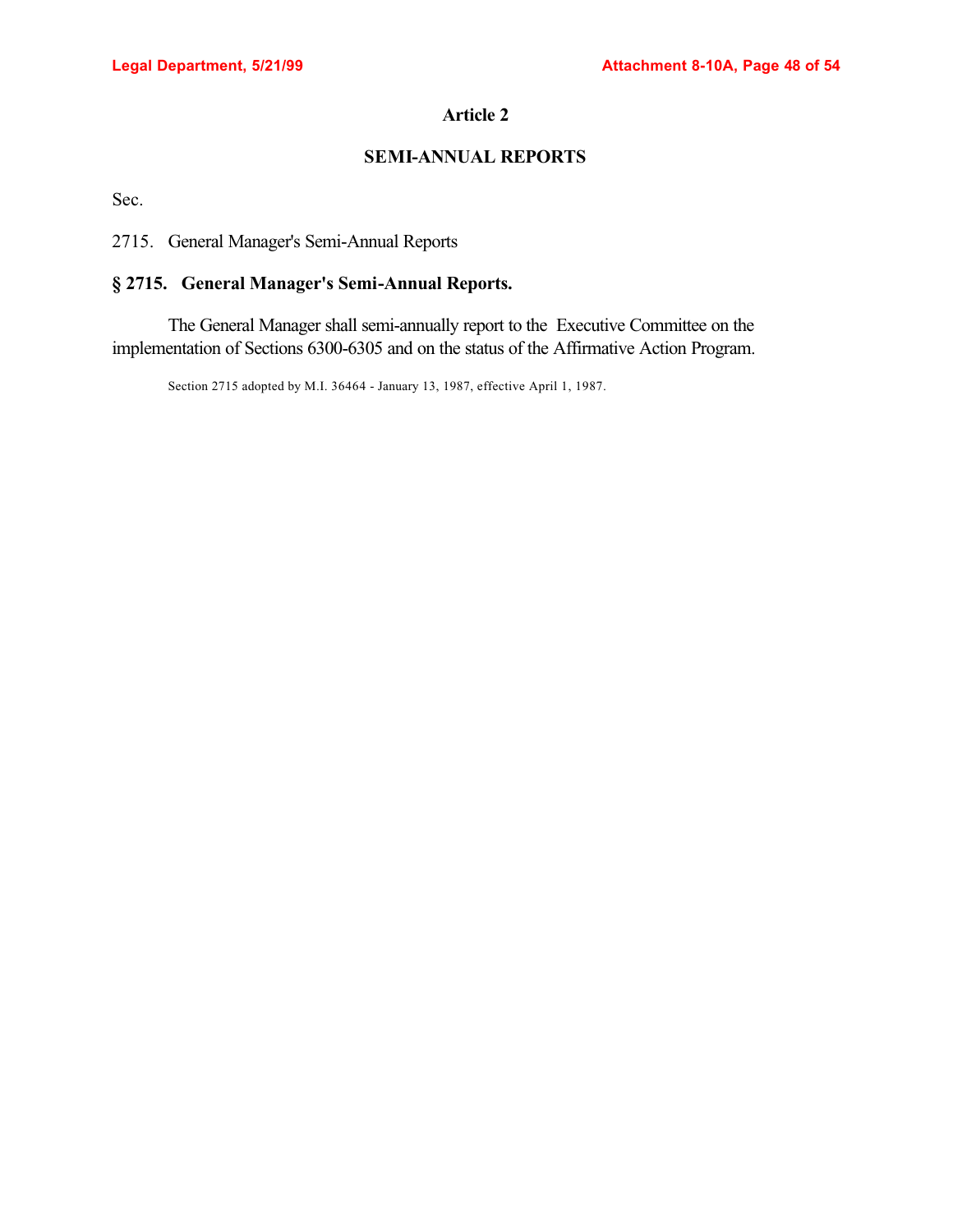## **QUARTERLY REPORTS**

Sec.

- 2720. General Manager's Quarterly Reports
- 2721. General Counsel's Quarterly Reports
- 2722. Auditor's Quarterly Reports

#### **§ 2720. General Manager's Quarterly Reports.**

The General Manager shall quarterly make the following reports:

(a) To the Engineering and Operations Committee:

(1) On service connections approved by the General Manager pursuant to Sections 4700-4708 with the estimated cost and approximate location of each;

(2) On the execution of any relocation agreements involving an amount in excess of \$100,000 under the authority of Section 8118(a);

(3) On the execution of any contract authorized pursuant to Section 8121; and

(4) On the status of the Local Projects Program, including the execution of any Local Projects Program agreements under the authority of Section 4516.

(b) To the Subcommittee on Real Property and Asset Management:

(1) Deeds or grants accepted during the preceding quarter;

(2) Easements, or similar rights, granted during the preceding quarter under the authority of Section 8220, and shall also include in such report any relocation or protection agreement made in connection therewith;

(3) All leases made during the preceding quarter under the authority of Sections 8222 and 8223;

(4) The details of any transactions during the preceding quarter in which an improvement was disposed of in such a manner as to make the improvement available for subsequent use by a party other than the District; and

(5) Property sold pursuant to the authority granted by Section 8240 et seq.

(6) The status of all information technology projects throughout the organization.

(c) To the Legal and Claims Committee, jointly with the General Counsel, the exercise of any power delegated to them by Sections 6431, 6433 and 6434.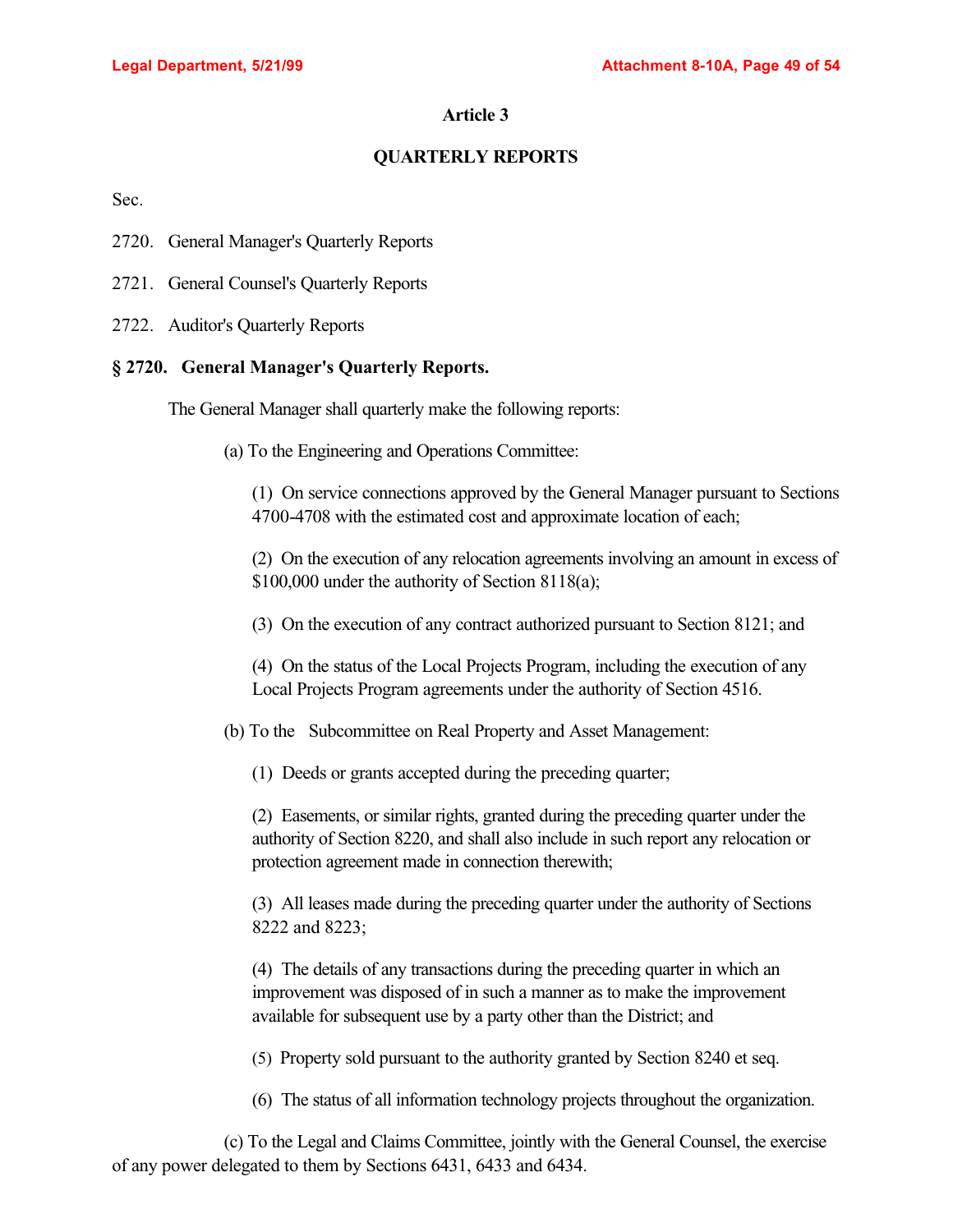#### **Legal Department, 5/21/99 Attachment 8-10A, Page 50 of 54**

(d) To the Subcommittee on Organization and Personnel on the employment of any consultant, the extension of any consulting agreement, and on the exercise of authority under Section 8103(k) and 8117 during the preceding calendar quarter. The report covering the last calendar quarter of the year may be combined with and included in the annual report. Each such report shall indicate when a consultant is a former employee of the District.

(e) To the Water Planning and Resources Committee on the status of the Local Projects Program, including the execution of any Local Projects Program agreements under the authority of Section 4516.

Section 2720 adopted by M.I. 36464 - January 13, 1987, effective April 1, 1987; paragraphs (a) and (d) amended by M.I. 39036 - June 11, 1991; paragraphs (a)(4) and (b)(e) added by M.I. 39080 - July 9, 1991; paragraph (f) added by M.I. 39840 - September 15, 1992; paragraph (f) repealed by M.I. 40768 - April 12, 1994; paragraph (e) amended by M.I. 41389 - May 9, 1995; paragraph (c) amended by M.I. 41615 - October 10, 1995; paragraph (b) amended by M.I. 42193 - December 10, 1996.

## **§ 2721. General Counsel's Quarterly Reports.**

The General Counsel shall quarterly report to the Executive Committee the exercise of any power delegated to him by Section 6431.

Section 2721 adopted by M.I. 36464 - January 13, 1987, effective April 1, 1987.

## **§ 2722. Auditor's Quarterly Reports.**

The Auditor shall report to the Executive Committee the exercise of any power delegated to him by Section 6452.

M.I. 40603 - January 13, 1987, effective April 1, 1987.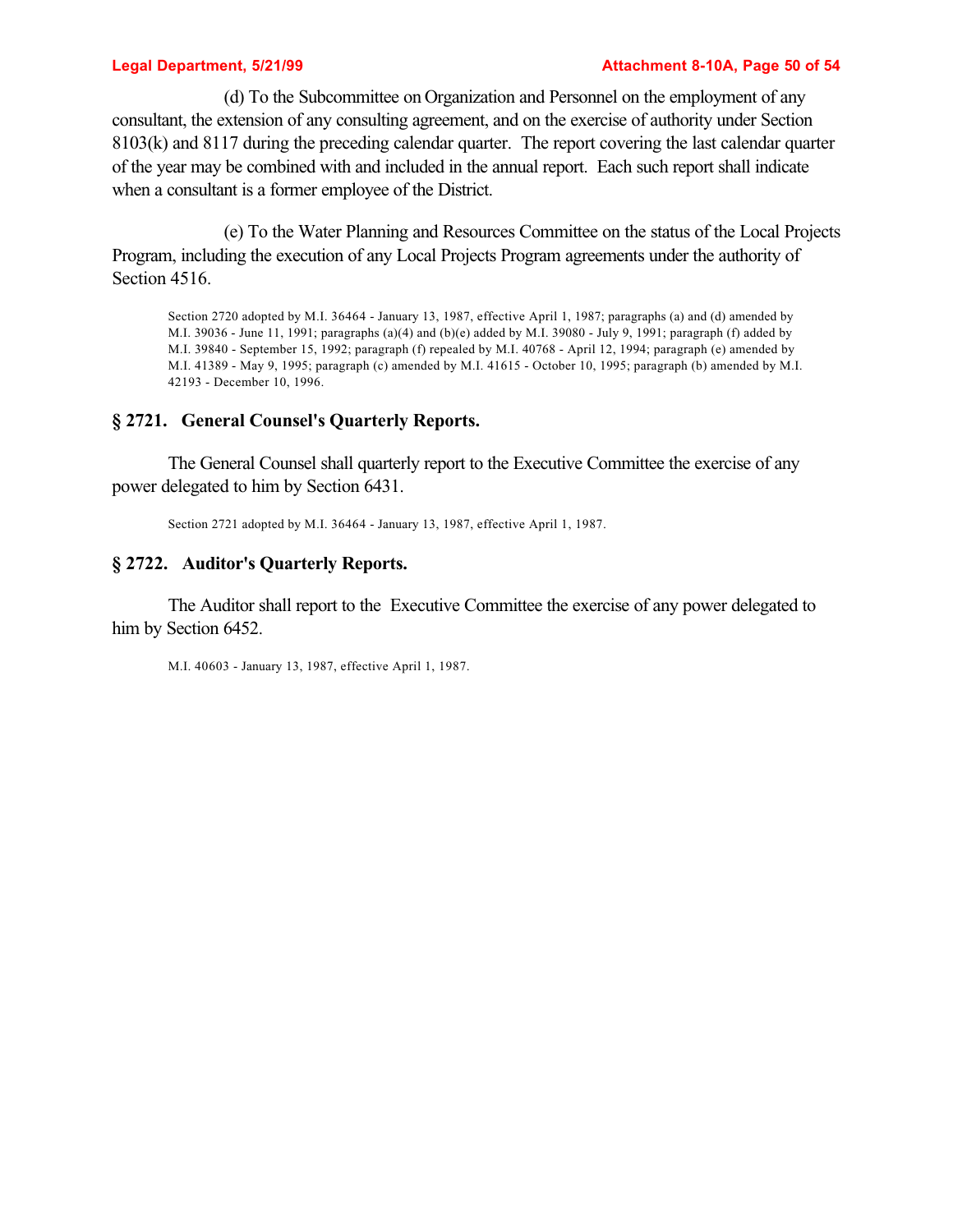# **MONTHLY REPORTS**

Sec.

2740. General Manager's Monthly Reports

2741. General Counsel's Monthly Reports

2742. Treasurer's Monthly Reports

## **§ 2740. General Manager's Monthly Reports.**

(a) The General Manager shall monthly make a report to the Board providing a summary of receipts and expenditures and variances thereof from estimates.

(b) The General Manager shall monthly report to the Board the execution of any power or transmission contract authorized by Section 8118(c) and any transaction made under such contract.

Section 2740 adopted by M.I. 36464 - January 13, 1987, effective April 1, 1987; paragraph (b) added by M.I. 37096 - April 12, 1988.

# **§ 2741. General Counsel's Monthly Reports.**

The General Counsel shall monthly make the following reports:

(a) To the Board, a determination as to eligibility of securities invested in by the Treasurer in the preceding month.

(b) To the Legal and Claims Committee, any changes made by staff in the organization of the Code and in the titles of divisions, chapters, sections and subsections.

Section 2741 adopted by M.I. 36464 - January 13, 1987, effective April 1, 1987; paragraph (b) amended by M.I. 37529 - February 14, 1989.

# **§ 2742. Treasurer's Monthly Reports.**

The Treasurer shall monthly make the following reports:

(a) To the Board, transactions made pursuant to the delegation made by Section 5101(a).

(b) To the Board and to the General Manager, a report showing the type of investment, institution, date of maturity, amount of deposit, current market value for all securities with a maturity of more than 12 months, and rate of interest. The report shall specify in detail investments in repurchase or reverse repurchase agreements made pursuant to subdivision (i) of Section 53601 and subdivision (i) of Section 53635 of the Government Code. The report shall also state its relationship to the statement of investment policy. A subsidiary ledger of investments may be used in the report in accordance with accepted accounting practices.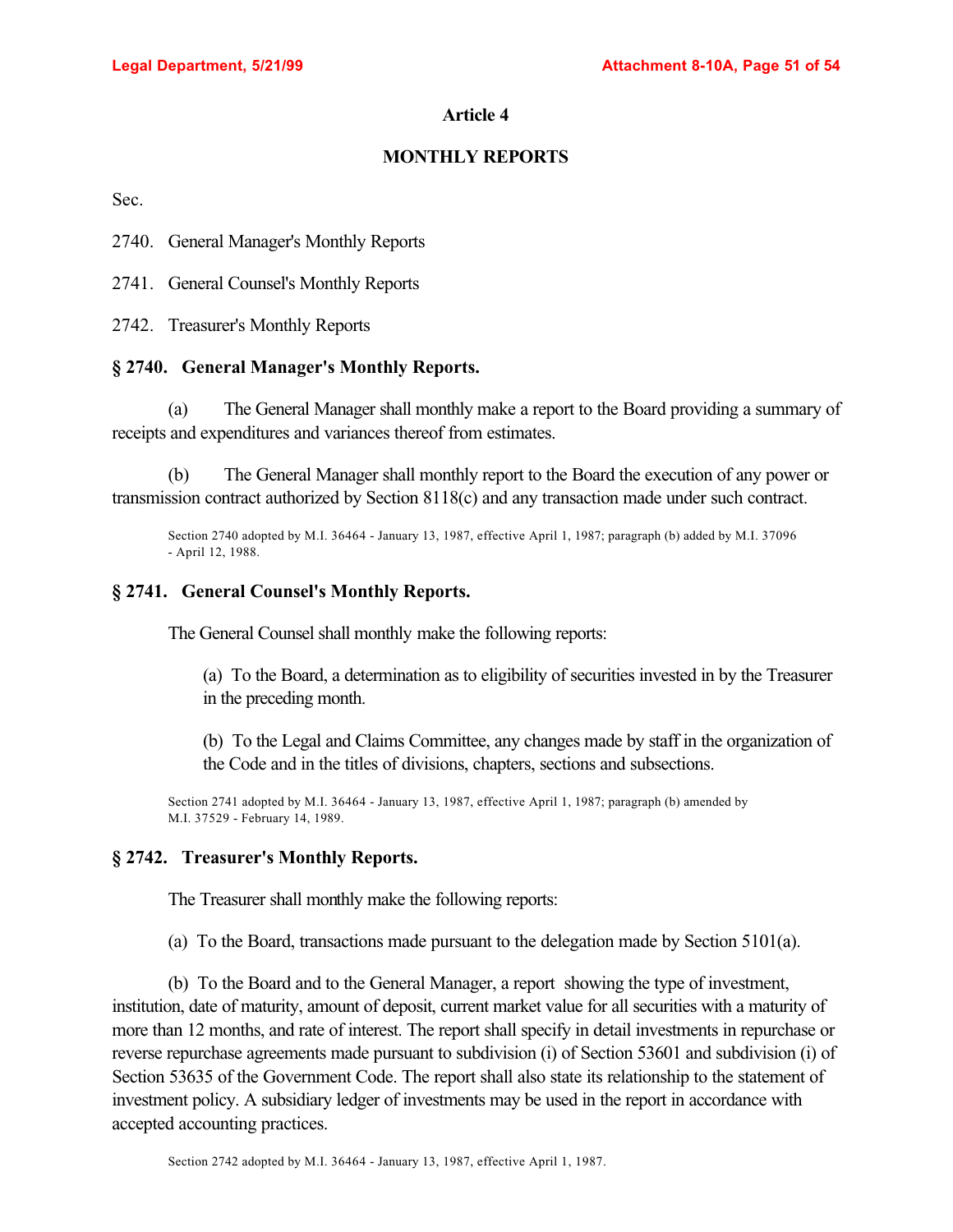# **MISCELLANEOUS REPORTS**

Sec.

- 2750. Escheat to District of Unclaimed Funds
- 2751. Report of Exercise of Authority
- 2752. Rejection of Bids

### **§ 2750. Escheat to District of Unclaimed Funds.**

The Treasurer shall file a report with the Budget and Finance Committee after each publication made pursuant to Section 5113 regarding moneys unclaimed in the District treasury.

Section 2750 adopted by M.I. 36464 - January 13, 1987, effective April 1, 1987; amended by M.I. 42193 - December 10, 1996.

## **§ 2751. Report of Exercise of Authority.**

The General Manager shall report to the next following meeting of the Budget and Finance Committee of the Board any exercise of authority pursuant to Sections 5300-5303.

Section 2751 adopted by M.I. 36464 - January 13, 1987, effective April 1, 1987; amended by M.I. 42193 - December 10, 1996.

# **§ 2752. Rejection of Bids.**

The General Manager shall, whenever the lowest bid that is rejected is \$125,000 or more, report the action to the Engineering and Operations Committee.

Section 2752 adopted by M.I. 36464 - January 13, 1987, effective April 1, 1987; amended by M.I. 39036 - June 11, 1991.

# **§ 4304. Apportionment of Revenues and Setting of Water Rates and Charges to Raise Firm Revenue.**

(a) Not later than at its December meeting the General Manager shall present to the Budget and Finance Committee of the Board determinations of the total revenues and of the revenues to be derived from water sales and firm revenue sources, if any, required during the fiscal year beginning the following July 1 as determined by the General Manager in accordance with current Board policies.

(b) Not later than at its December meeting the Budget and Finance Committee shall consider the General Manager's determinations made pursuant to Section 4304(a).

(c) Not later than at its January meeting the General Manager shall present to the Budget and Finance Committee recommendations of rates for the various classes of water to become effective the following July 1, which rates shall be the General Manager's determination, made in accordance with current Board policies, of the rates necessary to produce substantially the revenues to be derived from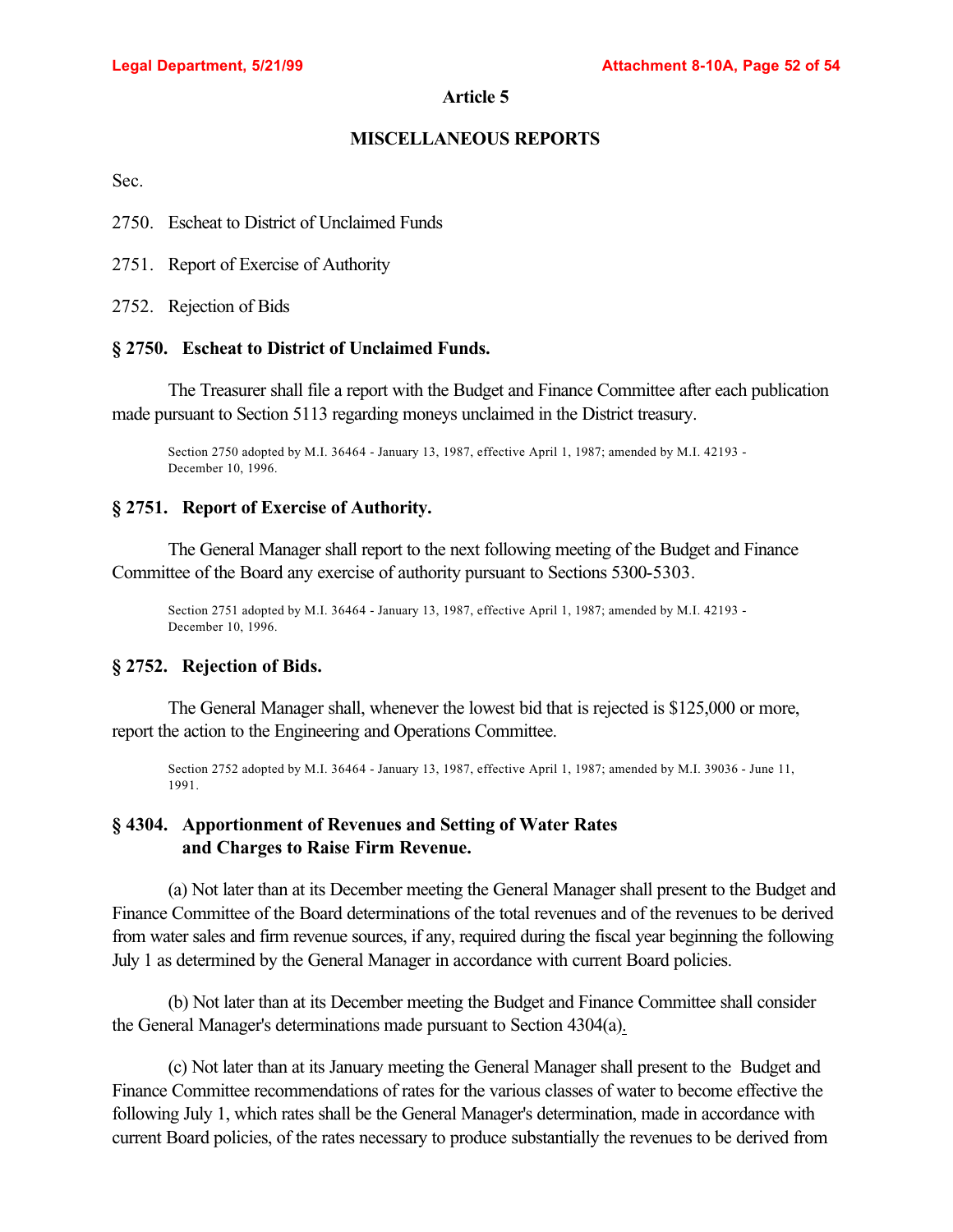water sales during the fiscal year beginning the following July 1 which the Budget and Finance Committee has determined to be necessary.

(d) The General Manager shall also present to the Budget and Finance Committee at its January meeting recommendations regarding the imposition of a water standby charge or an availability charge to become effective the following July 1, which charge shall be the General Manager's determination, made in accordance with current Board policies, of the charge necessary to produce substantially the revenues to be derived from firm revenue sources, if any, exclusive of taxes, during the fiscal year beginning the following July 1 which the Budget and Finance Committee has determined to be necessary.

(e) Not later than its January meeting the Budget and Finance Committee shall set a time or times for, and shall thereafter hold, one or more meetings of the Budget and Finance Committee to be held prior to its regular March meeting at which interested parties may present their views regarding the proposed water rates to said committee.

(f) The Budget and Finance Committee shall also make at its January meeting a preliminary determination of the type of firm revenue, if any, to be raised for the following fiscal year and recommend to the Board a form of resolution of intention to impose either a water standby charge or an availability of service charge sufficient to raise such firm revenue, exclusive of taxes, to become effective the following July 1, to implement such determination. The committee shall also recommend to the Board that it (1) authorize and direct the General Manager to satisfy all notice requirements for implementation of such charge and (2) set dates, times and locations for, and thereafter hold, prior to the regular April meeting, one or more adjourned meetings of the Board, for public hearings and consideration of the imposition of the charge, at which interested parties may present their views regarding the proposed charge. In the alternative, the notice of the dates, times and locations of the public hearings may be stated in the resolution of intention.

(g) At its regular March meeting the Budget and Finance Committee shall make its determination regarding the water rates to become effective the following July 1 and shall recommend said rates to the Board at the Board's regular March meeting.

(h) At its March meeting, the Board shall establish water rates for deliveries beginning the following July 1.

(i) Not later than its regular May meeting, the Budget and Finance Committee shall make its final determination regarding the firm revenue charge, if any, to become effective the following July 1, and shall recommend such charge, if any, to the Board at its regular May meeting.

(j) Not later than its May meeting, the Board shall consider and take action upon the recommendations, if any, of the Budget and Finance Committee regarding a firm revenue source, exclusive of taxes, to be effective the following July 1.

(k) Proposals for changes in water rates to become effective at times other than on July 1 shall require adequate notice to the public and a hearing before such proposals are acted upon by the Board, unless the Board finds that an immediate change in water rates is urgent.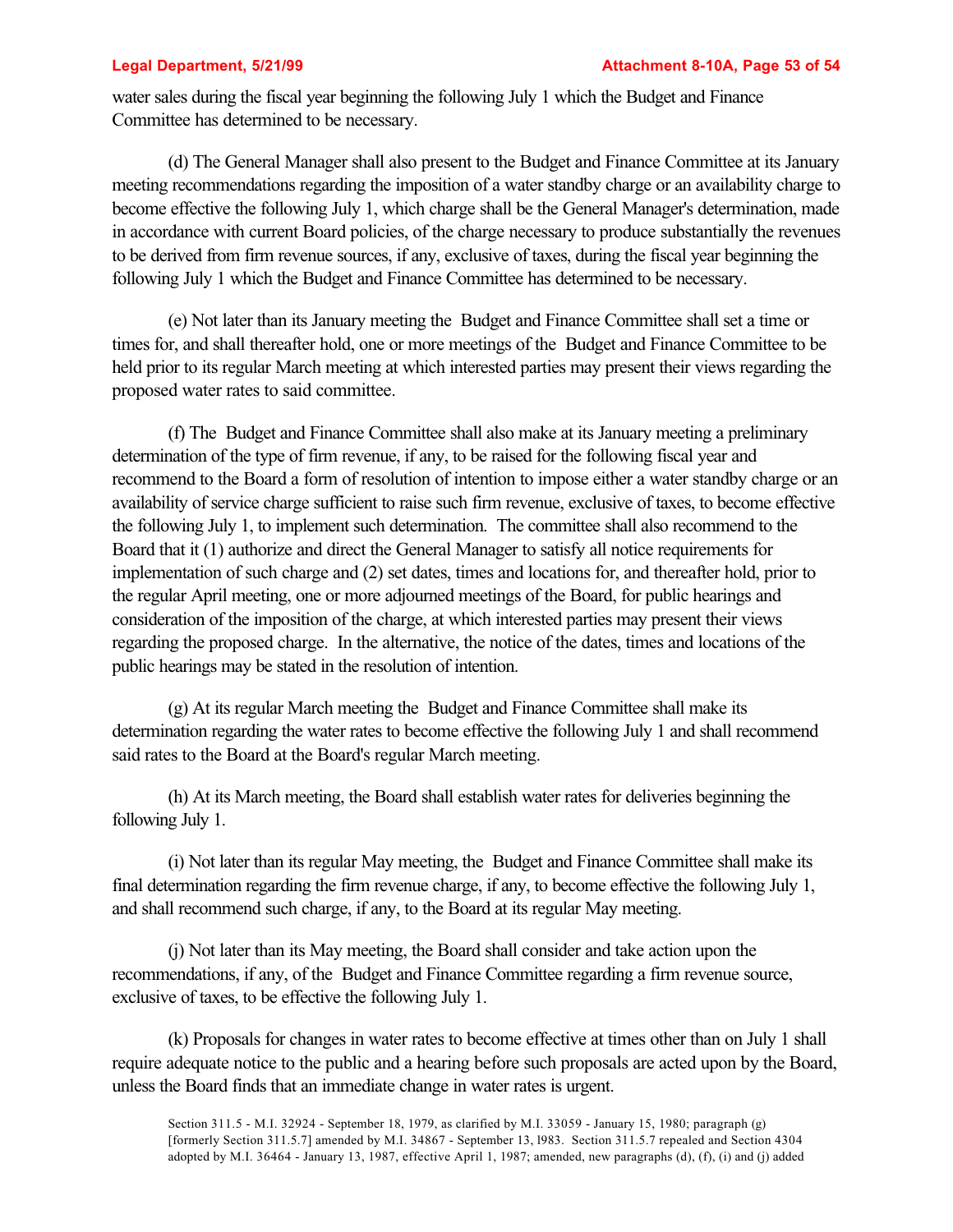and other paragraphs renumbered by M.I. 39976 - December 8, 1992; paragraphs (b) through (g), (i) and (j) amended by M.I. 41389 - May 9, 1995; paragraphs (a)-(d) amended by M.I. 42193 - December 10, 1996.

## **§ 5202. Fund Parameters.**

The minimum cash and securities to be held in the various ledger funds as of June 30 of each year shall be as follows:

(a) For the Revenue Remainder Fund cash and securities on hand on June 30 of each year shall be equal to the portion of fixed costs of the District estimated to be recovered by water sales revenues for the eighteen months beginning with the immediately succeeding July 1. Such funds are to be used in the event that revenues are insufficient to pay the costs of the District.

(b) For the Pay-As-You-Go Fund, cash and securities on hand on June 30 of each year shall be at least equal to one-half of the estimated amount needed to fund pay-as-you go expenditures, as defined in Section 5109, during the next fiscal year.

(c) Amounts remaining in the Revenue Remainder Fund and Pay-As-You-Go Fund collectively on June 30 of each year after meeting the requirements set forth in Section 5202 (a) and (b) shall be transferred to the Water Rate Stabilization Fund and, to the extent required under Section 5202 (d), to the Water Treatment Surcharge Stabilization Fund.

(d) After making the transfer of funds as set forth in Section 5202 ( c), a determination shall be made to substantially identify the portion, if any, of such transferred funds attributable to collections of treatment surcharge revenue in excess of waters treatment cost. Such funds shall be transferred to the Water Treatment Surcharge Stabilization Fund to be available for the principal purpose of mitigating required increases in the surcharge for water treatment. If such determination indicates a deficiency in treatment surcharge revenue occurred during the fiscal year, a transfer of funds shall be made from the Water Treatment Surcharge Stabilization Funds as needed to reimburse funds used for the deficiency. Notwithstanding the principal purpose of the Water Treatment Surcharge Stabilization Fund, amounts assigned to this fund shall be available for any other lawful purpose of the District.

(e) Amounts in the Water Rate Stabilization Fund shall be held for the principal purpose of maintaining stable and predictable water rates and charges. The amount to be held in the Water Rate Stabilization Fund shall be targeted to be equal to the portion of the fixed costs of the District estimated to be recovered by water sales revenues during the two years immediately following the eighteen-month period referenced in Section 5202 (a). Funds in excess of such targeted amount shall be utilized for capital expenditures of the District, in lieu of the issuance of additional debt, or for the redemption, defeasance, or purchase of outstanding bonds or commercial paper of the District, as determined by the Board. Provided that the District's fixed charge coverage ratio is at or above 1.2, amounts in the Water Rate Stabilization Fund may be expended for any lawful purpose of the District, as determined by the Board of Directors.

SS\jb

pcdocs #13364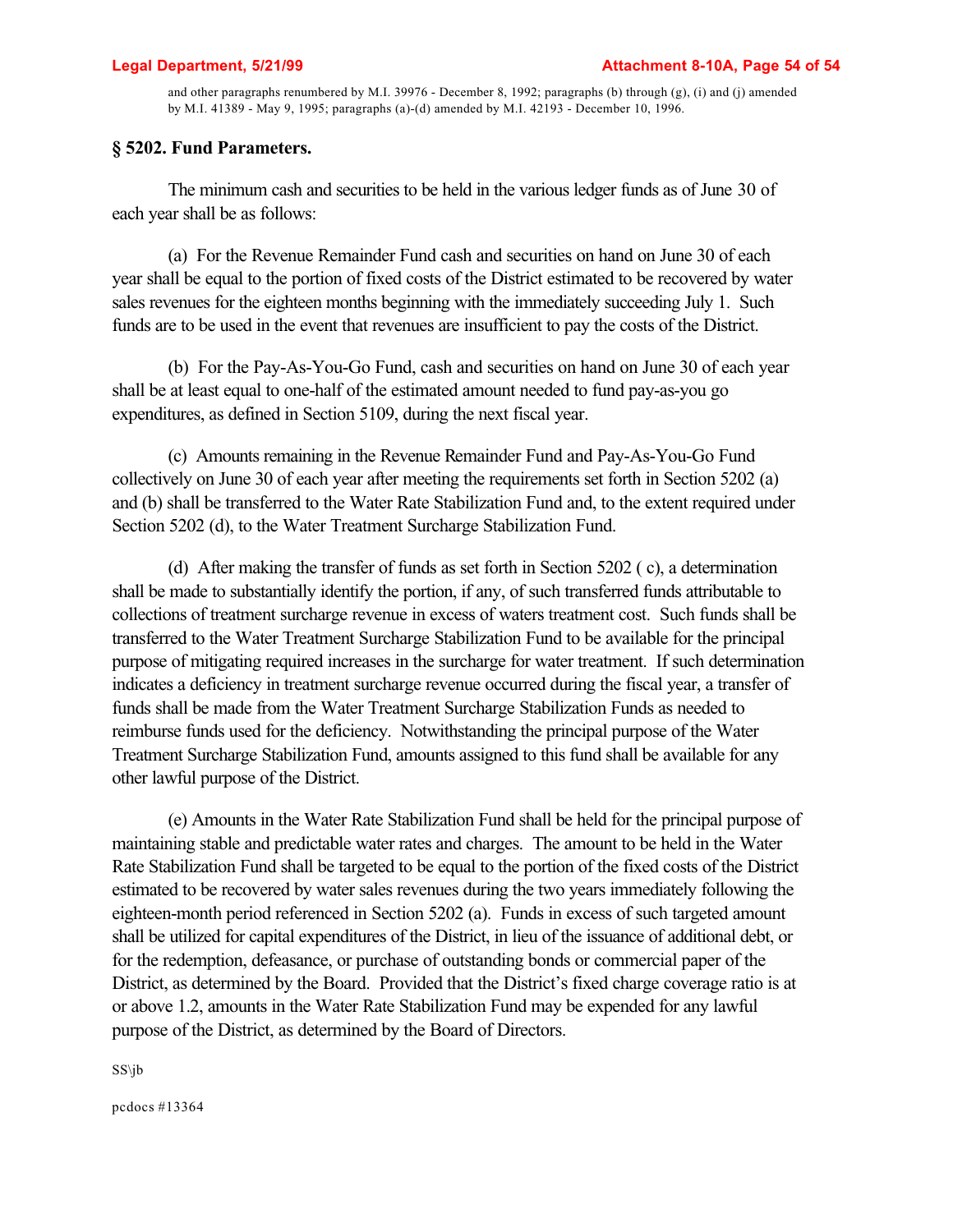# **ATTACHMENT 8-10B**

## **§ 1202. Principal Place of Business.**

The principal place of business and office of the district shall be in the building at  $\frac{350}{100}$  South Grand Avenue 700 North Alameda Street, in the City of Los Angeles, State of California, which building shall be known and designated as "Headquarters Building, The Metropolitan Water District of Southern California."

Ords. 3, 17, 96 and 113; repealed by Ord. 146; Section 110.2 added, as amended, by M.I. 32690 - April 10, 1979; renumbered Section 110.3 by M.I. 36282 - September 9, 1986. Section 110.3 repealed and Section 1202 adopted by M.I. 36464 - January 13, 1987, effective April 1, 1987; amended by M.I. 40976 - August 19, 1994.

#### **§ 2100. Regular Meetings.**

Regular meetings of the Board shall be held on the second Tuesday of each month, at the hour of  $\frac{12:30 \text{ p.m.}}{2}$  10:00 a.m.; provided that if said Tuesday falls upon a holiday designated in Section 1106 hereof, such regular meeting shall be held at  $\frac{12:30 \text{ p.m}}{10:00 \text{ a.m.}}$  on the next business day, and the staff shall arrange its affairs accordingly.

Organization and Procedures of the Board - July 19, 1976; amended by M.I. 32690 - April 10, 1979 and M.I. 33414 - September 8, 1980; see also Ords. 85 and 113; repealed by Ord. 146; Sections 201.2 and 201.2.1 renumbered Section 201.3.1 January 8, 1985; amended by M.I. 35590 - April 9, 1985. Section 201.3.1 repealed and Section 2100 adopted by M.I. 36464 - January 13, 1987, effective April 1, 1987; amended by M.I. 36563 - April 14, 1987; amended by M.I. 37492 - January 10, 1989; amended by M.I. 39500 - March 10, 1992.

## **§ 2101. Special Meetings.**

In accordance with Government Code Section 54956 special meetings of the Board may be called by the Chair of the Board, or by a majority of the directors. The Executive Secretary shall be responsible for arranging deliveries of special meeting notices and for receiving written waivers of notice. Directors shall be notified of special meetings.

The call and notice shall be posted at least 24 hours prior to the special meeting in the public reception area of the District's Headquarters Building.

Ord. 113; repealed by Ord. 146; added, as amended, by M.I. 32690 - April 10, 1979; Section 201.2.2 renumbered Section 201.3.2 January 8, 1985; amended by M.I. 36412 - December 9, 1986. Section 201.3.2 repealed and Section 2101 adopted by M.I. 36464 - January 13, 1987, effective April 1, 1987; amended by M.I. 37492 - January 10, 1989.

## **§ 2102. Emergency Meetings.**

The Executive Secretary shall be responsible for providing the notice of emergency meetings and the public postings required by Government Code Section 54956.5.

Section 201.2.3 - M.I. 34112 - February 9, 1982; renumbered Section 201.3.3 January 8, 1985; amended by M.I. 36412 - December 9, 1986. Section 201.3.3 repealed and Section 2102 adopted by M.I. 36464 - January 13, 1987, effective April 1, 1987; amended by M.I. 37492 - January 10, 1989.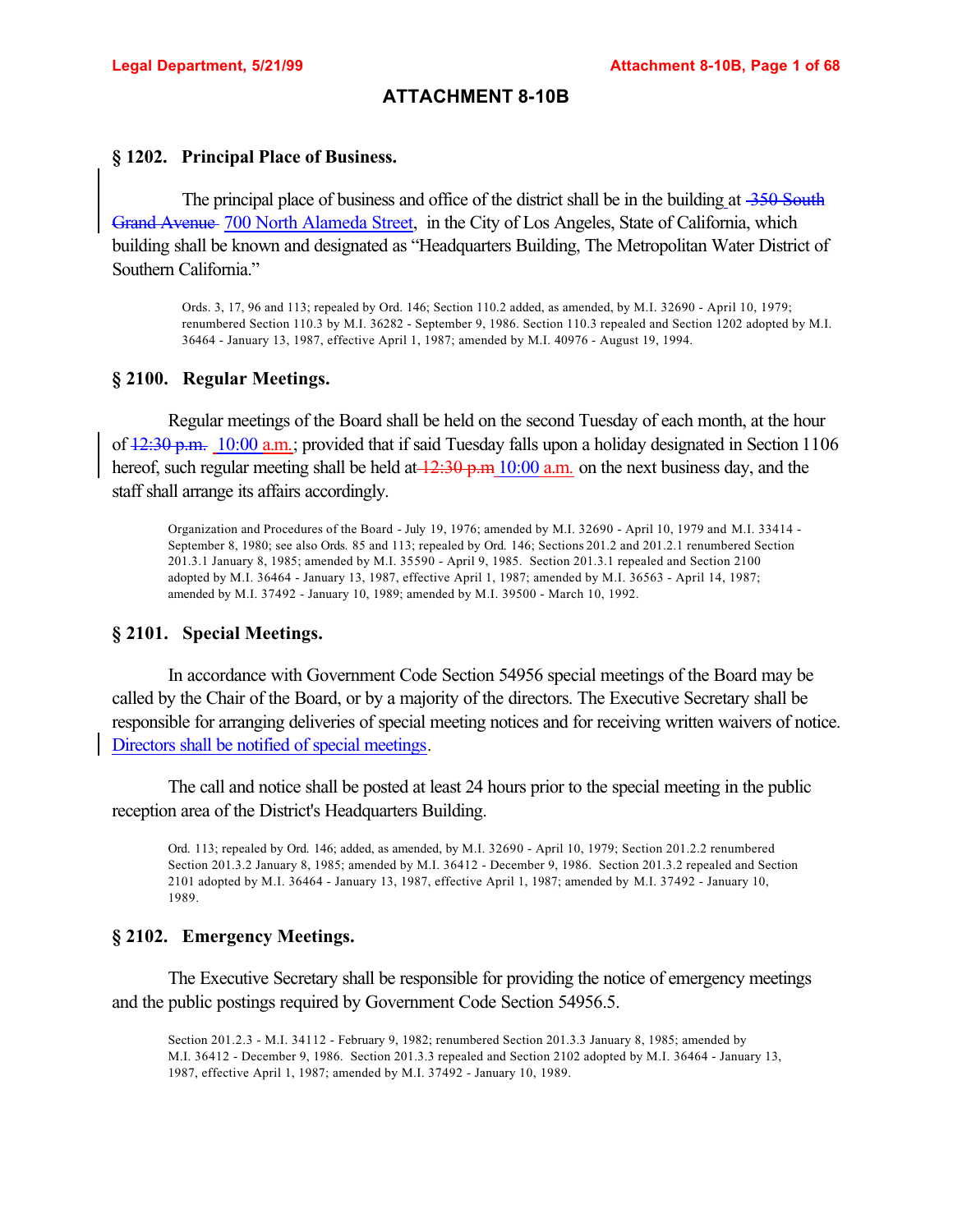## **§ 2103. Place of Meetings.**

All regular meetings of the Board shall be held in the room known and designated as the "Board Room" located in the District's Headquarters Building; provided, that if, by reason of fire, flood, earthquake, or other emergency, it shall be unsafe to meet in said Board Room, the meetings may be held for the duration of such emergency at such place as is designated by the Chair, either within or without the boundaries of the District, in which event notice of such place of meeting shall be given by the Executive Secretary in the same manner required under Government Code Section 54956 for special meetings.

Ords. 85, 96 and 113; repealed by Ord. 146; Section 201.2.4 added, as amended, by M.I. 32690 - April 10, 1979; further amended by M.I. 33453 - October 14, 1980; renumbered by M.I. 34112 - February 9, 1982; Section 201.2.5 renumbered Section 201.3.5 January 8, 1985. Section 201.3.5 repealed and Section 2104 adopted by M.I. 36464 - January 13, 1987, effective April 1, 1987; renumbered to Section 2103 and amended by M.I. 37492 - January 10, 1989 (previous Section 2103 repealed).

[§ 2104 - repealed by M.I. 37722 - June 13, 1989]

### **§ 2105. Closed Meeting Procedure.**

(a) The Chair shall be responsible for ensuring that procedural requirements, other than requirements for notice, are fulfilled when a closed meeting is held. The Executive Secretary shall be responsible for fulfilling any notice requirements relating to closed meetings. The General Counsel shall be responsible for the preparation of any documents required by Government Code Section 54956.9 with regard to litigation. The General Counsel, General Manager and when appropriate the Auditor shall designate staff members and others who shall remain in the closed session to assist the Board in its deliberations. The General Counsel shall also designate staff members to record the minutes of the closed meeting.

(b) No person attending a closed session may disclose any matter discussed in the session where to do so would be contrary to the purpose for which the session was held. Any director who has not attended a closed session and wishes to be advised of the content of the session may inquire of any director who attended the closed session. The person contacted may advise the inquiring director of the content of the session. The advised director shall not disclose the matter for which the session was held.

(c) If a director, a Department Head, or a person other than a District staff member is reported to have violated Section 2105(b), the matter shall be referred to the Executive Committee for investigation and consideration of any appropriate action warranted including, but not limited to, legal action, censure, removal from one or more committee assignments, and recommendation to the member's appointing agency that steps be taken to remove that individual from the Board. Before taking any action and as part of the consideration, the Executive Committee shall provide the person under investigation with an opportunity to meet with it or a subcommittee appointed by it, and present reasons and evidence why action should not be taken.

(d) If a member of the staff is reported to have violated Section 2105(b), the matter shall be referred to the appropriate Department Head for investigation; the Department Head shall report to the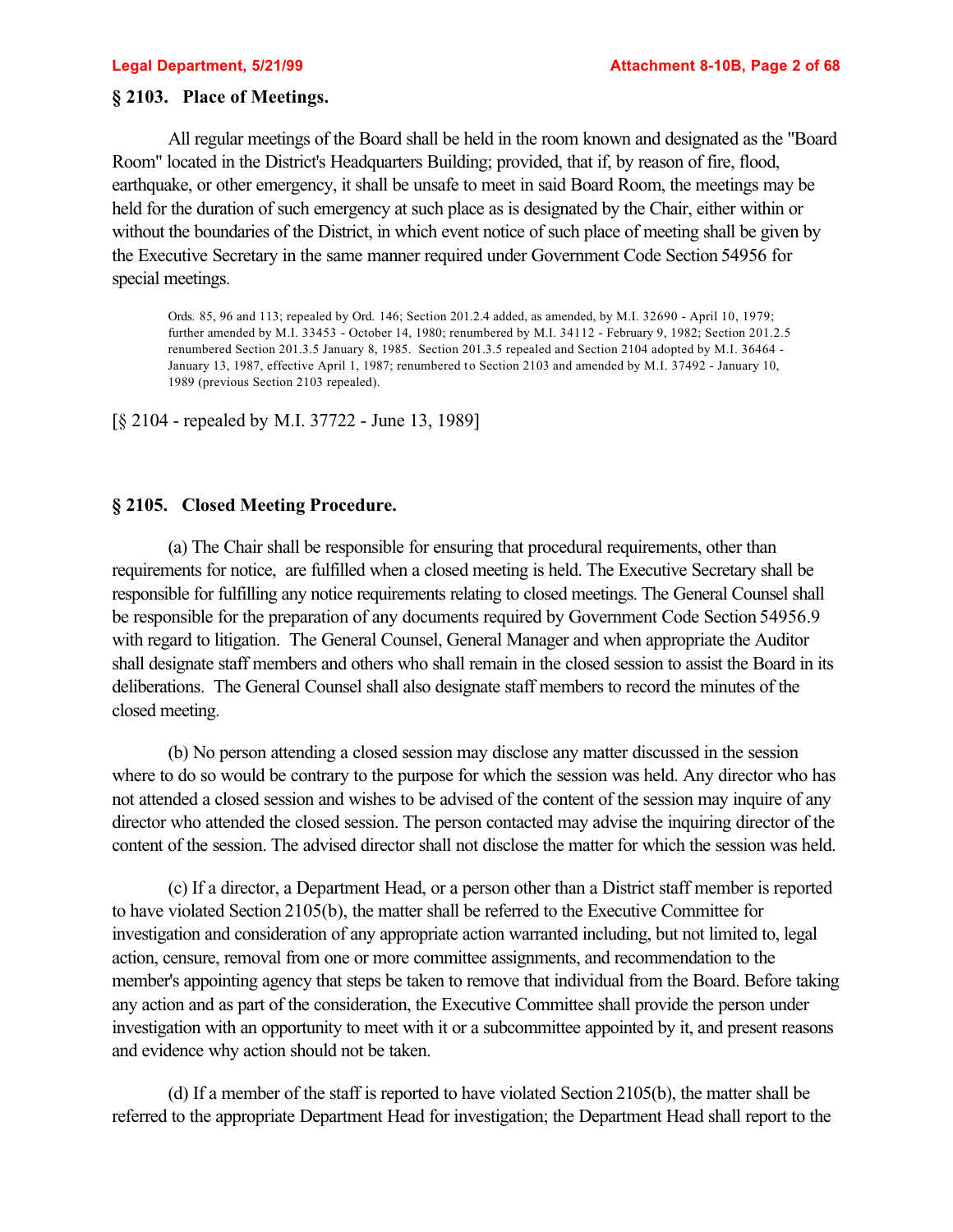Executive Committee any action taken including, but not limited to, legal action and initiation of discipline.

Ords. 85 and 113; repealed by Ord. 146; Sections 201.2.5.3 through 201.2.5.5 added, as amended, by M.I. 32690 - April 10, 1979; amended by M.I. 33493 - November 18, 1980; renumbered Sections 201.2.6.6.4 through 201.2.6.5 by M.I. 34112 - February 9, 1982; renumbered Sections 201.3.9 through 201.3.9.2 and amended by M.I. 35469 - January 8, 1985 Sections 201.3.9 through 201.3.9.2 repealed and Sections 2108(a) through 2108(b) adopted by M.I. 36464 - January 13, 1987; renumbered to Section 2105, paragraphs (a) and (b) deleted and new language adopted by M.I. 37492 - January 10, 1989 (previous Sections 2106 through 2107 repealed).

Sections 201.2.5.6.1 through 201.2.5.6.3 - M.I. 33600 - February 10, 1981; renumbered Sections 201.2.6.6.1 through 201.2.6.6.3 and amended by M.I. 34112 - February 9, 1982; amended by M.I. 35061 - March 13, 1984; renumbered Sections 201.3.9.3 through 201.3.9.5 - January 8, 1985. Sections 201.3.9.3 through 201.3.9.5 repealed and Sections 2108(c) through 2108(e) adopted by M.I. 36464 - January 13, 1987, effective April 1, 1987; renumbered to Section 2105(b) through (d) by M.I. 37492 - January 10, 1989; Section 2105 paragraph (a) amended by M.I. 41684 - December 14, 1995.

### **§ 2106. Adjourned Meetings.**

If all members are absent from any regular or adjourned regular meeting, the Executive Secretary may declare the meeting adjourned and shall cause a written notice of the adjournment to be given pursuant to Government Code Section 54955 which shall be posted in the public reception area of the District's Headquarters Building.

Ord. 113; repealed by Ord. 146; Section 201.2.6 added, as amended, by M.I. 32690 - April 10, 1979; renumbered Section 201.2.7 and amended by M.I. 34112 - February 9, 1982; renumbered Section 201.3.10 - January 8, 1985. Section 201.3.10 repealed and Section 2109 adopted by M.I. 36464 - January 13, 1987, effective April 1, 1987; amended and renumbered 2106 by M.I. 37492 - January 10, 1989.

### **§ 2107. Legal Department Representation.**

In order to maintain continuity of legal advice, a second representative of the Legal Department shall attend with the General Counsel all meetings of the Board to the extent possible.

Section 203.1 based on M.I. 20914 - October 11, 1960. Section 203.1 repealed and Section 2110 adopted by M.I. 36464 - January 13, 1987, effective April 1, 1987; amended and renumbered Section 2107 by M.I. 37492 - January 10, 1989.

## **§ 2108. Minutes.**

Minutes of the Board meeting shall be prepared and mailed to each director as soon as convenient after each meeting. Such minutes shall not include the text of ordinances and resolutions adopted, which shall be recorded in separate volumes by the Executive Secretary. Minutes of the Board and monthly reports filed therewith are to be sent to the city clerks and water departments of the member public agencies who have requests on file with the Executive Secretary for such material.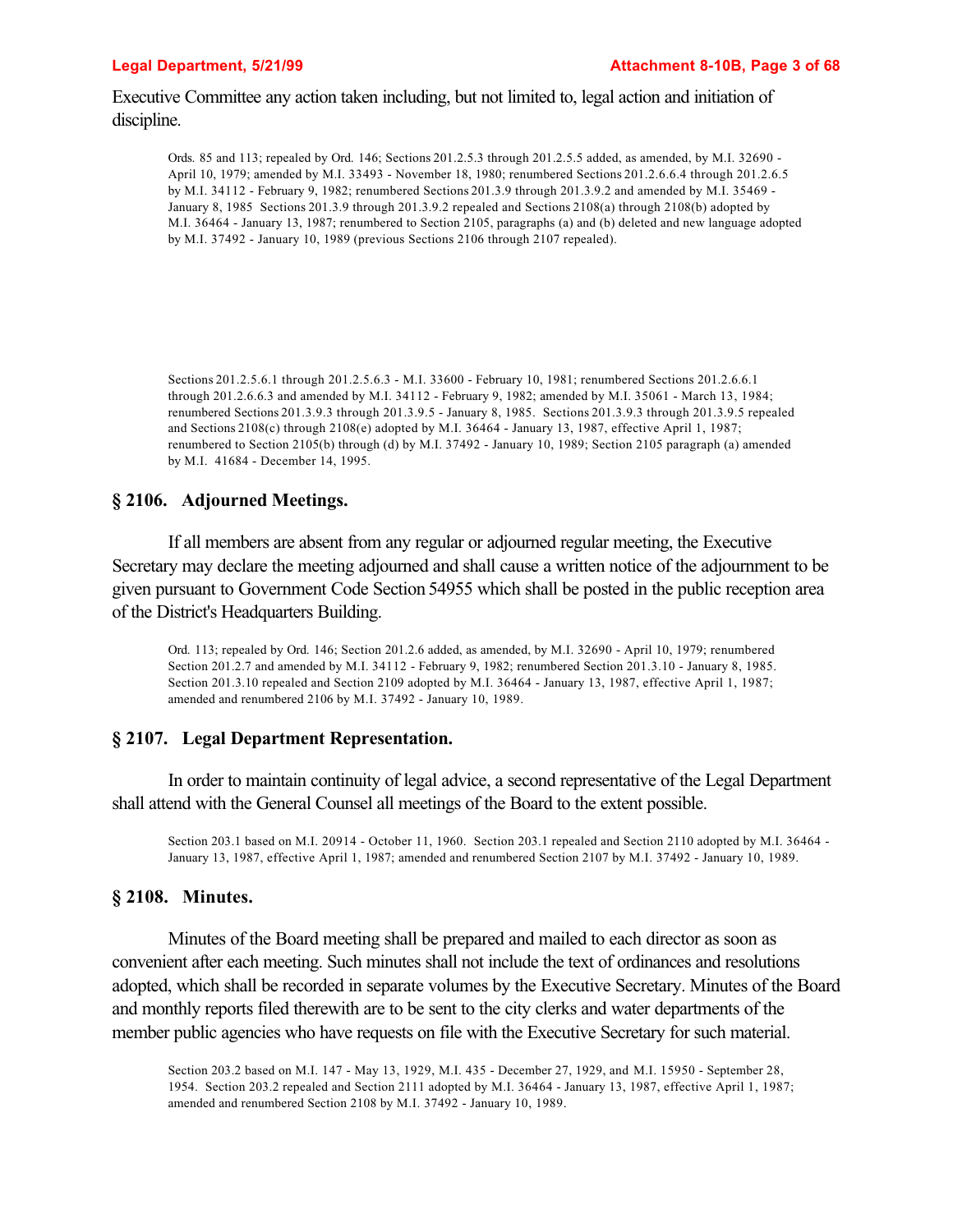## **§ 2109. Board Agenda.**

(a) The deadline for submission to the Executive Secretary of items for the Board agenda shall be in conformity with rules promulgated by the General Manager from time to time.

(b) The Executive Committee shall review the Board agenda prior to the Board meeting, and may remove or defer items on the agenda. Any Any matter not on the Board agenda may be presented to the Board upon motion duly made and carried at the Board meeting:

> (1) Upon a determination by a majority vote of the Board that an emergency situation exists, as defined in Government Code Section 54956.5; or

(2) Upon a determination by a two-thirds vote of the Board, or if less than two-thirds of the members are present, that the need to take action arose subsequent to the agenda being posted; or

(3) If the item was posted for a prior meeting of the Board occurring not more than five calendar days prior to the date action is taken on the item, and at the prior meeting the item was continued to the meeting at which action is being taken.

(c) The Board agenda shall make provision for public appearances before matters on which action is taken.

(d) The Executive Secretary shall be responsible for any required posting of agendas which shall be in the public lobby of the District's Headquarters Building.

(e) Videotapes of informational presentations prepared by District staff which are distributed in advance of a Board meeting to Board members shall be identified on the Board agenda, and copies of the videotapes shall be available to the public.

Paragraph (a) [formerly Section 203.3.1] based on M.I. 21755 - November 14, 1961 as amended by Consent Calendar Procedure - July 8, 1975; amended by M.I. 34302 - July 13, 1982; paragraph (b) [formerly Section 203.3.2] based on M.I. 21756 - November 14, 1961; and paragraph (c) [formerly Section 203.3.3] based on M.I. 21832 -December 12, 1961; paragraphs (d) and (e) [formerly Section 203.3.4 and 203.3.5] added by M.I. 36412 - December 9, 1986. Section 203.3 repealed and Section 2112 adopted by M.I. 36464 - January 13, 1987, effective April 1, 1987; paragraph (e) amended by M.I. 36491 - February 10, 1987; amended and renumbered Section 2109 by M.I.  $37492$  - January 10, 1989; paragraphs (b)(1) through (b)(3) added, and paragraph (c) deleted, paragraphs (d) and (e) renumbered to (c) and (d) by M.I. 37722 - June 13, 1989; paragraph (e) added by M.I. 39036 - June 11, 1991.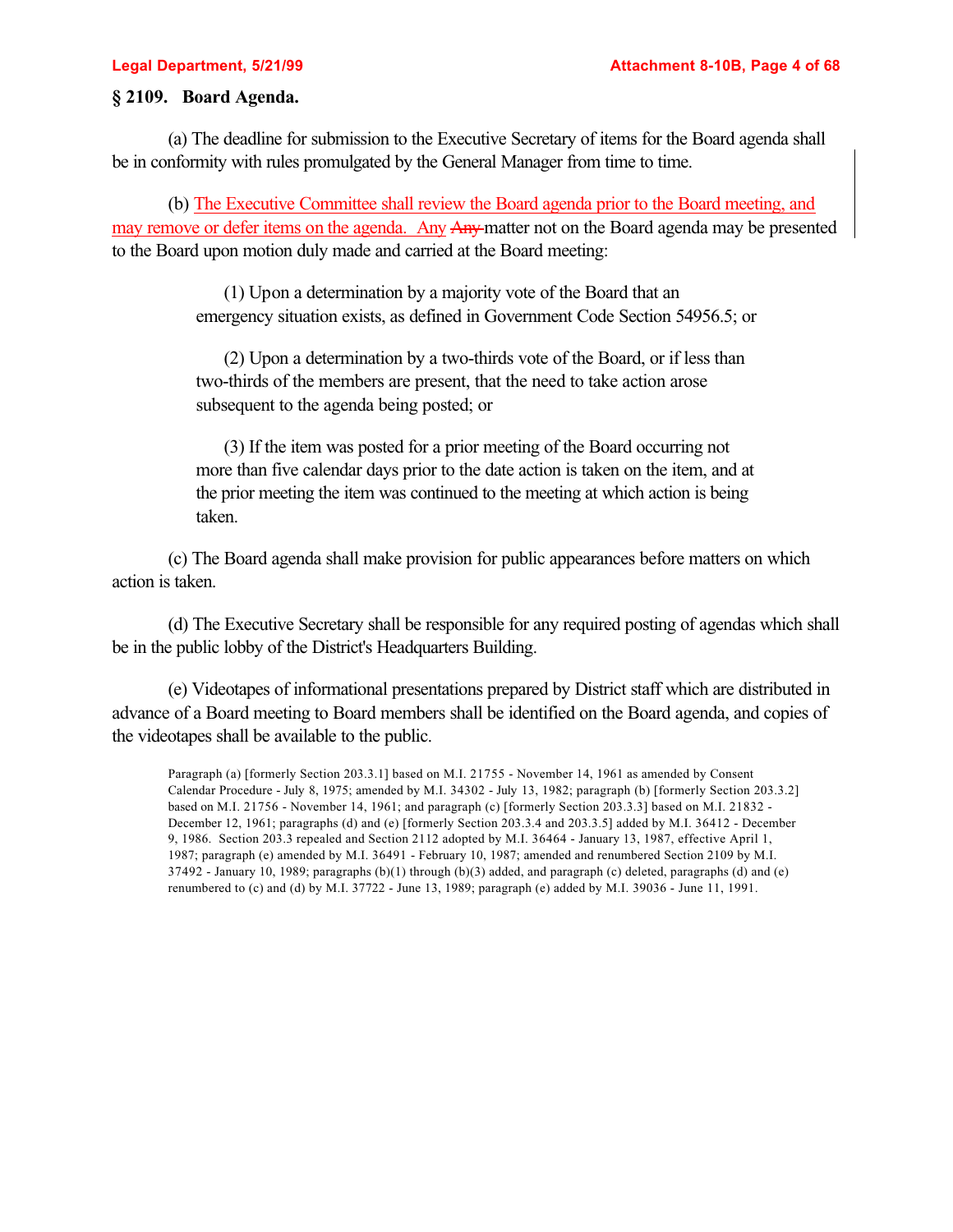## **CONSENT CALENDAR**

Sec.

2120. Purpose and Scope

2121. Consent Calendar

2122. Committee Procedure

2123. Board Meeting Procedure

#### **§ 2120. Purpose and Scope.**

It is the purpose of the Consent Calendar procedure to expedite Board consideration of noncontroversial matters so as to enable the Board to devote added time to other matters. The procedure ensures that if any item on the calendar is disputed, individual consideration will be given to it.

Organization and Procedures of the Board - July 19, 1976. Section 202.1 repealed and Section 2120 adopted by M.I. 36464 - January 13, 1987, effective April 1, 1987.

#### **§ 2121. Consent Calendar.**

(a) Consent Calendar items shall be set forth in a separate section of the Board's agenda.

(b) Matters for the Consent Calendar shall be recommended by the Department Heads and shall be submitted to the Executive Secretary not less than seven working days prior to the meeting of the Board and, except as provided below, pertinent materials sufficient to enable a member to formulate an opinion on each Consent Calendar item shall be included with the agenda mailed to directors. Such materials need not be included with the agenda as to matters which are to be considered in committee in closed session, but such materials shall be available at the meeting of the Board for distribution to directors who request them.

(c) Matters may not be placed on the Consent Calendar if a roll call vote is required; if a vote other than a simple majority is required; or if the amount involved is \$2,000,000 or more.

Organization and Procedures of the Board - July 19, 1976; Section 202.3 amended and by M.I. 33453 - October 14, 1980. Paragraph (c) [formerly 202.3.3] previously 202.3.4 amended and renumbered by M.I. 33453 - October 14, 1980; amended by M.I. 34889 - October 11, 1983; amended by M.I. 35592 - April 9, 1985. Section 202.2 repealed and Section 2121 adopted by M.I. 36464 - January 13, 1987, effective April 1, 1987; amended by M.I. 36811 - September 22, 1987; paragraph (c) amended by M.I. 39036 - June 11, 1991.

### **§ 2122. Committee Procedure.**

(a) Matters recommended by a Department Head for inclusion on the Consent Calendar shall be so identified on the committee agendas.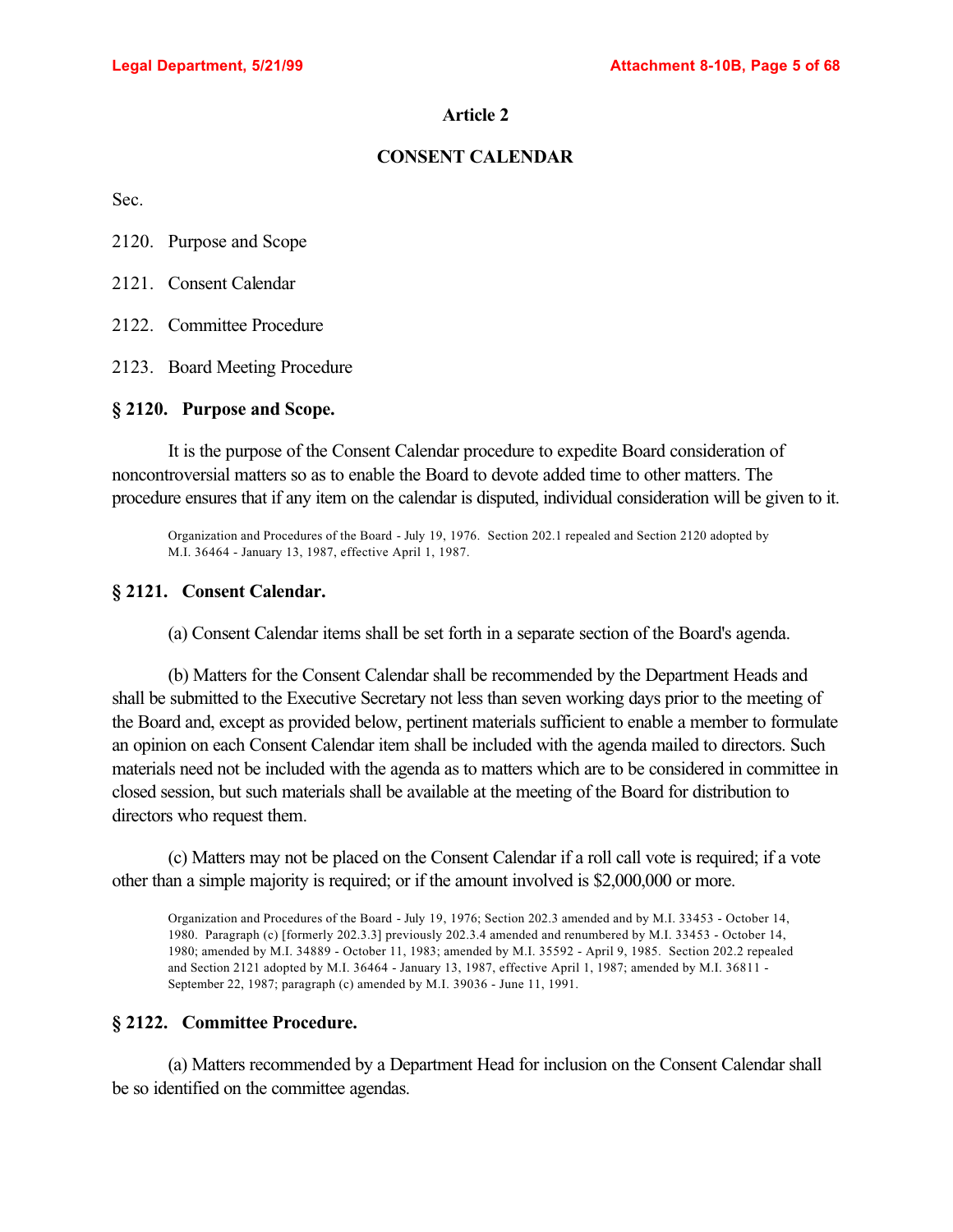#### **Legal Department, 5/21/99 Attachment 8-10B, Page 6 of 68**

(b) A Consent Calendar matter shall be removed if the standing committee to which it has been submitted does not recommend approval with a quorum of the committee present or if it recommends approval only after making changes to the recommendation of the Department Head.

Organization and Procedures of the Board - July 19, 1976. Paragraph (b) [formerly Section 202.3.2] amended by M.I. 35592 - April 9, 1985. Section 202.3 repealed and Section 2122 adopted by M.I. 36464 - January 13, 1987, effective April 1, 1987; amended by M.I. 36811 - September 22, 1987.

### **§ 2123. Board Meeting Procedure.**

(a) Copies of the Board Agenda shall be made available at the entrance to the Board Room on the day of the Board meeting.

(b) As the first order of business after any invocation or ceremonial matters or opening reports, the Chair shall ask if any director or member of the public requests removal of a Consent Calendar matter. Upon such request, such matter shall be automatically removed from the Consent Calendar and shall be considered in the manner of a regular item; provided, however, that any such matter considered in committee in closed session shall be considered in closed session by the Board.

(c) A motion by any member shall then be in order to approve the remaining matters on the Consent Calendar and the vote thereon shall be on all the matters collectively.

(d) If the vote is favorable, then before the result of the vote is announced, the Chair shall ask whether there are any abstentions or negative votes to be cast on any item and shall cause the Secretary to record such abstention or negative vote. Each matter on the Consent Calendar shall be recorded in the minutes separately and the vote for the Consent Calendar shall be shown as the vote for each matter together with any abstentions or negative votes.

Organization and Procedures of the Board - July 19, 1976. Paragraph (b) [formerly Section 202.4.2] amended by M.I. 33453 - October 14, 1980. Section 202.4 repealed and Section 2123 adopted by M.I. 36464 - January 13, 1987, effective April 1, 1987; amended by M.I. 36811 - September 22, 1987.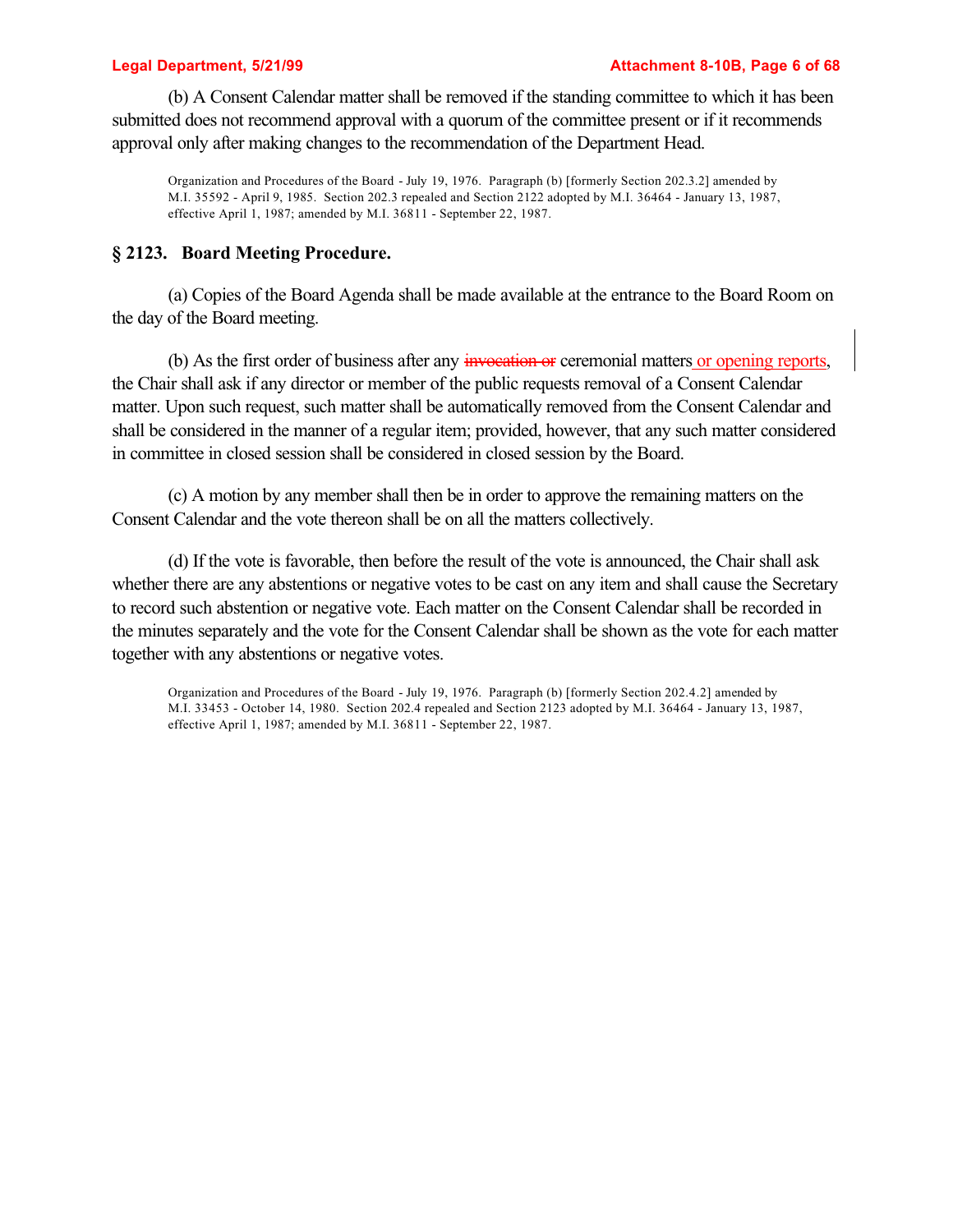# **MISCELLANEOUS BOARD RULES**

Sec.

- 2140. Duties of the Board Executive Officer
- 2141 Duties of the Board Executive Secretary
- 2142. Communications to Board
- 21413. Monthly Staff Reports
- 21424. Bid Tabulations
- 21435. Appearances before Board and Committees
- 21446. Use of Board and Committee Facilities
- 21457. Availability for Public Inspection of Certain Board and

Committee Material

21468. Time limits upon presentations

# **§ 2140. Duties of the Board Executive Officer.**

Under the direction of the General Manager, the duties of the Board Executive Officer are to:

(a) Provide administrative and ministerial services for the Board and directors; and,

(b) Act as the liaison between the Board and management.

# **2141. Duties of the Board Executive Secretary.**

The duties of the Board Executive Secretary are to:

 (a) Provide administrative and ministerial services for the Board and directors under the direction of the Board Executive Officer;

 (b) Act as the liaison between the Board and management under the direction of the Board Executive Officer;

(c) Accept service of process on behalf of the District; and

(d) Report to the Board Executive Officer.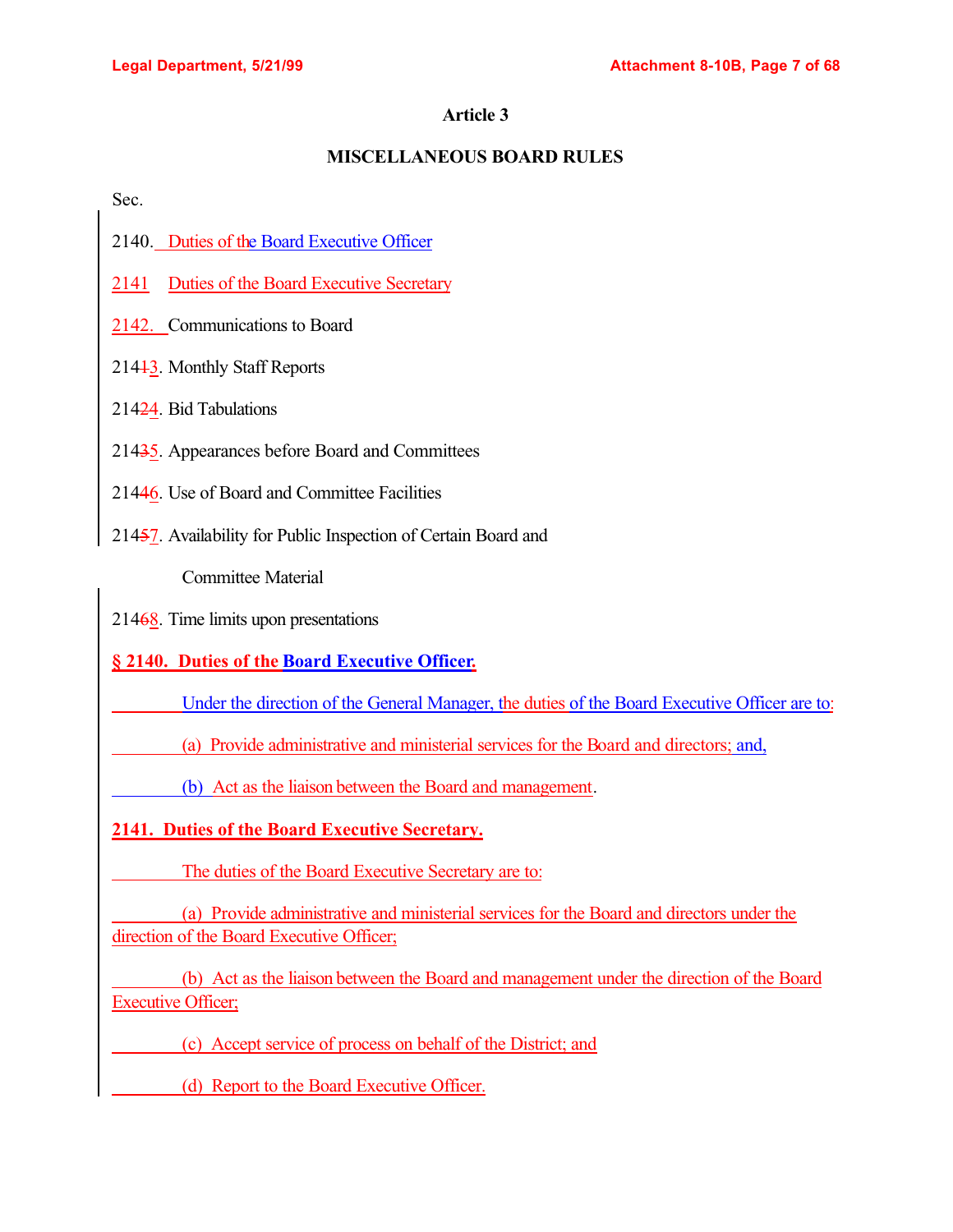# **§ 2140. 2142. Communications to Board.**

(a) A communication from a Department Head to the Board may be withdrawn by the Department Head at any time prior to its approval by a committee. After approval by a committee, a communication may be withdrawn by the Department Head only with the concurrence of the chair of any committee which has approved the recommendation contained in the communication.

(b) The Executive Secretary shall send copies of all items for the Board and other important communications received to the General Manager and the General Counsel unless they already have such copies.

(c) Copies of the reports of Department Heads submitting their recommendations on pay rate adjustments for personnel shall be sent to all directors at least ten days in advance of the Board meeting at which said reports are considered.

M.I. 16909 - January 24, 1956; M.I. 19888 - August 20, 1959; paragraph (a) [formerly 203.4.1] added and paragraph (b) [formerly 203.4.2] renumbered by M.I. 35027 - February 14, 1984; paragraph (c) [formerly 203.4.3] was former Section 433.5.8.2, added by M.I. 35166 - June 12, 1984 and renumbered 203.4.3 - January 8, 1985. Section 203.4 repealed and Section 2140 adopted by M.I. 36464 - January 13, 1987, effective April 1, 1987.

# **§ 2141 2143. Monthly Staff Reports.**

The monthly departmental reports of the General Manager and General Counsel shall be mailed in advance of the Board meeting to each director by the department organizing the report but they are not to be distributed at such meeting. These reports are to be orally summarized at the Board meeting mentioning only significant changes from previous reports.

Section 203.5 based on M.I. 12516 - October 14, 1949; M.I. 14449 - July 29, 1952; M.I. 14519 - August 19, 1952; M.I. 19058 - October 14, 1958; M.I. 19151 - November 18, 1958; M.I. 19178 - November 25, 1958; M.I. 30159 - February 5, 1974. Section 203.5 repealed and Section 2141 adopted by M.I. 36464 - January 13, 1987, effective April 1, 1987.

# **§ 2142 2144. Bid Tabulations.**

Each director is to be furnished with a tabulation of all bids received for each proposed award of contract presented to the Board for approval. Therefore, the reading of that portion of the General Manager's letter listing the bids shall be dispensed with.

Section 203.6 based on M.I. 15251 - September 15, 1953 and M.I. 15348 - November 10, 1953. Section 203.6 repealed and Section 2142 adopted by M.I. 36464 - January 13, 1987, effective April 1, 1987.

# **§ 2143 2145. Appearances before Board and Committees.**

(a) Persons desiring to appear before the Board at a regular meeting shall so signify when asked by the Chair to do so at the time the agenda item required by Section 2109(d) is called. They shall state the purpose of their appearance. They shall, if the purpose relates to an item already or to be considered by a committee, be referred by the Chair of the Board to the appropriate committee unless the Chair determines that referral is not appropriate or the person expresses a desire to address the Board directly. The person may address the Board on matters within the Board's subject matter jurisdiction subject to reasonable time limits on the issue and individual speakers as established by the Chair.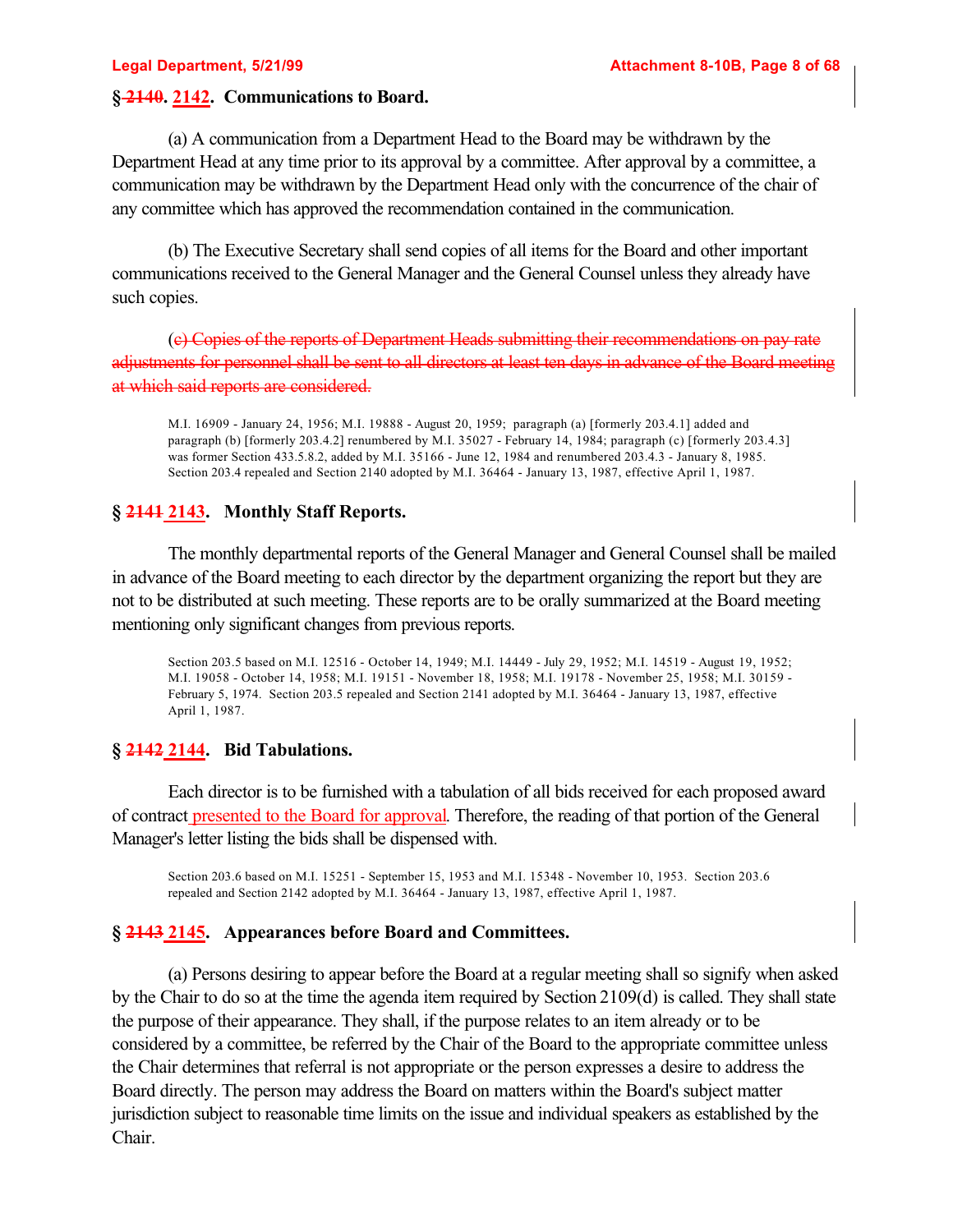(b) Upon referral, or if the request is made to the committee in the first instance, the Committee Chair shall place the matter on the committee's agenda. If the committee determines that the matter should be referred to the Board, or if it is considered by the Board in the first instance, the Chair of the Board shall place the matter on the agenda.

Section 203.7 - M.I. 32113 - January 10, 1978; amended and renumbered Sections 203.7.1 and 203.7.2 by M.I. 36412 - December 9, 1986. Section 203.7 repealed and Section 2143 adopted by M.I. 36464 - January 13, 1987, effective April 1, 1987; amended by M.I. 37492 - January 10, 1989.

# **§ 2144 2146. Use of Board and Committee Facilities.**

All requests for use of the Board and committee rooms shall be submitted to the Executive Secretary, and the use of such rooms by outside agencies and groups shall be limited to matters connected with water.

Section 203.8 - M.I. 33453 - October 14, 1980; amended by M.I. 33484 - November 18, 1980. Section 203.8 repealed and Section 2144 adopted by M.I. 36464 - January 13, 1987, effective April 1, 1987.

## **§ 2145 2147. Availability for Public Inspection of Certain Board and Committee Material.**

The Executive Secretary shall make available, for inspection by the public prior to commencement of and during a Board or Board committee meeting, copies of the meeting agenda and of any written or videotaped materials that are not exempt from public disclosure under Sections 10200 - 10205 and that have been distributed in advance to the Board or committee members for discussion or consideration at the meeting. If non-exempt written or videotaped materials are distributed to the members during their discussion at the meeting, copies thereof shall be made available for public inspection at the same time or as soon thereafter as practicable. Upon request, the District shall provide facilities for public viewing of videotaped materials distributed to Board members.

Section 203.9 - M.I. 33523 - December 9, 1980. Section 203.9 repealed and Section 2145 adopted by M.I. 36464 - January 13, 1987, effective April 1, 1987; amended by M.I. 39036 - June 11, 1991.

# **§ 2146 2148. Time limits upon presentations.**

Members of the public addressing the Board shall be limited to three minutes at each meeting. Organizations shall be limited to a total of five minutes if more than one representative wishes to speak. Each director may speak for no more than three minutes on each matter before the Board. The Chair, or the Board by majority vote, may allow additional time.

M.I. 40164 - April 13, 1993.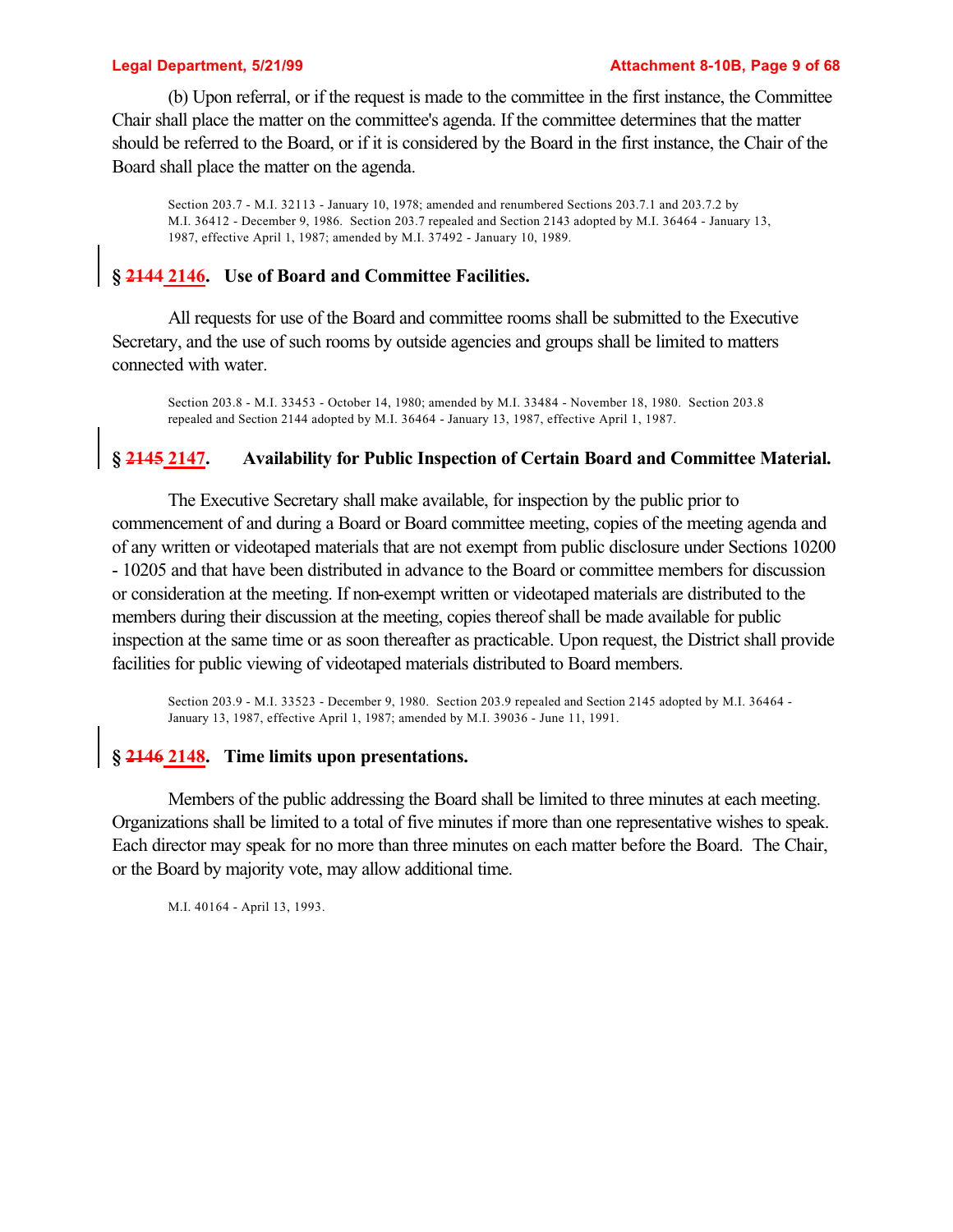## **Chapter 2**

## **BOARD OFFICERS**

Sec.

2200. Establishment of Offices

2201. Terms of Office: Limitations

2202. Selection of Officers

2203. Vacancy in Office

2204. Delegation of Duties to Vice Chair

2205. Duties of the Chair

2206. Duties of the Secretary of the Board

## **§ 2200. Establishment of Offices.**

There shall be one office of Chair and one office of Secretary of the Board. There shall be five one offices of Vice Chair of the Board serving at the pleasure of the Chair., including that provided for in Section 59 of the Metropolitan Water District Act, each office to be of equal status. In addition, the Vice Chair with an unexpired term as of January 1, 1999 shall remain in office until the expiration of that term of office.

Organization and Procedures of the Board - July 19, 1976; amended by M.I. 33453 - October 14, 1980; Sections 201.1 and 201.1.1, renumbered January 8, 1985. Section 201.2.1 repealed and Section 2200 adopted by M.I. 36464 - January 13, 1987, effective April 1, 1987; amended by M.I. 39911 - November 10, 1992; amended by M.I. 41147 - December 13, 1994.

# **§ 2201. Terms of Office; Limitations.**

(a) The term of office of officers of the Board shall commence on January 1 of the year immediately following their election.

(b) A director may serve as a Board officer for not more than two consecutive full two-year terms.

(c) A director shall not be eligible to serve in a combination of offices of the Board, as a nonofficer member of the Executive Committee or as an ex officio member thereof for more than four consecutive full two-year terms except that any member may serve in the office of Chair for two consecutive full two-year terms without regard to previously held office and may thereafter serve as a member of the Executive Committee in the capacity as a past Chair.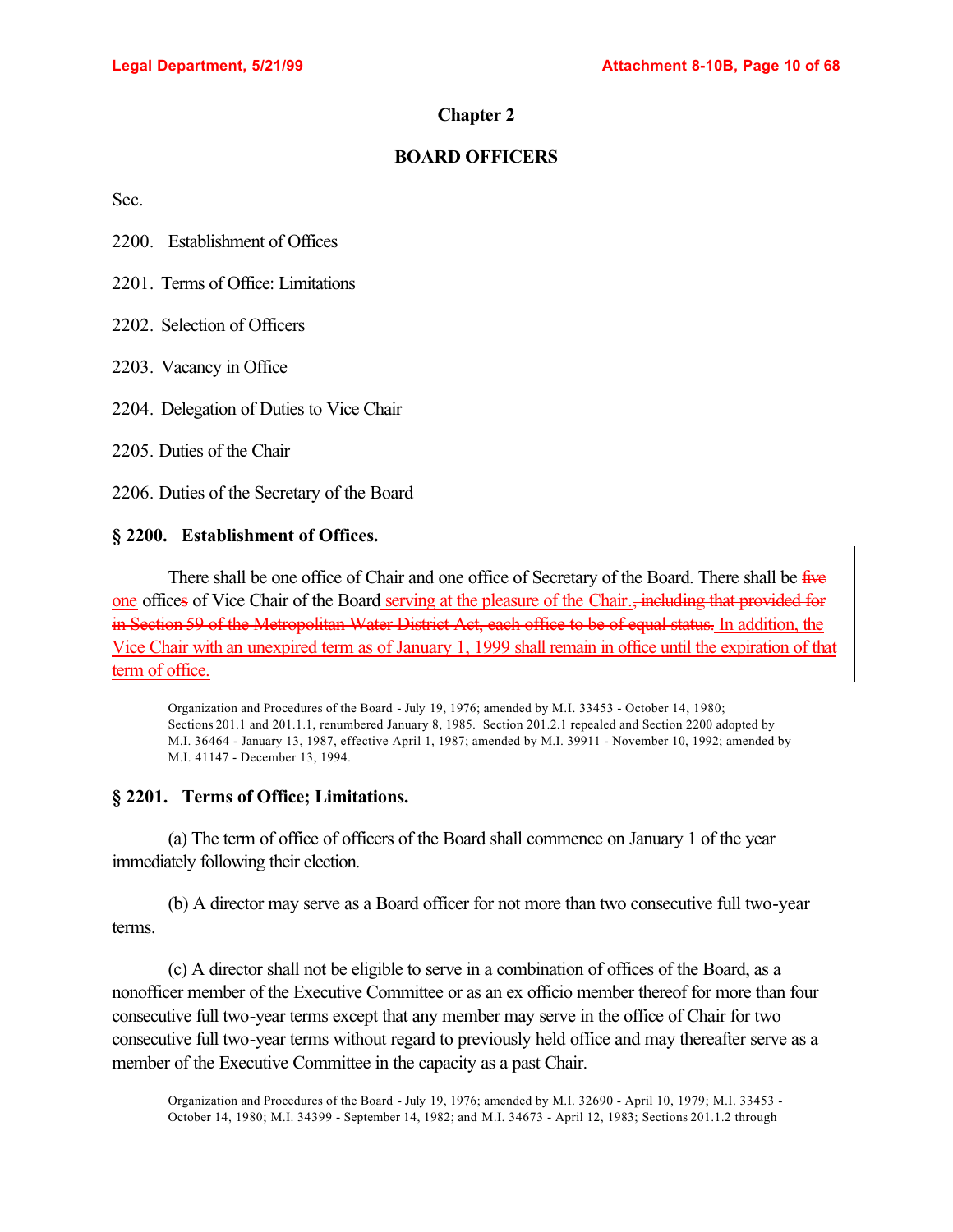201.1.2.3, renumbered January 8, 1985. Section 201.2.2 repealed and Section 2201 adopted by M.I. 36464 - January 13, 1987, effective April 1, 1987; paragraph (c) amended by M.I. 37406 - November 8, 1988.

## **§ 2202. Selection of Officers.**

The Chair shall be nominated by the Special Nominating Committee or from the floor and elected in even-numbered years at the October meeting of the Board. Three of the Vice Chairs and tThe Secretary shall be nominated by the Special Nominating Committee or from the floor and elected in even-numbered years at the November meeting of the Board. and two Vice Chairs shall be elected in odd-numbered years at the November meeting of the Board. One Vice Chair shall be selected by the Chair, with the approval of the Executive Committee and Board, and shall serve at the pleasure of the Chair. Selection of the offices shall be made without regard to the regions which are represented.

Section 201.1.3, Organization and Procedures of the Board - July 19, 1976; repealed by M.I. 33453 - October 14, 1980; Section 201.1.4 - M.I. 32213 - March 14, 1978; previous Section 201.1.4 repealed by same M.I.; amended by M.I. 32996 - November 13, 1979; amended and renumbered as 201.1.3 by M.I. 33453 - October 14, 1980; amended by M.I. 34673 - April 12, 1983; renumbered Section 201.2.3 by January 8, 1985; amended by M.I. 36240 - August 19, 1986. Section 201.2.3 repealed and Section 2202 adopted by M.I. 36464 - January 13, 1987, effective April 1, 1987; amended by M.I. 39449 - February 11, 1992; amended by M.I. 39911 - November 10, 1992; amended by M.I. 41147 - December 13, 1994.

# **§ 2203. Vacancy in Office.**

Whenever a vacancy occurs in an office of Chair, Vice Chair, or Secretary of the Board during a term of office, nominations shall be submitted to and an election shall be held by the Board to fill the vacancy within 90 days of the date of the vacancy if there remain 90 days or more in the term at the time the vacancy occurs.

Section 201.1.4 - M.I. 34673 - April 12, 1983; renumbered Section 201.2.4 on January 8, 1985. Section 201.2.4 repealed and Section 2203 adopted by M.I. 36464 - January 13, 1987, effective April 1, 1987.

### **§ 2204. Designation of Delegation of Duties to Vice Chair.**

The Chair, or the Executive Committee in the Chair's absence, failure or inability to do so, shall designate a Vice Chair to act in the Chair's absence, failure or inability to act. Such designation shall be in writing. The Vice Chair selected by the Chair shall act in the Chair's absence, failure or inability to act. The Chair shall assign one or more duties of the Chair to the Vice Chair selected by the Chair and to the Vice Chair serving the remainder of the unexpired term.

Section 201.1.5 Organization and Procedures of the Board - July 19, 1976; amended by M.I. 32213 - March 14, 1978; amended and renumbered Section 202.1.4 by M.I. 33453 - October 14, 1980; renumbered Section 201.1.5 by M.I. 34673 - April 12, 1983; renumbered Section 201.2.5 - January 8, 1985. Section 201.2.5 repealed and Section 2204 adopted by M.I. 36464 - January 13, 1987, effective April 1, 1987.

# **§ 2205. Duties of the Chair**

As prescribed by the Board, the Chair's duties include:

(a) Presiding over meetings of the Board;

(b) Ex officio membership on standing or special committees as designated in this Code;

(c) Making committee appointments as set forth in this Code; and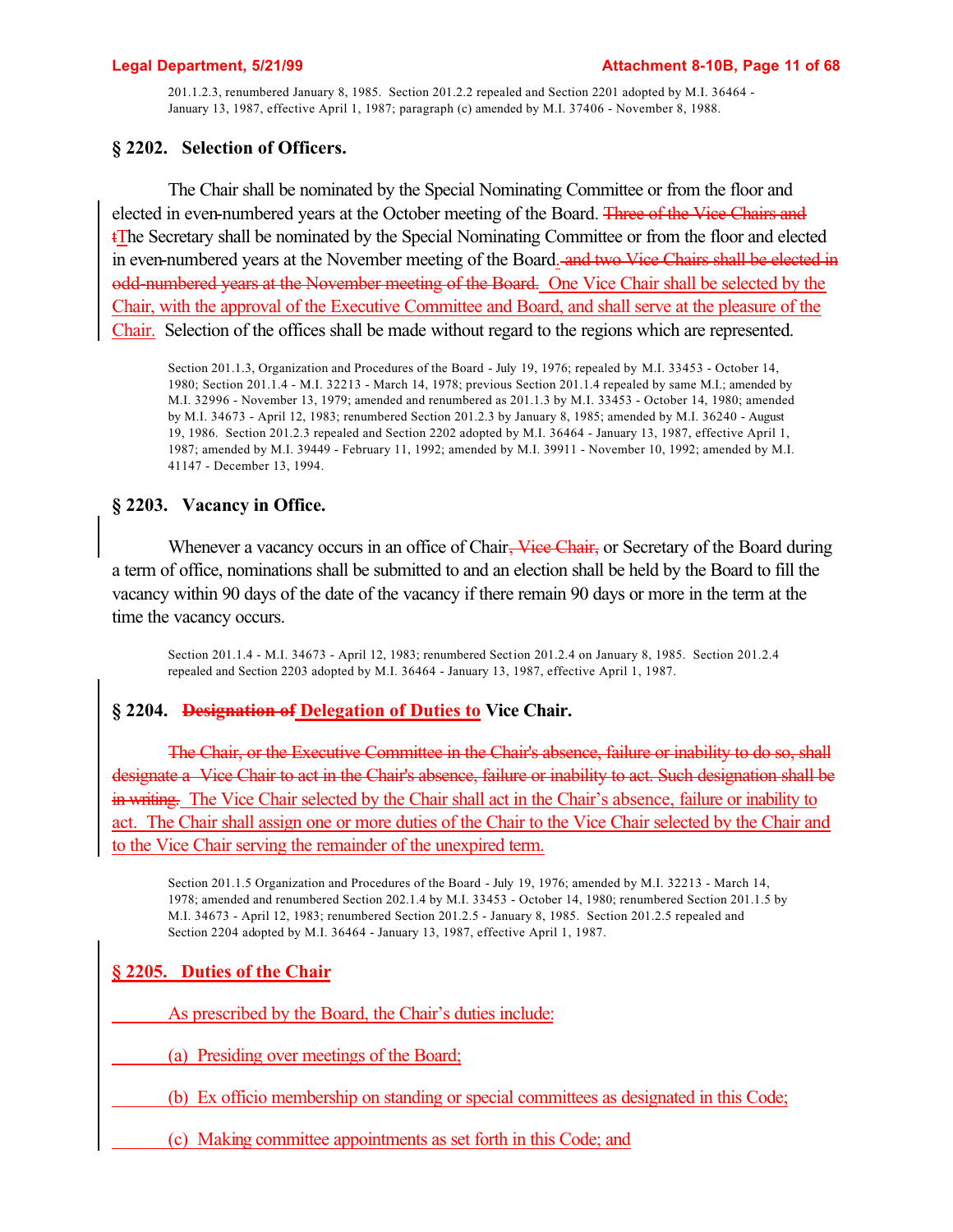(d) Other Board duties not specifically delegated to another Board officer or director.

## **§ 2205. Delegation of Duties to Vice Chairs.**

 In addition to the designation provided for by Section 2204, the Chair shall assign to each Vice Chair one or more of the duties of the Chair. The Chair may also assign the Chair's membership ex officio on a standing or special committee of the Board. The Chair may withdraw any such assignment. Any assignment or withdrawal shall be in writing. Actions taken by a Vice Chair pursuant to an assignment shall have the same effect as if taken by the Chair. The Vice Chairs shall report to the Chair on the performance of their assignments.

Section 201.2.6 - M.I. 36265 - September 9, 1986. Section 201.2.6 repealed and Section 2205 adopted by M.I. 36464 - January 13, 1987, effective April 1, 1987.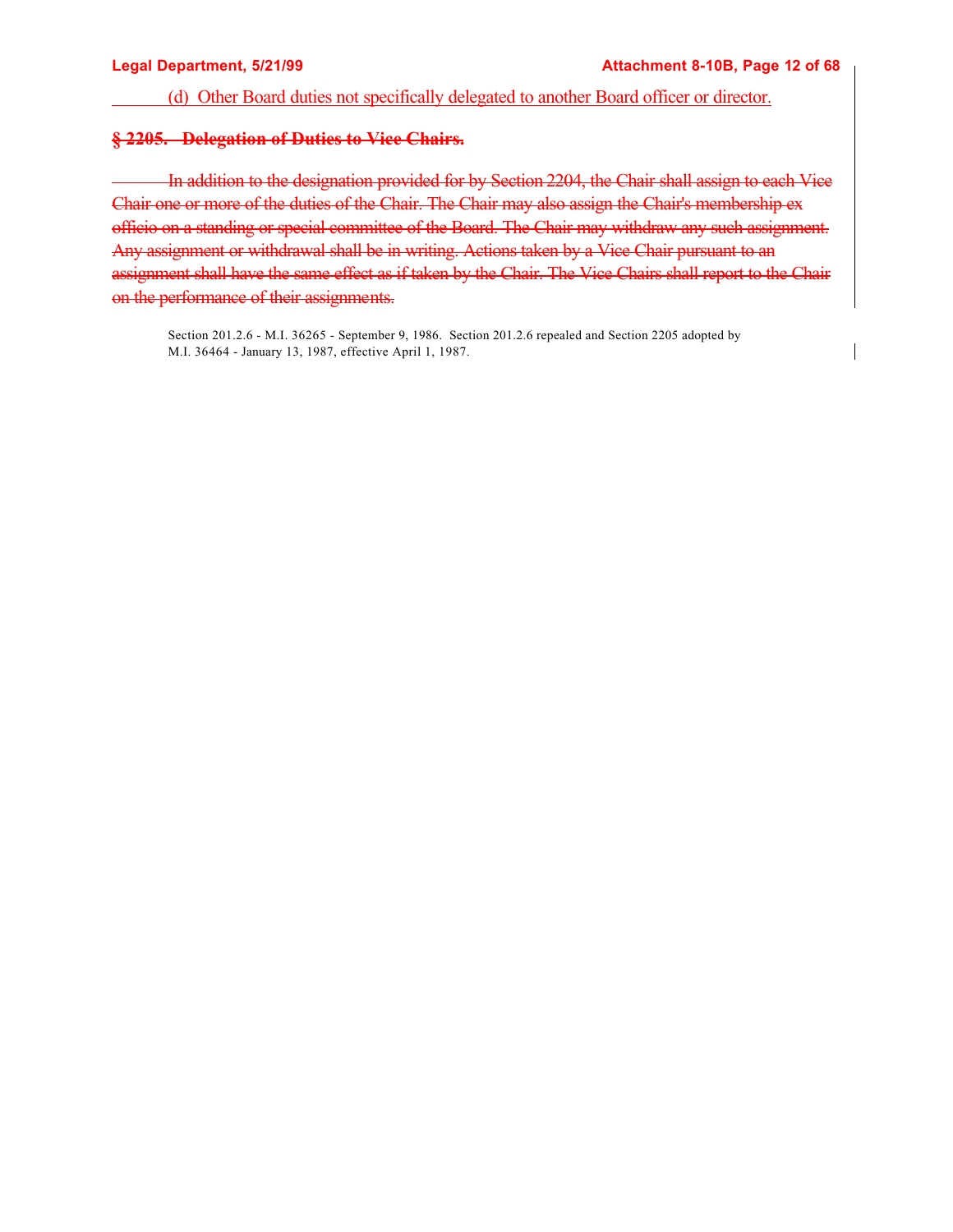# **§2206. Duties of the Secretary of the Board.**

The duties of the Secretary of the Board are to:

(a) Sign all Board Meeting Minutes; and,

 (b) Sign all official Board documents on behalf of the Board, unless signature of an item has been delegated to the Executive Secretary or another person.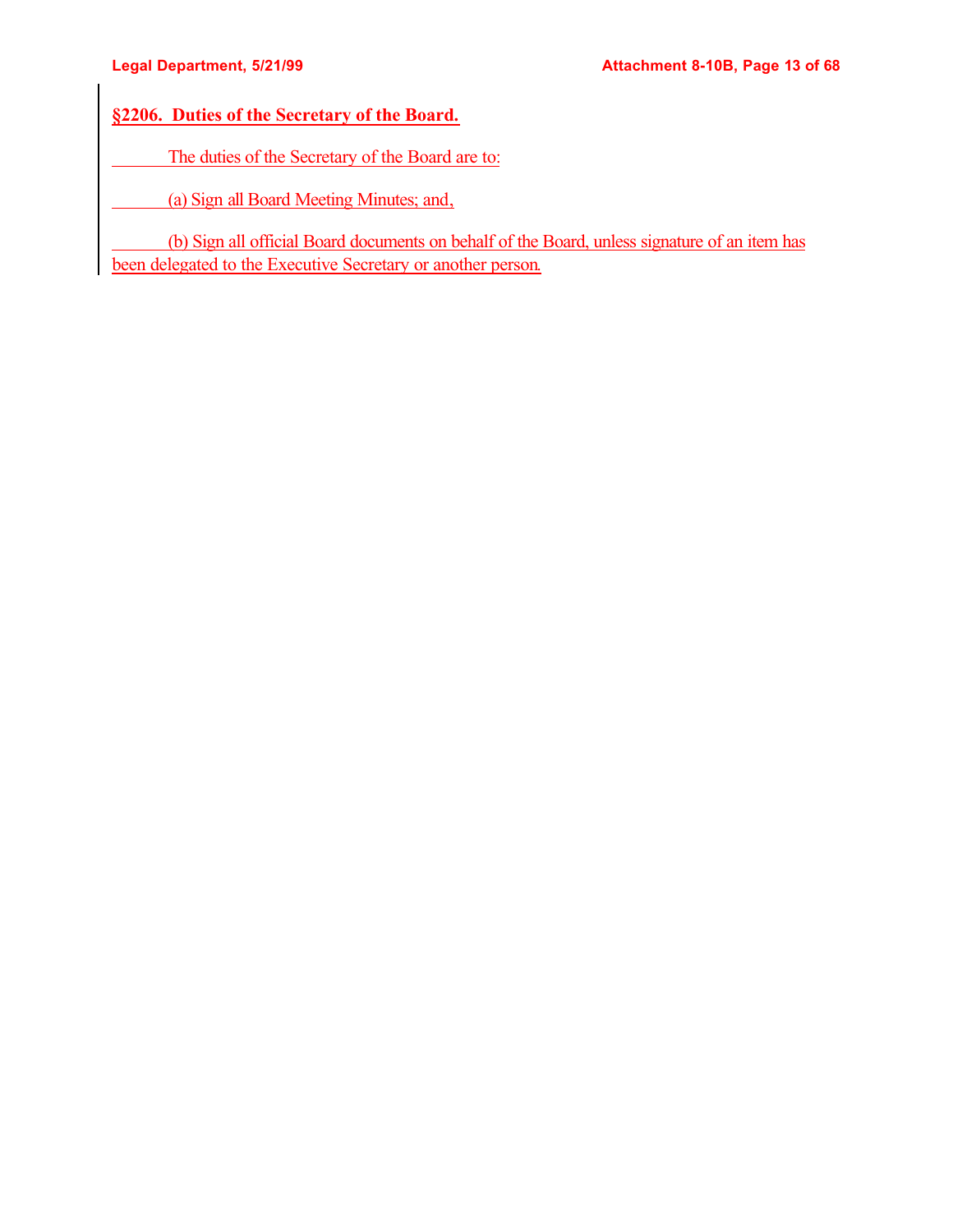# **Chapter 3**

## **RULES GOVERNING COMMITTEES**

Sec.

- 2300. Definitions
- 2301. Special Meetings
- 2302. Reports
- 2303. Record of Actions
- 2304. Quorum
- 2305. Joint Meetings
- 2306. Adjournment of Meetings
- 2307. Attendance of Committees
- 2308. Obligations of Staff
- 2309. Meetings Open to Public
- 2310. Ad Hoc Committees
- 2311. Subcommittees
- 2312. Temporary Membership on Committees
- 2313. Agendas
- 2314. Resolution of Conflicting Committee Recommendations
- 2315. Standing Committee Inspection Trips

### **§ 2300. Definitions.**

Unless otherwise qualified in this Chapter, the term "committee" includes standing committee, special committee, ad hoc committee, and subcommittee.

Organization and Procedures of the Board - July 13, 1976. Section 213.1 repealed and Section 2300 adopted by M.I. 36464 - January 13, 1987, effective April 1, 1987.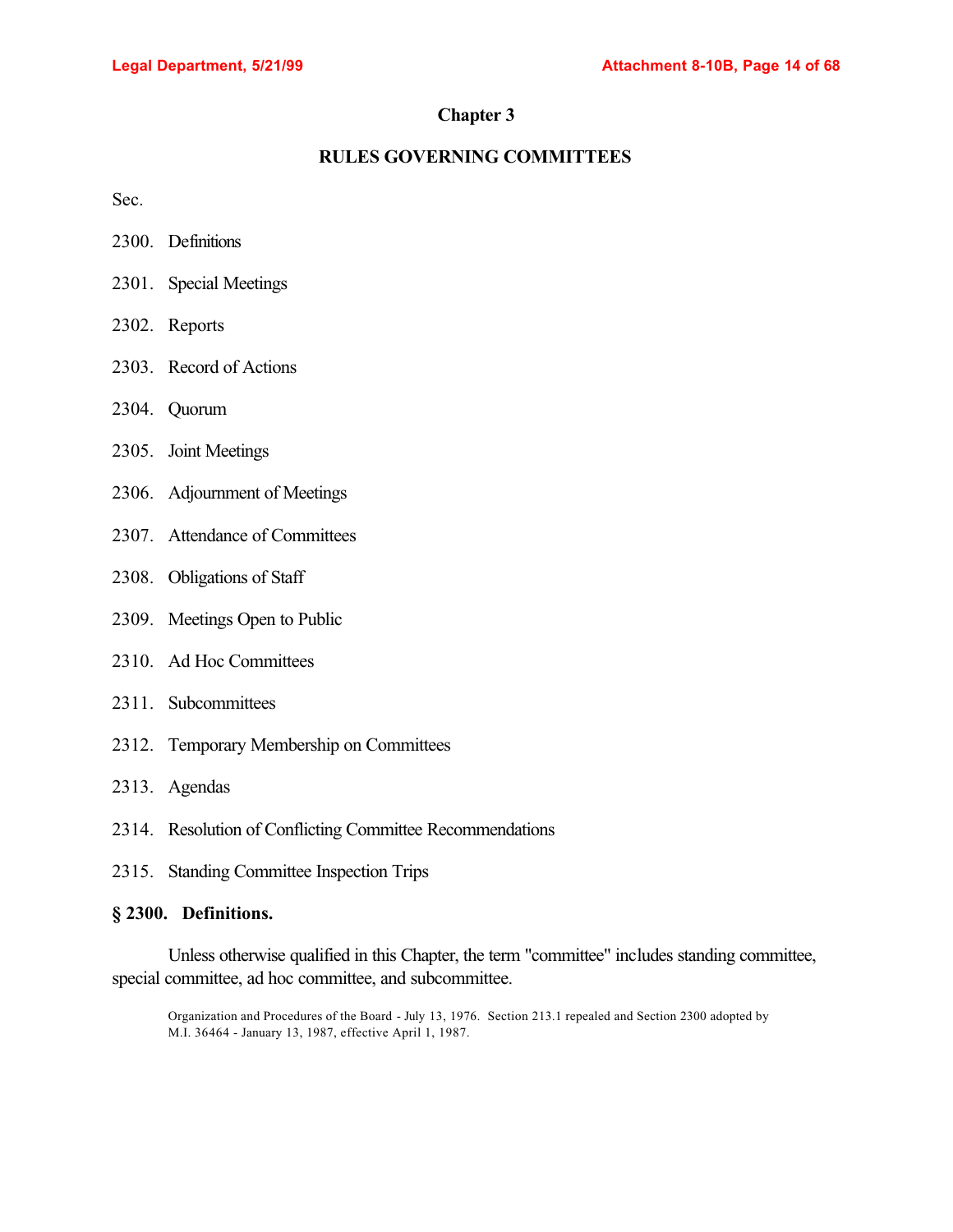## **§ 2301. Special Meetings.**

Special meetings of any committee shall be called upon order of its chair or by a majority of the members of the committee. Notice of special meetings shall be provided as set forth in Section 2102 of this Code.

Organization and Procedures of the Board - July 13, 1976. Section 213.2 repealed and Section 2301 adopted by M.I. 36464 - January 13, 1987, effective April 1, 1987.

#### **§ 2302. Reports.**

The reports of the committees shall be in writing. Reports of standing, special and ad hoc committees shall be addressed to the Board; reports of a subcommittee shall be addressed to its parent standing committee.

Organization and Procedures of the Board - July 13, 1976; Section 213.3 amended by M.I. 33453 - October 14, 1980. Section 213.3 repealed and Section 2302 adopted by M.I. 36464 - January 13, 1987, effective April 1, 1987.

### **§ 2303. Record of Actions.**

Except as to matters which may lawfully be considered or acted upon in closed session, a record shall be kept of the actions taken by each committee and a member of the staff shall be designated for the purpose. The record shall indicate the attendance at the time each action was taken.

Organization and Procedures of the Board - July 13, 1976; Section 213.4 amended by M.I. 334935 - November 18, 1980. Section 213.4 repealed and Section 2303 adopted by M.I. 36464 - January 13, 1987, effective April 1, 1987.

## **§ 2304. Quorum.**

A quorum of a committee shall be a majority of the membership of a committee. Committees shall function in the absence of a quorum.

Organization and Procedures of the Board - July 13, 1976. Section 213.5 repealed and Section 2304 adopted by M.I. 36464 - January 13, 1987, effective April 1, 1987.

#### **§ 2305. Joint Meetings.**

At any joint committee meeting, each committee shall vote separately on any action to be taken.

Organization and Procedures of the Board - July 13, 1976. Section 213.6 repealed and Section 2305 adopted by M.I. 36464 - January 13, 1987, effective April 1, 1987.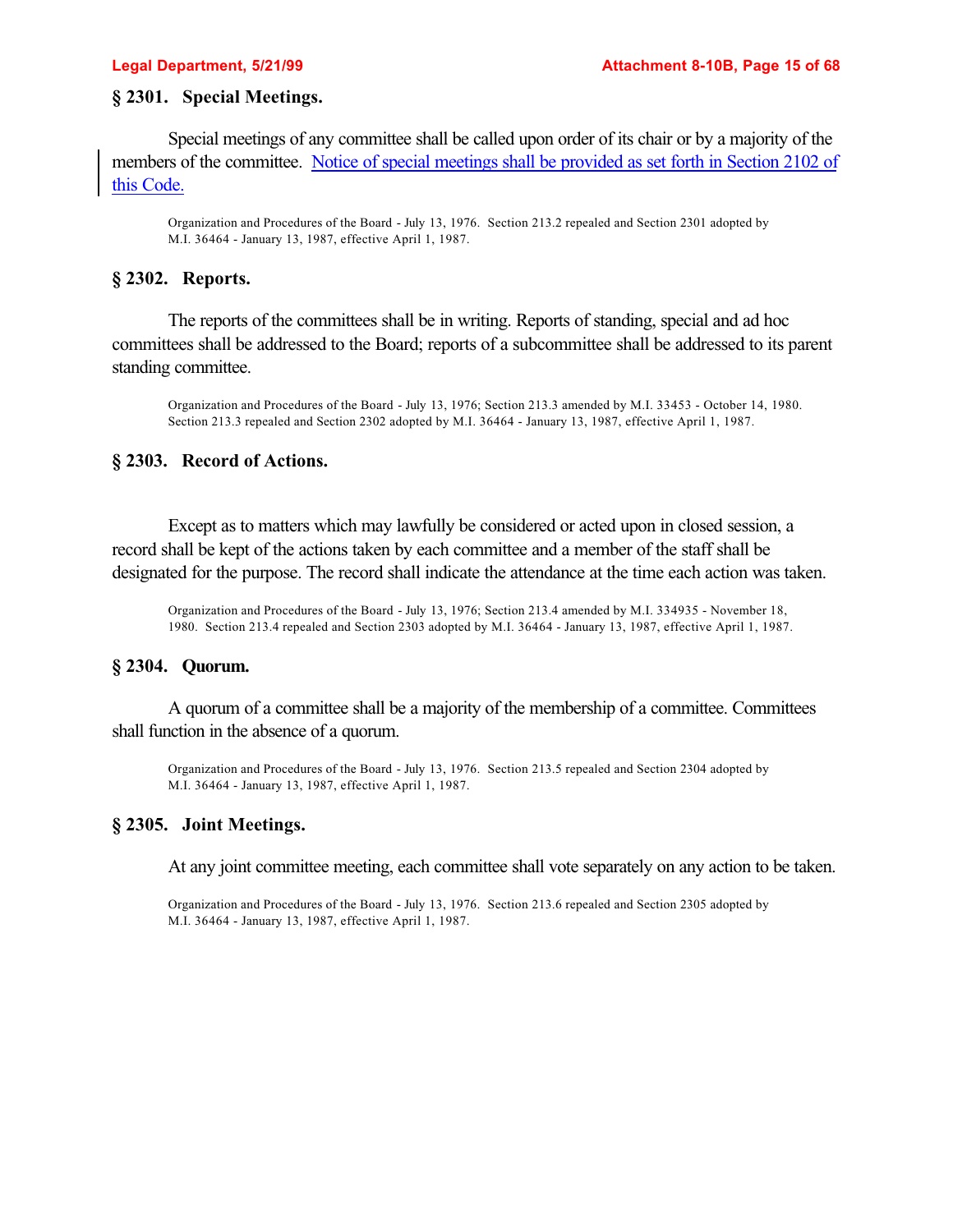## **§ 2306. Adjournment of Meetings.**

The Executive Secretary may declare regular or adjourned regular meetings of committees or subcommittees adjourned when no committee or subcommittee members are present at such meetings. The Executive Secretary shall give notice of committee or subcommittee meeting adjournment in the manner established by statute and otherwise function as clerk of the committees and subcommittees for the purpose of any statute.

Section 213.7 based on M.I. 30940 - July 8, 1975. Section 213.7 repealed and Section 2306 adopted by M.I. 36464 - January 13, 1987, effective April 1, 1987.

## **§ 2307. Attendance of Committees.**

Insofar as possible all committees shall meet at their scheduled times. All directors have the right to attend any committee meeting.

Section 213.8 based on M.I. 21175 - February 14, 1961. Section 213.8 repealed and Section 2307 adopted by M.I. 36464 - January 13, 1987, effective April 1, 1987.

## **§ 2308. Obligations of Staff.**

All references and assignments to Board committees include, without the necessity of specific instruction, the request to the District's staff to render assistance and perform such functions and services to the committees as may be requested. Such references and requests shall be routed through the appropriate Department Head or his/her designee, or the Board Executive Officer.

Section 213.9 based on M.I. 19298 - January 27, 1959; repealed by M.I. 33453 - October 14, 1980; Section 213.10 based on M.I. 19810 - July 21, 1959; renumbered Section 213.9 by M.I. 33453 - October 14, 1980. Section 213.9 repealed and Section 2309 adopted by M.I. 36464 - January 13, 1987, effective April 1, 1987.

# **§ 2309. Meetings Open to Public.**

The provisions of Sections 2105(b) through 2105(d) shall apply to committee meetings.

Paragraphs (a) and (b) [formerly Sections 213.11 through 213.11.2] - M.I. 33493 - November 18, 1980; paragraph (c) [formerly Section 213.11.3] added by M.I. 33600 - February 10, 1981 and amended by M.I. 35061 - March 13, 1984; renumbered Section 213.10 by M.I. 35469 - January 8, 1985. Section 213.10 repealed and Section 2309 adopted by M.I. 36464 - January 13, 1987, effective April 1, 1987; paragraphs (a) and (b) repealed and paragraph (c) amended and renumbered Section 2309 by M.I. 37492 - January 10, 1989.

# **§ 2310. Ad Hoc Committees.**

Ad Hoc Committees may be created by the Board to undertake special assignments on behalf of the Board. An ad hoc committee shall exist for a specified term or until its special assignments are completed, whichever comes first, but its existence may be extended for an added term or added assignments by action of the Board. Unless otherwise specified, members of an ad hoc committee shall be appointed by the Chair of the Board and shall serve at the Chair's pleasure.

Organization and Procedures of the Board - July 19, 1976; Section 212.2 amended by M.I. 33453 - October 14, 1980. Section 212.2 repealed and Section 2310 adopted by M.I. 36464 - January 13, 1987, effective April 1, 1987.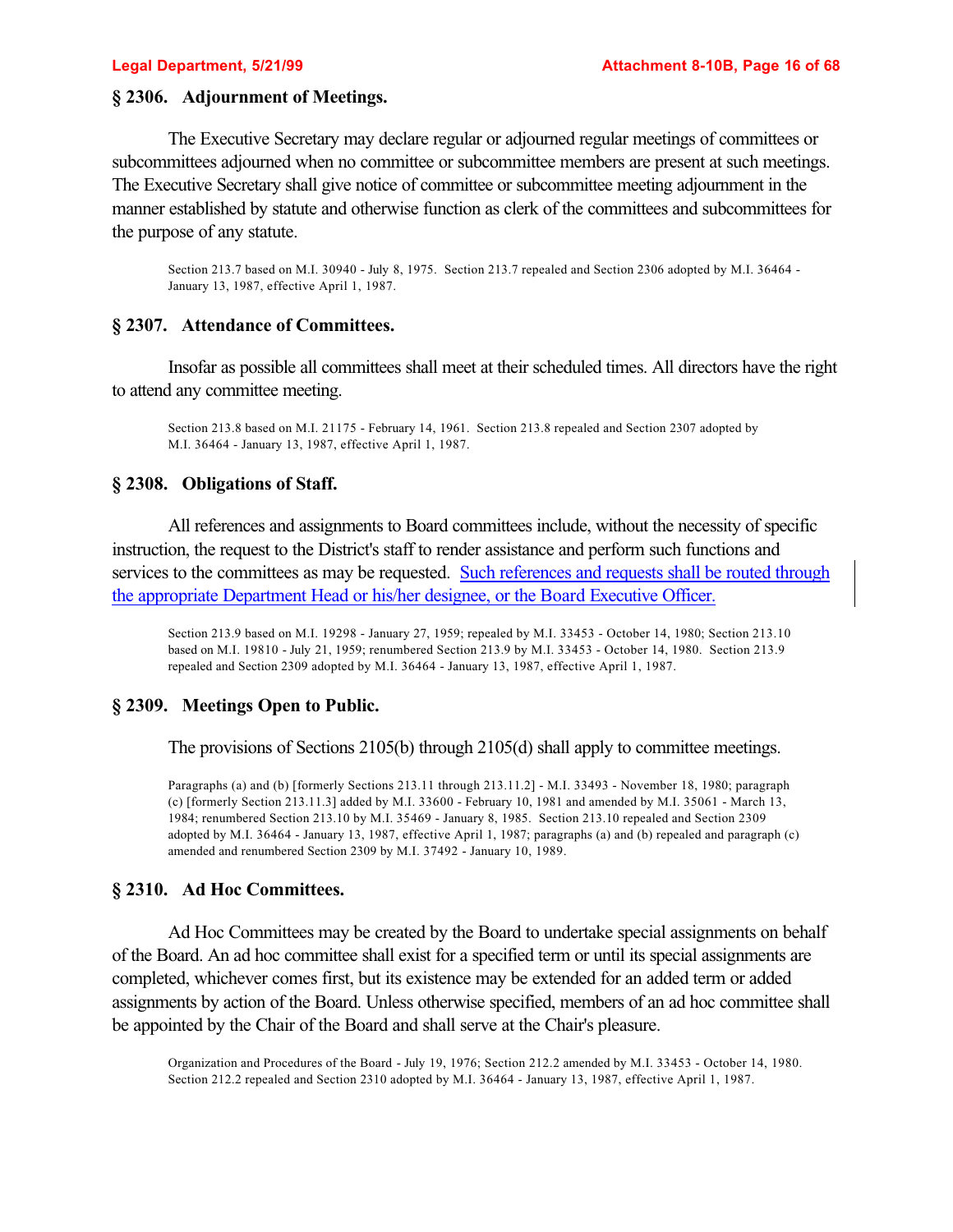## **§ 2311. Subcommittees.**

With the approval of the Chair of the Board, Ssubcommittees may be created by any standing committee of the Board to undertake specific assignments on behalf of the committee. The standing committee creating a subcommittee shall establish the term of the subcommittee and may extend such term as it deems desirable. At least two thirds of a subcommittee's membership shall be from the parent committee, and shall be appointed by the chair of the subcommittee's parent committee and shall serve at the chair's pleasure. The remaining at large members shall be appointed by the chair of the parent committee after consultation with the Chair of the Board. An at large member who is the Chair of a subcommittee becomes a member of the parent committee for the time period that member serves as Chair of the subcommittee.

Organization and Procedures of the Board - July 19, 1976; Section 212.3 amended by M.I. 33453 - October 14, 1980. Section 212.3 repealed and Section 2311 adopted by M.I. 36464 - January 13, 1987, effective April 1, 1987; amended by M.I. 42193 - December 10, 1996

## **§ 2312. Temporary Membership on Committees.**

Whenever any member of a Standing, Special or Ad Hoc Committee is absent from a committee assignment for an extended period the Chair of the Board may appoint another director to serve on such committee in place of the absent director for the duration of the absence whenever such appointment is deemed to be important to the effective functioning of the committee.

Section 212.4 - M.I. 34825 - August 17, 1983. Section 212.4 repealed and Section 2312 adopted by M.I. 36464 - January 13, 1987, effective April 1, 1987.

### **§ 2313. Agendas.**

Committee agendas shall be prepared, posted and acted upon in the same manner as required for Board meetings.

Section 213.11 - M.I. 36412 - December 9, 1986. Section 213.11 repealed and Section 2313 adopted by M.I. 36464 - January 13, 1987, effective April 1, 1987; amended by M.I. 37492 - January 10, 1989.

### **§ 2314. Resolution of Conflicting Committee Recommendations.**

Whenever the recommendations of two or more committees, not including the Executive Committee, to which a matter has been referred for initial consideration differ, such matter shall be considered by the Executive Committee whose recommendation on such matter shall be presented to the Board as the sole committee recommendation. Whenever the recommendations of two or more committees, including the Executive Committee, to which a matter has been referred for initial consideration differ, If a conflict arises concerning a matter referred to the Executive Committee, as well as other committees, for initial consideration can not be resolved by the Executive Committee, the recommendation of each committee shall be presented to the Board.

M.I. 40010 - January 12, 1993.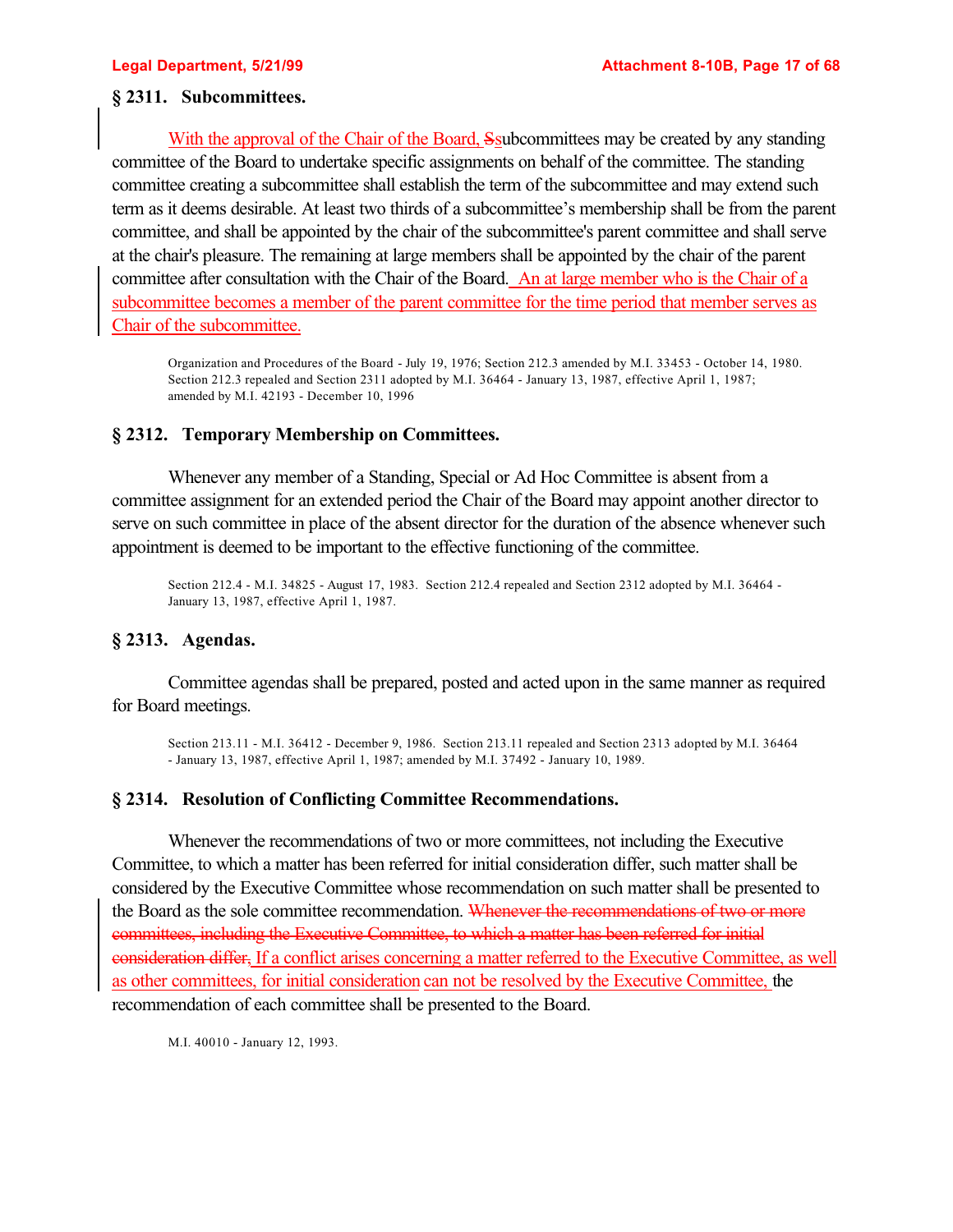## **§ 2315. Standing Committee Inspection Trips.**

When deemed to be of value by the Executive CommitteeSubcommittee on Travel and Inspection Trips, any standing, special, sub, or ad hoc committee may schedule one- or two-day inspection trips that will aid its members in the deliberations of matters before that committee. Trips of longer duration require approval by the Chairman and Board officers. Such inspection trips should be coordinated through the Public Affairs Communications Division.

M.I. 40768 - April 12, 1994.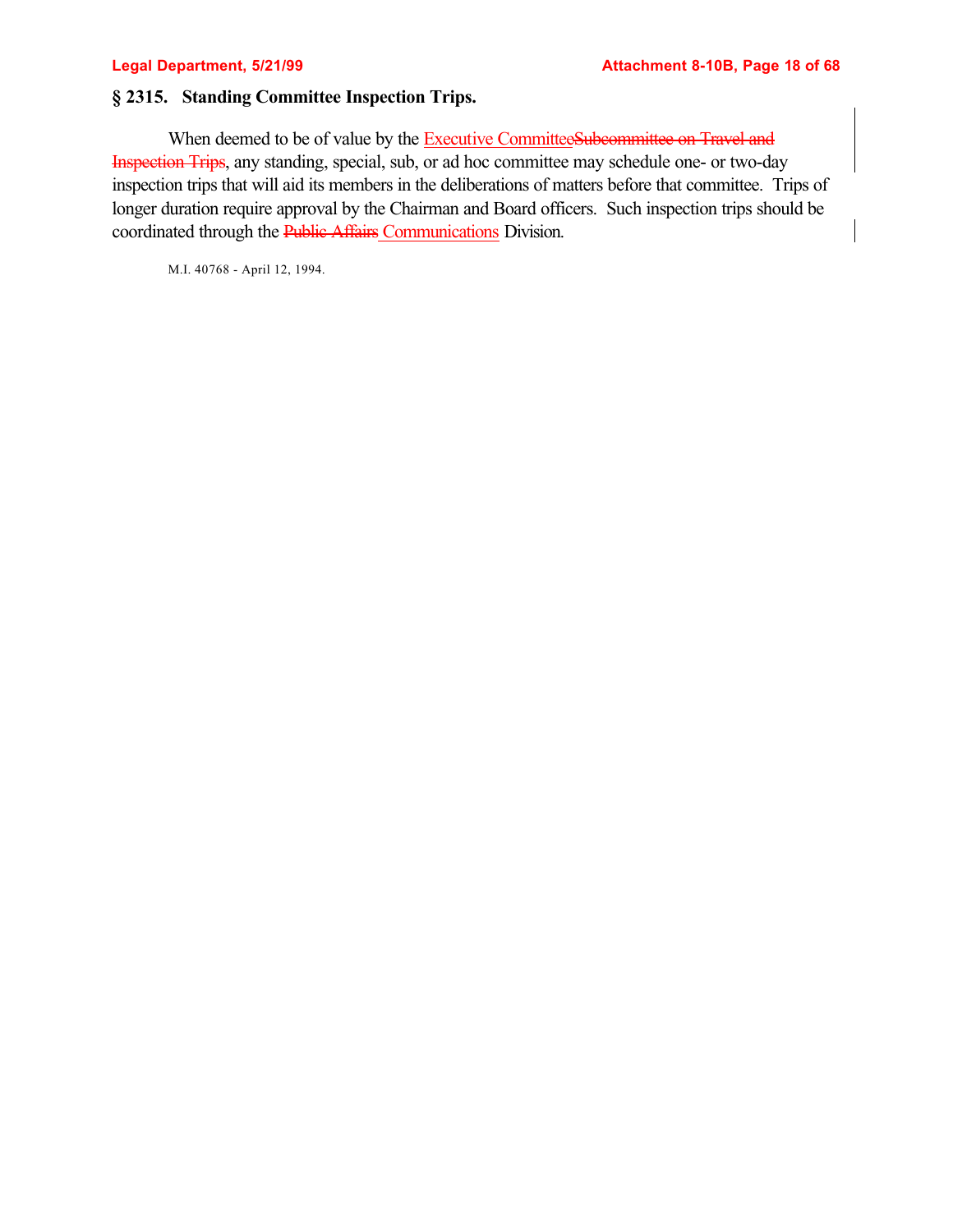# **Chapter 4**

# **STANDING COMMITTEES**

| Article |                                             | Sec.            |
|---------|---------------------------------------------|-----------------|
| 1       | General                                     | 2400            |
| 2       | <b>Executive Committee</b>                  | 2410            |
| 3       | <b>Engineering and Operations Committee</b> | 2430            |
| 4       | <b>Budget and Finance Committee</b>         | 2440            |
| 5       | [Repealed]                                  | 2450            |
| 6       | Legal and Claims Committee                  | 2460            |
|         | <del>Organization and Personnel</del>       | <del>2470</del> |
| 7       | Water Planning and Resources Committee      | 24870           |
| 8       | Committee on Communications and Legislation | 24980           |

# **Article 1**

## **GENERAL**

Sec.

|                                                | 2400. Identification of Standing Committees            |  |  |
|------------------------------------------------|--------------------------------------------------------|--|--|
|                                                | 2401. Officers and Members of Standing Committees      |  |  |
| § 2400. Identification of Standing Committees. |                                                        |  |  |
|                                                | The Standing Committees of the Board of Directors are: |  |  |
|                                                | <b>Executive Committee</b>                             |  |  |
|                                                | <b>Engineering and Operations Committee</b>            |  |  |
|                                                | <b>Budget and Finance Committee</b>                    |  |  |
|                                                | Legal and Claims Committee                             |  |  |
|                                                | <u> Organization and Personnel Comm</u>                |  |  |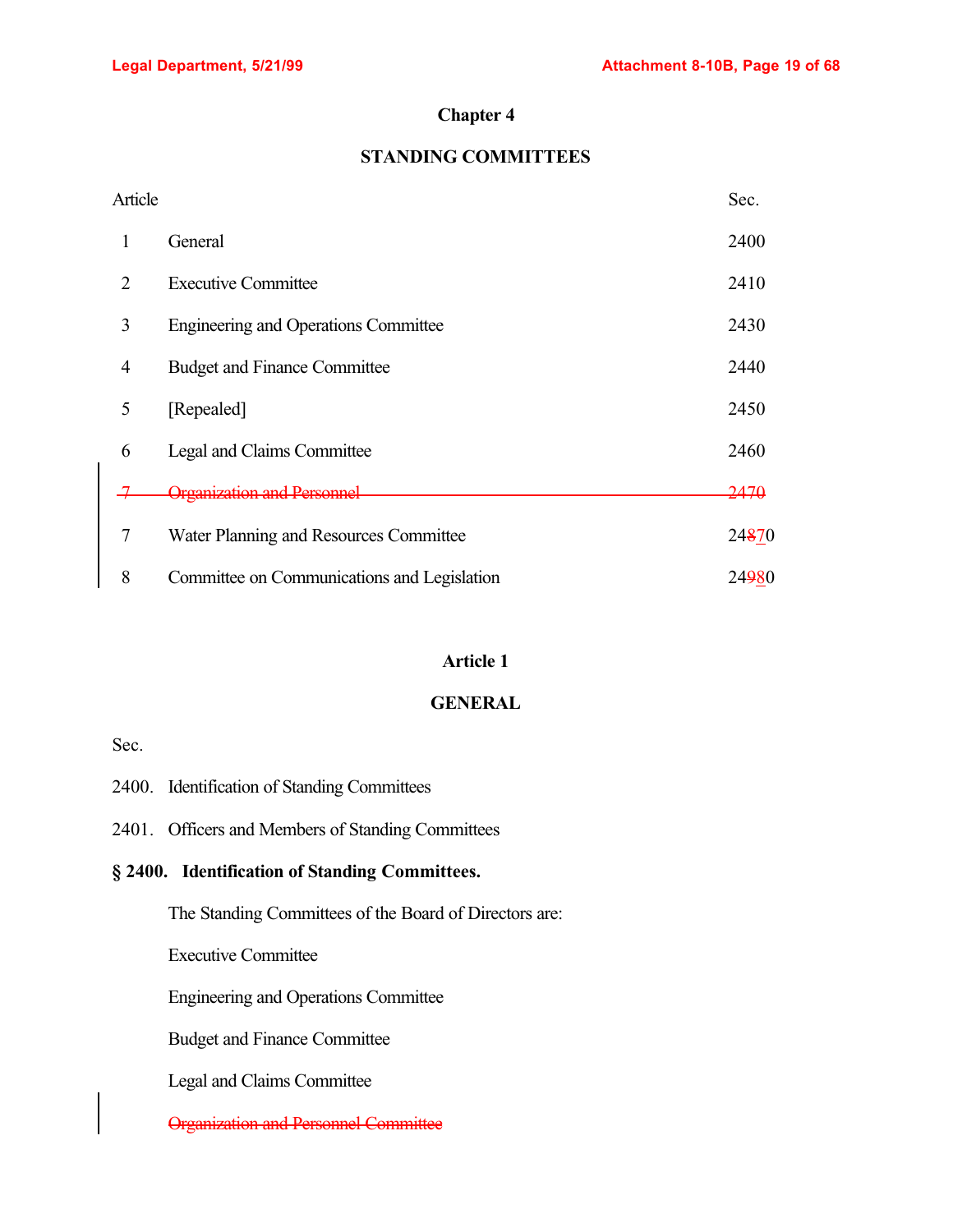Water Planning and Resources Committee

#### Committee on Communications and Legislation

Organization and Procedures of the Board - July 19, 1976. Section 211.1.1 repealed and Section 2400 adopted by M.I. 36464 - January 13, 1987, effective April 1, 1987; amended by M.I. 40715 - March 8, 1994; amended by M.I. 41389 - May 9, 1995; amended by M.I. 42193 - December 10, 1996; amended by M.I. 42892 - April 14, 1998.

### **§ 2401. Officers and Members of Standing Committees.**

(a) Members, Chair, and Vice Chair of standing committees with the exception of the Executive Committee shall be appointed subject to the approval of the Executive Committee and the Board on the basis that each director, with the exception of the Chair of the Board, serve on at least one two, but not more than three, standing committees, in addition to the Executive Committee. Such appointment shall be made by the Chair of the Board unless a new Chair-elect has been selected by the Board to take office on the next January 1, in which event appointment of Chair and Vice-Chair of standing committees shall be made by the Chair-elect. No standing committee, except the Committee on Communications and Legislation, shall have more than 21 members. The Committee on Communications and Legislation may have 24 members.

(b) Chair and Vice Chair of standing committees with the exception of the Executive Committee are to be elected appointed in even-numbered years at the December meeting of the Board for a two-year term commencing on January 1 of odd-numbered years. No director shall be elected appointed to to the same committee office for more than two consecutive full terms.

(c) The Chair of the Board or the Vice Chair to whom the Chair has assigned the Chair's membership pursuant to Section 2205 2204 is a member ex-officio, with right to vote, of all standing and special committees of the Board. However, the Chair nor the Vice Chair to whom the Chair's membership has been assigned shall not be considered a member of any committee of which the officer is a member ex-officio for the purpose of determining whether a quorum of the committee is present unless the Chair or Vice Chair is actually present at the meeting of the committee.

Organization and Procedures of the Board - July 19, 1976; Section 211.1.2 amended by M.I. 32213 - March 14, 1978. Paragraph (a) [formerly Section 211.1.2.1] amended by M.I. 32690 - April 10, 1979; paragraph (b) [formerly Section 211.1.2.2] amended by M.I. 32996 - November 13, 1979; paragraph (a) amended by M.I. 34889 - October 11, 1983; amended by M.I. 36240 - August 19, 1986; see also Ords. 113 and 133, repealed by Ord. 146. Section 211.1.2 through 211.1.2.2 repealed and Sections 2401(a) and (b) adopted by M.I. 36464 - January 13, 1987; paragraph (a) amended by M.I. 40011 - January 12, 1993; paragraph (a) amended by M.I. 40715 - March 8, 1994; paragraph (a) amended by M.I. 42193 - December 10, 1996; paragraph (a) amended by M.I. 42631 - September 9, 1997.

Paragraph (c) [formerly Section 211.1.2.4], Ords. 113 and 133; repealed by Ord. 146; added, as amended, by M.I. 32690 - April 10, 1979; renumbered 211.1.2.3 by M.I. 34673 - April 12, 1983; amended by M.I. 35592 - April 9, 1985. Section 211.1.2.3 repealed and Section 2401(c) adopted by M.I. 36464 - January 13, 1987, effective April 1, 1987; amended by M.I. 36811 - September 22, 1987; paragraph (a) amended by M.I. 37570 - March 14, 1989; paragraph (a) amended by M.I.42892 - April 14, 1998.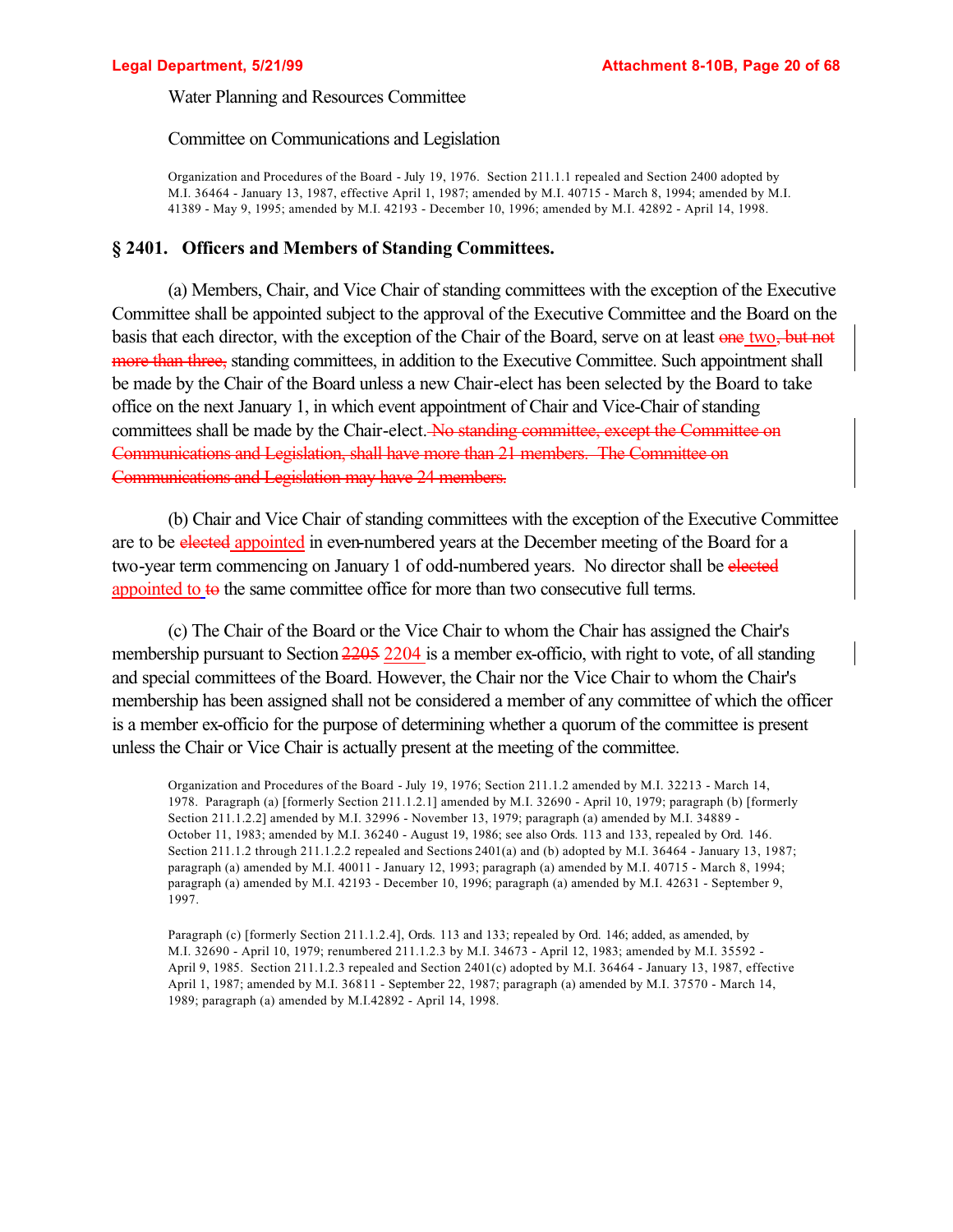## **EXECUTIVE COMMITTEE**

Sec.

- 2410. Membership
- 2411. Selection of Nonofficer Members
- 2412. Vacancy in Membership
- 2413. Term of Office for Nonofficer Members
- 2414. Limitation on Service
- 2415. Officers
- 2416. Time of Regular Meeting
- 2417. Duties and Functions
- 2418. Action by Board Officers
- 2419. Subcommittee on Rules
- 2420. Subcommittee on Organization and Personnel
- 2421. Subcommittee on Real Property and Asset Management

## **§ 2410. Membership.**

The membership of the Executive Committee shall consist of the Chair, Vice Chairs, Secretary, all past Chairs of the Board who are directors of the District, six additional directors as nonofficer members, and the Chairs of the sixfive standing committees in addition to the Executive Committee, as ex officio members. In addition, two additional nonofficer members shall be appointed as transitional members to the Committee by the Chair of the Board to serve from January 1, 1999 to January 1, 2000. In the event a Chair of a Standing Committee is ineligible to serve on the Executive Committee because of the limitation set forth in Section 2201(c), or is otherwise ineligible or is absent, the Vice Chair of the committee shall serve.

Organization and Procedures of the Board - July 19, 1976; Sectionection 211.2.1.1 amended by M.I. 32213 -March 14, 1978, M.I. 32996 - November 13, 1979, M.I. 33453 - October 14, 1980; M.I. 34186 - April 13, 1982; M.I. 34301 - July 13, 1982; M.I. 34399 - September 14, 1982; and M.I. 34673 - April 12, 1983; amended by M.I. 36455 - January 13, 1987. Section 211.2.1.1 repealed and Section 2410 adopted by M.I. 36464 - January 13, 1987, effective April 1, 1987; amended by M.I. 37406 - November 8, 1988; amended by M.I. 40715 - March 8, 1994; amended by M.I. 42193 - December 10, 1996.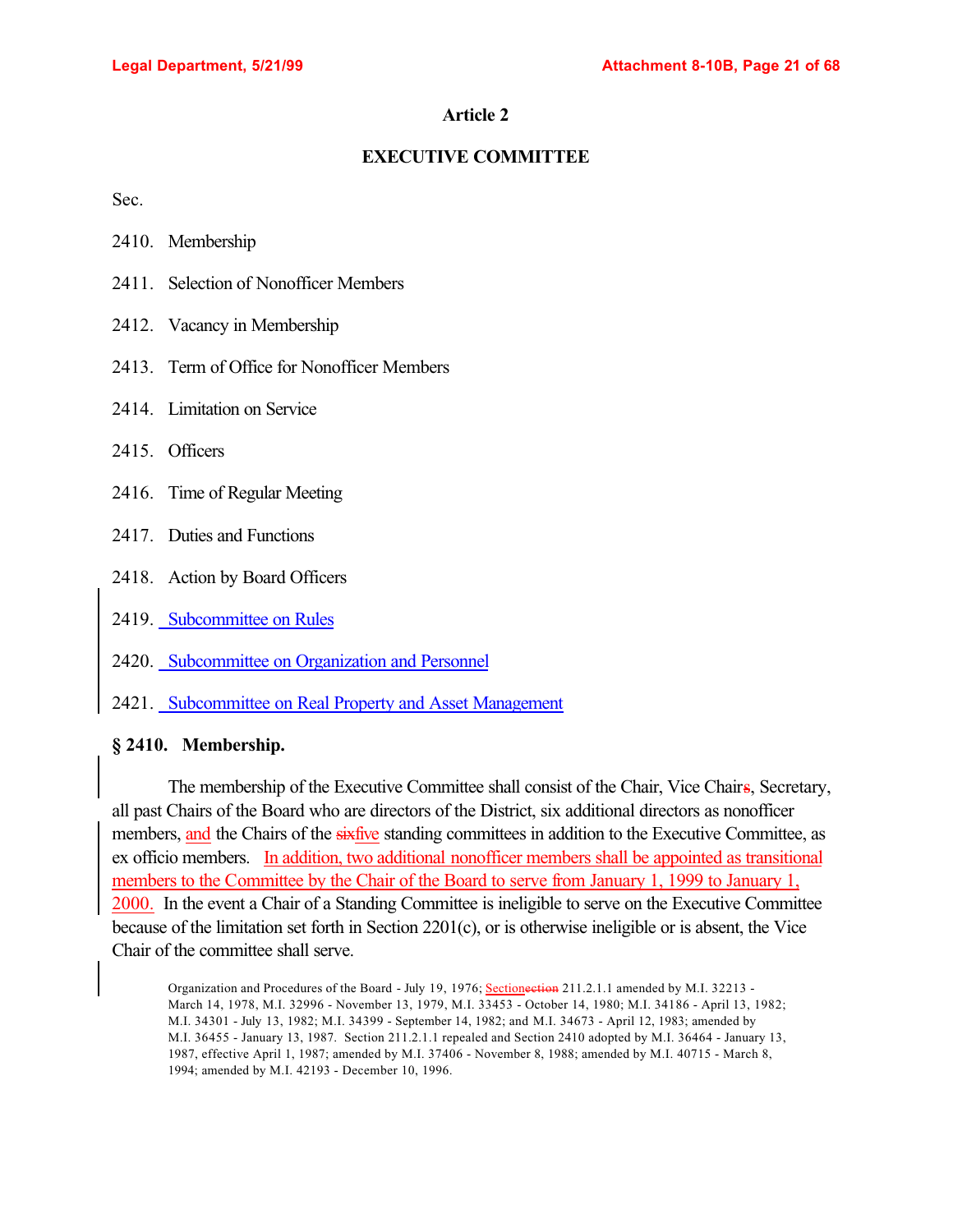### **§ 2411. Selection of Nonofficer Members.**

Nonofficer members of the Executive Committee, except for the two transitional members, shall be nominated by the Special Nominating Committee or from the floor and elected at the December meeting of the Board. Three of the six nonofficer members shall be nominated and elected in even-numbered years and three in odd-numbered years.

M.I. 34673 - April 12, 1983; text in former Section 211.2.1.2 Organization and Procedures of the Board - July 19, 1976; amended by M.I. 32690 - April 10, 1979; M.I. 33453 - October 14, 1980; and M.I. 34399 - September 14, 1982; see also Ords. 113 and 133; repealed by Ord. 146 now included in Section 2414(b). Section 211.2.1.2 repealed and Section 2411 adopted by M.I. 36464 - January 13, 1987, effective April 1, 1987.

## **§ 2412. Vacancy in Membership.**

Whenever a vacancy occurs in the membership of the nonofficer members of the Executive Committee during a term of office, nominations shall be submitted to and an election shall be held by the Board to fill the vacancy within 90 days of the date of the vacancy if there remain 90 days or more in the term at the time the vacancy occurs.

Section 211.2.1.3 - M.I. 34673 - April 12, 1983; amended by M.I. 35592 - April 9, 1985. Section 211.2.1.3 repealed and Section 2412 adopted by M.I. 36464 - January 13, 1987, effective April 1, 1987.

#### **§ 2413. Term of Office for Nonofficer Members.**

The term of office for nonofficer members shall be two years and shall commence on January 1 of the year immediately following their election.

Section 211.2.1.4 - M.I. 34673 - April 12, 1983. Section 211.2.1.4 repealed and Section 2413 adopted by M.I. 36464 - January 13, 1987, effective April 1, 1987.

#### **§ 2414. Limitation on Service.**

(a) Each director may be elected as a nonofficer member of the Executive Committee for not more than two consecutive full two-year terms.

(b) Subject to Section 2415, a member of the Executive Committee other than ex officio members shall not serve as the Chair of any Standing Committee other than the Executive Committee; this restriction shall not apply to any special, interim, temporary or subcommittee appointed from time to time to resolve current problems, or to meet special conditions.

Section 211.2.1.5 - M.I. 34673 - April 12, 1983. Section 211.2.1.5 repealed and Section 2414 adopted by M.I. 36464 - January 13, 1987, effective April 1, 1987.

#### **§ 2415. Officers.**

The Chair of the Board shall be the Chair of the Executive Committee and the Vice Chairs of the Board shall be the Vice Chairs of the Executive Committee and their terms shall be concurrent with their terms as officers of the Board.

Section 211.2.1.6 - M.I. 34673 - April 12, 1983. Section 211.2.1.6 repealed and Section 2415 adopted by M.I. 36464 - January 13, 1987, effective April 1, 1987.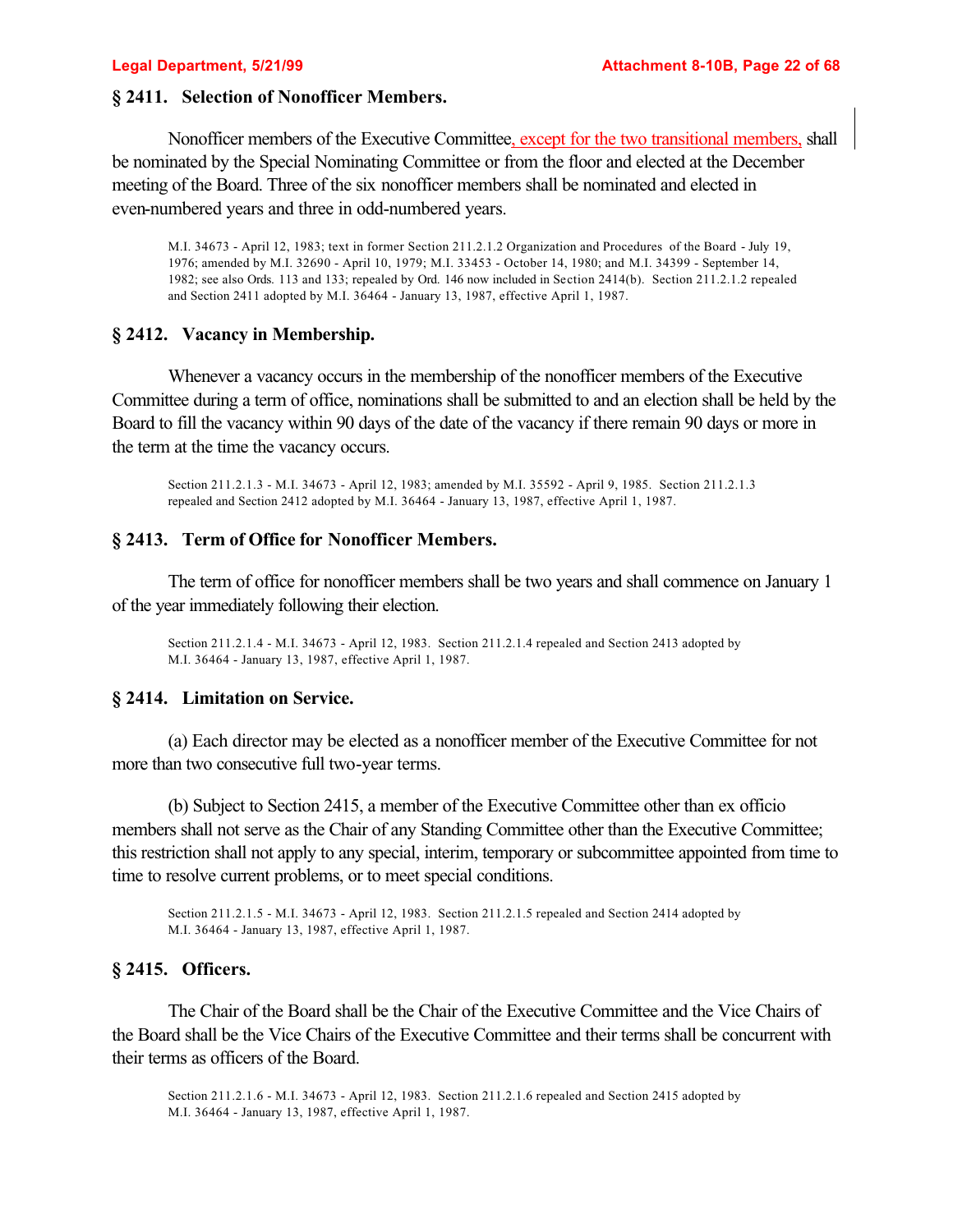## **§ 2416. Time of Regular Meeting.**

The regular meeting of the Executive Committee shall hold two regular meetings. The first meeting shall be held on the Tuesday which is two weeks prior to the Tuesday on which the regular Board meeting is held. The second meeting shall be held on the Tuesday on which regular Board meetings are held beginning at  $9:308:00$  a.m.

Organization and Procedures of the Board - July 19, 1976. Section 211.2.2 repealed and Section 2416 adopted by M.I. 36464 - January 13, 1987, effective April 1, 1987; amended by M.I. 36563 - April 14, 1987; amended by M.I. 40004 - January 12, 1993; amended by M.I. 40110 - March 9, 1993, amended by M.I. 40376 - August 24, 1993.

## **§ 2417. Duties and Functions.**

The Executive Committee shall study, advise, and make recommendations with regard to:

(a) Public information for governmental and other entities and officials, and for the citizens of California regarding matters affecting the District's interests;

(b) The selection of public information consultants and the determination of the scope of their assignment Official dealings with the United States Government, the State of California or other states, member public agencies or their subagencies, foreign governments and other entities or persons in matters of public policy or other activities as deemed appropriate;

(c) Matters relating to the Colorado River Board of California;

(d) Major policy issues Policies and procedures to be considered by the Board, including proposed amendments to the Metropolitan Water District Act;

 (e) Questions raised by the officers and staff in intervals between meetings of the Board and in unexpected situations and emergencies;

 (f) The terms and conditions of employment of all consultants and advisors not within the jurisdiction of other committees.

(f) Major policy issues;

(g) The selection of the Department Heads and the scope of their duties;

(h) Costs and accounting procedures relating to the District's and other state water service contracts;

(g) Resolution of conflicting committee recommendations pursuant to Section 2314;

(h) Monitor the progress of, and propose modifications to, the Board's goals in light of then existing and projected future conditions;

 (i) The Executive Committee shall retain ultimate responsibility for those duties as are specifically assigned to the subcommittees of the Executive Committee as set forth in sections 2419, 2420, and 2421.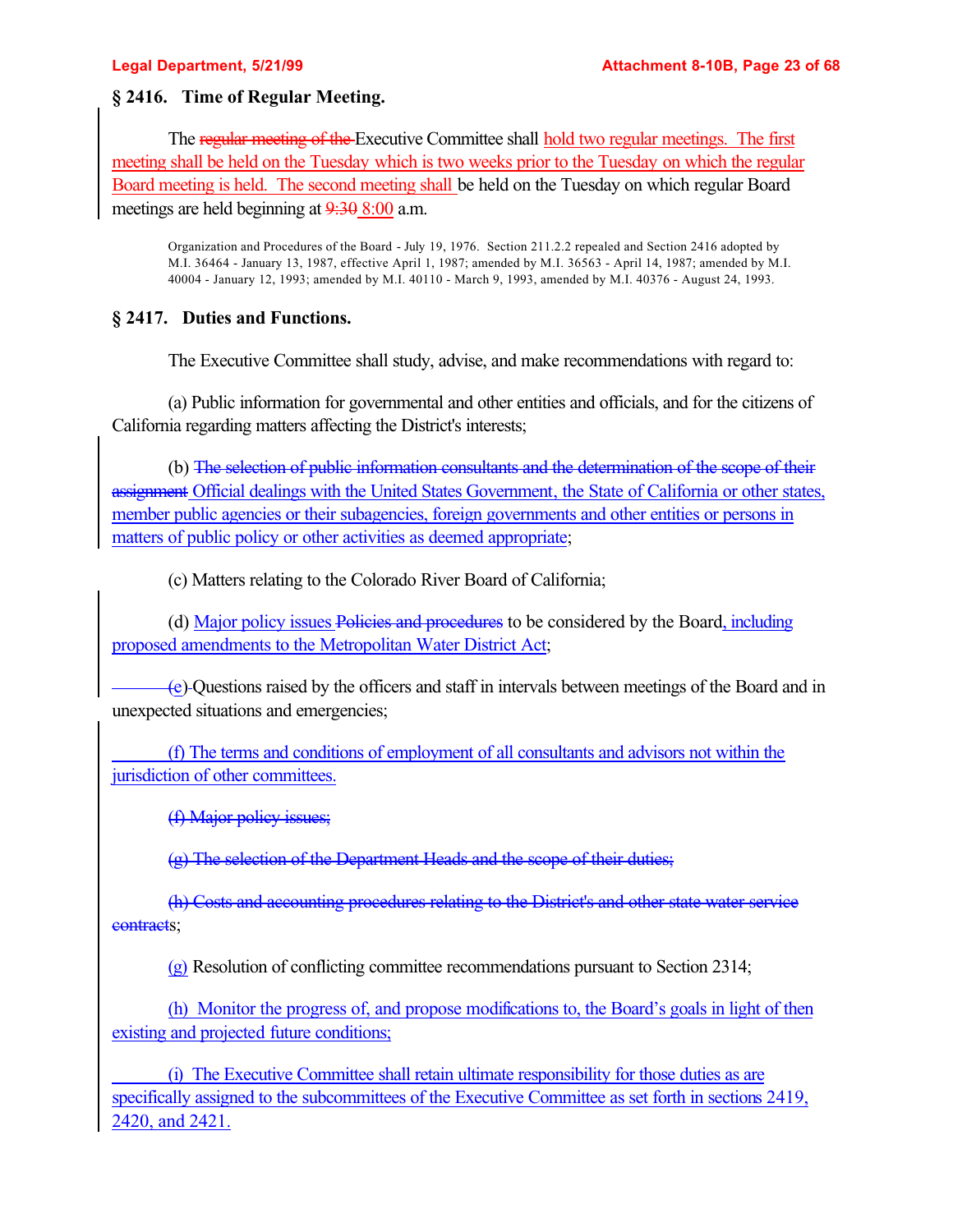(j) Such other matters as may be required under Division 2 of this Administrative Code.

(k) The Executive Committee shall also:

(1) Assign and reassign the directors to the standing committees and designate the Committee Chairs and Vice Chairs, subject to approval by the Board of Directors, and to the limitations on terms of office;

(2) Designate a Board Vice Chair to act in the Board Chair's absence, failure or inability to act if the Chair has not previously made such a designation.

(3) Act on behalf of the Board in unexpected situations and emergencies, subject to subsequent approval or ratification of the actions taken whenever such approval or ratification is required by law.

(4) Provide policy guidance where appropriate to those directors and District staff members who are associated with organizations in which the District has membership.

(5) Conduct hearings on Vendors' Protests:

(i) Hearings requested pursuant to Section 8104(d), and other hearings granted on the Executive Committee's own motion, unless delegated pursuant to Section 8119 shall be held by the committee at its next regular meeting to be held at least 72 hours after filing of the notice of protest. The hearing shall be conducted in accordance with such rules as the Chair of the committee shall announce. The committee shall make a decision on the bidder's or applicant's protest, shall set forth its reasons therefor, and shall cause the Executive Secretary to serve a copy of the decision on the bidder or applicant. The decision of the committee shall be final unless the committee chooses to refer the notice of protest to the Board.

(ii) The Chair of the Executive Committee may redelegate hearings provided for under Section 2417(k)(5)(i) to a minimum of three members of the Executive Committee who shall act in place of the committee in the conduct of the hearing and who shall at the conclusion thereof make their recommendations to the full committee. Such recommendations shall be accompanied by copies of any materials submitted in evidence. Any hearing held and recommendations made pursuant to such delegated authority shall be completed in advance of the time set for the next regular meeting of the full committee following the meeting at which the matter would otherwise have been heard by the committee.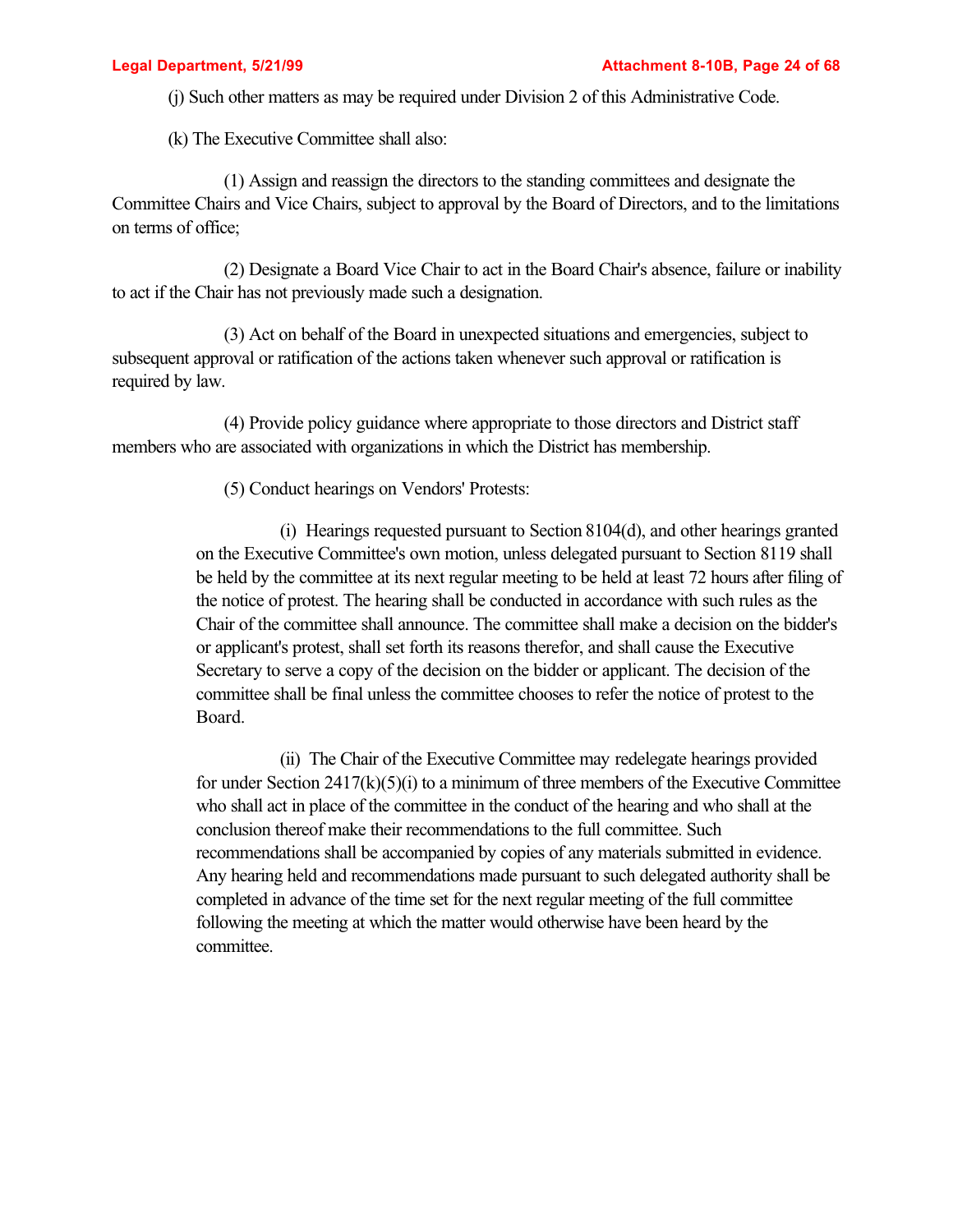(6) Resolve disputes over tour inspection dates and monitor conduct of tours inspection trips to assure maximum effectiveness.

Section 211.2.3 - Organization and Procedures of the Board - July 19, 1976; paragraph (b) [formerly Section 211.2.3.2] amended by M.I. 32869 - August 17, 1979; section amended by M.I. 32924 - September 18, 1979; paragraphs (e), (f) and (h) [formerly Sections 211.2.3.5, 211.2.3.6 and 211.2.3.8] amended by M.I. 33453 - October 14, 1980; paragraph (h)(4) [formerly Section 211.2.3.8.4] added by M.I. 34399 - September 14, 1982. Section 211.2.3 repealed and Section 2417 adopted by M.I. 36464 - January 13, 1987, effective April 1, 1987; new paragraphs  $(g)$ ,  $(h)$ ,  $(i)$  and  $(j)$  added, former paragraphs  $(g)$  and  $(h)$  renumbered, new paragraphs  $(l)(5)$ ,  $(6)$  and  $(7)$ added by M.I. 40004 - January 12, 1993; paragraph (a) deleted and paragraphs renumbered by M.I. 40715 - March 8, 1994; paragraph (5) deleted and subsequent paragraphs renumbered by M.I. 40715 and M.I. 40728 - March 8, 1994.

## **§ 2418. Action by Board Officers.**

If, in the opinion of the Chair, it is impracticable that the full committee perform a function to be performed by the Executive Committee between regular meetings, such function may be performed by the Officers of the Board, acting at a meeting called for that purpose, with equal effect as if performed by the full committee.

Section 211.2.4 - M.I. 35855 - November 19, 1985. Section 211.2.4 repealed and Section 2418 adopted by M.I. 36464 - January 13, 1987, effective April 1, 1987.

## **§ 2419. Subcommittee on Rules**

 Within the Executive Committee there shall be a Subcommittee on Rules, consisting of six members of the Executive Committee appointed by, and serving at the pleasure of, the Chair of the Executive Committee. The Subcommittee on Rules shall:

 (a) Review and approve board and committee agendas without further action by the Executive Committee. Notwithstanding the jurisdiction of standing committees in this Code, the Subcommittee on Rules shall have the authority to direct which committee shall consider an item.

(b) Review and approve the scheduling of board and committee meetings.

 ( c) Study, advise and make recommendations with regard to policies and procedures to be considered by the Board, or committees thereof, except for proposed amendments to the Metropolitan Water District Act or this Code affecting the organization and personnel policies of the District, the acquisition, ownership and sale of land by the District, or other policy matters within the jurisdiction of a specific standing committee.

### **§ 2420. Subcommittee on Organization and Personnel.**

 Within the Executive Committee there shall be a Subcommittee on Organization and Personnel consisting of nine members appointed by, and serving at the pleasure of, the Chair of the Executive Committee. Six of the members of this subcommittee shall be members of the Executive Committee, and three members of the subcommittee will not be members of the Executive Committee, but appointed at large from the members of the board. The Subcommittee on Organization and Personnel is to study, advise and make recommendations with regard to:

(a) The form of the District's organization and the flow of authority and responsibility.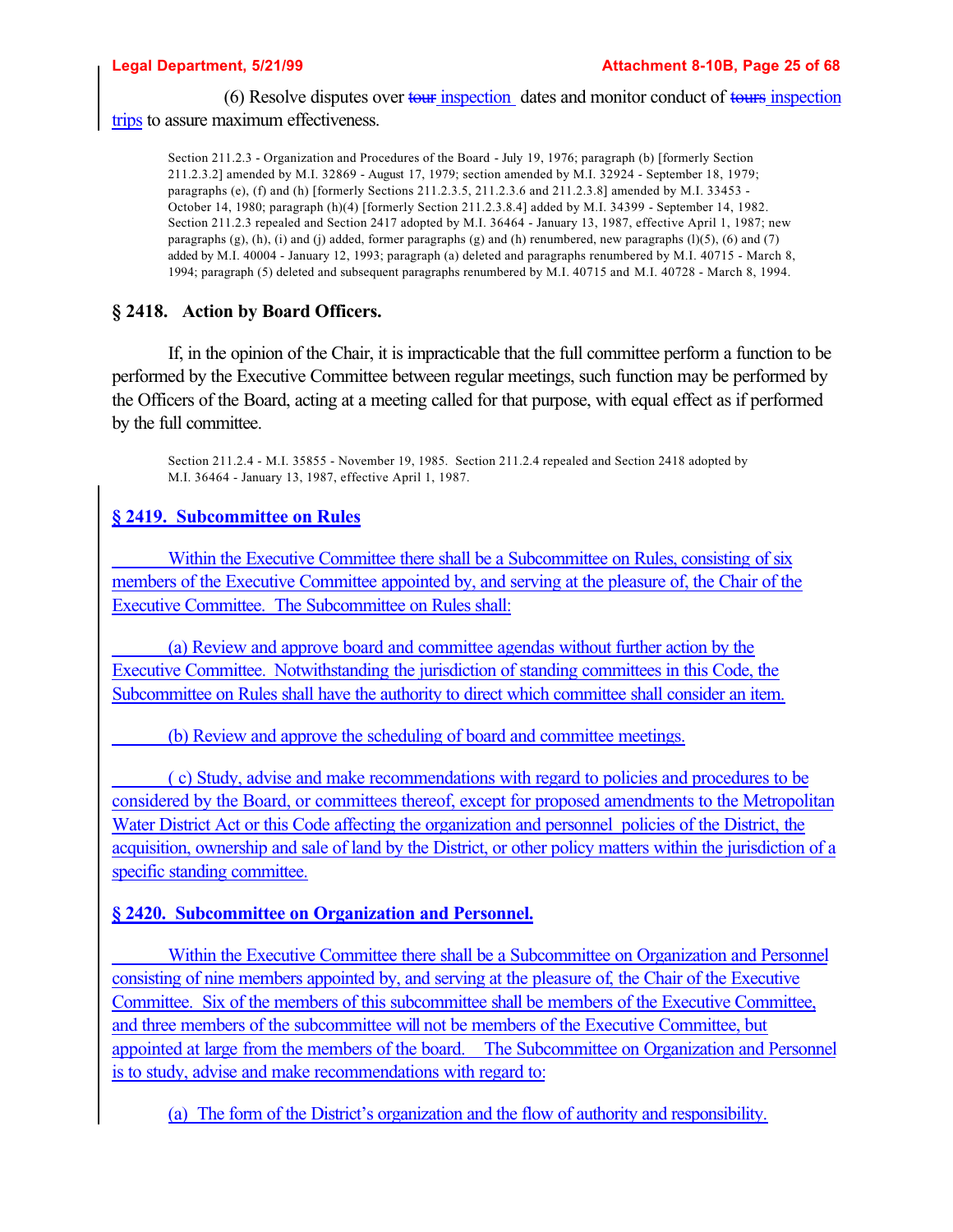(b) Periodic independent reviews and studies of the organization, classification of positions, job duties, salaries, and salary ranges.

 ( c) Relations between the District and its employees including all matters affecting wage, hours, pension plans and other employee benefits, and other terms and conditions of employment.

(d ) Areas of special concern to the District and its employees, including, but not limited to, equal employment opportunity, affirmative action, and work rules pertaining to the health and safety of employees.

 (e) Policies and rules regarding the employment, discipline and discharge of District officers and employees;

 (f) The selection of the Department Heads, the scope of their duties, and the annual interview and evaluation of the performance of each Department Head, including recommendations to the Executive Committee on the salary and other compensation of each Department Head in advance of the June meetings, with any changes to be effective at the start of the payroll period nearest to July 1;

 (g) Proposed amendments to the Metropolitan Water District Act and Code affecting the organization and personnel policies of the District.

# **§ 2421. Subcommittee on Real Property and Asset Management.**

 Within the Executive Committee there shall be a Subcommittee on Real Property and Asset Management consisting of nine members appointed by, and serving at the pleasure of, the Chair of the Executive Committee. Six of the members of this subcommittee shall be members of the Executive Committee, and three members of the subcommittee will not be members of the Executive Committee, but appointed at large from the members of the board. The Subcommittee on Real Property and Asset Management is to study, advise and make recommendations with regard to:

 (a) Proposed rules and proposals regarding business development opportunities, including real property transactions.

(b) Policies for the acquisition of rights-of-way;

 (c) The purchase, sale, and leasing of land and buildings, including the performance of oversight and coordination of the District's various office and garage space needs.

(d) The incidental use of land in farming operations and otherwise;

- (e) The operation and maintenance of buildings;
- (f) The selection of appraisers and the determination of the scope of their assignments;
- (g) The fixing of purchase price, and the initiation and conduct of condemnation and other proceedings relating to the purchase or sale of land or interests in property and related negotiations, including holding the hearing and making recommendations to the Board of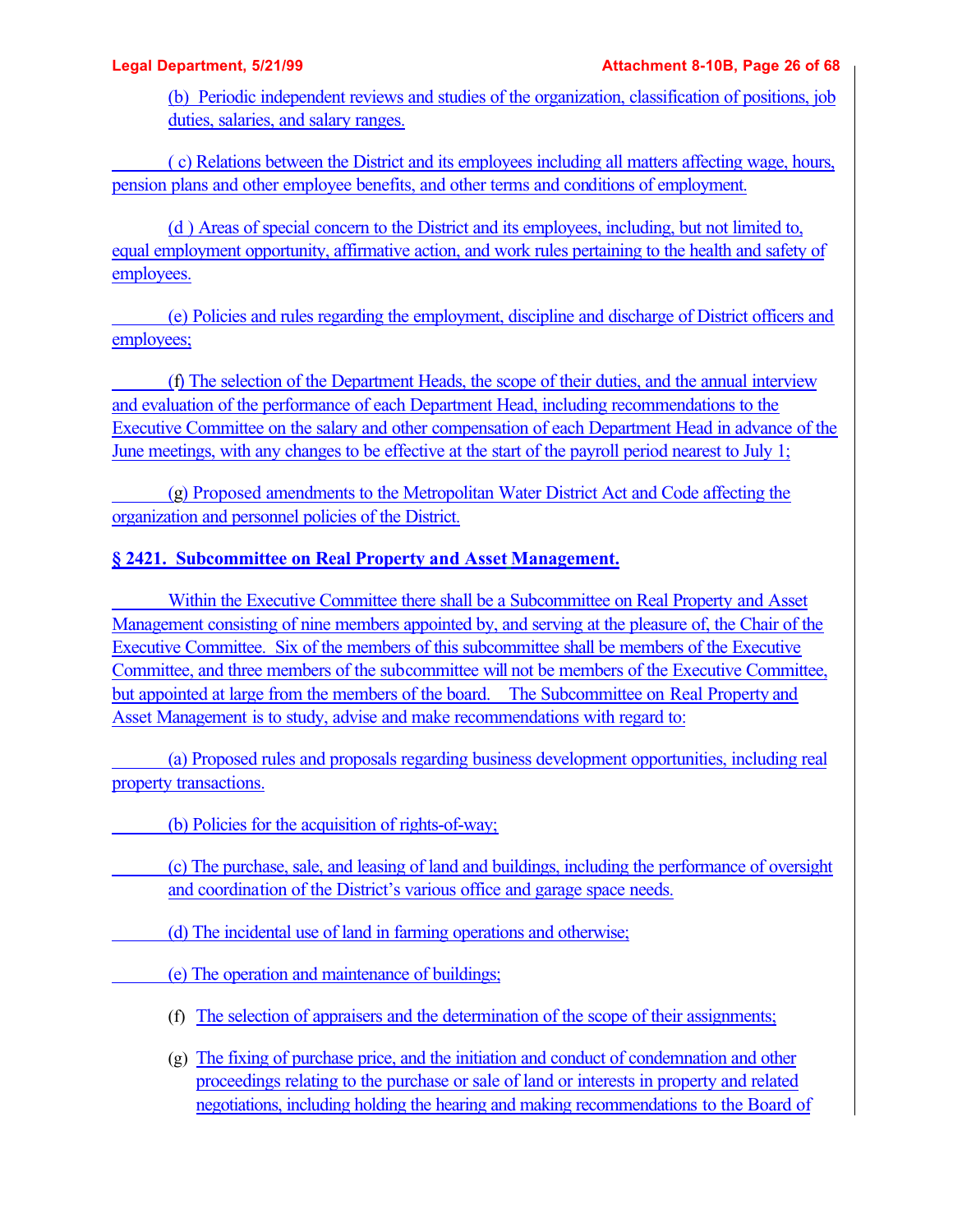Directors as to whether to adopt a resolution of necessity to acquire property by eminent domain, as set forth in Section 8207(a);

(h) The purchase, management and disposition of personal property assets such as equipment and vehicles;

 (i) Proposed amendments to the Metropolitan Water District Act and Code affecting the acquisition, ownership and sale of land by the District;

(j) Approval and oversight of facilities master plans, including budgeting for capital improvements and long-term facilities commitments; and,

 (k) Approval and oversight of information technology strategies, projects and activities, including budgeting and tracking of information technology resources and asset management.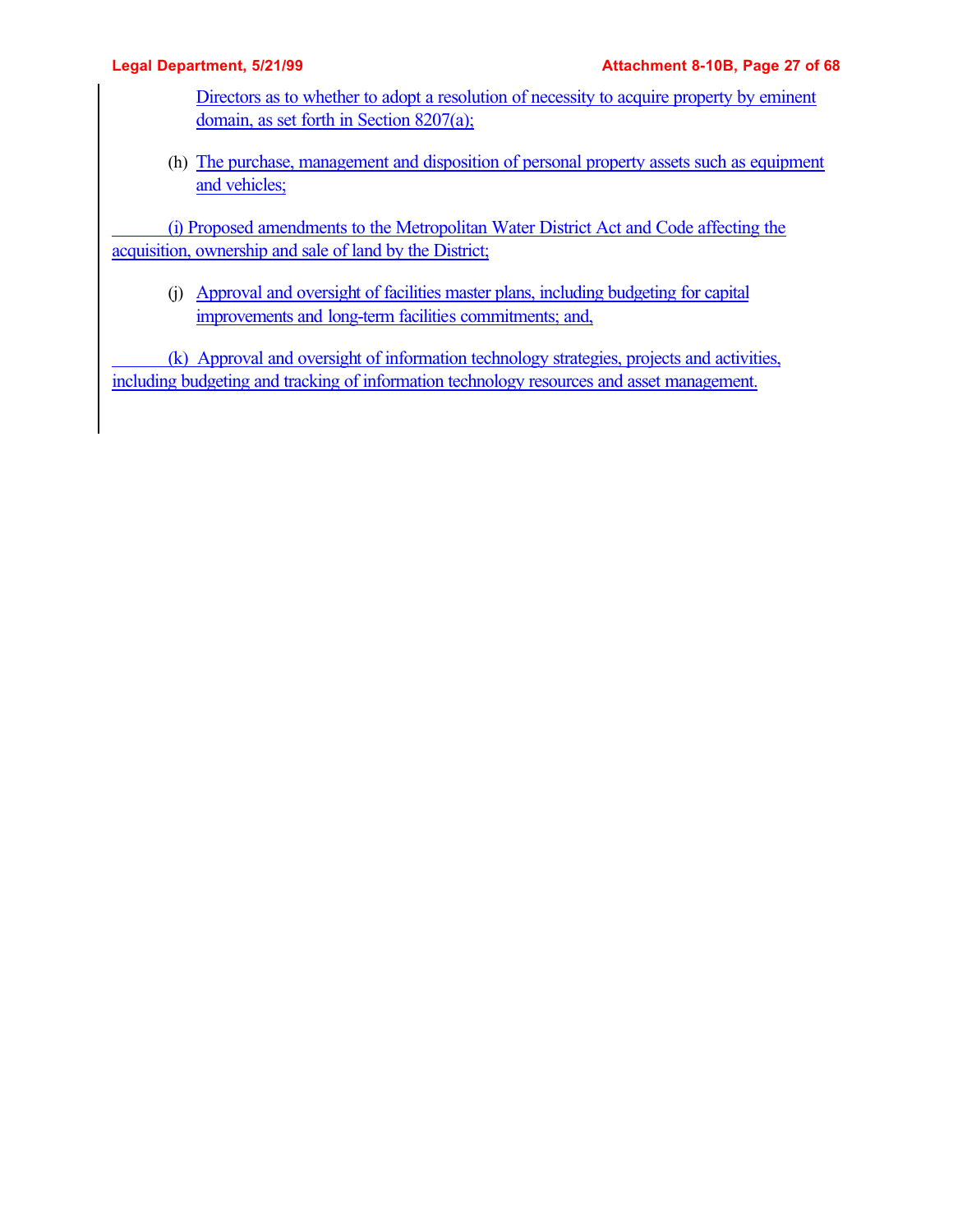## **ENGINEERING AND OPERATIONS COMMITTEE**

Sec.

2430. Time of Regular Meetings

2431. Duties and Functions

## **§ 2430. Time of Regular Meetings.**

The regular meetings of the Engineering and Operations Committee shall be held on the Monday preceding regular Board meetings beginning at 8:30 9:30 a.m.

Organization and Procedures of the Board - July 19, 1976. Section 211.3.1 repealed and Section 2430 adopted by M.I. 36464 - January 13, 1987, effective April 1, 1987; amended by M.I. 37432 - December 13, 1988.

### **§ 2431. Duties and Functions.**

The Engineering and Operations Committee shall study, advise and make recommendations with regard to:

(a) Plans, specifications and bids;

(b) The initiation, scheduling, contracting, and performance of construction programs and work, and the equipment or materials to be used, replaced, disposed of, or salvaged;

(c) The operation, protection, and maintenance of the plants and facilities required for the production, exchange, sale, storage, treatment, and delivery of water and power and for the storage and treatment of water; and for the distribution of electrical energy to the aqueduct pumping plants;

(d) The providing of storage and distribution facilities and connections for the delivery of water;

(e) Such matters as may come to its attention on inspection trips of the aqueduct works which the committee shall make at least once a year;

(f) Construction claims;

(g) Engineering aspects of State Water Project facilities;

(h) The selection of engineering and geologic consultants and the determination of the scope of their assignments;

(i) Energy matters in general;

 (j) Consider the effect on the District of existing and proposed federal, state, and local water quality and environmental statutes and regulations;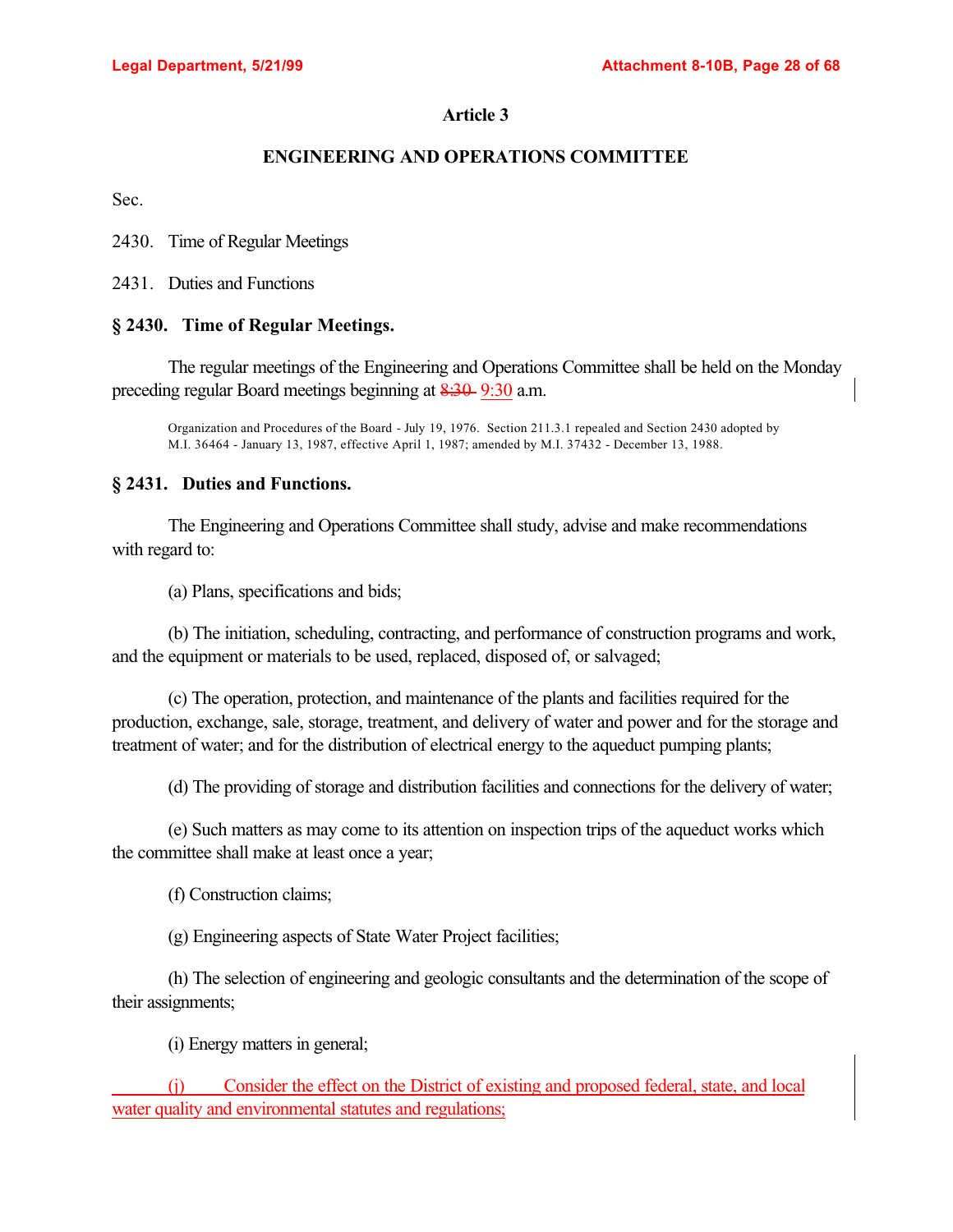| <b>Legal Department, 5/21/99</b> | Attachment 8-10B, Page 29 of 68                                                           |
|----------------------------------|-------------------------------------------------------------------------------------------|
| (k)                              | Consider issues related to the quality of water furnished by the District to its member   |
| agencies;                        |                                                                                           |
|                                  | Review the effect of water quality issues on the water supply available in the District's |
| service area.                    |                                                                                           |
| (m)<br>requirements.             | Study, advise, and make recommendations regarding environmental compliance and            |
| (n)                              | Monitor changes in desalination technology.                                               |

(jo) Proposed amendments to the Metropolitan Water District Act affecting the engineering and operations functions of the District.

Organization and Procedures of the Board - July 19, 1976; Sections 211.3.2 amended and paragraph (j) [formerly Section 211.3.2.10] added by M.I. 32924 - September 18, 1979. Section 211.3.2 repealed and Section 2431 adopted by M.I. 36464 - January 13, 1987, effective April 1, 1987.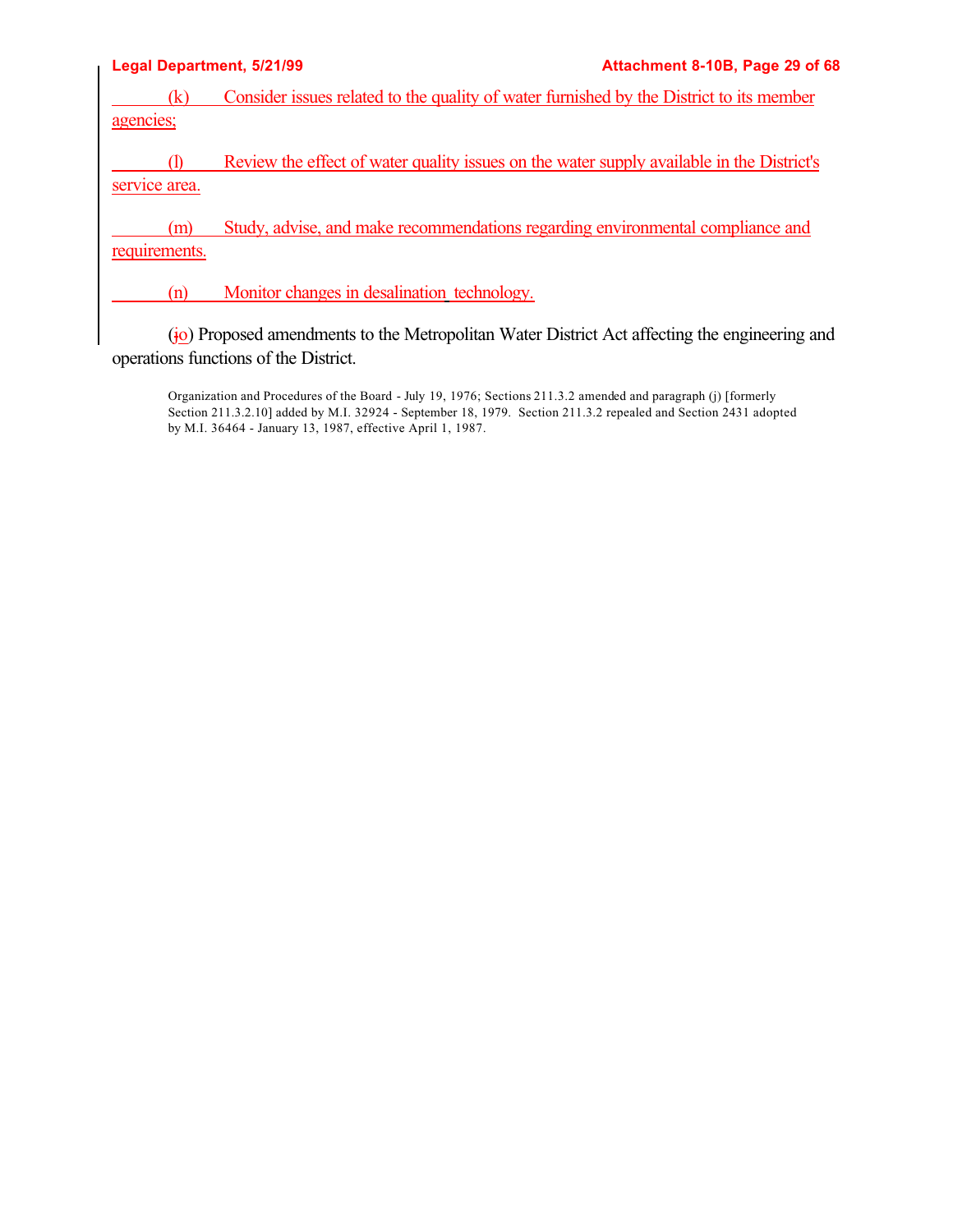## **BUDGET AND FINANCE COMMITTEE**

Sec.

2440. Time of Regular Meetings

2441. Duties and Functions

## **§ 2440. Time of Regular Meetings.**

The regular meetings of the Budget and Finance Committee shall be held on the Monday preceding regular Board meetings beginning at 11:00 a.m 12:30 p.m.

Organization and Procedures of the Board - July 19, 1976; Section 211.4.1 amended by M.I. 31897 - August 19, 1977. Section 211.4.1 repealed and Section 2440 adopted by M.I. 36464 - January 13, 1987, effective April 1, 1987; amended by M.I. 36563 - April 14, 1987; amended by M.I. 40004 - January 12, 1993; amended by M.I. 42193 - December 10, 1996.

## **§ 2441. Duties and Functions.**

The Budget and Finance Committee shall study, advise and make recommendations with regard to:

(a) Preparation of budgets;

(b) Sale of bonds and borrowing and repayment of money;

(c) Disposition and investment of funds;

(d) Authorization of appropriations;

(e) The determination of revenues to be obtained through sales of water, water standby or availability of service charges, and the levying of taxes;

(f) The financial impact and requirements of policies concerning annexation;

(g) The financial aspects of the District's risk management program;

(h) Questions pertaining to insurance coverage and self-insurance;

 $(i)$  The selection of financial and insurance consultants and the determination of the scope of their assignments, and the selection of attorneys to act as bond counsel;

 $(k<sub>i</sub>)$  Form and contents of accounts, financial reports, and financial statements;

(lk) Proposed amendments to the Metropolitan Water District Act affecting the finance and insurance functions of the District;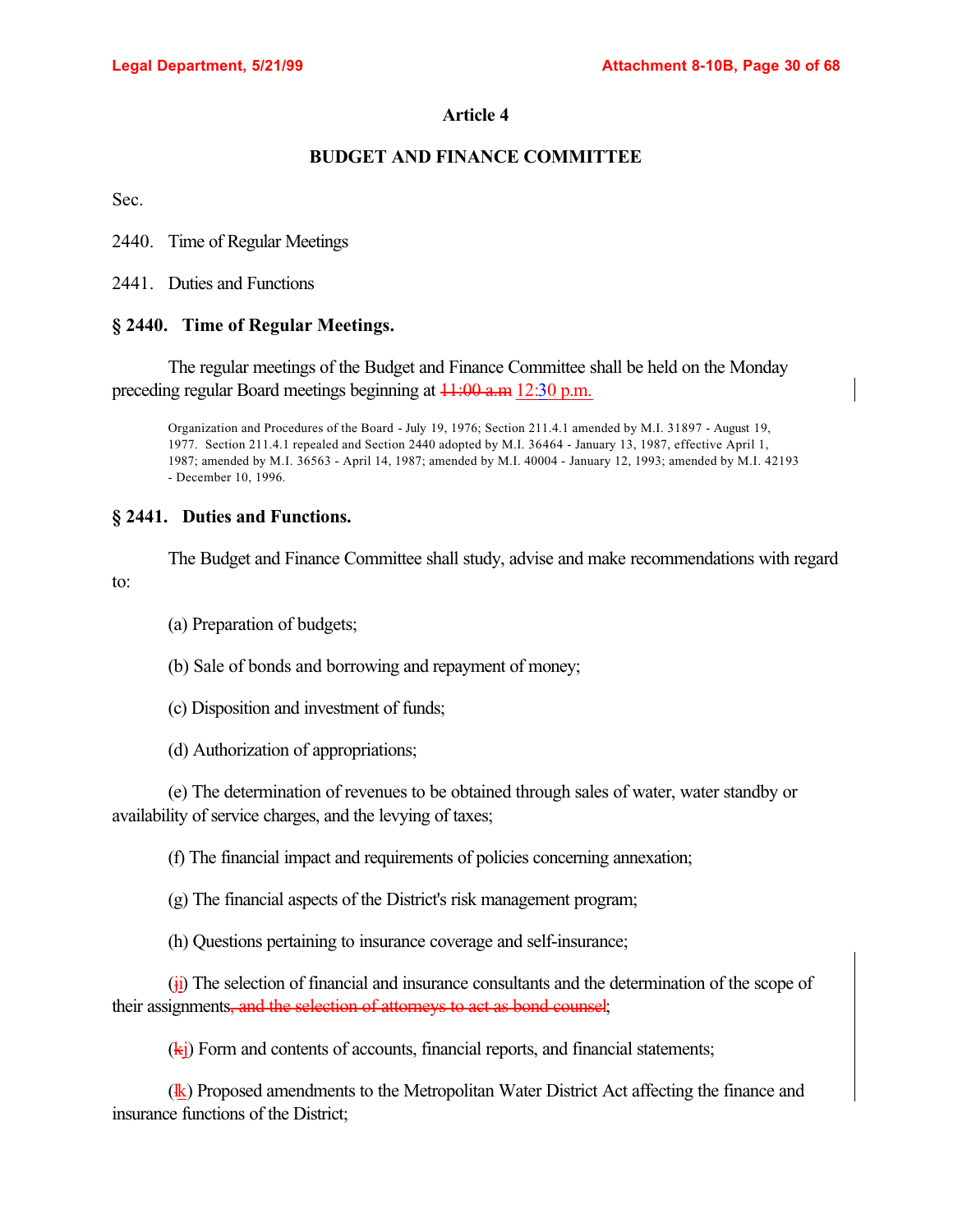(nl) Policies and procedures related to budget development and cost containment;

(om) Policies Goals and objectives related to financial planning for Metropolitan, including but not limited to revenues, operating expenses, reserve policies, internally funded construction, debt management, investments and capital financing strategies.

(n) The selling prices of water and conditions governing sales of water;

 (o) Costs and accounting procedures relating to the District's and other state water service contracts;

(p) Policies regarding the sale of water for various uses;

 (q) Policies regarding allocation of water standby or availability of service revenue requirements among member public agencies;

(r) Water standby or availability of service charges within the District;

 (s) Review and make recommendations regarding determinations by the General Manager with respect to appeals concerning readiness-to-serve charges, new demand charges, and connection maintenance charges, and report its recommendations, as appropriate, to affirm or reverse the General Manager's determinations.

 (t) Review and make recommendations regarding appeals from determinations by the General Manager to deny or qualify an application for exemption from the water standby charge, and report its recommendations, as appropriate, to affirm or reverse the General Manager's determinations.

Organization and Procedures of the Board - July 19, 1976; Section 211.4.2 amended and paragraphs (l) and (m) [formerly Sections 211.4.2.12 - 211.4.2.13] added by M.I. 32924 - September 18, 1979. Section 211.4.2 repealed and Section 2441 adopted by M.I. 36464 - January 13, 1987, effective April 1, 1987; paragraph (j) amended by M.I. 37000 - February 9, 1988; amended by M.I. 37449 - December 13, 1988; paragraphs (i) and (j) amended, paragraph (l) deleted and paragraph (m) renumbered by M.I. 39358 - December 10, 1991; amended by M.I. 42193 - December 10, 1996.

[Article 5 - Land Committee, Sec. 2450, Repealed - M.I. 42193 - December 10, 1996]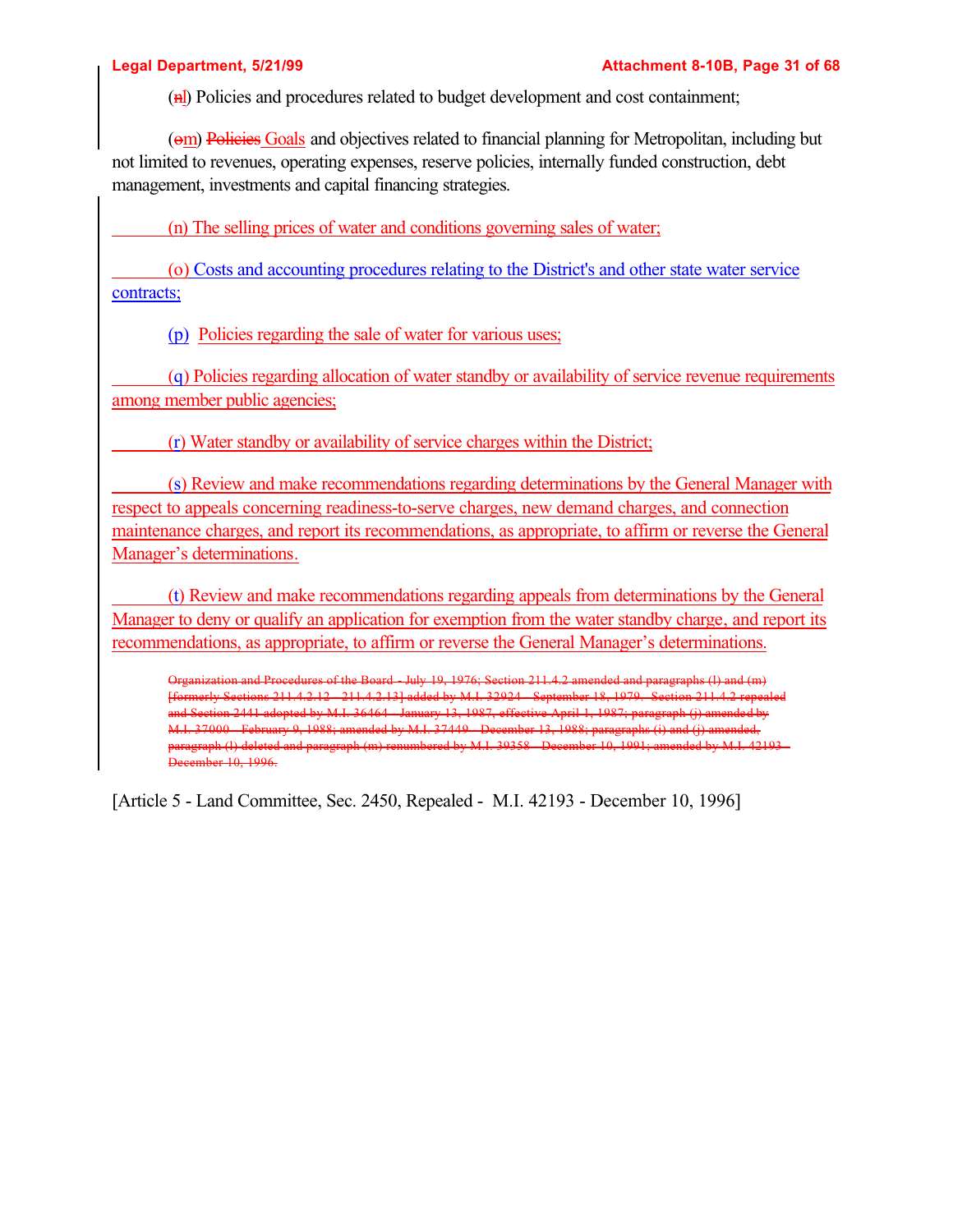### **LEGAL AND CLAIMS COMMITTEE**

Sec.

2460. Time of Regular Meetings

2461. Duties and Functions

2462. [Repealed]

#### **§ 2460. Time of Regular Meetings.**

The regular meetings of the Legal and Claims Committee shall be held on the Monday preceding regular Board meetings beginning at 79:30 a.m.

Organization and Procedures of the Board - July 19, 1976. Section 211.6.1 repealed and Section 2460 adopted by M.I. 36464 - January 13, 1987, effective April 1, 1987; amended by M.I. 36563 - April 14, 1987; amended by M.I. 37432 - December 13, 1988; amended by M.I. 39500 - March 10, 1992; amended by M.I. 41450 - June 13, 1995; amended by M.I. 42504 - July 8, 1997.

#### **§ 2461. Duties and Functions.**

The Legal and Claims Committee shall study, advise and make recommendations with regard to:

(a) Litigation and claims brought by or against the District;

(b) Condemnation matters, when they involve settlements requiring Board approval and inverse condemnation matters;

(c) Public liability insurance matters, including self-insurance aspects, and matters pertaining to errors and omissions insurance;

(d) Policy considerations concerning District contracts;

(e) The selection of candidates for consideration by the Executive Committee to serve as the General Counsel and Assistant General Counsel and the determination of the scope of the assignments of the General Counsel;

(f) The selection of the Assistant General Counsel and of special counsel and the determination of the scope of their assignments;

(g) Proposed amendments of the Metropolitan Water District Act and the Public Employees' Retirement Law, legislation dealing with public agencies, and proposed District ordinances;

(h) The organization and contents of the Code;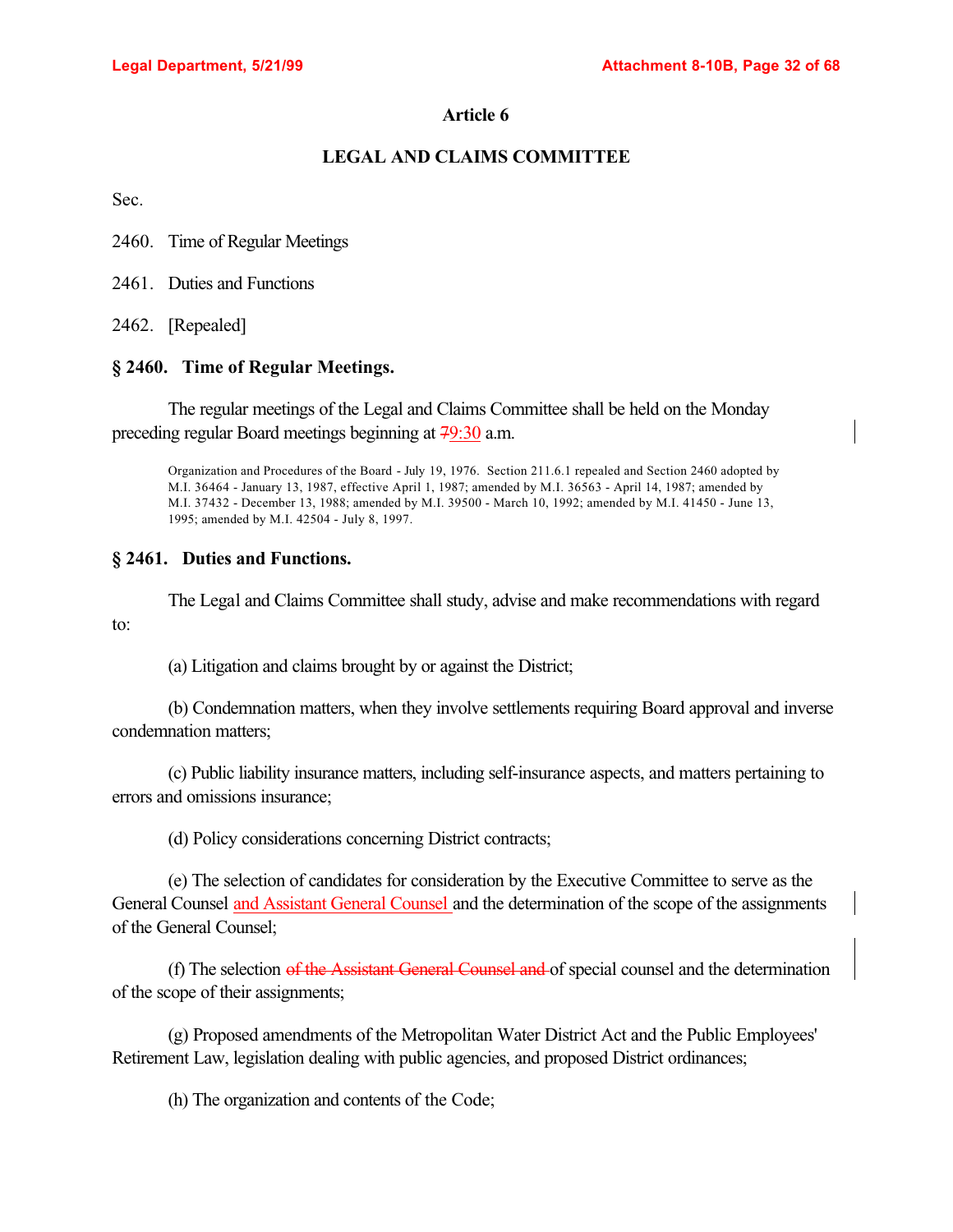#### Legal Department, 5/21/99 and the same of the Attachment 8-10B, Page 33 of 68

(i) Legal aspects and legal consequences of executed memorandum of understanding between the General Manager and an organization representing employees.

Organization and Procedures of the Board - July 19, 1976; paragraph (f) [formerly Section 211.6.2.6] amended by M.I. 32690 - April 10, 1979; amended and paragraph (h) [formerly Section 211.6.2.8] added by M.I. 32924 - September 18, 1979; paragraph (f) amended by M.I. 35058 - March 13, 1984. Section 211.6.2 repealed and Section 2461 adopted by M.I. 36464 - January 13, 1987, effective April 1, 1987; paragraph (e) amended, new paragraph (f) added, and other paragraphs renumbered by M.I. 40010 - January 12, 1993.

[§ 2462 repealed by M.I. 37529 - February 14, 1989.]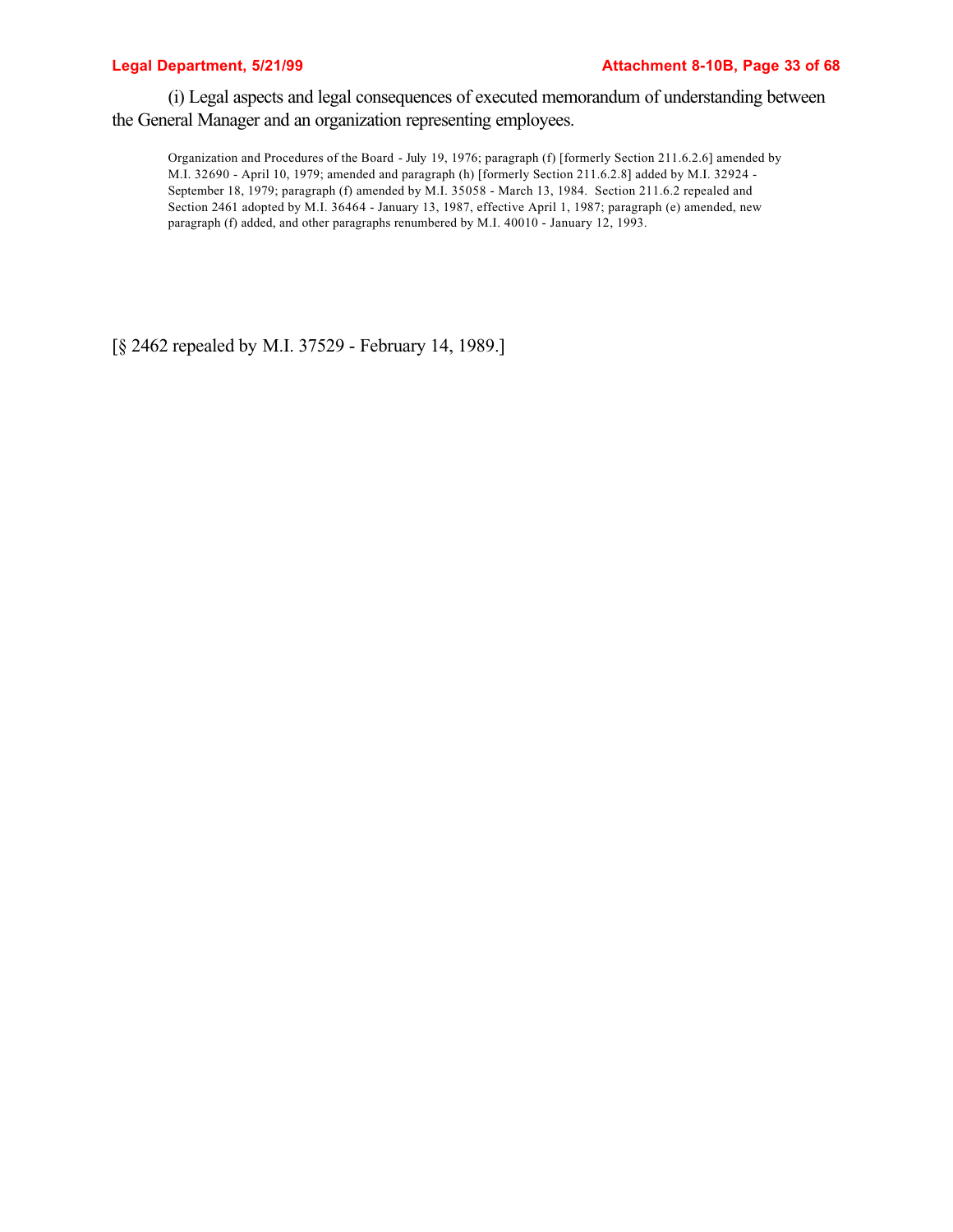## **ORGANIZATION AND PERSONNEL COMMITTEE**

Sec.

2470. Time of Regular Meetings

2471. Duties and Functions

## **§ 2470. Time of Regular Meetings.**

 The regular meetings of the Organization and Personnel Committee shall be held on the Monday preceding regular Board meetings beginning at 12:30 p.m.

Organization and Procedures of the Board - July 19, 1976. Section 211.7.1 repealed and Section 2470 adopted by M.I. 36464 - January 13, 1987, effective April 1, 1987; amended by M.I. 36563 - April 14, 1987; amended by M.I. 37432 - December 13, 1988; amended by M.I. 39500 - March 10, 1992; amended by M.I. 40004 - January 12, 1993.

## **§ 2471. Duties and Functions.**

 The Organization and Personnel Committee shall study, advise and make recommendations with regard to:

(a) The form of the District's organization and the flow of authority and responsibility;

 (b) Periodic independent reviews and studies of the organization, the classification of positions, job duties, salaries, and salary ranges;

 (c) Relations between the District and its employees including all matters affecting wages, hours, pension plans and other employee benefits, and other terms and conditions of employment;

 (d) Areas of special concern to the District and its employees, including, but not limited to, equal employment opportunity, affirmative action, and work rules pertaining to the health and safety of employees;

 (e) Policies and rules regarding the employment, discipline and discharge of District officers and employees;

 (f) The selection of management and personnel consultants and the determination of the scope of their assignments;

(g) The terms and conditions of employment of all consultants, advisors, and special counsel;

(h) The selection of candidates for consideration by the Executive Committee to serve as Department Heads and the selection of other individuals to serve in positions requiring Board approval;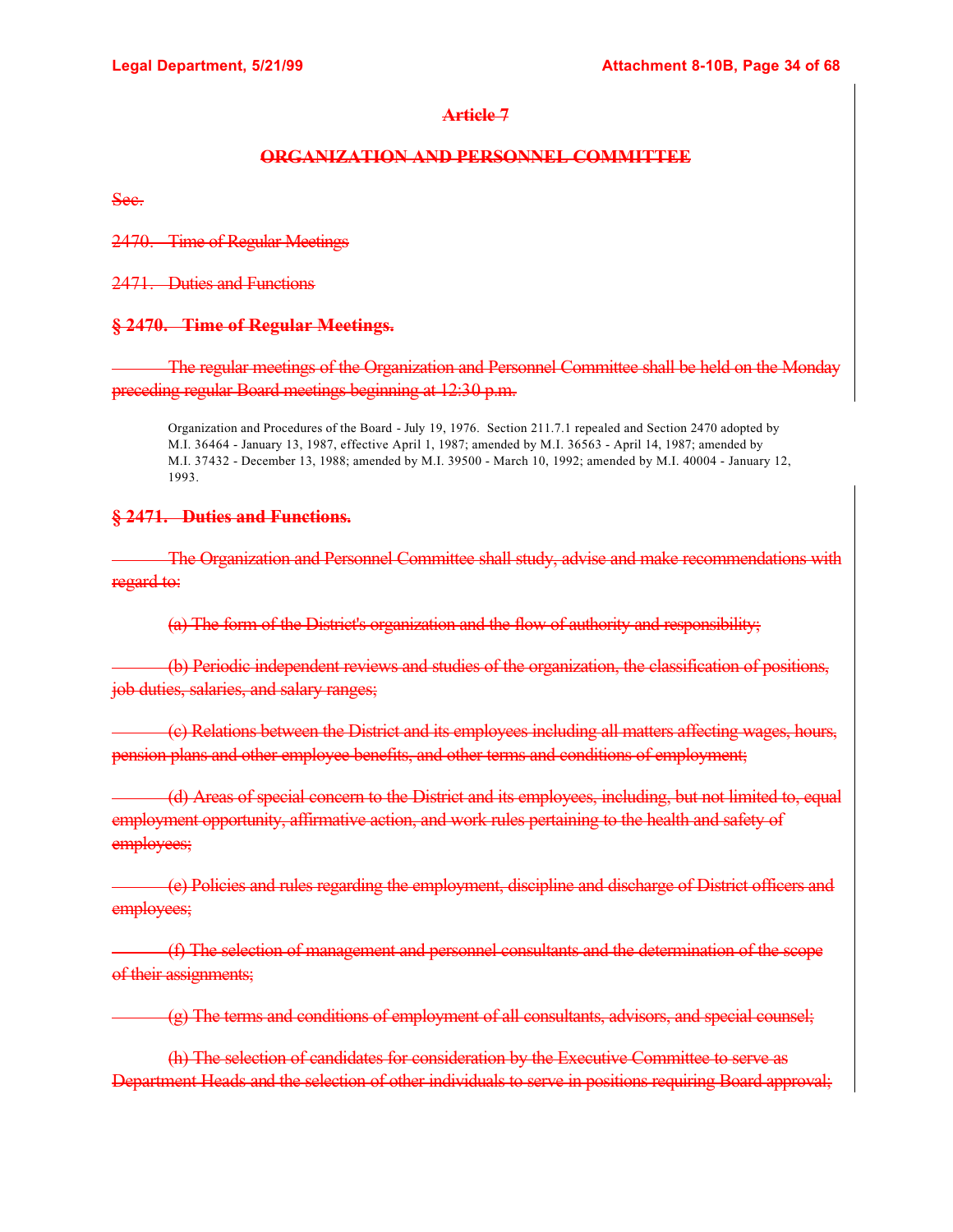(i) Proposed amendments to the Metropolitan Water District Act affecting the organization and personnel policies of the District.

(j) Proposed rules and proposals regarding business development opportunities, excluding real property transactions.

Organization and Procedures of the Board - July 19, 1976; Section 211.7.2 amended and paragraphs (h) and (i) [formerly Sections 211.7.2.8 and 211.7.2.9] added by M.I. 32924 - September 18, 1979. Section 211.7.2 repealed and Section 2471 adopted by M.I. 36464 - January 13, 1987, effective April 1, 1987; paragraph (h) amended by M.I. 40010 - January 12, 1993; paragraph (j) added by M.I. \_\_\_\_\_\_\_ - September 14, 1998.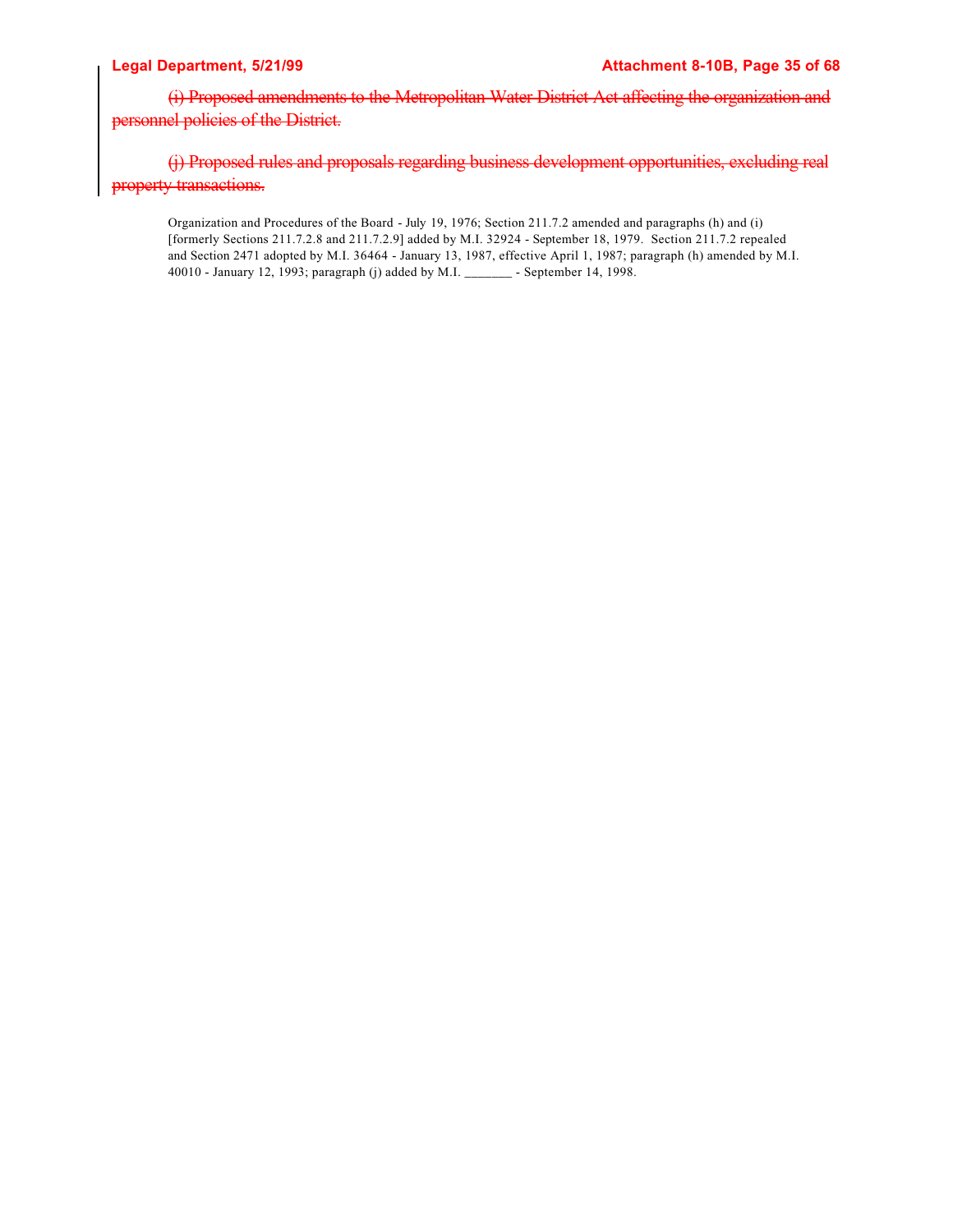## **WATER PLANNING AND RESOURCES COMMITTEE**

Sec.

2480. Time of Regular Meetings

2481. Duties and Functions

## **§ 2480. Time of Regular Meetings.**

The regular meetings of the Water Planning and Resources Committee shall be held on the Monday preceding regular Board meetings beginning at 2:00 p.m 12:30 p.m.

Organization and Procedures of the Board - July 19, 1976; Section 211.8.1 amended by M.I. 32086 - December 13, 1977. Section 211.8.1 repealed and Section 2480 adopted by M.I. 36464 - January 13, 1987, effective April 1, 1987; amended by M.I. 36563 - April 14, 1987; amended by M.I. 37432 - December 13, 1988; amended by M.I. 39500 - March 10, 1992; amended by M.I. 40004 - January 12, 1993; amended by M.I. 41389 - May 9, 1995.

## **§ 2481. Duties and Functions.**

The Water Planning and Resources Committee shall study, advise, and make recommendations with regard to:

(a) Policies, sources, and means of importing water required by the District;

(b) Changes in the District's aqueduct system to provide for the changing needs of the District's member agencies;

(dc) Policies and procedures regarding the sale and delivery and exchange of water for various uses;

(e) Policies regarding allocation of water standby or availability of service revenue requirements among member public agencies;

(f) Water standby or availability of service charges within the District;

(gd) Policies regarding annexation and the requirements, procedures, terms, and conditions for annexations;

(he) Energy matters relating to water supply;

(if) Policies regarding water conservation, reclamation, reuse and underground storage of water and the use thereof;

(jg) Proposed amendments to the Metropolitan Water District Act affecting the water or annexation policies of the District.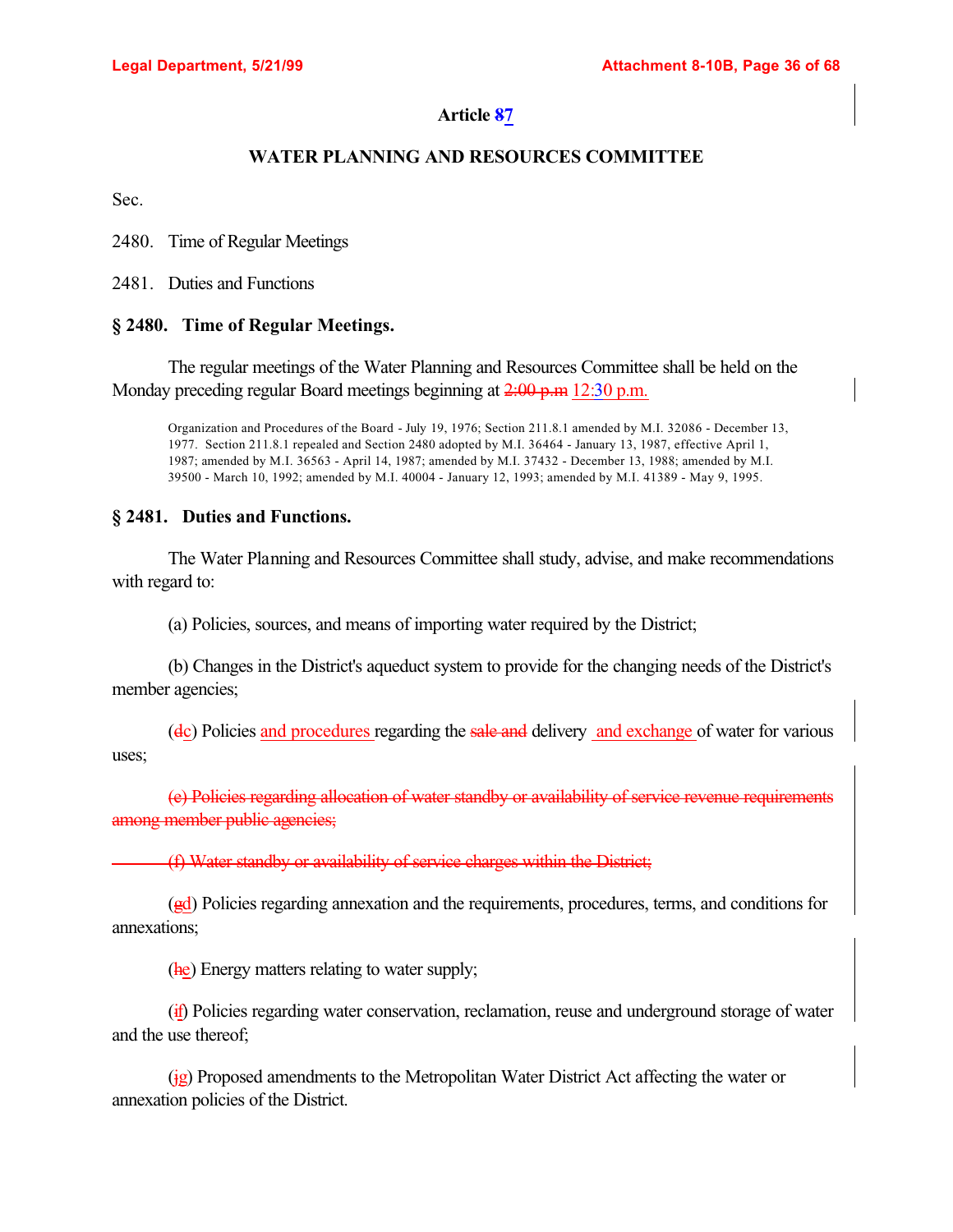- (h) Study, advise and make recommendations regarding the protection of the District's water supply from, and mitigation of the impacts of water development on, the Bay/Delta Estuary;
- (i) Study, advise and make recommendations regarding comprehensive solutions to Bay/Delta Estuary problems which will benefit water supply reliability, water quality and environmental and other beneficial instream uses of the waters of the Bay/Delta Estuary;
- (j) Study, advise and make recommendations regarding the Integrated Resource Planning Process; and
- (k) Consider the effect of existing and proposed federal, state and local environmental, water supply and water conveyance statutes and regulations on the District's interest in the Bay/Delta Estuary.
	- Organization and Procedures of the Board July 19, 1976; Sections 211.8.2 amended and paragraph (h) [formerly Section 211.8.2.8] added by M.I. 32924 - September 18, 1979. Section 211.8.2 repealed and Section 2481 adopted by M.I. 36464 - January 13, 1987, effective April 1, 1987; paragraphs (e) through (f) added and following paragraphs renumbered by M.I. 37449 - December 13, 1988; amended by M.I. 41389 - May 9, 1995.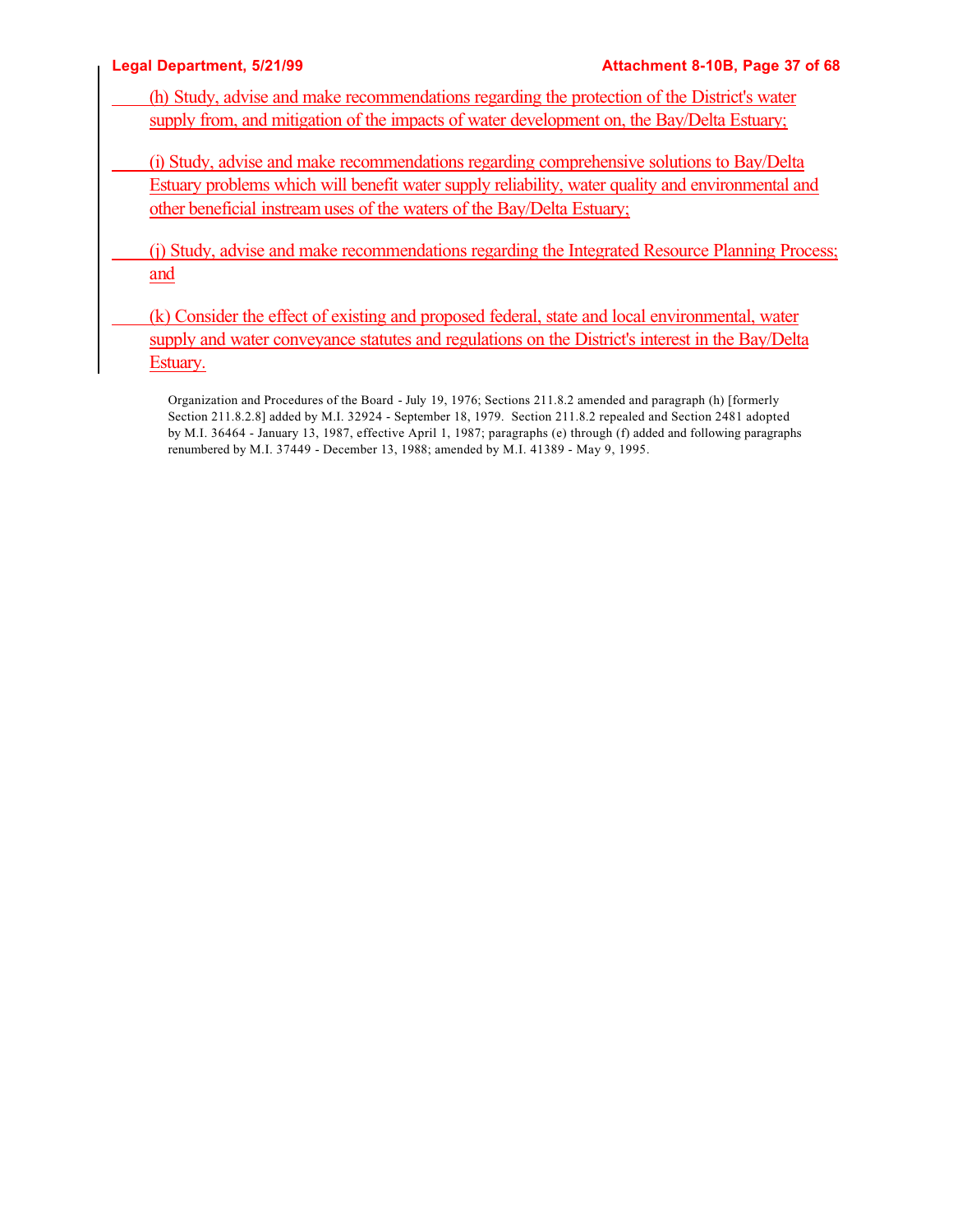## **COMMITTEE ON COMMUNICATIONS AND LEGISLATION COMMITTEE**

Sec.

2490. Time of Regular Meetings

2491. Duties and Functions

### **§ 2490. Time of Regular Meetings.**

The regular meetings of the Committee on-Communications and Legislation Committee shall be held on the Tuesday Monday on preceding which regular Board meetings are held beginning at 8:00 am. 2:30 p.m.

M.I. 40715 - March 8, 1994; amended by M.I. 42892 - April 14, 1998.

### **§ 2491. Duties and Functions.**

The Committee on Communications and Legislation Committee shall study, advise and make recommendations to the Board with regard to, and in the following manner:

(a) Review and make recommendations based upon presentations of the General Manager regarding proposals for State and Federal legislation, or amendments thereto, that may affect the District, and coordinate such review with other Committees of the Board;

(b) Review staff and Board members' recommendations for positions on such legislation;

(c) Consider the need for new legislation as identified by members of the Board or the General Manager;

(d) Coordinate with the General Manager opportunities for members of the Board to assist in efforts to inform members of the Legislature or the Congress with regard to proposed legislation;

(e) Review the effectiveness of legislative advocacy efforts by staff and members of the Board;

(f) Review the effectiveness of Metropolitan's public affairs, government affairs and external communications efforts; and

(g) Provide direction to the Communications Division to ensure pro-active, timely messages, which reflect Board policies, and Metropolitan programs and activities to the member agencies and the general public; and,

(h) The selection of public information consultants and the determination of the scope of their assignment.

M.I. 40715 - March 8, 1994; amended by M.I. 42193 - December 10, 1996; paragraph (g) amended by M.I. 42892 - April 14, 1998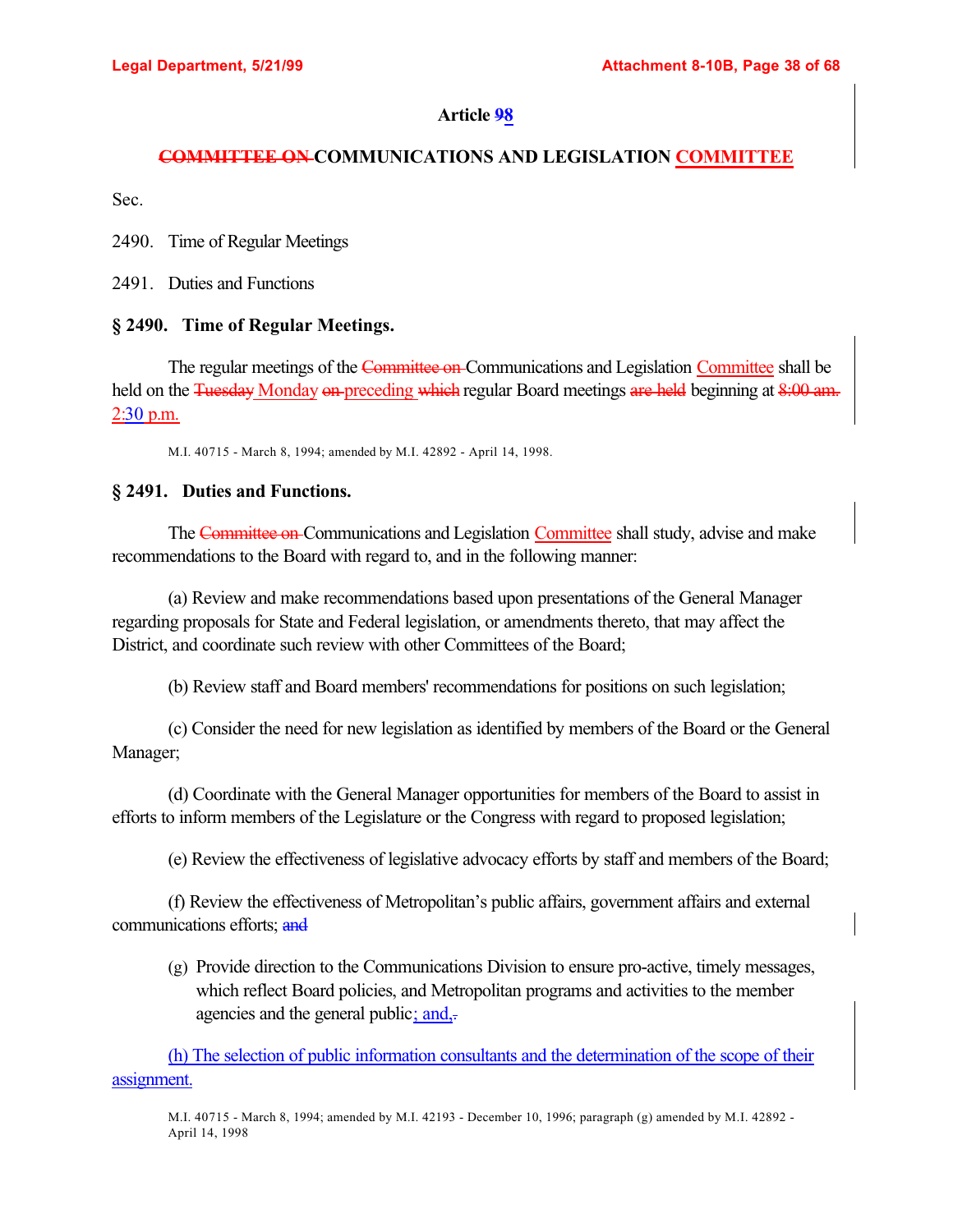## **Chapter 5**

## **OTHER COMMITTEES: MISCELLANEOUS COMMITTEE MATTERS**

| Article        |                                                                         | Sec. |
|----------------|-------------------------------------------------------------------------|------|
| 1              | <b>Special Committees</b>                                               | 2500 |
| 2              | <b>Special Nominating Committee</b>                                     | 2520 |
| 3              | [Repealed]                                                              | 2530 |
| 4              | [Repealed]                                                              | 2540 |
|                | Special Committee on Water Quality, Desalination, and Environmental     | 2550 |
|                | Compliance                                                              |      |
| 6              | Special Audit Committee                                                 | 2560 |
|                | <b>Special Committee on Real Property Management</b><br><del>2570</del> |      |
| <del>7.5</del> | Special Committee on Department Head Compensation                       | 2575 |
|                | <b>Special Goals and Objectives Committee</b>                           | 2580 |
| 8.5            | [Repealed]                                                              |      |
|                | <del>Ad Hoc Committees</del>                                            | 2590 |

10 [Repealed]

## **Article 1**

## **SPECIAL COMMITTEES**

Sec.

2500. General

#### **§ 2500. General.**

Special committees may be created by the Board to undertake special assignments on behalf of the Board and shall report directly to the Board unless otherwise directed. A special committee shall continue in existence indefinitely. Unless otherwise specified, members of a special committee shall be appointed by the Chair of the Board and shall serve at the Chair's pleasure.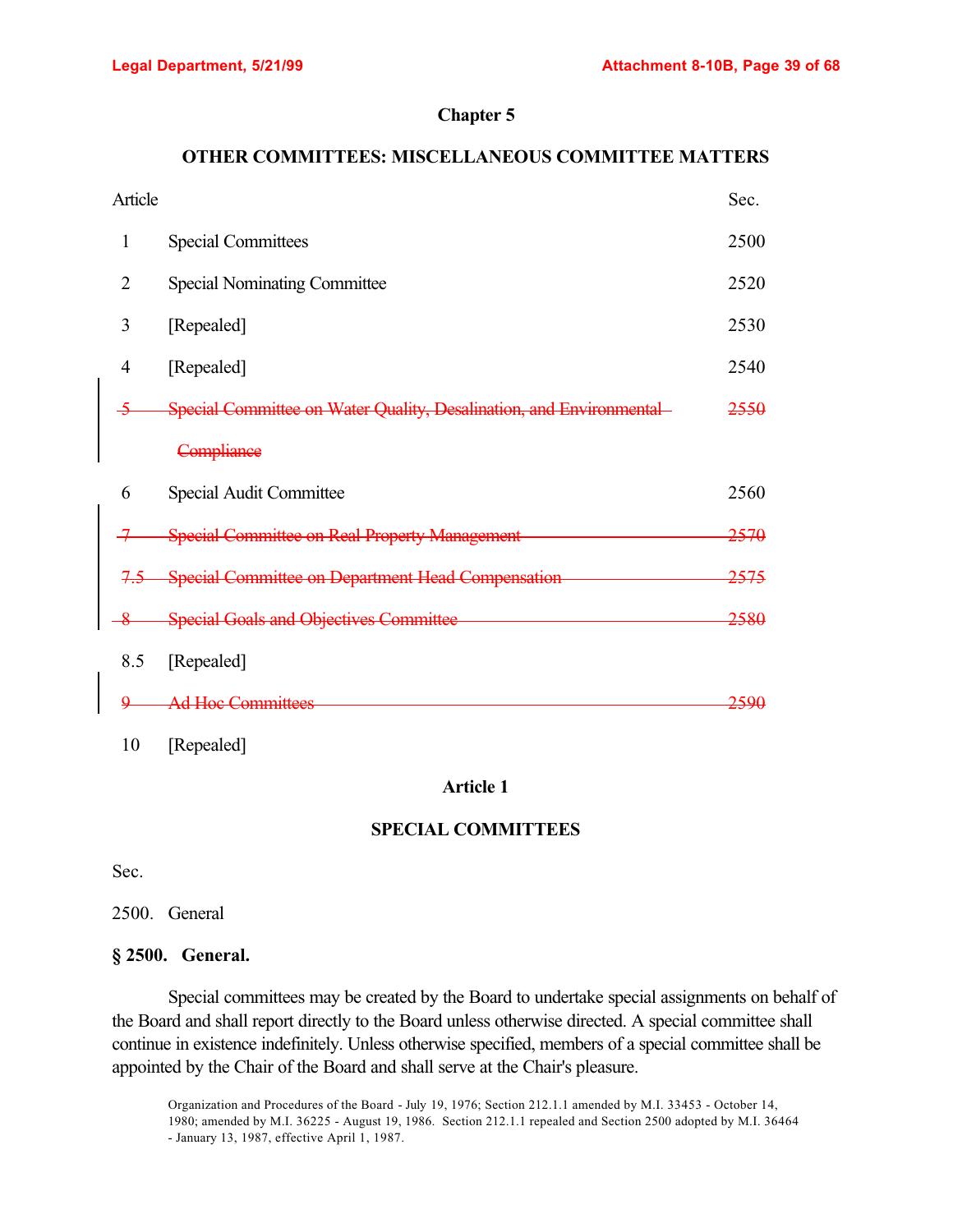#### **SPECIAL NOMINATING COMMITTEE**

Sec.

2520. Membership

2521. Term of Members

2522. Duties and Functions

#### **§ 2520. Membership.**

Five directors selected at large. Three members of the Special Nominating Committee shall be appointed at the February meeting of the Board in odd-numbered years, and two members shall be appointed at the February meeting of the Board in even-numbered years, by the Chairman of the Board with the approval of the Executive Committee and the Board. With the exception of its ex officio members, no member of the Executive Committee shall be eligible to serve as a member of this Special Nominating Committee.

Organization and Procedures of the Board - July 19, 1976; Section 212.1.3.1 amended by M.I. 32213 - March 14, 1978; M.I. 34399 - September 14, 1982; M.I. 34430 - October 12, 1982; amended by M.I. 34570 - February 8, 1983. Section 212.1.3.1 repealed and Section 2520 adopted by M.I. 36464 - January 13, 1987, effective April 1, 1987.

#### **§ 2521. Term of Members.**

The term of members of the Special Nominating Committee shall be two years beginning on March 1 immediately following the member's appointment for a regular term. No member of the Special Nominating Committee shall serve more than two consecutive full terms.

Organization and Procedures of the Board - July 19, 1976; Section 212.1.3.2 amended by M.I. 32213 - March 14, 1978; M.I. 32604 - February 13, 1979 and M.I. 32996 - November 13, 1979; amended by M.I. 34370 - August 18, 1982; M.I. 34399 - September 14, 1982; and M.I. 34570 - February 8, 1983; amended by M.I. 35592 - April 9, 1985. Section 212.1.3.3 repealed and Section 2521 adopted by M.I. 36464 - January 13, 1987, effective April 1, 1987.

#### **§ 2522. Duties and Functions.**

(a) The Special Nominating Committee shall nominate members for the offices of Chairman, Vice Chairmen, and Secretary of the Board, and nonofficer members of the Executive Committee so as to provide, insofar as practical, adequate regional representation for the benefit of the entire District. More than one member may be nominated for each of the offices.

(b) The Special Nominating Committee shall establish procedures for the fair and impartial election of members to the offices of Chairman and Secretary of the Board, including, but not limited to, sponsorship of forums for communication of the views of the candidates to Board members. Nominations by the committee shall be made at the meeting of the Board at which an election is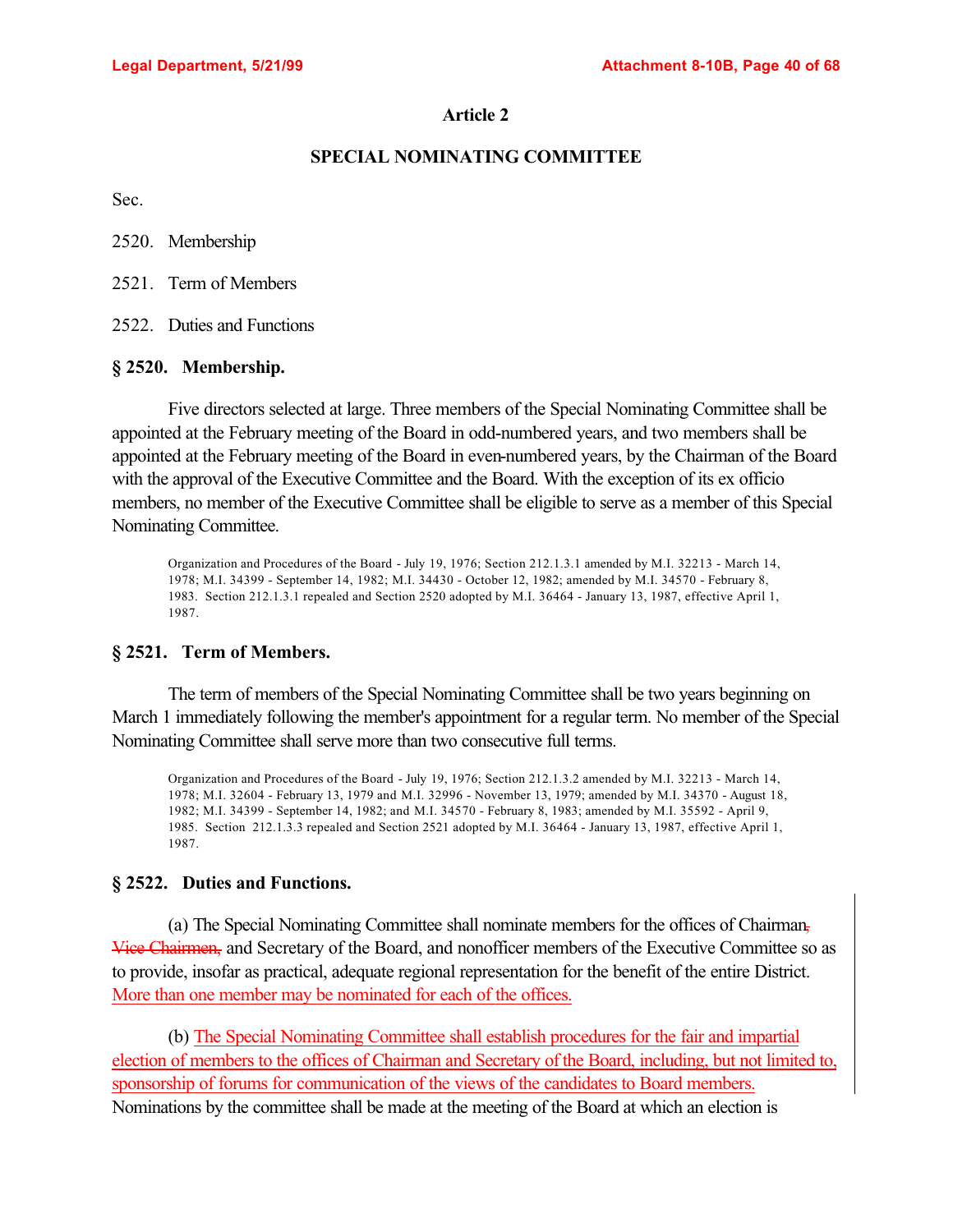scheduled. Written notice of any proposed nomination shall be given by the committee to each director at least 20 days prior to the scheduled date of the election.

(c) Members of the Special Nominating Committee may be nominated by the committee. If a member is under consideration, he shall be so advised by the committee and shall immediately cease further participation in the committee's deliberations and action on that office.

Organization and Procedures of the Board - July 19, 1976; Section 212.1.3.3 amended and paragraph (c) [formerly Section 212.1.3.3.3] added by M.I. 32213 - March 14, 1978; paragraph (b) [formerly Section 212.1.3.3.2] amended by M.I. 34673 - April 12, l983. Section 212.1.3.3 repealed and Section 2522 adopted by M.I. 36464 - January 13, 1987, effective April 1, 1987.

[Article 3 - Special Budget and Financial Analysis Committee, Sec. 2530 - 2532, Repealed]

[Article 4 - Special Committee for Communications Study, Sec. 2540 - 2541, Repealed]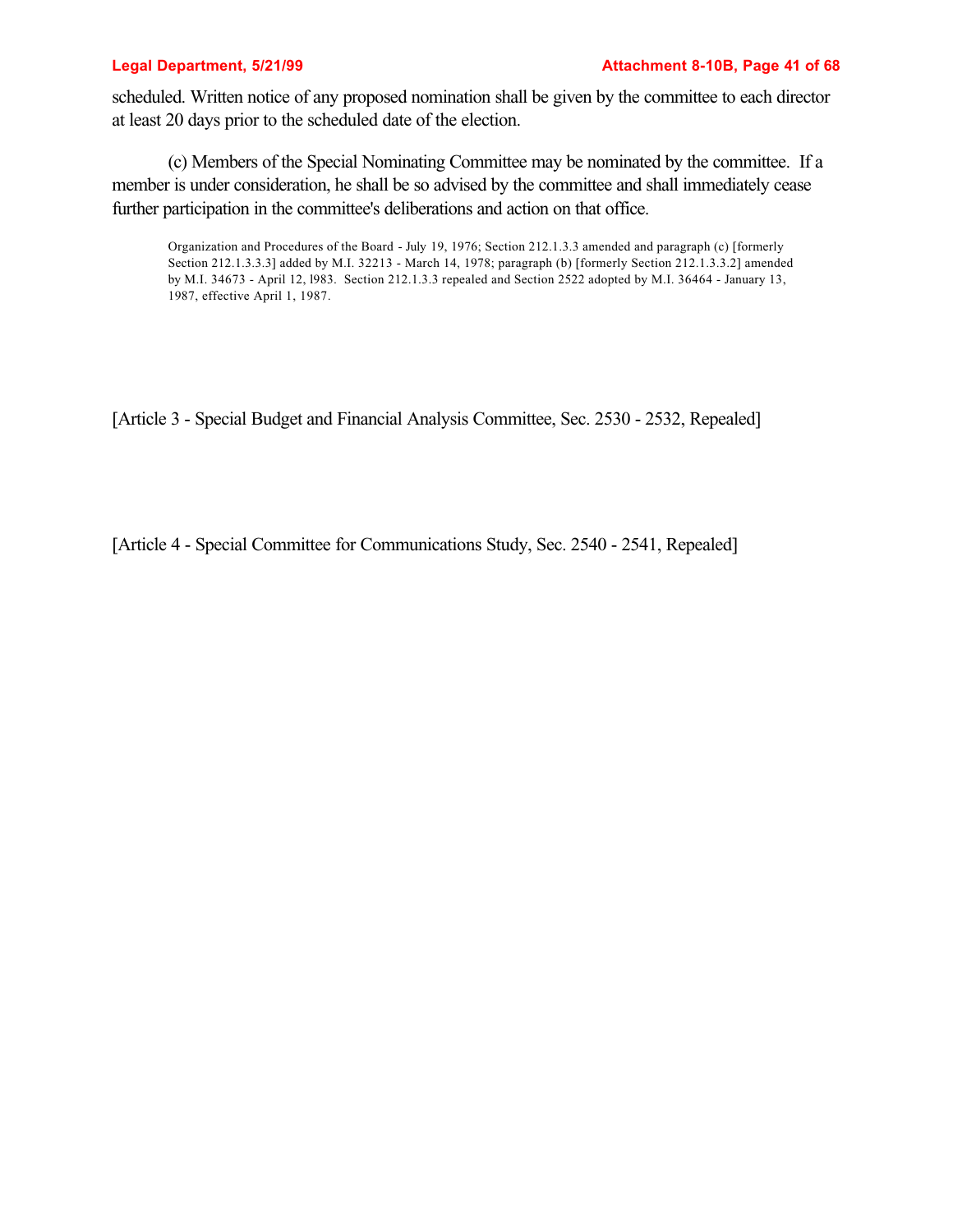#### **SPECIAL COMMITTEE ON WATER QUALITY, DESALINATION,**

## **AND ENVIRONMENTAL COMPLIANCE**

Sec.

2550. Membership

2551. Duties and Functions

2552. Relations with Standing Committees

#### **§ 2550. Membership.**

 The Special Committee on Water Quality, Desalination, and Environmental Compliance shall consist of seven directors selected at large.

Section 212.1.6.1 M.I. 36155 July 8, 1986. Section 212.1.6.1 repealed and Section 2550 adopted by M.I. 36464 January 13, 1987, effective April 1, 1987; amended by M.I. 39207 - September 17, 1991; amended by M.I. 42193-December 10, 1996.

#### **§ 2551. Duties and Functions.**

Section 212.1.6.2 M.I. 36155 July 8, 1986. Section 212.1.6.2 repealed and Section 2551 adopted by M.I. 36464 January 13, 1987, effective April 1, 1987; paragraph (a) amended and paragraph (d) added by M.I. 39207 - September 17, 1991; amended by M.I. 42193 - December 10, 1996.

### **§ 2552. Relations with Standing Committees.**

 The Special Committee on Water Quality, Desalination, and Environmental Compliance shall make reports to the Engineering and Operations Committee.

Section 212.1.6.3 - M.I. 36155 - July 8, 1986. Section 212.1.6.3 repealed and Section 2552 adopted by M.I. 36464 - January 13, 1987, effective April 1, 1987; amended by M.I. 39207 - September 17, 1991; paragraph (b) amended by M.I. 41389 - May 9, 1995; amended by M.I. 41633 - November 14, 1995; amended by M.I. 42193 - December 10, 1996.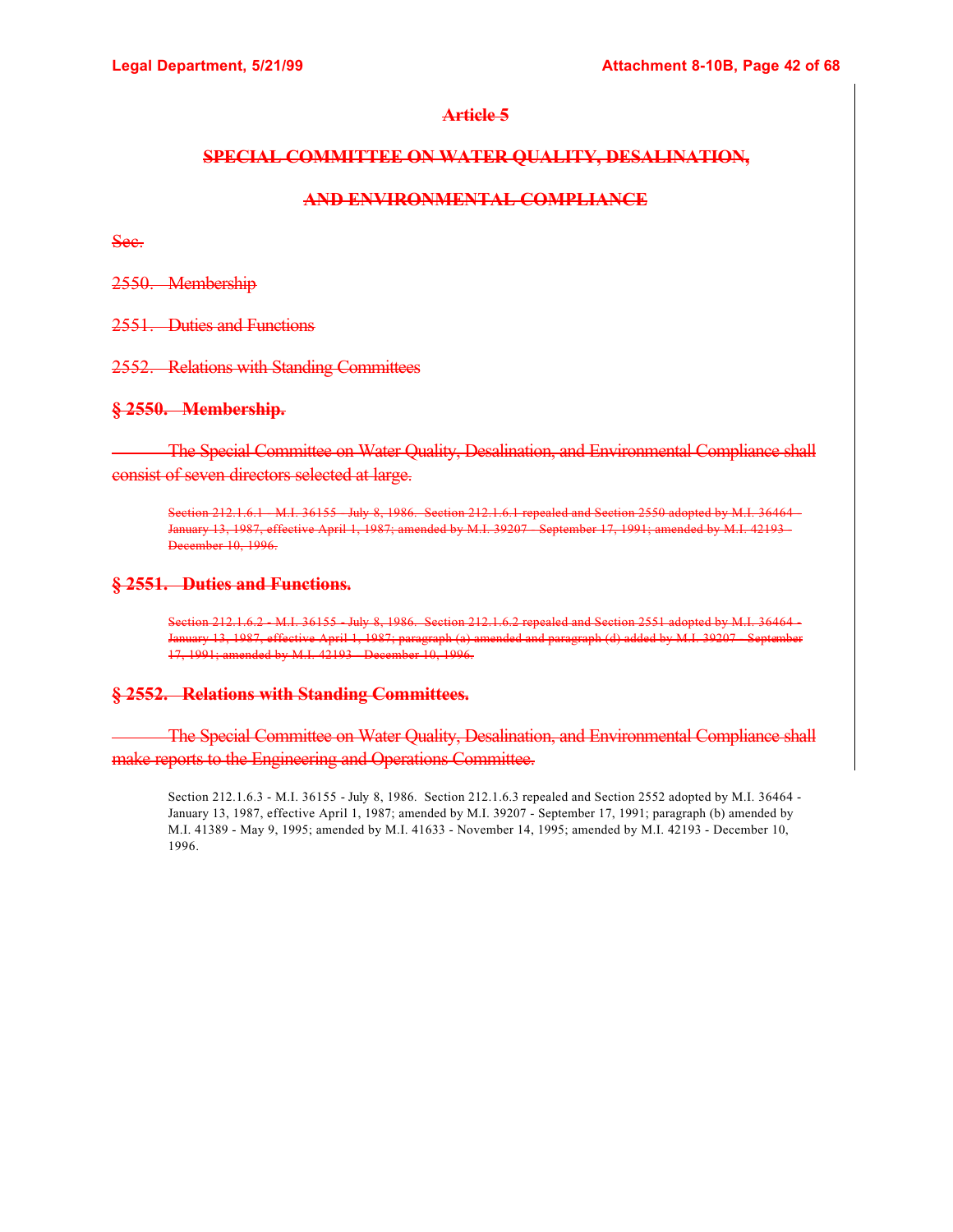## **SPECIAL AUDIT COMMITTEE**

Sec.

2560. Membership

2561. Duties and Functions

## **§ 2560. Membership.**

The Special Audit Committee shall consist of eleven members selected at large by the Chairman of the Board after consulting with the Chair of each of the standing committees. At least three of the members shall be members of the Budget and Finance Committee and each of the Board's other fivefour standing committees shall be represented by at least one member.

M.I. 39358 - December 10, 1991; previously Section 2570 renumbered Section 2560 and amended by M.I. 40004 - January 12, 1993 (previous section 2560 was repealed by M.I. 40004); amended by M.I. 41600 - October 10, 1995; amended by M.I. 42193 - December 10, 1996.

## **§ 2561. Duties and Functions.**

(a) The Special Audit Committee shall study, advise, and make recommendations with regard to:

(1) All reports of the Auditor and external auditors, including the audited financial statements of the District.

(2) The Audit Department's Charter, annual work plan and annual budget.

(3) The selection of candidates for consideration by the Executive Committee to serve as the Auditor and the selection of the Assistant Auditor, as well as the external auditors or special audit consultants, and the determination of the scope of their assignments.

(4) Requests from the other executive officers or from other committees of the Board for audits and reviews not included in annual work plan.

(5) The Auditor's performance and compensation for purposes of evaluation by the Special Committee on Department Head Compensation Executive Committee and the Subcommittee on Organization and Personnel pursuant to Sections 2576 2417(i) and 2420(f), respectively.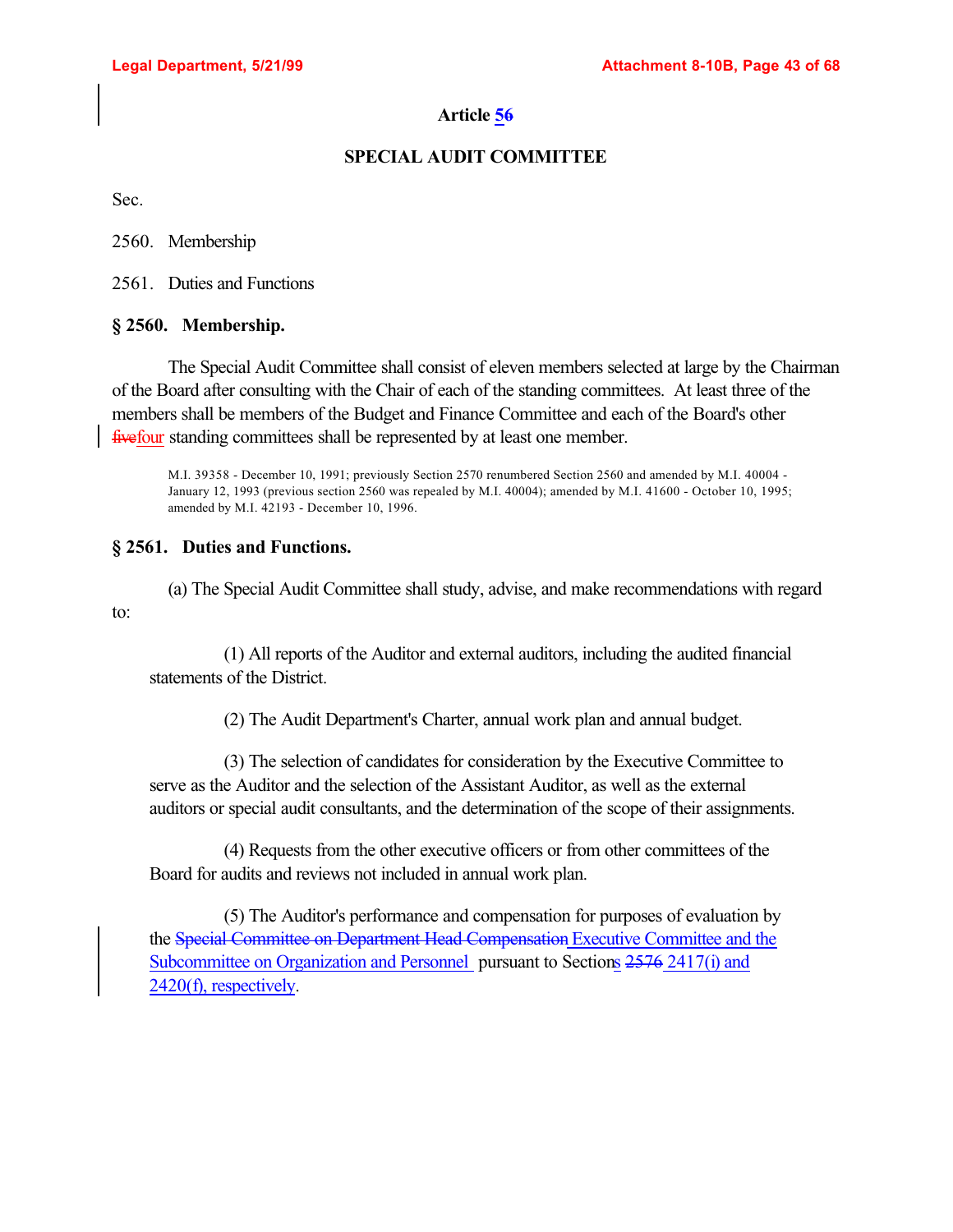(b) Except as otherwise provided in this section, the Special Audit Committee shall submit its recommendations and reports to such committees as it deems to have an interest in the subject of the recommendations and to the Executive Committee.

M.I. 39358 - December 10, 1991; previously Section 2571 renumbered Section 2561 and paragraphs (a)(3) and (b) amended by M.I. 40010 - January 12, 1993 (previous section 2561 was repealed by M.I. 40004); paragraph (a)(5) added by M.I. 40691 - February 8, 1994; paragraphs  $(a)(2)$ ,  $(a)(4)$  and  $(a)(5)$  amended by M.I. 41600 - October 10, 1995; paragraph (b) amended by M.I. 41633 - November 14, 1995.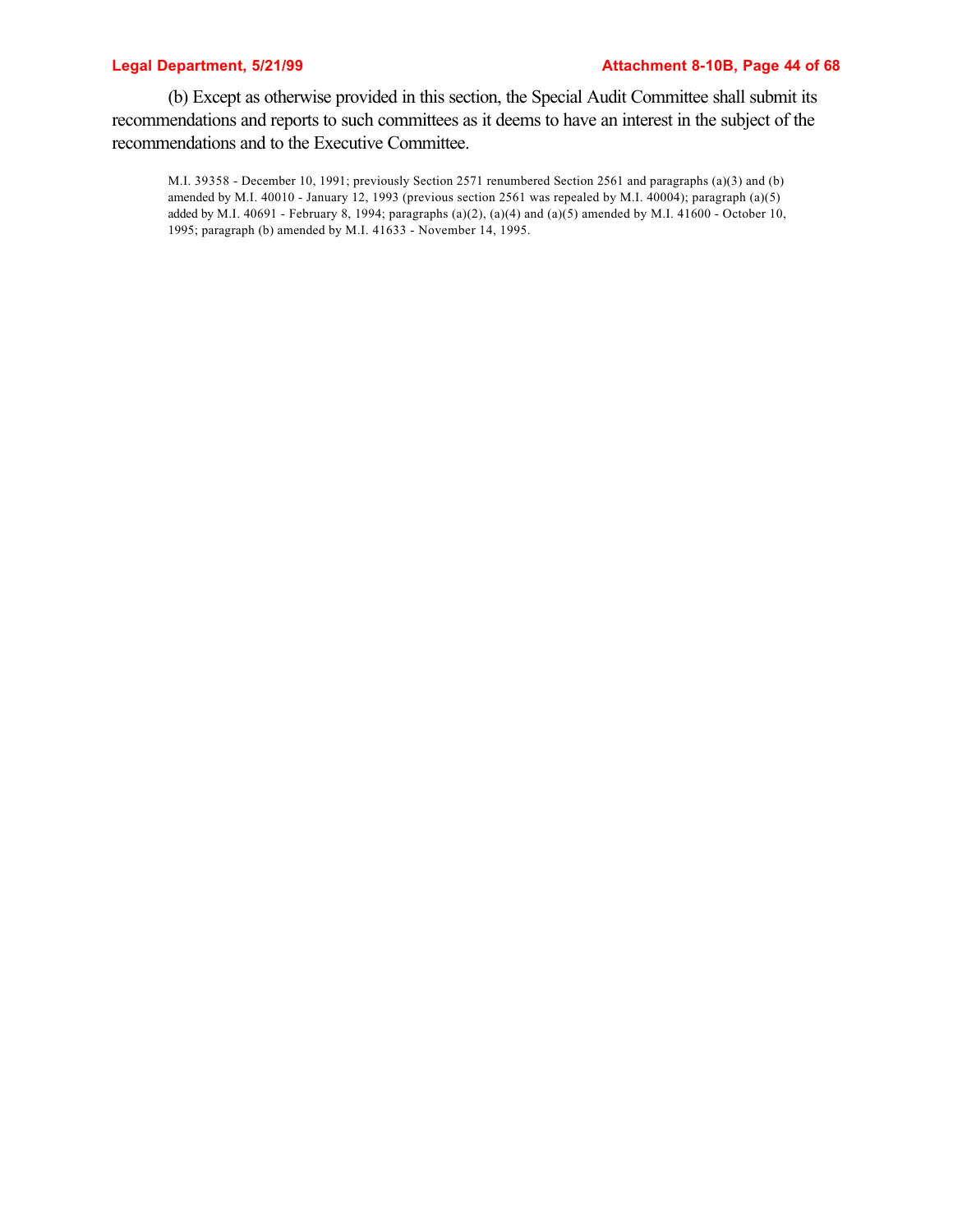## **SPECIAL COMMITTEE ON REAL PROPERTY MANAGEMENT**

Sec.

2570. Membership

2571. Duties and Functions

2572. Relations with Standing Committees

### **§ 2570. Membership.**

The Special Committee on Real Property Management shall consist of fifteen directors, selected at large by the Chair of the Board.

Previous Section 2570 repealed by M.I. 40715 - March 8, 1994. M.I. 41599 - October 10, 1995; previous Section 2593 renumbered to Section 2570 and amended by M.I. 42193 - December 10, 1996; amended by M.I. 42631 - September 9, 1997.

## **§ 2571. Duties and Functions.**

 (a) The Special Committee on Real Property Management shall study, advise and make recommendations with regard to:

(1) Policies for the acquisition of rights-of-way;

 (2) The purchase, sale, and leasing of land and buildings, including the performance of oversight and coordination of the District's various office space needs including, but not limited to, the development of Union Station Headquarters and business development opportunities for real property.

(3) The incidental use of land in farming operations and otherwise;

(4) The operation and maintenance of buildings;

(5) The acquisition and operation of office and garage facilities;

(6) The selection of appraisers and the determination of the scope of their assignments;

 (7) The fixing of purchase price, and the initiation and conduct of condemnation and other proceedings relating to the purchase or sale of land or interests in property and related negotiations;

 (8) Proposed amendments to the Metropolitan Water District Act affecting the acquisition, ownership and sale of land by the District;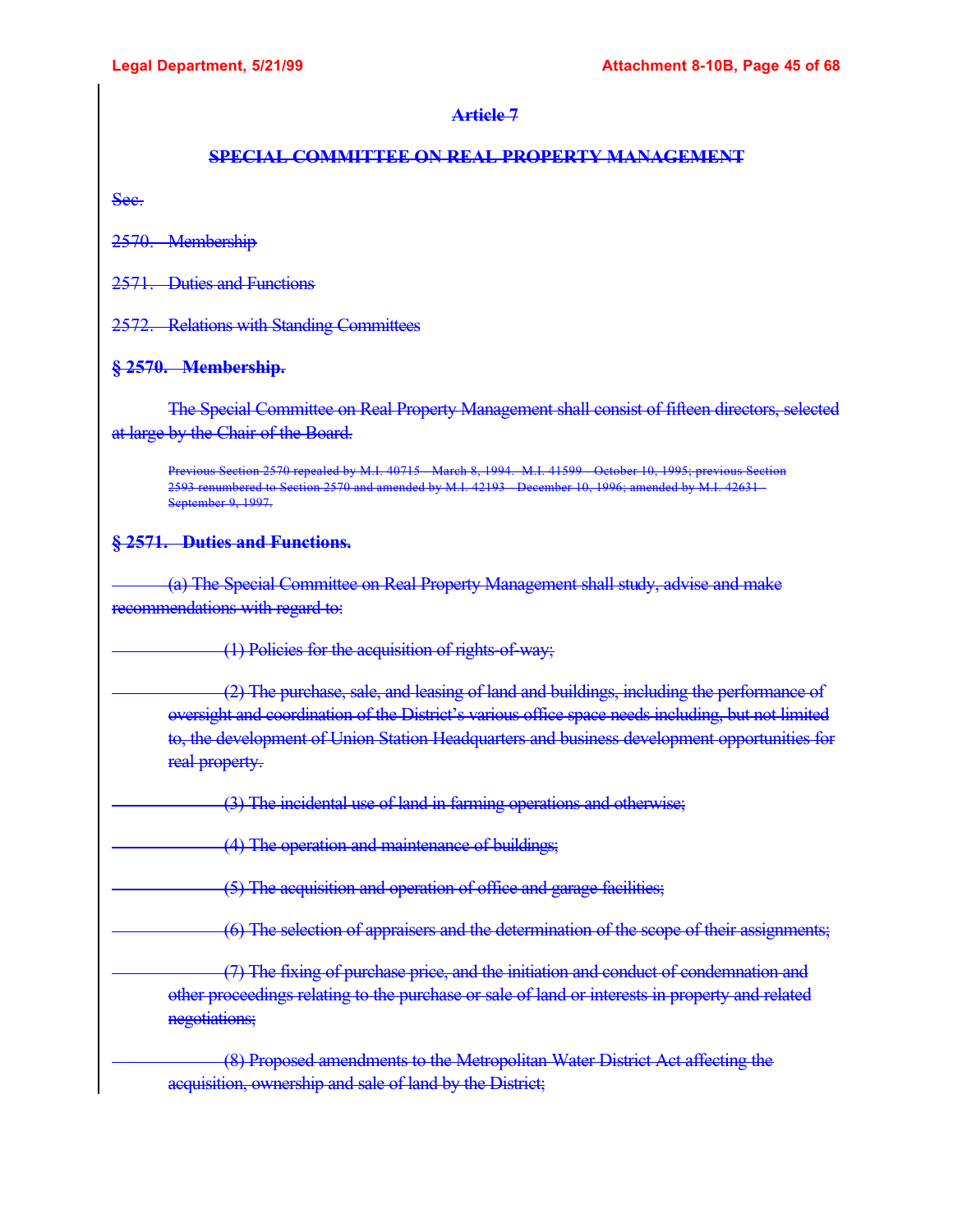(9) Such matters as may come to its attention as a result of inspection trips of the District's properties, which the committee shall endeavor to make at least once a year.

 (10) The purchase, management and disposition of personal property assets such as equipment and vehicles.

(11) Business development opportunities relating to real property.

 (b) The Special Committee on Real Property Management shall hold the hearing and make the recommendation to the Board of Directors as to whether to adopt a resolution of necessity to acquire property by eminent domain, as set forth in Section 8207(a).

Previous 2571 repealed by M.I. 40715 - March 8, 1994. M.I. 41599 - October 10, 1995 2593 renumbered to Section 2571 and amended by M.I.  $\overline{42193}$  December 10, 1996; paragraph (2) amended a<br>paragraph (11) added by M.I. September 14, 1998.  $\frac{1}{2}$  paragraph (11) added by M.I.

#### **§ 2572. Relations with Standing Committees.**

 The reports of the Special Committee on Real Property Management relating to adoption of resolutions of necessity to acquire property by eminent domain shall be made to the Legal and Claims Committee and the Board of Directors. Other matters requiring action by the Board of Directors shall be reported directly to the Board. On matters not requiring action by the Board of Directors, the Special Committee on Real Property Management shall make reports to the Executive Committee.

Previous Section 2572 repealed by M.I. 40715 March 8, 1994. M.I. 41599 October 10, 1995; previous Section 2593 renumbered to Section 2572 and amended by M.I. 42193 - December 10, 1996; amended by M.I. 42503 - July 8, 1997.

[Previous Article 7 sections 2570-2572 repealed by M.I. 40715 - March 8, 1994]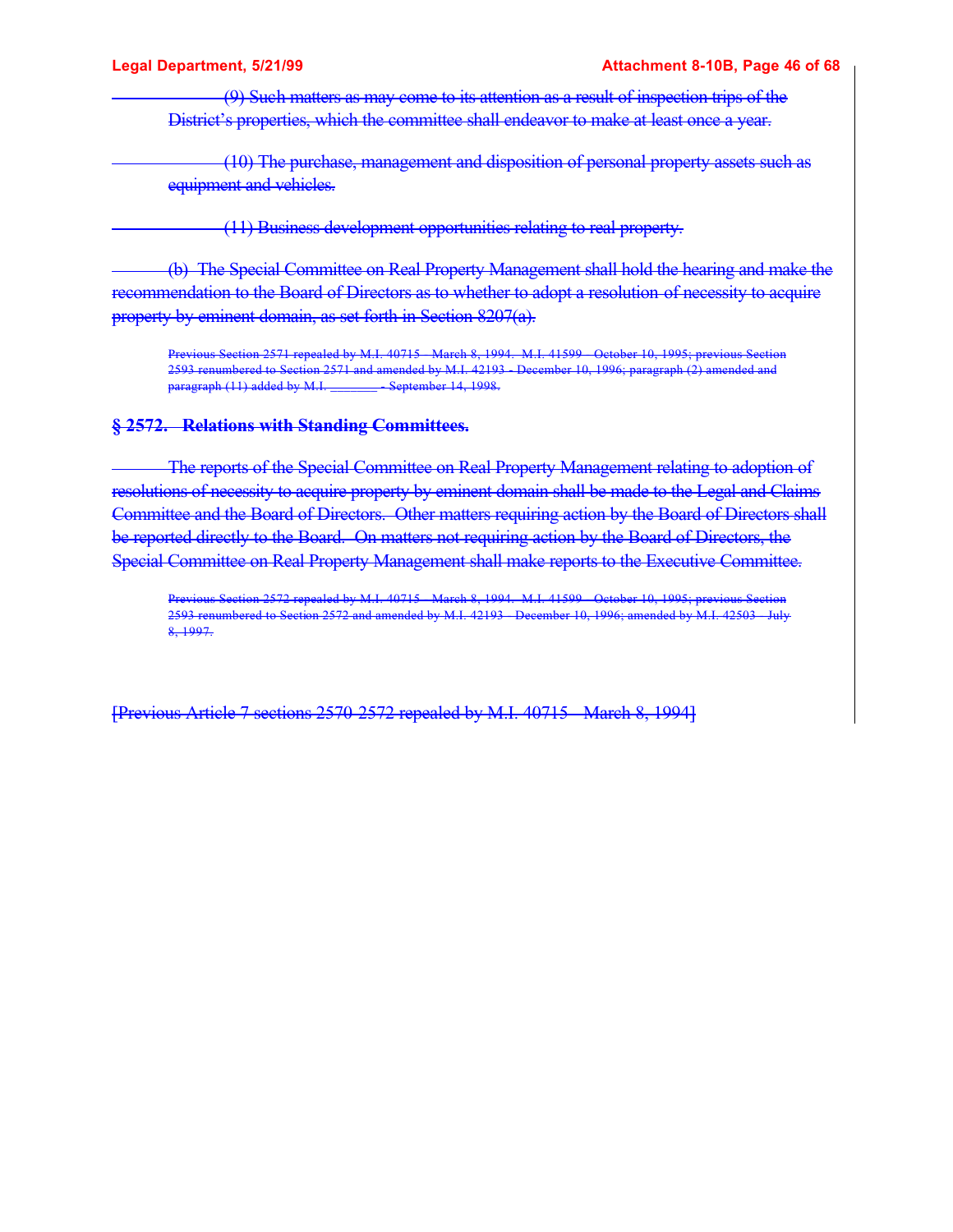## **Article 7.5**

## **SPECIAL COMMITTEE ON DEPARTMENT HEAD COMPENSATION**

Sec.

2575. Membership

2576. Duties and Functions

## **§ 2575. Membership.**

 The Special Committee on Department Head Compensation shall consist of the chairs of the standing committees. The chair shall be the Chair of the Board. The vice-chair shall be selected by the chair.

M.I. 40728 March 8, 1994.

## **§ 2576. Duties and Functions.**

 The Special Committee shall annually interview and evaluate the performance of each of the Department Heads. Based on the performance appraisal and other information deemed relevant, the committee shall make recommendations to the Board on the salary and other compensation of each Department Head in advance of the June meetings, with any changes to be effective at the start of the payroll period nearest to July 1.

M.I. 40728 March 8, 1994.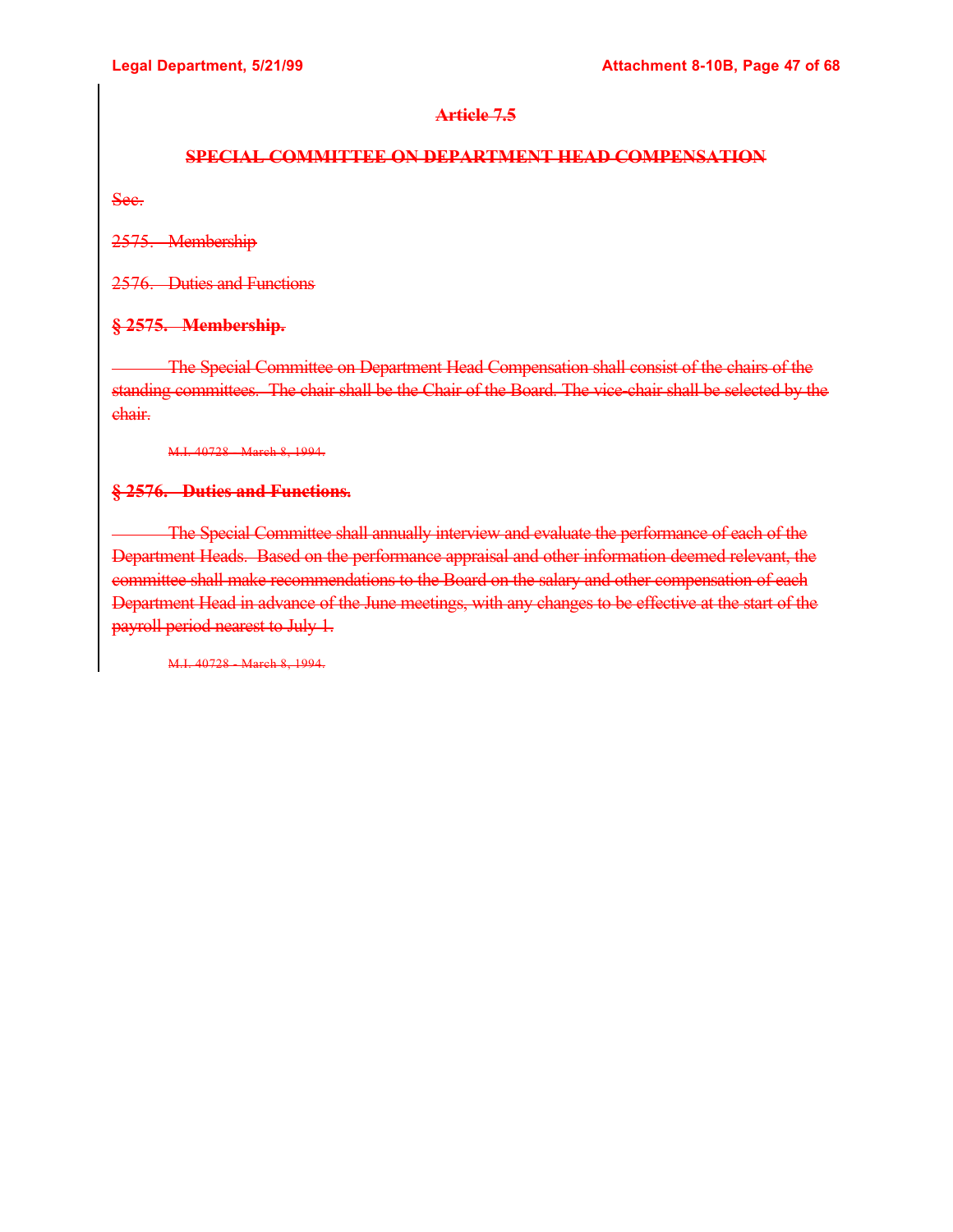## **SPECIAL GOALS AND OBJECTIVES COMMITTEE**

Sec.

2580. Membership

2581. Duties and Functions

## **§ 2580. Membership.**

 The Special Goals and Objectives Committee shall consist of eleven members comprised of the Chairs of the Standing Committees and members selected at large by the Chairman of the Board.

M.I. 40004 January 12, 1993 (previous section 2580 renumbered section 2570); amended by M.I. 41388 May 9, 1995.

## **§ 2581. Duties and Functions.**

 The Special Goals and Objectives Committee shall monitor the progress of, and propose modifications to, the Board's goals in light of then existing and projected future conditions. The Committee shall report its determinations and recommendation to the Executive Committee.

M.I. 40004 - January 12, 1993 (previous section 2581 renumbered section 2571).

[Article 8.5 - Special Committee on Financial Policy, Sec. 2585, Repealed by M.I. 41755 - February 13, 1996]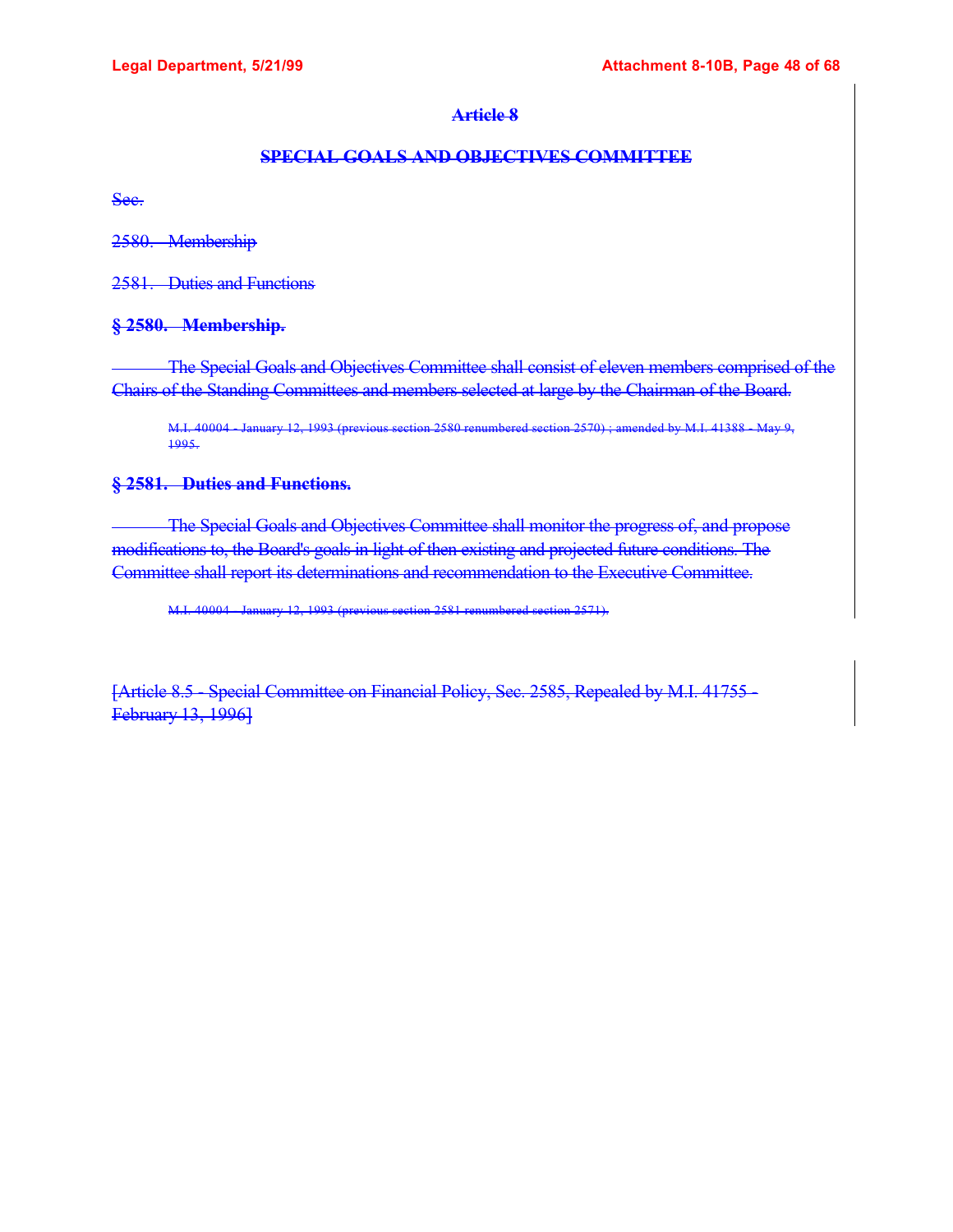## **AD HOC COMMITTEES**

Sec.

2590. Electric Industry Restructuring Ad Hoc Committee

2591. Bay/Delta Political Advisory Committee

2592. Ad Hoc Committee on Exemption Appeal

## **§ 2590. Electric Industry Restructuring Ad Hoc Committee.**

 (a) The Electric Industry Restructuring Ad Hoc Committee shall consist of fifteen directors. The chair and vice chair of the Ad Hoc Committee shall be appointed by the Chair of the Board and shall serve at the Chair's pleasure.

 (b) With the objective of assuring that Southern California will continue to have adequate water supplies at affordable cost, the Electric Industry Restructuring Ad Hoc Committee shall monitor developments of concern to the District affecting energy supplies available for meeting the District's water supply needs and how restructuring in the electric industry impacts these supplies. From time to time, the Ad Hoc Committee shall report matters of significance to the Engineering and Operations Committee and to the Board.

 (c) The Electric Industry Restructuring Ad Hoc Committee may be disbanded at such time as the Chair of the Board determines that its continued existence is no longer required.

M.I. 36607 May 5, 1987; Article 8 renumbered to Article 9, Section 2570 renumbered to Section 2580 by M.I. 39358 - December 10, 1991; Article 9 renumbered to 10 and Section 2580 to Section 2590 by M.I. 39454 - February 11, 1992; Article 10 renumbered to 9 by M.I. 40004 - January 12, 1993; amended by M.I. 42193 - December 10, 1996; paragraph (a) amended by M.I. 42631 - September 9, 1997.

## **§ 2591. Bay/Delta Political Advisory Committee.**

 (a) The Bay/Delta Political Advisory Committee shall consist of 11 members selected at large by the Chairman of the Board.

(b) The Bay/Delta Political Advisory Committee shall:

 (1) Study, advise and make recommendations regarding the protection of the District's water supply from, and mitigation of the impacts of water development on, the Bay/Delta Estuary;

 (2) Study, advise and make recommendations regarding comprehensive solutions to Bay/Delta Estuary problems which will benefit water supply reliability, water quality and environmental and other beneficial instream uses of the waters of the Bay/Delta Estuary;

 (3) Study, advise and make recommendations regarding the Integrated Resource Planning Process; and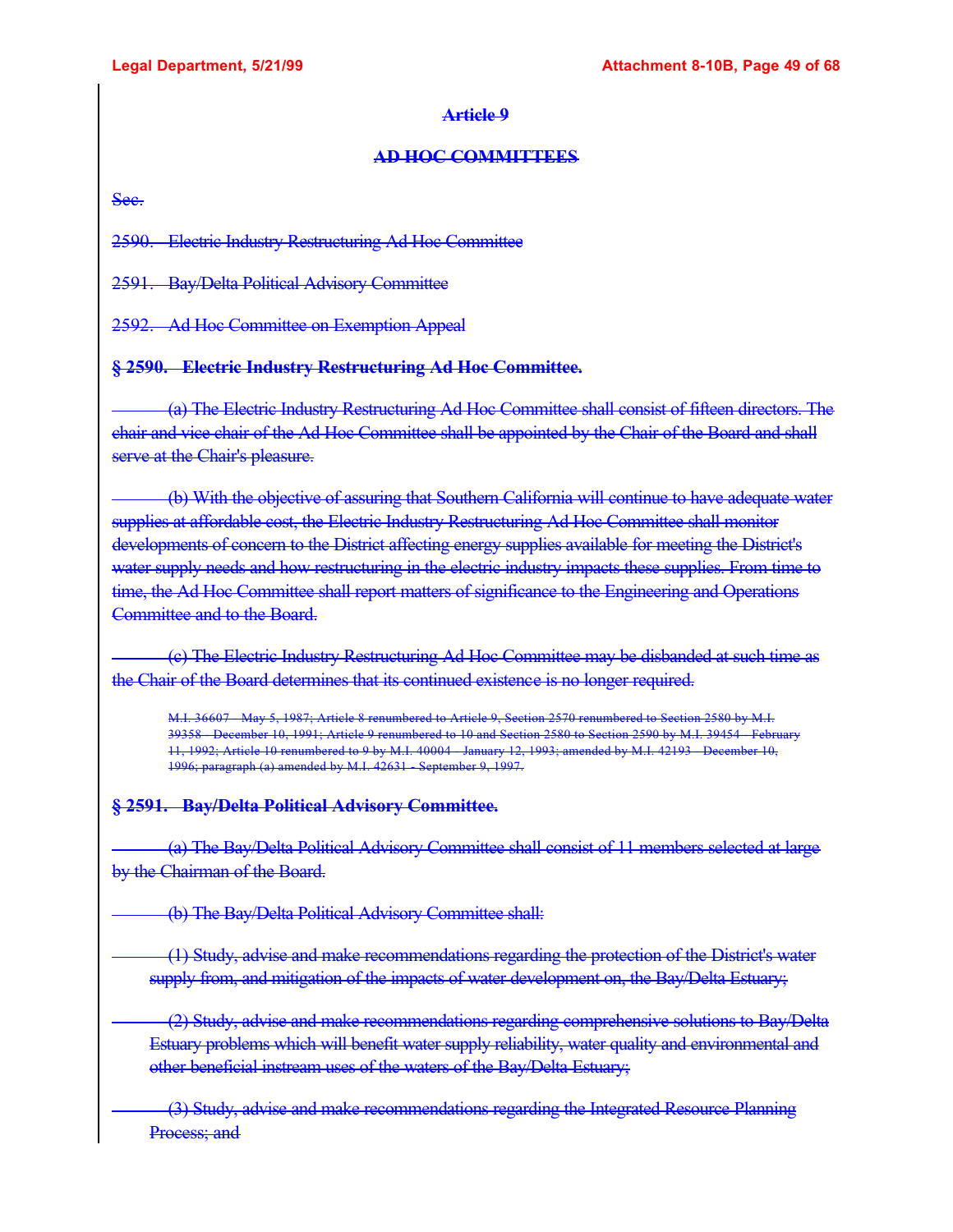(4) Consider the effect of existing and proposed federal, state and local environmental, water supply and water conveyance statutes and regulations on the District's interest in the Bay/Delta Estuary.

 (c) The Bay/Delta Political Advisory Committee shall report its advice and recommendations to the Water Planning and Resources Committee.

M.I. 40785 - April 12, 1994; paragraph (c) amended by M.I. 41389 - May 9, 1995; paragraph (a) amended by M.I. 41483 - July 11, 1995; paragraph (c) amended by M.I. 41633 - November 14, 1995.

## **§ 2592. Ad Hoc Committee on Exemption Appeals.**

 (a) The Ad Hoc Committee on Exemption Appeals shall consist of five directors, selected at large by the Chair of the Board.

 (b) The Ad Hoc Committee on Exemption Appeals shall review and make recommendations, at their discretion, regarding determinations by the General Manager with respect to appeals concerning readiness-to-serve charges, new demand charges,, and connection maintenance charges.

 (c) The Ad Hoc Committee on Exemption Appeals shall review and make recommendations regarding appeals from determinations by the General Manager to deny or qualify an application for exemption from the water standby charge.

 (d) The Ad Hoc Committee on Exemption Appeals shall report its make recommendations, as appropriate, to the Board to affirm or reverse the General Manager's determinations.

M.I. 41468 June 13, 1995.

[Article 10, Sections 2595-2596 repealed by M.I. 41633 - November 14, 1995]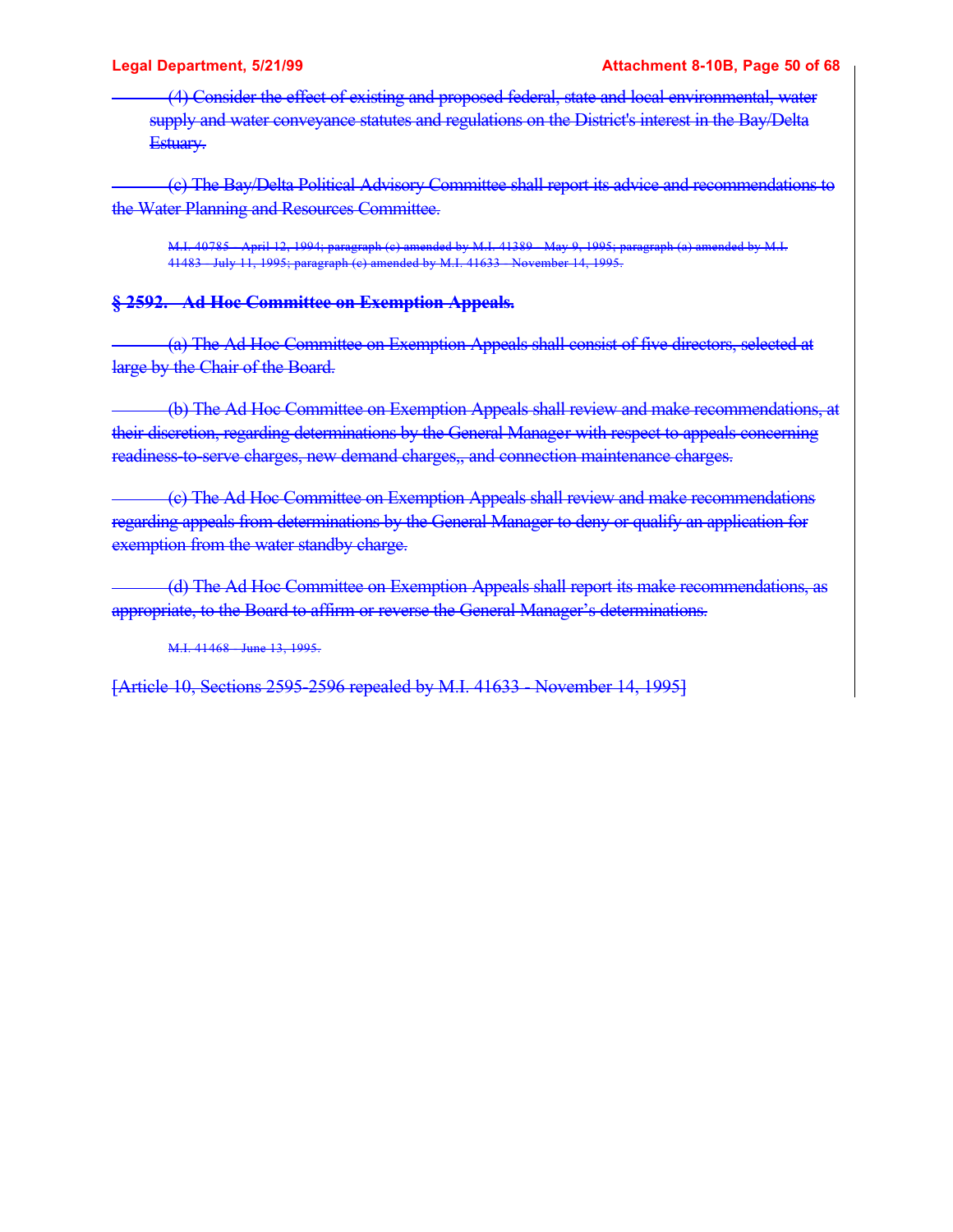#### **Chapter 6**

## **DIRECTORS**

| Article |                                   |      |
|---------|-----------------------------------|------|
| -1      | General                           | 2600 |
| 2       | <b>Inspection Trips</b>           | 2610 |
| 3       | Responsibilities of New Directors | 2615 |
| 4       | Miscellaneous                     | 2620 |

## **Article 1**

#### **GENERAL**

Sec.

2600. Directors. Assumption of Office

#### **§ 2600. Assumption of Office.**

(a) Before entering upon the duties of his office, each person appointed to be a director shall take and subscribe to an oath or affirmation conforming to that prescribed by Section 3 of Article XX of the California Constitution. Said oath or affirmation shall only be taken before a District officer or employee authorized to administer the oath.

(b) A person shall assume all rights and powers and be subject to all liabilities, duties and obligations of a director upon the taking of the oath administered in accordance with the provisions of Section 2600(a).

Section 201.1 - M.I. 35470 - January 8, 1985. Section 201.1 repealed and Section 2600 adopted by M.I. 36464 - January 13, 1987, effective April 1, 1987.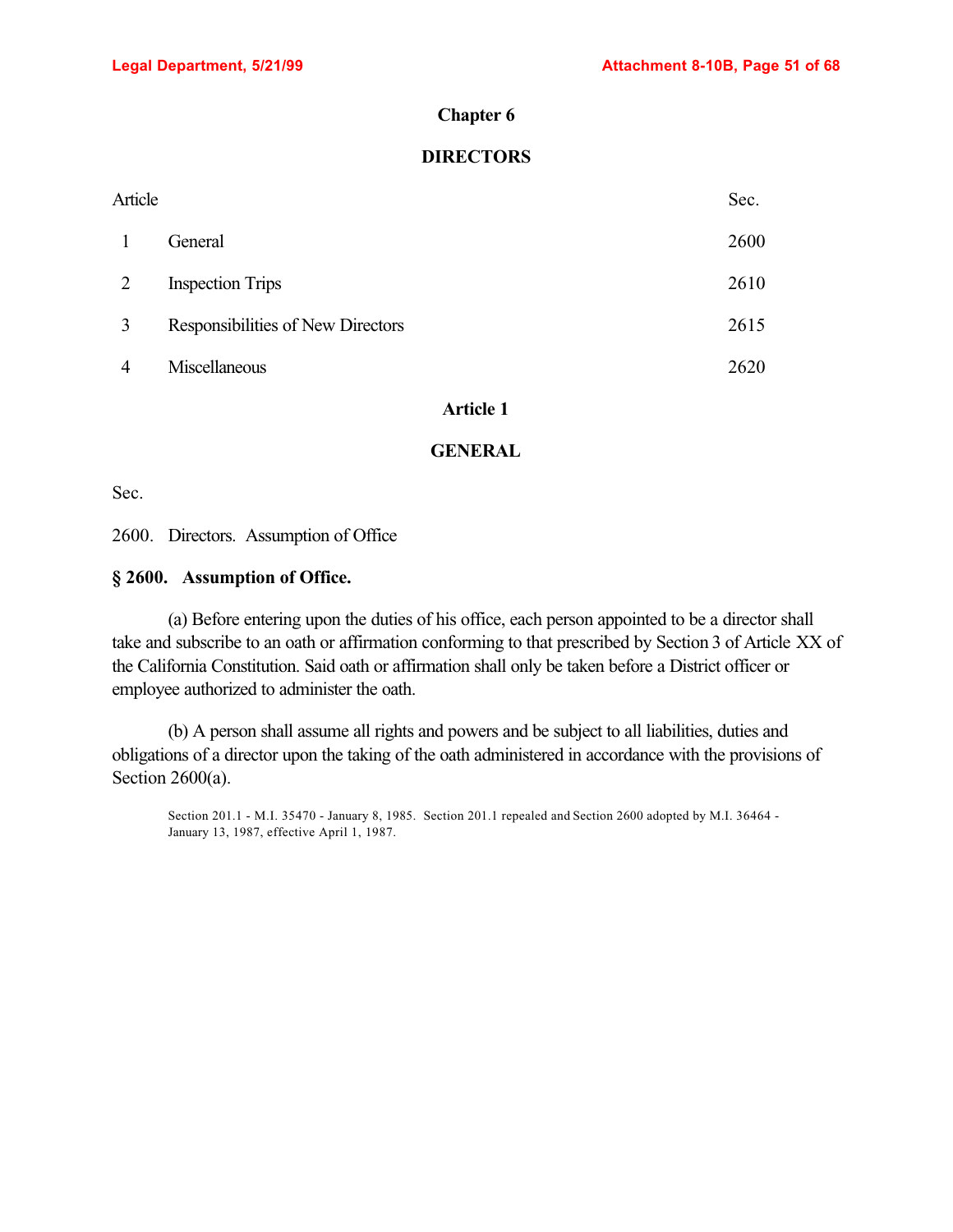## **INSPECTION TRIPS**

Sec.

| 2610. | Authorization |
|-------|---------------|
|-------|---------------|

- 2611. Colorado River Aqueduct System
- 2612. State Water Project
- 2613. One-Day Inspection Trips
- 2614. General Provisions

#### **§ 2610. Authorization.**

During each fiscal year (July 1 to June 30) each of the District's directors may sponsor field inspection trips of District and related facilities for the purpose of providing leading citizens and other interested persons, preferably from the agency represented by the director, with firsthand knowledge of the District's operations, as follows:

Either (A) one two-day trip or one three-day trip over the Colorado River Aqueduct System under Section 2611 and one one-day trip under Section 2613, or (B) three one-day trips over local State Water Project and District facilities and one one-day trip under Section 2613.

Res. 7651 - September 16, 1975; Section 401.1 amended by M.I. 32339 - July 11, 1978, repealed and new Chapter 401 reenacted by M.I. 33178 - March 11, 1980; Section 401.1 amended by M.I. 35592 - April 9, 1985; amended by M.I. 35785 - September 10, 1985; amended by M.I. 35852 - November 19, 1985. Section 401.1 repealed and Section 2610 adopted by M.I. 36464 - January 13, 1987, effective April 1, 1987; amended by M.I. 40768 - April 12, 1994.

### **§ 2611. Colorado River Aqueduct System.**

(a) The District will provide at its expense transportation, meals and lodging for trips over the Colorado River Aqueduct System and the District areas served by the aqueduct.

(b) The trip will include a stopover at the District Gene Field Headquarters guest lodge for either one night or two successive nights. Transportation is to be provided by a chartered bus or the District's van with driver. Lodging is to be provided at the Gene Field Headquarters guest lodge and meals and incidental expenses for members of the party are to be provided both en route and at Gene Field Headquarters.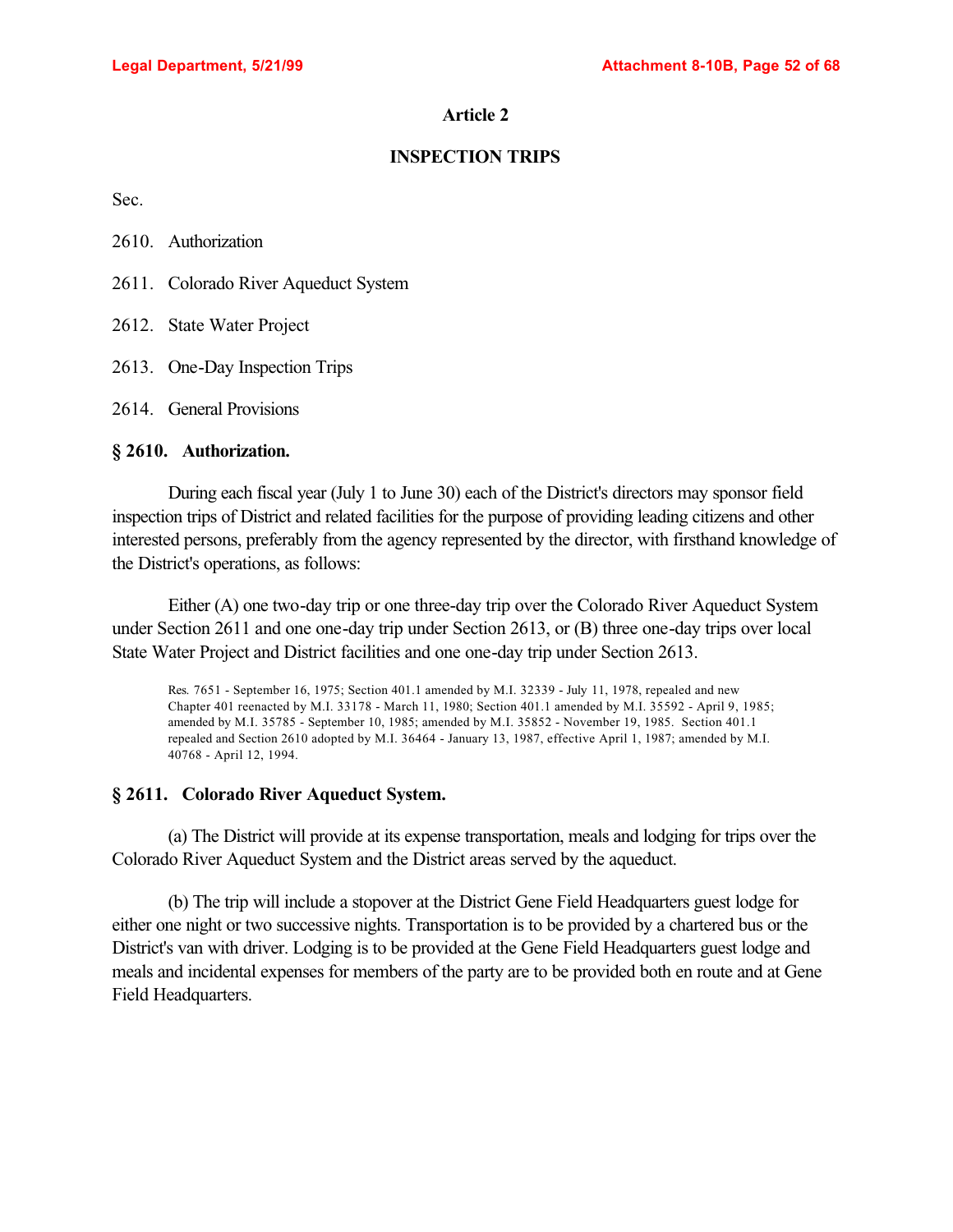(c) Lodging at District expense on Colorado River Aqueduct System trips is to be confined to lodging at Gene Field Headquarters guest lodge except in the event of lack of accommodations at the guest lodge.

Res. 7651 - September 16, 1975; repealed and new Chapter 401 reenacted by M.I. 33178 - March 11, 1980; paragraph (b) [formerly Section 401.2.1] amended by M.I. 35592 - April 9, 1985. Section 401.2 repealed and Section 2611 adopted by M.I. 36464 - January 13, 1987, effective April 1, 1987; amended by M.I. 40768 - April 12, 1994.

### **§ 2612. State Water Project.**

A two-day or a three-day inspection trip over State Water Project facilities is available upon written request indicating the reason for the proposed trip and a participants list in conformance with Section 2614. The Executive CommitteeSubcommittee on Travel and Inspection Trips must approve each trip.

(b) Transportation, meals and lodging for the three-day trips will be provided by the District at its expense. District facilities should be used whenever possible. If hotel or motel accommodations are required, moderately priced, double rooms shall be provided.

(c) When air travel is used, the District will pay the cost of air travel accident insurance in the amount of \$50,000 for each guest and the incidental expenses of the guests.

Res. 7651 - September 16, 1975; repealed and new Chapter 401 reenacted by M.I. 33178 - March 11, 1980; paragraph (a) [formerly Section 401.3] amended by M.I. 35785 - September 10, 1985. Section 401.3 repealed and Section 2612 adopted by M.I. 36464 - January 13, 1987, effective April 1, 1987; amended by M.I. 40768 - April 12, 1994.

### **§ 2613. One-Day Inspection Trips.**

The District will provide at its expense a chartered bus or the District's van with driver for inspection of District and State Water Project facilities. In addition, the District will provide at its expense normal meals that occur during the inspection trip and will pay the incidental expenses of the guests.

Res. 7651 - September 16, 1975; repealed and new Chapter 401 reenacted by M.I. 33178 - March 11, 1980; Section 401.4 amended by M.I. 35592 - April 9, 1985. Section 401.4 repealed and Section 2613 adopted by M.I. 36464 - January 13, 1987, effective April 1, 1987; amended by M.I. 40768 - April 12, 1994.

#### **§ 2614. General Provisions.**

(a) The purpose of these trips is to disseminate District information; provide elected and appointed officials, members of the business and environmental communities, members of the media, and other leading citizens and interested persons from each member public agency with visual inspection of District and related facilities; and acquaint them with issues facing the water industry and the District's operations, programs, and objectives, both present and future. Each director shall be responsible for the individual selection of guests, the choice of inspection trip and the inspection trip dates.

(b) It is each director's obligation to periodically sponsor inspection trips.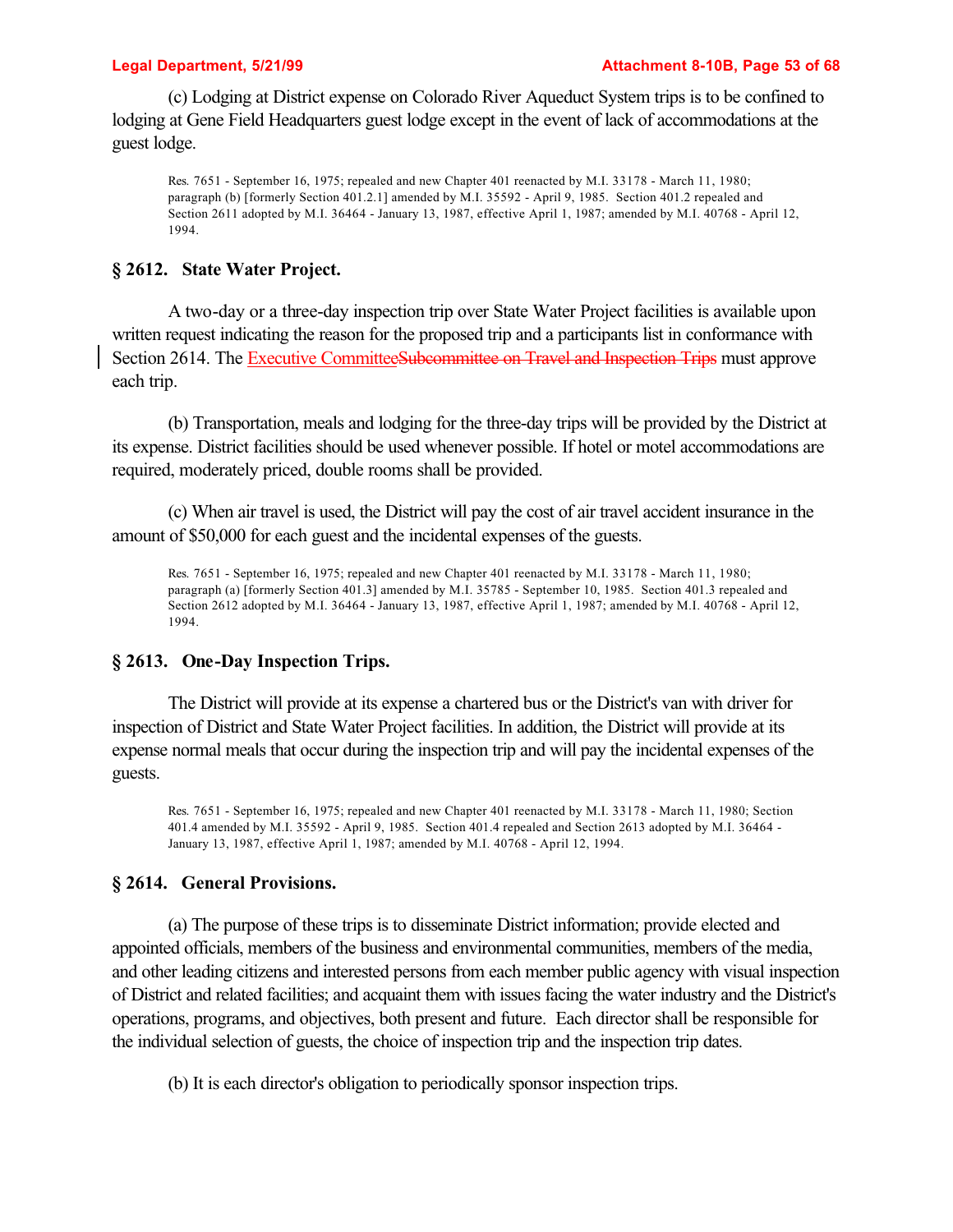#### **Legal Department, 5/21/99 Attachment 8-10B, Page 54 of 68**

(c) In order to give these educational inspection trips the broadest coverage, it shall be the practice to avoid having repeat guests. Generally, inspection trip guests should be selected from within the area of the public agency represented by the sponsoring director. Each director should strive to select guests who occupy positions of leadership in their communities and other interested persons.

(d) Directors who have a limited number of opinion leaders whom they feel would be of benefit to Metropolitan to include on an inspection trip may co-sponsor a trip with another director in a like situation.

(e) Directors shall accompany their guests on inspection trips they sponsor except in cases of illness, emergency or other exceptional circumstances, and shall accompany them throughout all portions of the trip.

(f) The number of invited guests on any District inspection trip shall not exceed 36.

(g) District expense for transportation and meals on any inspection trip is to be limited to the normal travel routes to and from District facilities.

(h) If the director sponsoring the trip so desires, a reasonable amount of time will be set aside during the inspection trip for a discussion of the water problems of the member public agency as they relate to the District. Reasonable distribution of written material concerning the member public agency also will be permitted.

(i) Itineraries, transportation, lodging and meals for District inspection trips shall be standardized to the extent possible in order to minimize costs. Variations from standard itineraries to accommodate special conditions may be authorized by the Executive CommitteeSubcommittee on Travel and Inspection Trips.

(j) Directors are urged to consider scheduling their Colorado River Aqueduct inspection trips for Thursday, Friday and Saturday or Saturday, Sunday, and Monday rather than Friday, Saturday, and Sunday in order to allow two trips to be conducted over the same weekend and, thus, accommodate more directors' requests for preferred-month dates.

(k) Trip groups numbering ten or less may be required to share the Gene Field Headquarters guest lodge with another group or groups.

(l) The Public Affairs Communications Division will not accept reservations for inspection trips prior to April 1 for the following fiscal year.

(m) Inspection trip dates are assigned on a date/time-request-received basis. Conflicts will be resolved by consultation with affected directors. Continuing disputes shall be resolved by the Executive CommitteeSubcommittee on Travel and Inspection Trips.

(n) In the event a director is unable to schedule a trip because of lack of an open date when he/she submits his/her reservation, he/she shall be accorded priority the next fiscal year.

(o) Alcoholic beverages will not be provided at District expense.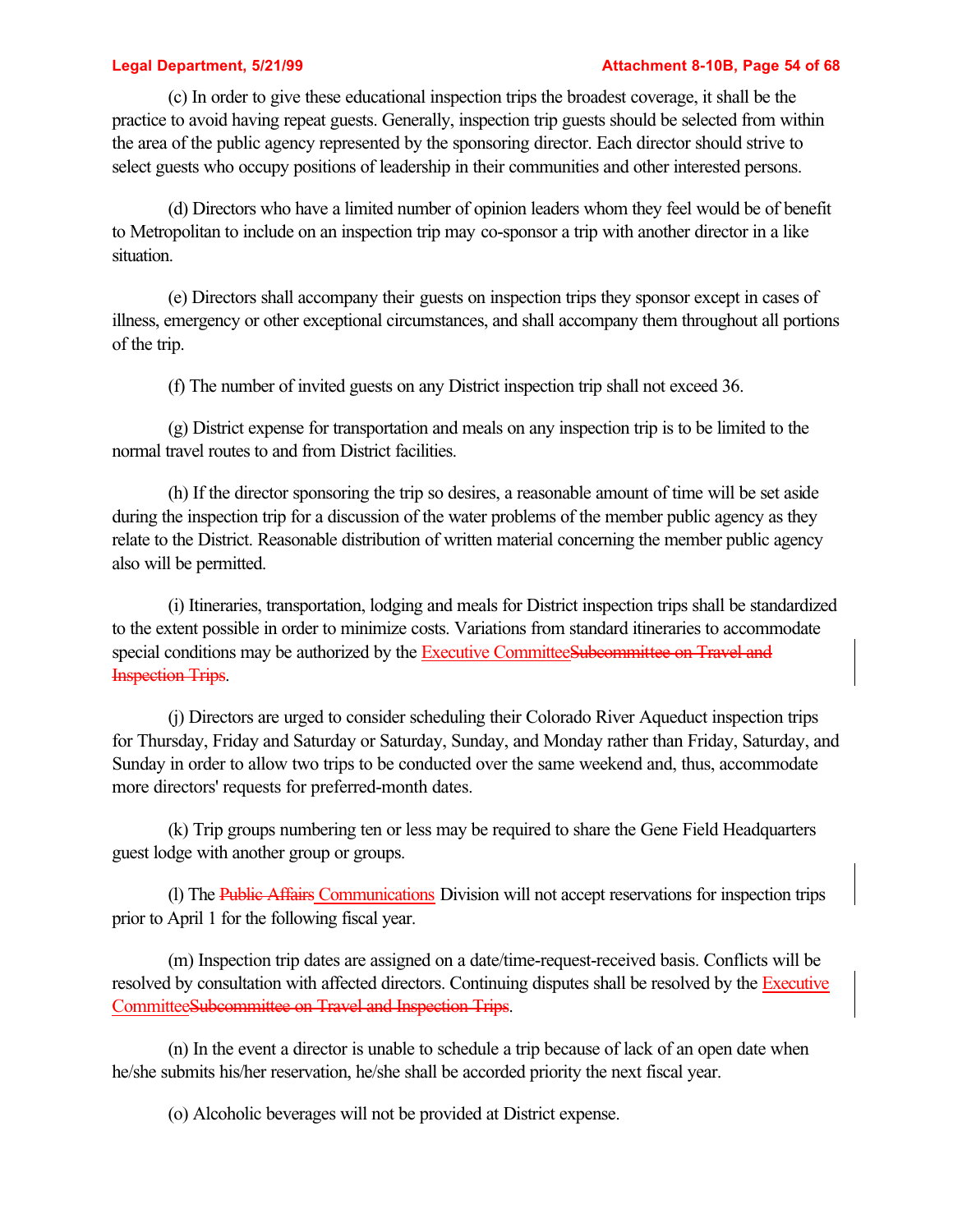(p) Tipping of District employees, is strictly prohibited and any employee accepting a gratuity is subject to dismissal. The CommunicationsPublic Affairs Representative on the trip will handle the tip for the bus driver and any other tips which are appropriate.

(q) All necessary expenses of any District director or any member of the District staff incurred in connection with any of the above trips will be paid by the District.

(r) The Executive CommitteeSubcommittee on Travel and Inspection Trips may permit directors within the same member public agency to transfer inspection trips among themselves if the subcommittee determines that the transfer is in the best interests of the District. Acceptance of an inspection trip sponsored by another director shall not affect a director's right to sponsor an inspection trip under the other provisions of this chapter. Directors of one public agency may not transfer their inspection trips to directors of another public agency.

Res. 7651 - September 16, 1975, as amended by Res. 7665 - April 13, 1976, M.I. 32339 - July 11, 1978, M.I. 32690 -- April 10, 1979, M.I. 32869 - August 17, 1979, M.I. 32944 - October 9, 1979, and M.I. 33042 - December 11, 1979 repealed and new Chapter 401 - Section 401.5 reenacted by M.I. 33178 - March 11, 1980; paragraphs (k) and (m) [formerly Sections 401.5.11 and 401.5.13] amended by M.I. 35592 - April 9, 1985; paragraphs (h), (m) and (o) [formerly Sections 401.5.8, 401.5.13 and 401.5.15] amended by M.I. 35765 - August 20, l985; paragraph (m) amended by M.I. 35992 - March 11, l986. Section 401.5 repealed and Section 2614 adopted by M.I. 36464 - January 13, 1987, effective April 1, 1987; amended by M.I. 40768 - April 12, 1994.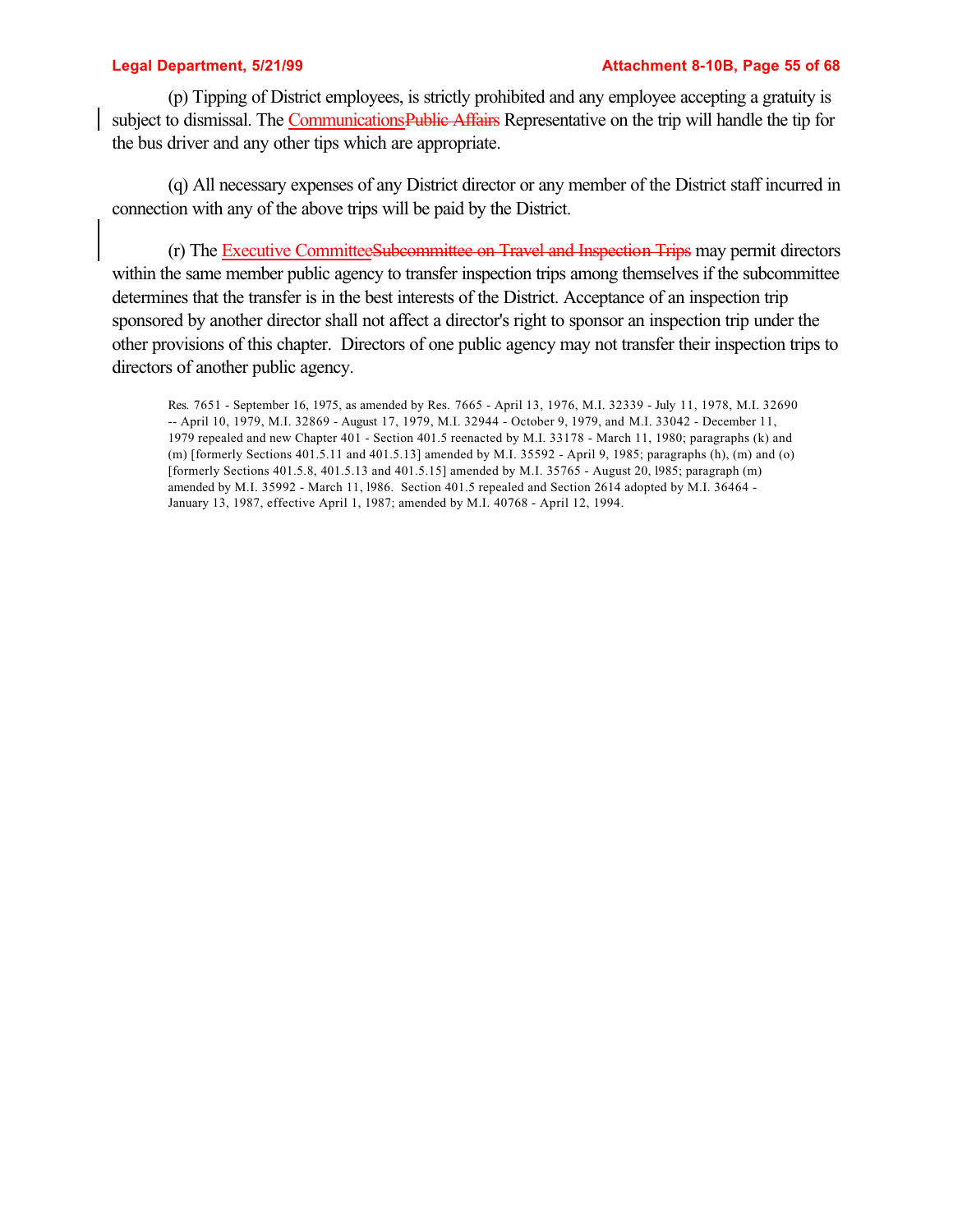## **RESPONSIBILITIES OF NEW DIRECTORS**

Sec.

2615. Obligations

2616. Inspection Trip Sponsorship Duty

## **§ 2615. Obligations.**

It is the obligation of new members of the Board of Directors to participate in orientation and training.

(a) New director inspection trips of Colorado River Aqueduct and Domenigoni Valley Reservoir Eastside Reservoir Project facilities shall be scheduled quarterly by the Public Affairs Communications Division.

(b) Each new appointee to the Board within the first six months of being seated shall arrange for a member of the Public AffairsCommunications Division staff to provide a one-day orientation excursion to view various local District facilities.

M.I. 40768 - April 12, 1994.

### **§ 2616. Inspection Trip Sponsorship Duty.**

New directors are encouraged to participate as soon as possible in an inspection trip of the Colorado River Aqueduct system being sponsored by a fellow director, and, subsequently, to sponsor such a trip within his/her first year on the Board.

M.I. 40768 - April 12, 1994.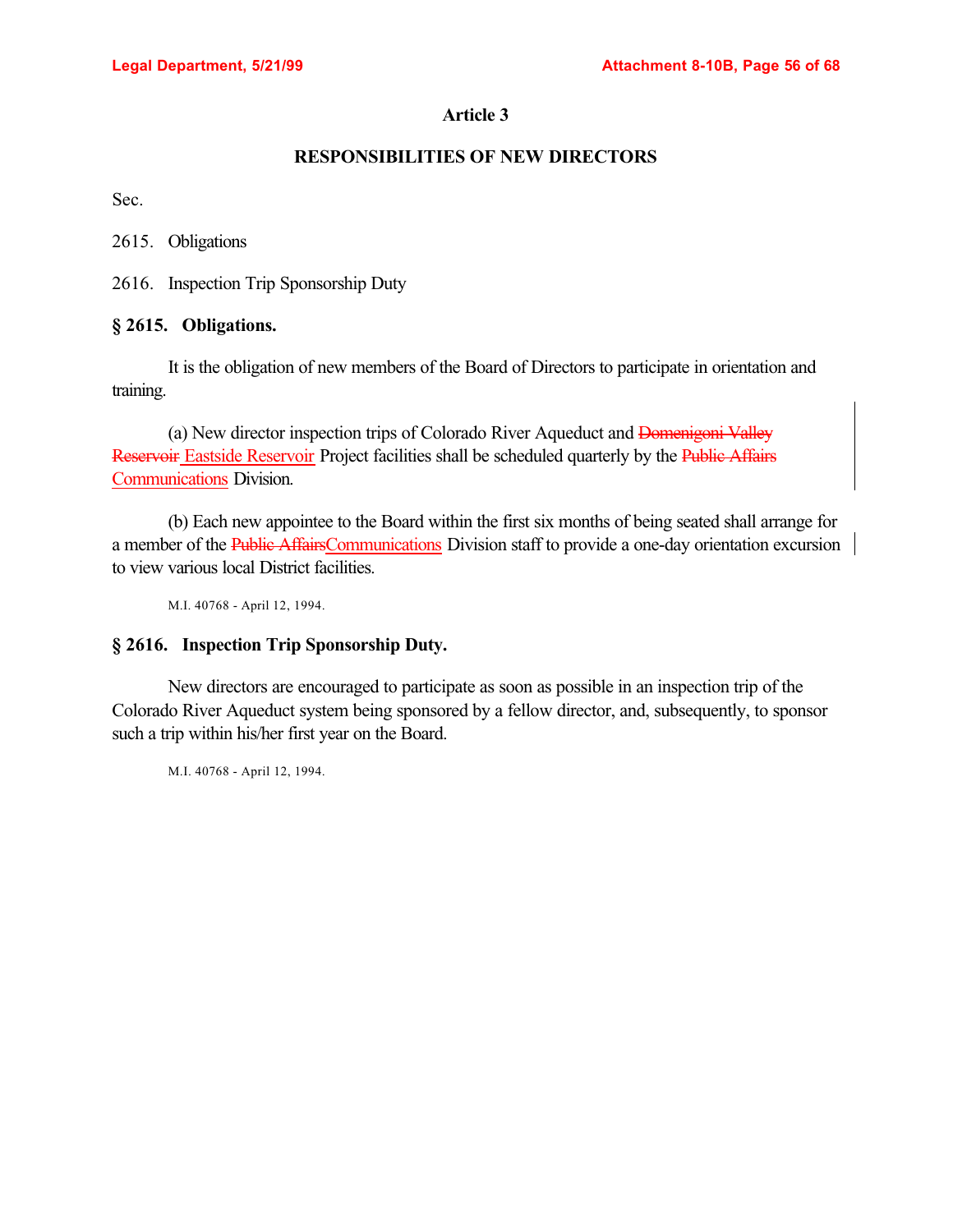## **MISCELLANEOUS**

Sec.

2620. Identification

2621. Blood Donations

#### **§ 2620. Identification.**

Identification cards shall be issued to all directors.

Section 409.1 based on M.I. 22585 - December 11, 1962. Section 409.1 repealed and Section 2620 adopted by M.I. 36464 - January 13, 1987, effective April 1, 1987; Article 3 renumbered by M.I. 40768 - April 12, 1994.

### **§ 2621. Blood Donations.**

Directors are now included as eligible recipients in the Employees' Association's blood bank. This eligibility also includes members of the immediate families of Metropolitan directors, whether or not said parties have ever donated blood, regardless of where the blood or derivatives are needed in the United States. "Immediate family" is defined as spouse, child, mother, father, brother, or sister.

Section 409.3 - M.I. 28948 - November 9, l971; renumbered Section 409.2 by M.I. 35592 - April 9, l985. Section 409.2 repealed and Section 2621 adopted by M.I. 36464 - January 13, 1987, effective April 1, 1987.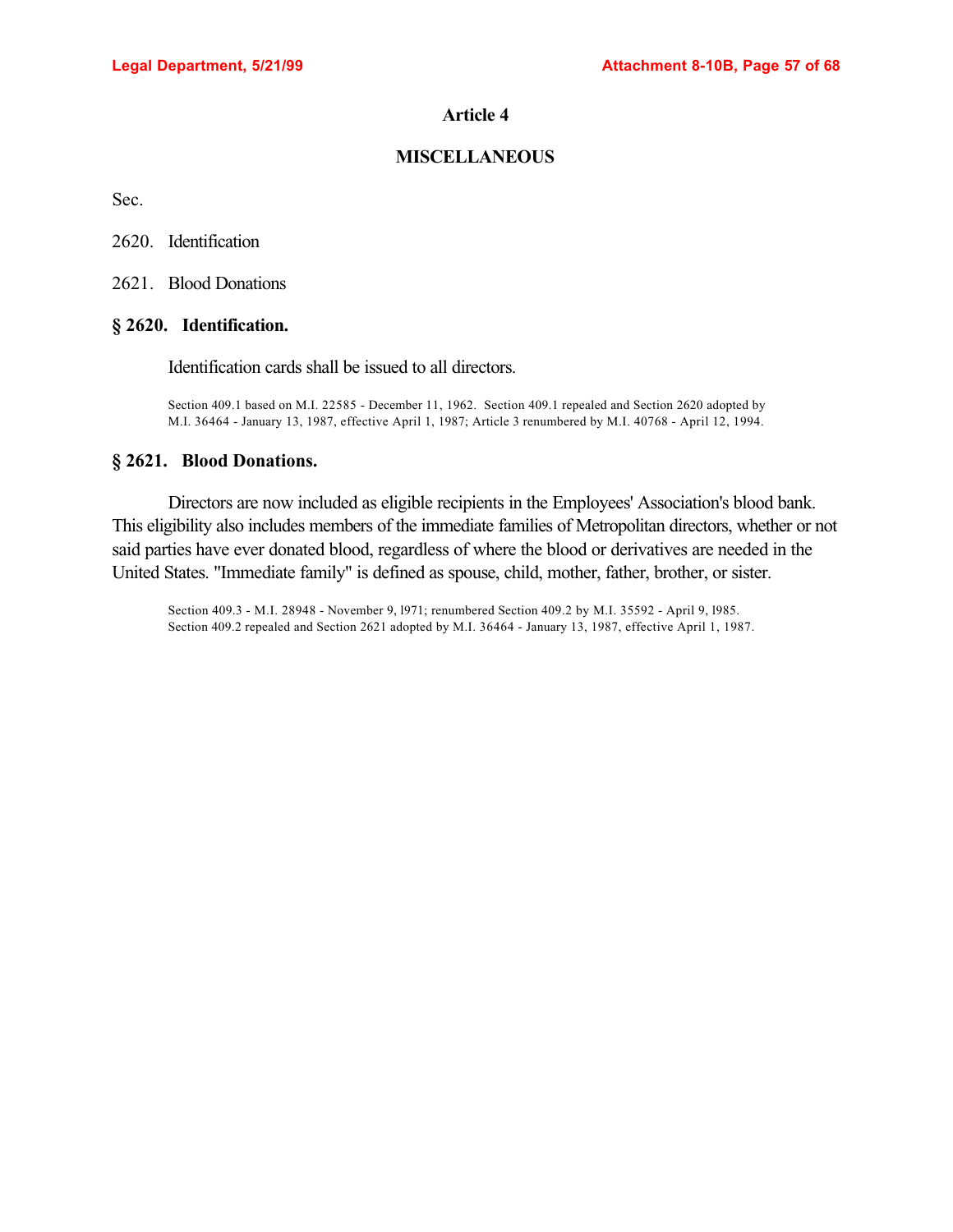## **Chapter 7**

## **PERIODIC STAFF REPORTS TO BOARD AND COMMITTEES**

| Article        |                          | Sec. |
|----------------|--------------------------|------|
|                | <b>Annual Reports</b>    | 2700 |
| $\overline{2}$ | Semi-annual Reports      | 2715 |
| 3              | <b>Quarterly Reports</b> | 2720 |
| 4              | <b>Monthly Reports</b>   | 2740 |
|                | Miscellaneous Reports    | 2750 |

## **Article 1**

## **ANNUAL REPORTS**

Sec.

2700. General Manager's Annual Reports

2701. Treasurer's Annual Reports

## .**§ 2700. General Manager's Annual Reports.**

The General Manager shall annually make the following reports:

- (a) To the Board:
	- (1) On financial matters generally;

 (2) After consulting with the General Counsel, on the results of his review made pursuant to Section 5204 of District compliance with minimum fund requirements outlined in Sections 5201-5204 and with the articles and covenants contained in resolutions of issuance;

- (3) On all leases made during the preceding year under the authority of Section 8222 and 8223; and
- (4) On the status of appropriations pursuant to Section 5108(c).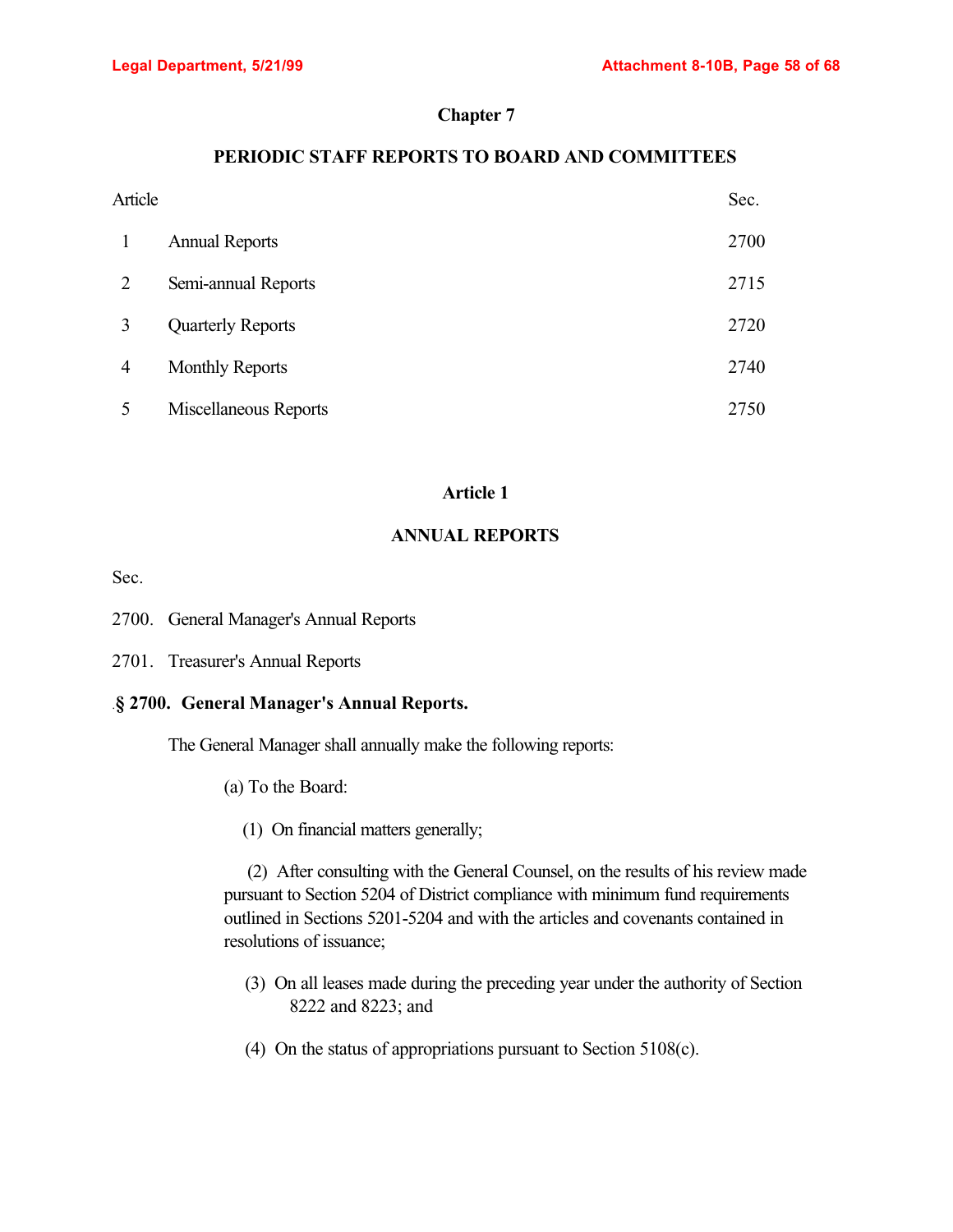(b)To the Engineering and Operations Committee on all consulting agreements in effect during the preceding year and the exercise of authority under Section 8103(k). Each such report shall indicate when a consultant is a former employee of the District.

Section 2700 adopted by M.I. 36464 - January 13, 1987, effective April 1, 1987; amended by M.I. 38303 - June 12, 1990.

## **§ 2701. Treasurer's Annual Reports.**

The Treasurer shall annually make the following reports:

- (a) To the Board, on the investment policy of the District.
- (b) To the Budget and Finance Committee:
	- (1) All payments after loss of a bond interest coupon made pursuant to Section 5104; and
	- (2) All issuances of duplicate bonds made pursuant to Section 5105.

Section 2701 adopted by M.I. 36464 - January 13, 1987, effective April 1, 1987; paragraph (b) amended by M.I. 42193 - December 10, 1996.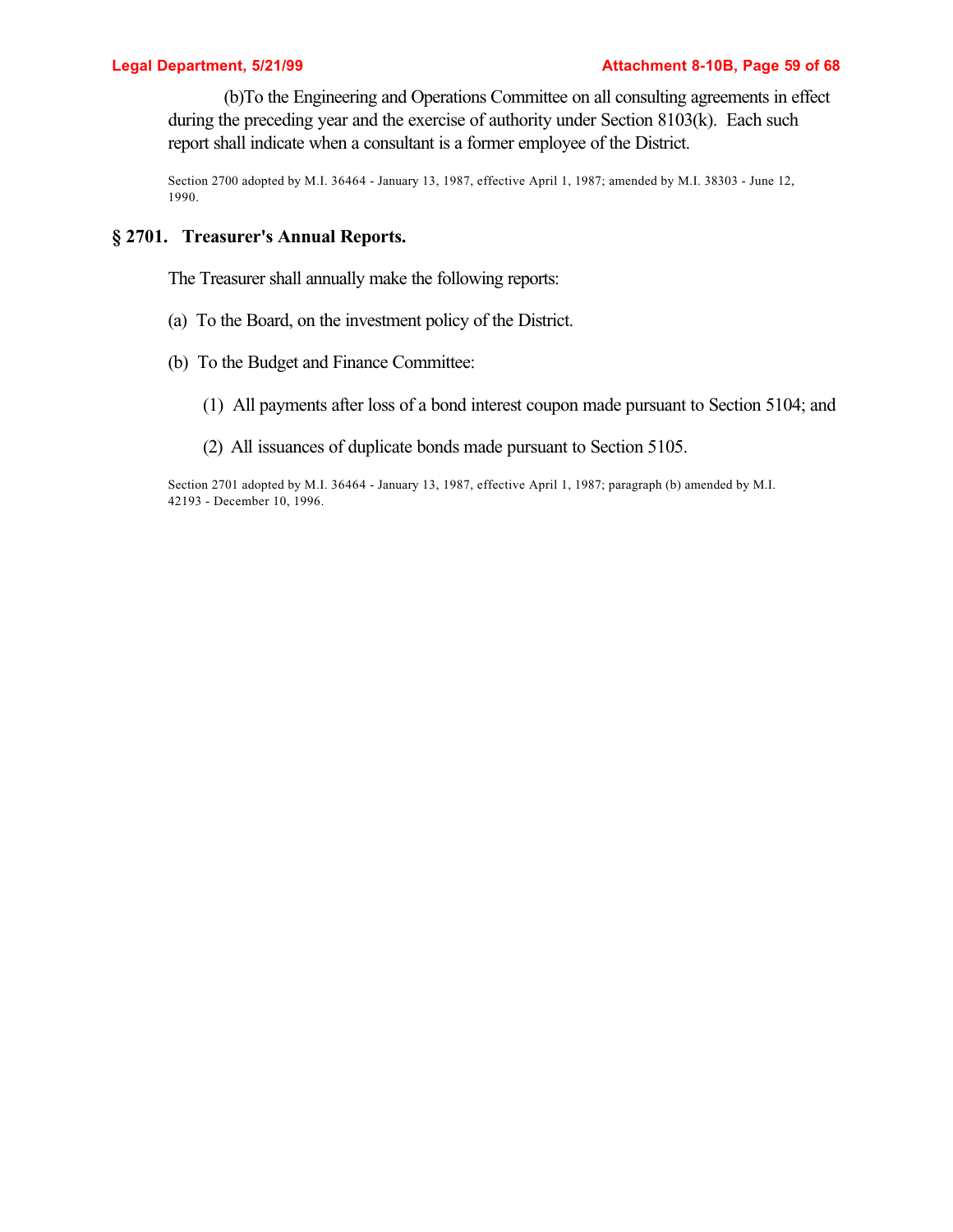# **SEMI-ANNUAL REPORTS**

Sec.

2715. General Manager's Semi-Annual Reports

# **§ 2715. General Manager's Semi-Annual Reports.**

The General Manager shall semi-annually report to the Organization and Personnel Executive Committee on the implementation of Sections 6300-6305 and on the status of the Affirmative Action Program.

Section 2715 adopted by M.I. 36464 - January 13, 1987, effective April 1, 1987.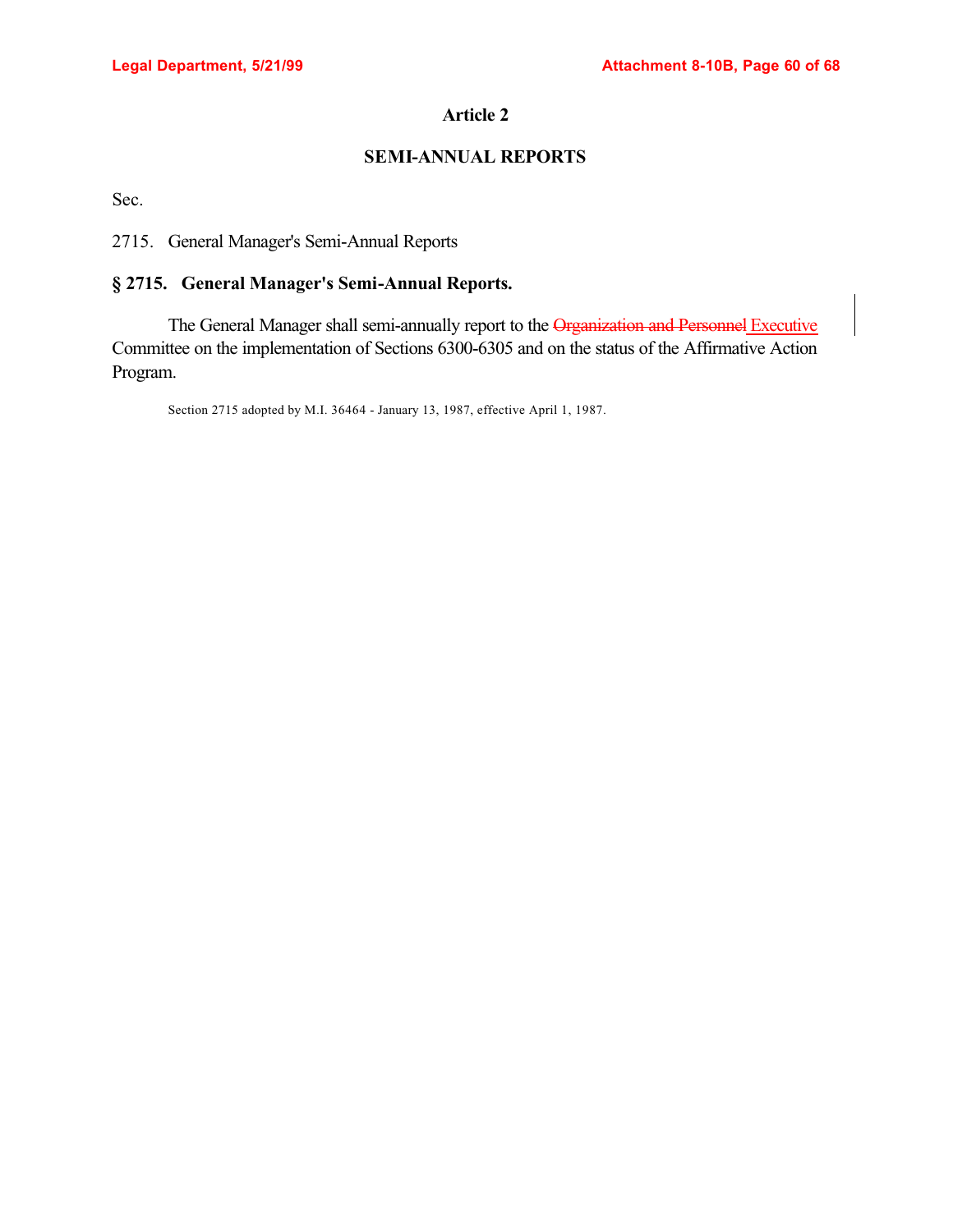## **QUARTERLY REPORTS**

Sec.

- 2720. General Manager's Quarterly Reports
- 2721. General Counsel's Quarterly Reports
- 2722. Auditor's Quarterly Reports

### **§ 2720. General Manager's Quarterly Reports.**

The General Manager shall quarterly make the following reports:

(a) To the Engineering and Operations Committee:

(1) On service connections approved by the General Manager pursuant to Sections 4700-4708 with the estimated cost and approximate location of each;

(2) On the execution of any relocation agreements involving an amount in excess of \$100,000 under the authority of Section 8118(a);

(3) On the execution of any contract authorized pursuant to Section 8121; and

(4) On the status of the Local Projects Program, including the execution of any Local Projects Program agreements under the authority of Section 4516.

(b) To the Special Committee on Real Property Management Subcommittee on Real Property and Asset Management:

(1) Deeds or grants accepted during the preceding quarter;

(2) Easements, or similar rights, granted during the preceding quarter under the authority of Section 8220, and shall also include in such report any relocation or protection agreement made in connection therewith;

(3) All leases made during the preceding quarter under the authority of Sections 8222 and 8223;

(4) The details of any transactions during the preceding quarter in which an improvement was disposed of in such a manner as to make the improvement available for subsequent use by a party other than the District; and

(5) Property sold pursuant to the authority granted by Section 8240 et seq.

(6) The status of all information technology projects throughout the organization.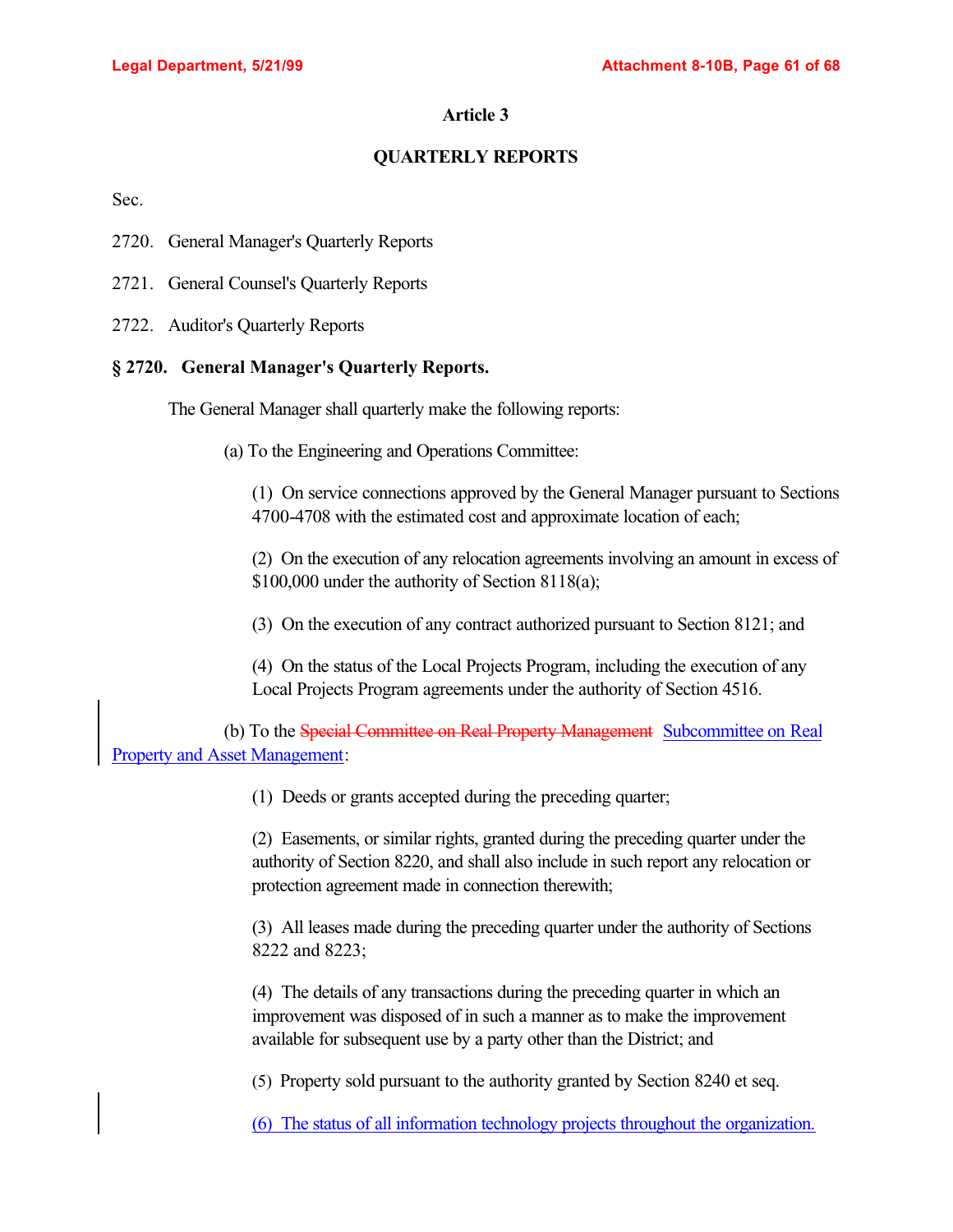(c) To the Legal and Claims Committee, jointly with the General Counsel, the exercise of any power delegated to them by Sections 6431, 6433 and 6434.

(d) To the Organization and Personnel Committee Subcommittee on Organization and Personnel on the employment of any consultant, the extension of any consulting agreement, and on the exercise of authority under Section 8103(k) and 8117 during the preceding calendar quarter. The report covering the last calendar quarter of the year may be combined with and included in the annual report. Each such report shall indicate when a consultant is a former employee of the District.

(e) To the Water Planning and Resources Committee on the status of the Local Projects Program, including the execution of any Local Projects Program agreements under the authority of Section 4516.

Section 2720 adopted by M.I. 36464 - January 13, 1987, effective April 1, 1987; paragraphs (a) and (d) amended by M.I. 39036 - June 11, 1991; paragraphs (a)(4) and (b)(e) added by M.I. 39080 - July 9, 1991; paragraph (f) added by M.I. 39840 - September 15, 1992; paragraph (f) repealed by M.I. 40768 - April 12, 1994; paragraph (e) amended by M.I. 41389 - May 9, 1995; paragraph (c) amended by M.I. 41615 - October 10, 1995; paragraph (b) amended by M.I. 42193 - December 10, 1996.

## **§ 2721. General Counsel's Quarterly Reports.**

The General Counsel shall quarterly report to the Organization and Personnel Executive Committee the exercise of any power delegated to him by Section 6431.

Section 2721 adopted by M.I. 36464 - January 13, 1987, effective April 1, 1987.

## **§ 2722. Auditor's Quarterly Reports.**

The Auditor shall report to the Organization and Personnel Executive Committee the exercise of any power delegated to him by Section 6452.

M.I. 40603 - January 13, 1987, effective April 1, 1987.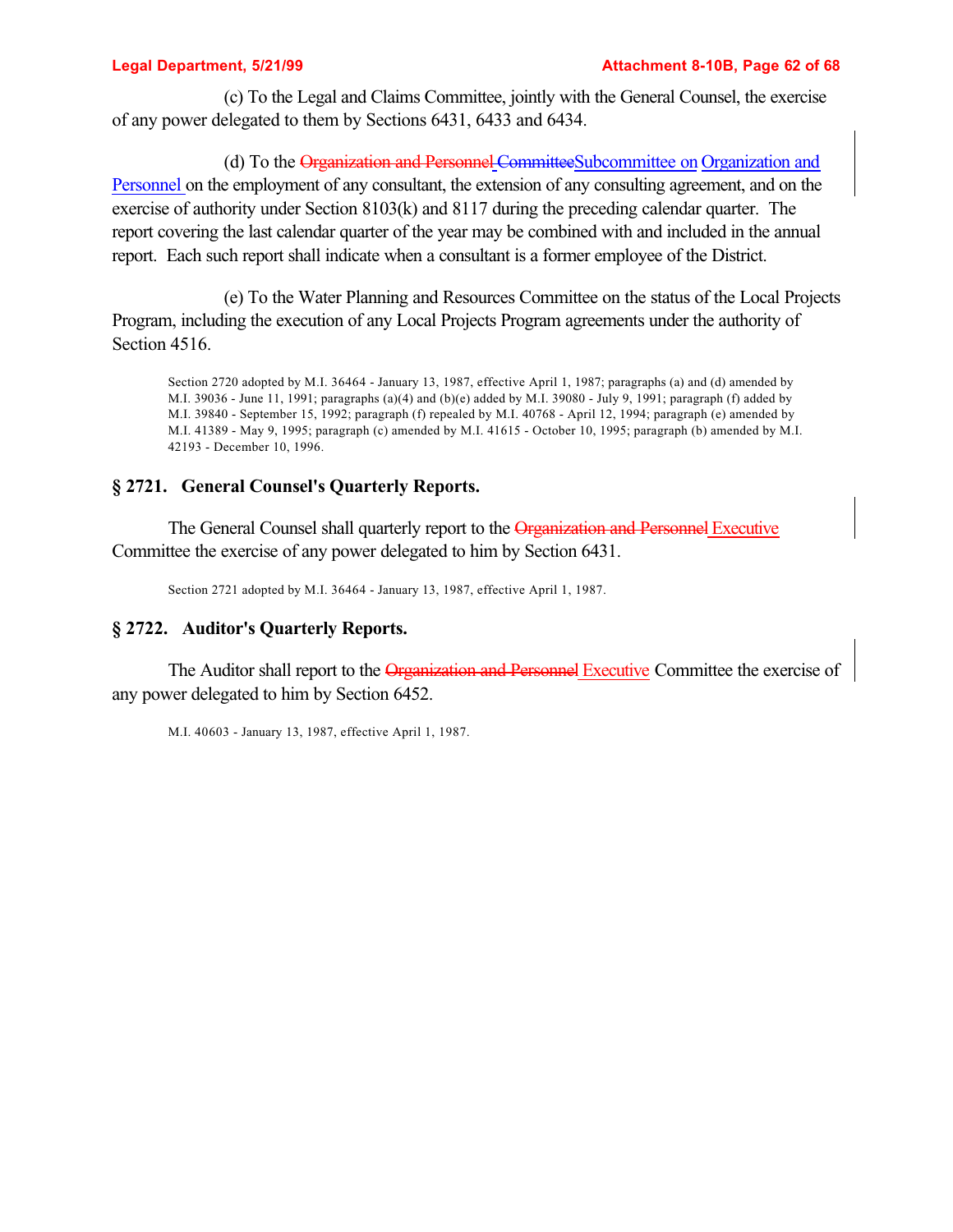# **MONTHLY REPORTS**

Sec.

2740. General Manager's Monthly Reports

2741. General Counsel's Monthly Reports

2742. Treasurer's Monthly Reports

## **§ 2740. General Manager's Monthly Reports.**

(a) The General Manager shall monthly make a report to the Board providing a summary of receipts and expenditures and variances thereof from estimates.

(b) The General Manager shall monthly report to the Board the execution of any power or transmission contract authorized by Section 8118(c) and any transaction made under such contract.

Section 2740 adopted by M.I. 36464 - January 13, 1987, effective April 1, 1987; paragraph (b) added by M.I. 37096 - April 12, 1988.

## **§ 2741. General Counsel's Monthly Reports.**

The General Counsel shall monthly make the following reports:

(a) To the Board, a determination as to eligibility of securities invested in by the Treasurer in the preceding month.

(b) To the Legal and Claims Committee, any changes made by staff in the organization of the Code and in the titles of divisions, chapters, sections and subsections.

Section 2741 adopted by M.I. 36464 - January 13, 1987, effective April 1, 1987; paragraph (b) amended by M.I. 37529 - February 14, 1989.

## **§ 2742. Treasurer's Monthly Reports.**

The Treasurer shall monthly make the following reports:

(a) To the Board, transactions made pursuant to the delegation made by Section 5101(a).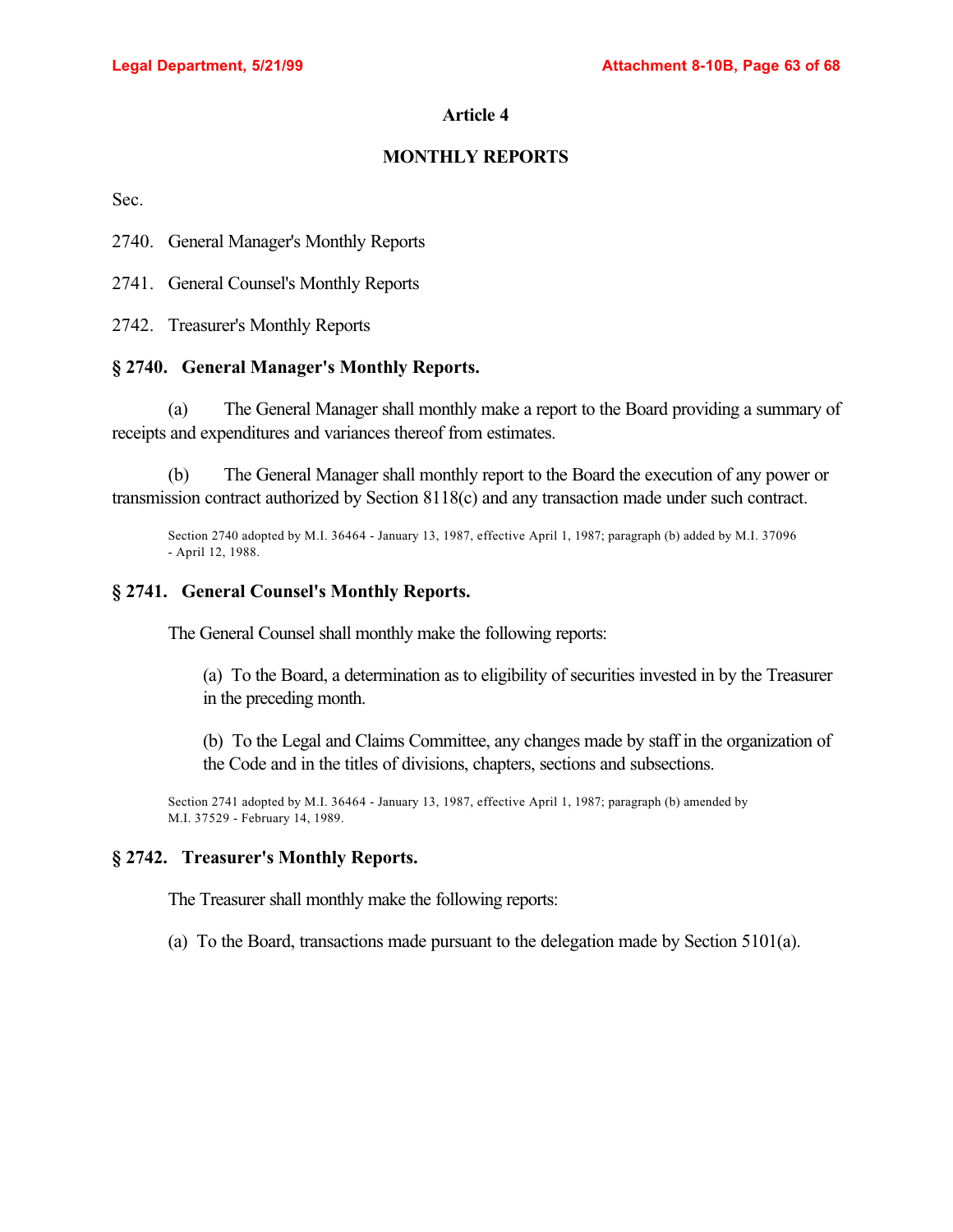#### **Legal Department, 5/21/99 Attachment 8-10B, Page 64 of 68**

(b) To the Board and to the General Manager, a report showing the type of investment, institution, date of maturity, amount of deposit, current market value for all securities with a maturity of more than 12 months, and rate of interest. The report shall specify in detail investments in repurchase or reverse repurchase agreements made pursuant to subdivision (i) of Section 53601 and subdivision (i) of Section 53635 of the Government Code. The report shall also state its relationship to the statement of investment policy. A subsidiary ledger of investments may be used in the report in accordance with accepted accounting practices.

Section 2742 adopted by M.I. 36464 - January 13, 1987, effective April 1, 1987.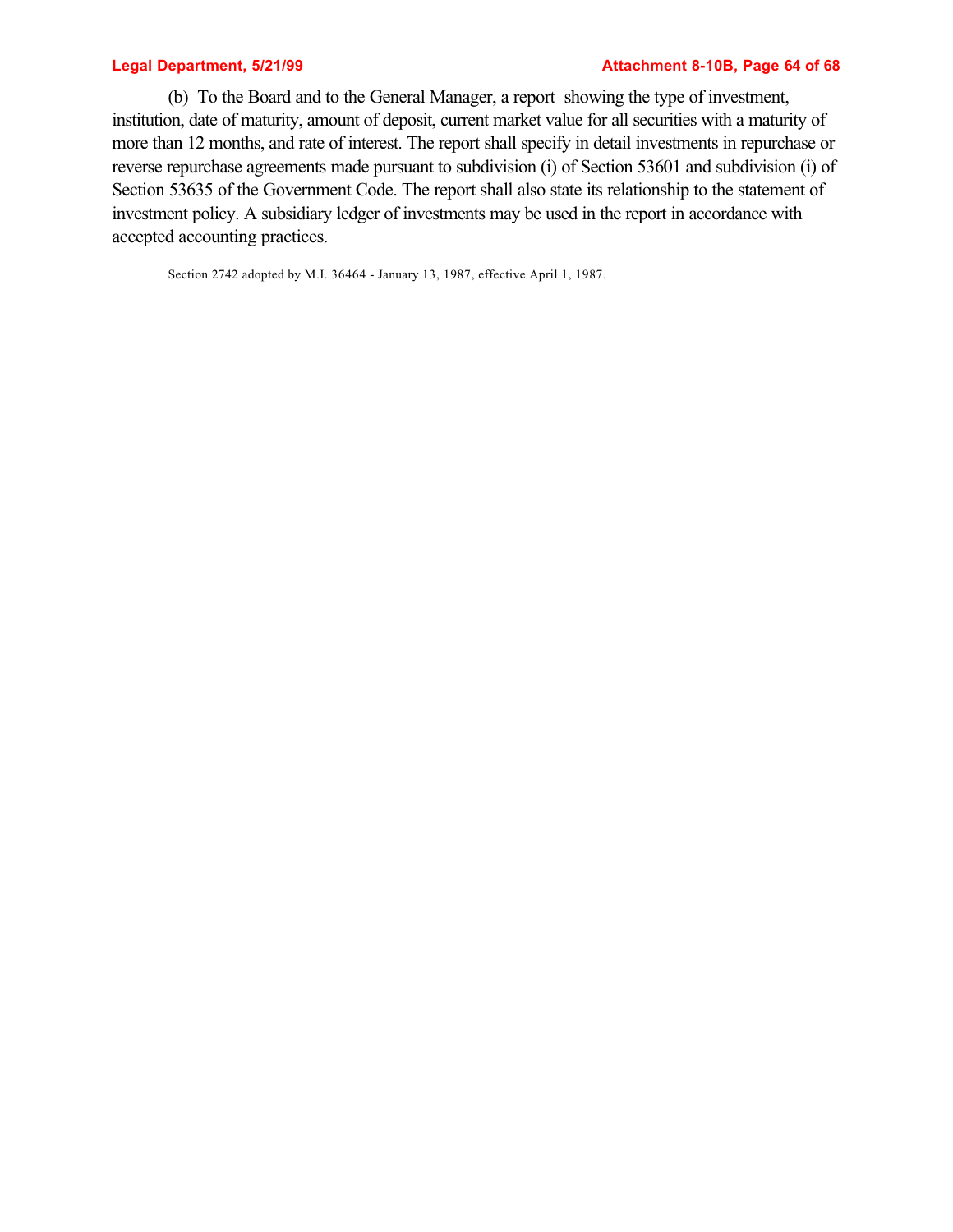## **MISCELLANEOUS REPORTS**

Sec.

2750. Escheat to District of Unclaimed Funds

2751. Report of Exercise of Authority

2752. Rejection of Bids

### **§ 2750. Escheat to District of Unclaimed Funds.**

The Treasurer shall file a report with the Budget and Finance Committee after each publication made pursuant to Section 5113 regarding moneys unclaimed in the District treasury.

Section 2750 adopted by M.I. 36464 - January 13, 1987, effective April 1, 1987; amended by M.I. 42193 - December 10, 1996.

## **§ 2751. Report of Exercise of Authority.**

The General Manager shall report to the next following meeting of the Budget and Finance Committee of the Board any exercise of authority pursuant to Sections 5300-5303.

Section 2751 adopted by M.I. 36464 - January 13, 1987, effective April 1, 1987; amended by M.I. 42193 - December 10, 1996.

## **§ 2752. Rejection of Bids.**

The General Manager shall, whenever the lowest bid that is rejected is \$125,000 or more, report the action to the Engineering and Operations Committee.

Section 2752 adopted by M.I. 36464 - January 13, 1987, effective April 1, 1987; amended by M.I. 39036 - June 11, 1991.

### **§ 4304. Apportionment of Revenues and Setting of Water Rates**

### **and Charges to Raise Firm Revenue.**

(a) Not later than at its December meeting the General Manager shall present to the Budget and Finance Committee of the Board determinations of the total revenues and of the revenues to be derived from water sales and firm revenue sources, if any, required during the fiscal year beginning the following July 1 as determined by the General Manager in accordance with current Board policies.

(b) Not later than at its December meeting the Budget and Finance Committee shall consider the General Manager's determinations made pursuant to Section 4304(a). and shall present its determination of the separate amounts of revenues required from water sales and from firm revenue sources, if any, during the fiscal year beginning the following July 1 for consideration by the Water Planning and Resources Committee of the Board not later than at its January meeting.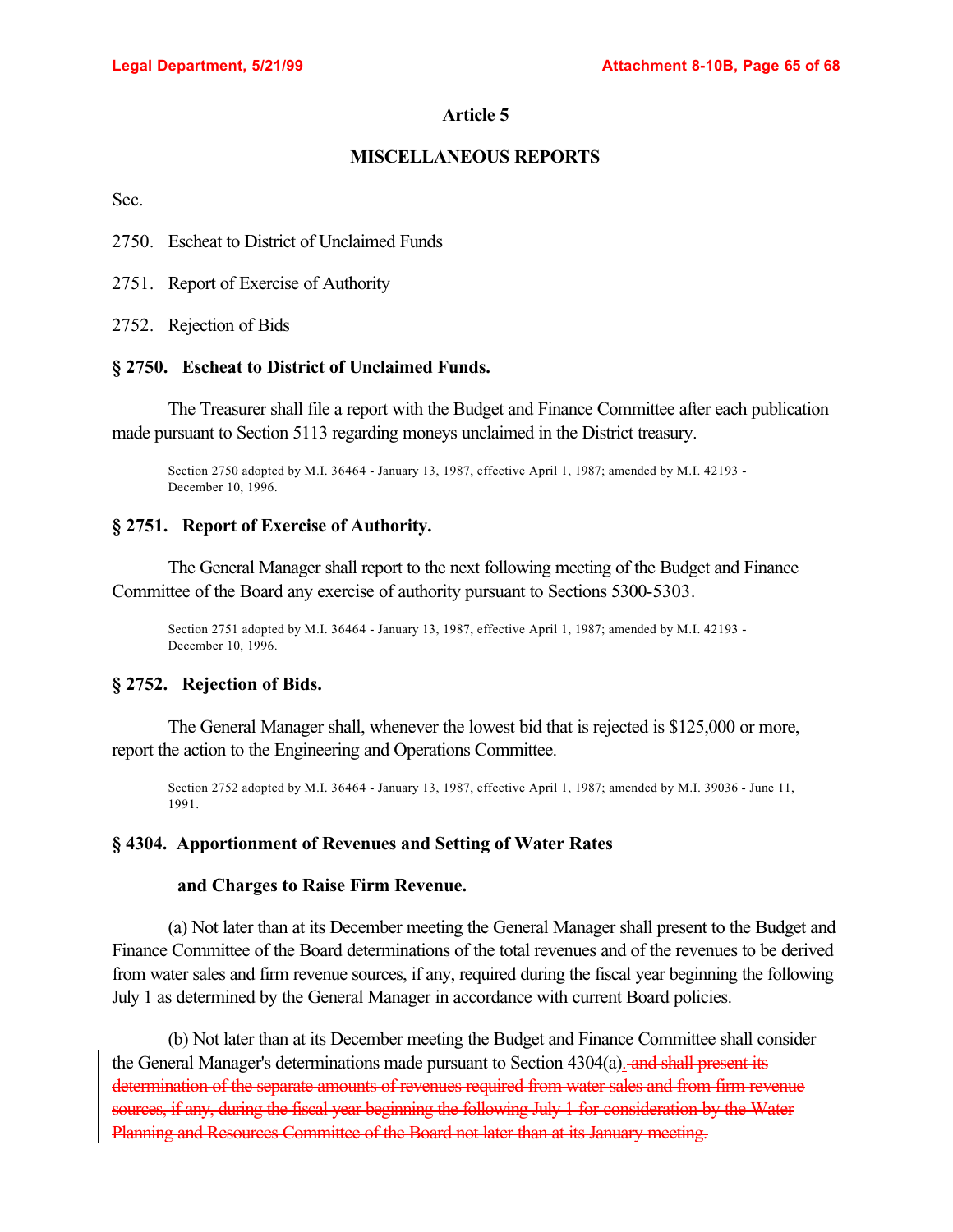#### **Legal Department, 5/21/99 Attachment 8-10B, Page 66 of 68**

(c) Not later than at its January meeting the General Manager shall present to the Water Planning and Resources Budget and Finance Committee recommendations of rates for the various classes of water to become effective the following July 1, which rates shall be the General Manager's determination, made in accordance with current Board policies, of the rates necessary to produce substantially the revenues to be derived from water sales during the fiscal year beginning the following July 1 which the Budget and Finance Committee has determined to be necessary.

(d) The General Manager shall also present to the Water Planning and Resources Budget and Finance Committee at its January meeting recommendations regarding the imposition of a water standby charge or an availability charge to become effective the following July 1, which charge shall be the General Manager's determination, made in accordance with current Board policies, of the charge necessary to produce substantially the revenues to be derived from firm revenue sources, if any, exclusive of taxes, during the fiscal year beginning the following July 1 which the Budget and Finance Committee has determined to be necessary.

(e) Not later than its January meeting the Water Planning and Resources Budget and Finance Committee shall set a time or times for, and shall thereafter hold, one or more meetings of the Water Planning and Resources Budget and Finance Committee to be held prior to its regular March meeting at which interested parties may present their views regarding the proposed water rates to said committee.

(f) The Water Planning and Resources Budget and Finance Committee shall also make at its January meeting a preliminary determination of the type of firm revenue, if any, to be raised for the following fiscal year and recommend to the Board a form of resolution of intention to impose either a water standby charge or an availability of service charge sufficient to raise such firm revenue, exclusive of taxes, to become effective the following July 1, to implement such determination. The committee shall also recommend to the Board that it (1) authorize and direct the General Manager to satisfy all notice requirements for implementation of such charge and (2) set dates, times and locations for, and thereafter hold, prior to the regular April meeting, one or more adjourned meetings of the Board, for public hearings and consideration of the imposition of the charge, at which interested parties may present their views regarding the proposed charge. In the alternative, the notice of the dates, times and locations of the public hearings may be stated in the resolution of intention.

(g) At its regular March meeting the Water Planning and Resources Budget and Finance Committee shall make its determination regarding the water rates to become effective the following July 1 and shall recommend said rates to the Board at the Board's regular March meeting.

(h) At its March meeting, the Board shall establish water rates for deliveries beginning the following July 1.

(i) Not later than its regular May meeting, the Water Planning and Resources Budget and Finance Committee shall make its final determination regarding the firm revenue charge, if any, to become effective the following July 1, and shall recommend such charge, if any, to the Board at its regular May meeting.

(j) Not later than its May meeting, the Board shall consider and take action upon the recommendations, if any, of the Water Planning and Resources Budget and Finance Committee regarding a firm revenue source, exclusive of taxes, to be effective the following July 1.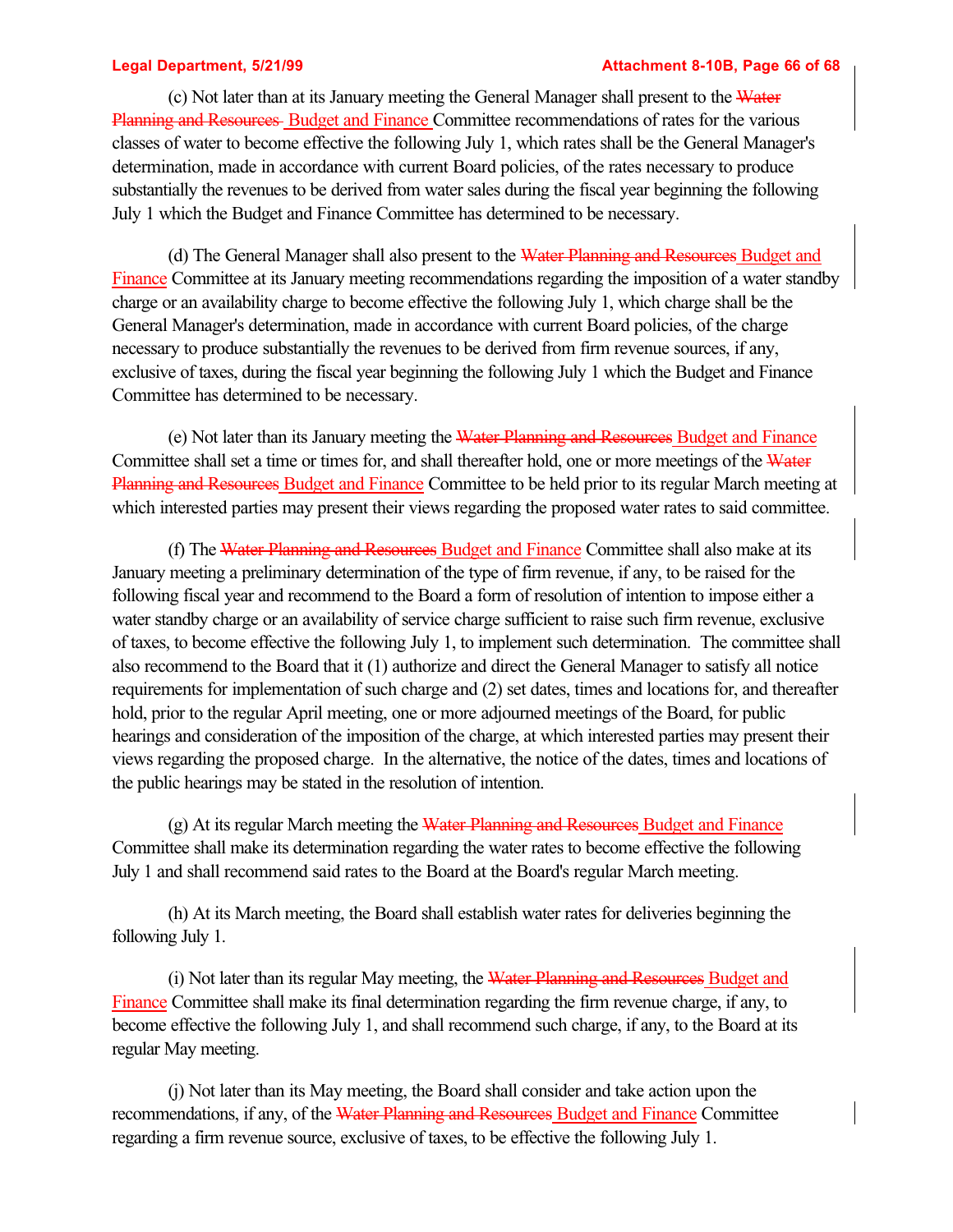(k) Proposals for changes in water rates to become effective at times other than on July 1 shall require adequate notice to the public and a hearing before such proposals are acted upon by the Board, unless the Board finds that an immediate change in water rates is urgent.

Section 311.5 - M.I. 32924 - September 18, 1979, as clarified by M.I. 33059 - January 15, 1980; paragraph (g) [formerly Section 311.5.7] amended by M.I. 34867 - September 13, l983. Section 311.5.7 repealed and Section 4304 adopted by M.I. 36464 - January 13, 1987, effective April 1, 1987; amended, new paragraphs (d), (f), (i) and (j) added and other paragraphs renumbered by M.I. 39976 - December 8, 1992; paragraphs (b) through (g), (i) and (j) amended by M.I. 41389 - May 9, 1995; paragraphs (a)-(d) amended by M.I. 42193 - December 10, 1996.

### **§ 5202. Fund Parameters.**

The minimum cash and securities to be held in the various ledger funds as of June 30 of each year shall be as follows:

(a) For the Revenue Remainder Fund cash and securities on hand on June 30 of each year shall be equal to the portion of fixed costs of the District estimated to be recovered by water sales revenues for the eighteen months beginning with the immediately succeeding July 1. Such funds are to be used in the event that revenues are insufficient to pay the costs of the District.

(b) For the Pay-As-You-Go Fund, cash and securities on hand on June 30 of each year shall be at least equal to one-half of the estimated amount needed to fund pay-as-you go expenditures, as defined in Section 5109, during the next fiscal year.

(c) Amounts remaining in the Revenue Remainder Fund and Pay-As-You-Go Fund collectively on June 30 of each year after meeting the requirements set forth in Section 5202 (a) and (b) shall be transferred to the Water Rate Stabilization Fund and, to the extent required under Section 5202 (d), to the Water Treatment Surcharge Stabilization Fund.

(d) After making the transfer of funds as set forth in Section 5202 ( c), a determination shall be made to substantially identify the portion, if any, of such transferred funds attributable to collections of treatment surcharge revenue in excess of waters treatment cost. Such funds shall be transferred to the Water Treatment Surcharge Stabilization Fund to be available for the principal purpose of mitigating required increases in the surcharge for water treatment. If such determination indicates a deficiency in treatment surcharge revenue occurred during the fiscal year, a transfer of funds shall be made from the Water Treatment Surcharge Stabilization Funds as needed to reimburse funds used for the deficiency. Notwithstanding the principal purpose of the Water Treatment Surcharge Stabilization Fund, amounts assigned to this fund shall be available for any other lawful purpose of the District.

(e) Amounts in the Water Rate Stabilization Fund shall be held for the principal purpose of maintaining stable and predictable water rates and charges. The amount to be held in the Water Rate Stabilization Fund shall be targeted to be equal to the portion of the fixed costs of the District estimated to be recovered by water sales revenues during the two years immediately following the eighteen-month period referenced in Section 5202 (a). Funds in excess of such targeted amount shall be utilized for capital expenditures of the District, in lieu of the issuance of additional debt, or for the redemption, defeasance, or purchase of outstanding bonds or commercial paper of the District, as determined by the Board. Provided that the District's fixed charge coverage ratio is at